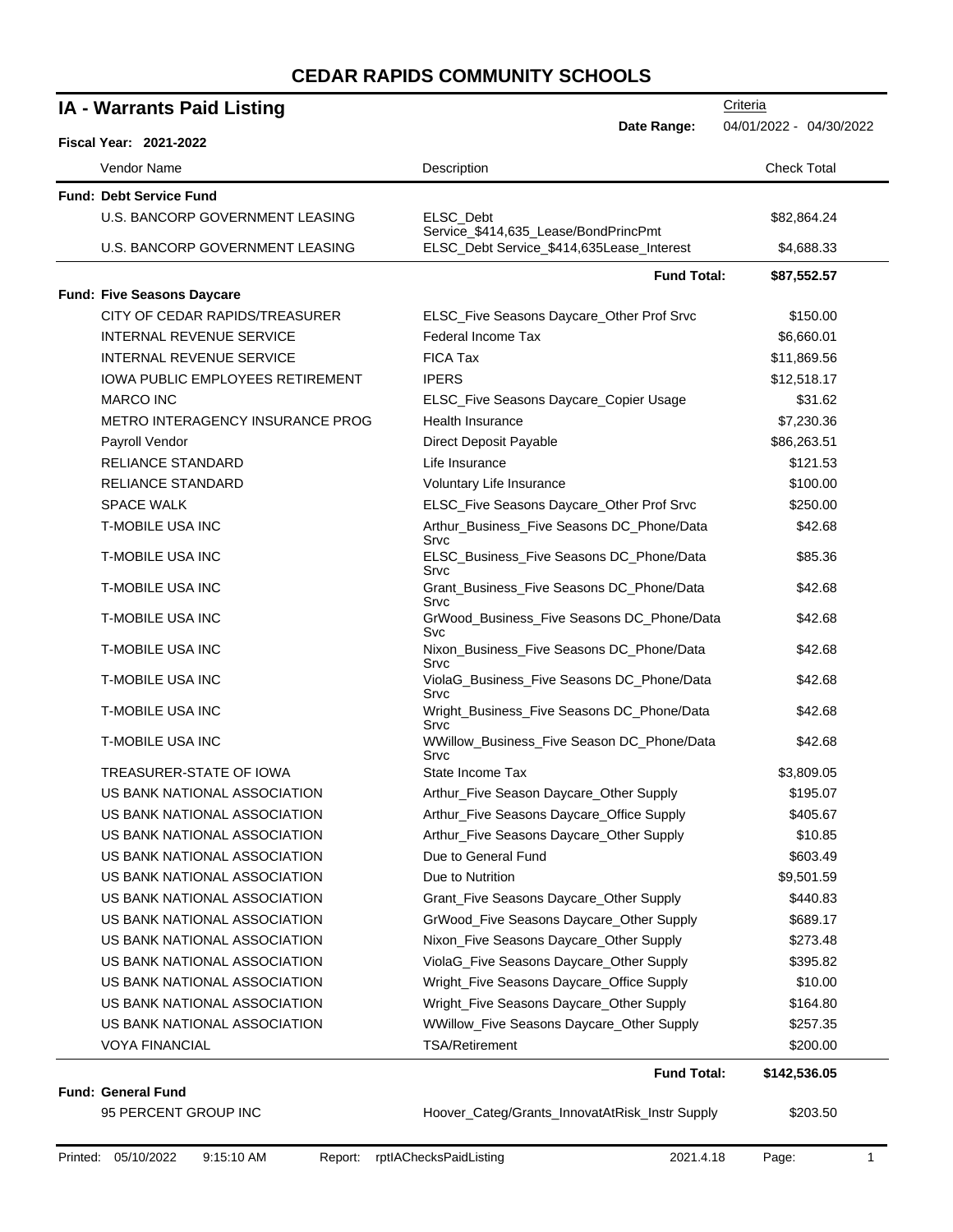### **IA - Warrants Paid Listing**

#### **Fiscal Year: 2021-2022**

| Vendor Name                      | Description                                           | <b>Check Total</b> |
|----------------------------------|-------------------------------------------------------|--------------------|
| Abel, Susan E                    | ELSC_OLL_CCT_Travel-Staff                             | \$231.69           |
| ACADEMIC THERAPY/HIGH NOON BOOKS | ELSC_EnglLangDev_IA Reimb_Title III_Instr<br>Supply   | \$148.00           |
| ACCESS ELEVATOR & LIFTS INC      | District_Building_Elev Repairs_Repair/Maint           | \$865.20           |
| ACCESS ELEVATOR & LIFTS INC      | Hiawatha_Building_Elev Repairs_Repair/Maint           | \$387.00           |
| ACCO BRANDS USA LLC DBA GENERAL  | Taylor_Reg Instruct_School_Purch Tech Srvc            | \$387.65           |
| ACME TOOLS                       | District_Building_Carp Stock_Repair Parts             | \$34.99            |
| ACME TOOLS                       | HSLev_Voc Instruct_CarlPerkinsGr_Instr Supply         | \$10,022.00        |
| ACME TOOLS                       | HSLev_Voc Instruct_CarlPerkinsGr_Subscription         | (\$500.00)         |
| ACME TOOLS                       | JHS_Voc Instruct_Industr Arts_School_Instr Supply     | \$45.00            |
| ADA INC                          | FMS_Reg Instruct_Health&PE_School_Instr Supply        | \$278.00           |
| ADAN ORELLANA                    | ELSC_Instr&CurDev_All CityMusic_MscLclGr              | \$10.00            |
| <b>ADORAMA INC</b>               | ELSC_Bulding_TV Video Prod_Equip<br>\$500-\$4999/unit | \$3,498.00         |
| ADVANCE BUILDERS CORP            | District_Building_Repair/Maint                        | \$11,840.75        |
| AGWSR COMMUNITY SCHOOL DISTRICT  | ELSC_Spec Instruc_L2_Tuit In-State                    | \$5,155.13         |
| AHLERS & COONEY, P.C.            | ELSC_Legal_BOE/Supt Support_Legal Service             | \$265.00           |
| <b>ALAN TRIBBLE</b>              | HMS_Cocurr Instruct_Activity_Non-Emp Official         | \$75.00            |
| ALL TEMP REFRIGERATION INC       | District_Building_Repair/Maint                        | \$3,105.16         |
| Amazon Capital Services Inc.     | Arthur_Reg Instr_Misc Donate/Project_Other<br>Supply  | \$381.90           |
| Amazon Capital Services Inc.     | Arthur_Reg Instr_School_Other Supply                  | \$9.93             |
| Amazon Capital Services Inc.     | Arthur_Reg Instruct_PBIS_Other Supply                 | \$119.94           |
| Amazon Capital Services Inc.     | <b>Custodial Inventory-General Stock</b>              | \$187.14           |
| Amazon Capital Services Inc.     | District_Building_Mechanic Stock_Repair Parts         | \$16.99            |
| Amazon Capital Services Inc.     | ELSC_Accounting_Office Supply                         | \$185.11           |
| Amazon Capital Services Inc.     | ELSC_Building_B/G_Maint Supply-Tools                  | \$101.91           |
| Amazon Capital Services Inc.     | ELSC_Building_Office Supply                           | \$23.98            |
| Amazon Capital Services Inc.     | ELSC_Business_Other Supply                            | \$9.99             |
| Amazon Capital Services Inc.     | ELSC_EnglLangDev_IA Reimb_Title III_Instr<br>Supply   | \$216.50           |
| Amazon Capital Services Inc.     | ELSC_Human Resource_Office Supply                     | \$99.87            |
| Amazon Capital Services Inc.     | ELSC_Instrucl Improve_CCT_Other Supply                | \$42.95            |
| Amazon Capital Services Inc.     | ELSC_OLL_Dir Instr Srvc_Office Supply                 | \$194.96           |
| Amazon Capital Services Inc.     | ELSC_OLL_Dir Instr Srvc_Ref/Resch Mat                 | \$367.58           |
| Amazon Capital Services Inc.     | ELSC_Reg Instruct_Lang Arts_ISL_Instr Supply          | \$719.44           |
| Amazon Capital Services Inc.     | ELSC_Technology_ESSER III_ARP_Tech ><br>\$4999/unit   | \$335.80           |
| Amazon Capital Services Inc.     | ELSC_Technology_ESSER III_Tech < \$5000/unit          | \$224.75           |
| Amazon Capital Services Inc.     | ELSC_Technology_Office Supply                         | (\$7.99)           |
| Amazon Capital Services Inc.     | ELSC_Technology_Other Supply                          | \$416.18           |
| Amazon Capital Services Inc.     | ELSC_Warehouse_Purch/Warehouse_Other<br>Supply        | \$10.69            |
| Amazon Capital Services Inc.     | Erskine_Reg Instr_School_Instr Supply                 | \$331.76           |
| Amazon Capital Services Inc.     | ESLev_Reg Instruct_Math_ISL_Instr Supply              | \$684.99           |
| Amazon Capital Services Inc.     | ESLev_Reg Instruct_Voc Music_ISL_Instruct<br>Supply   | \$126.37           |
| Amazon Capital Services Inc.     | ESLev_Spec Instruc_1:1 L3_Instr Supply                | \$69.65            |
| Amazon Capital Services Inc.     | ESLev_Spec Instruc_SPED Unalloc_Instr Supply          | \$132.44           |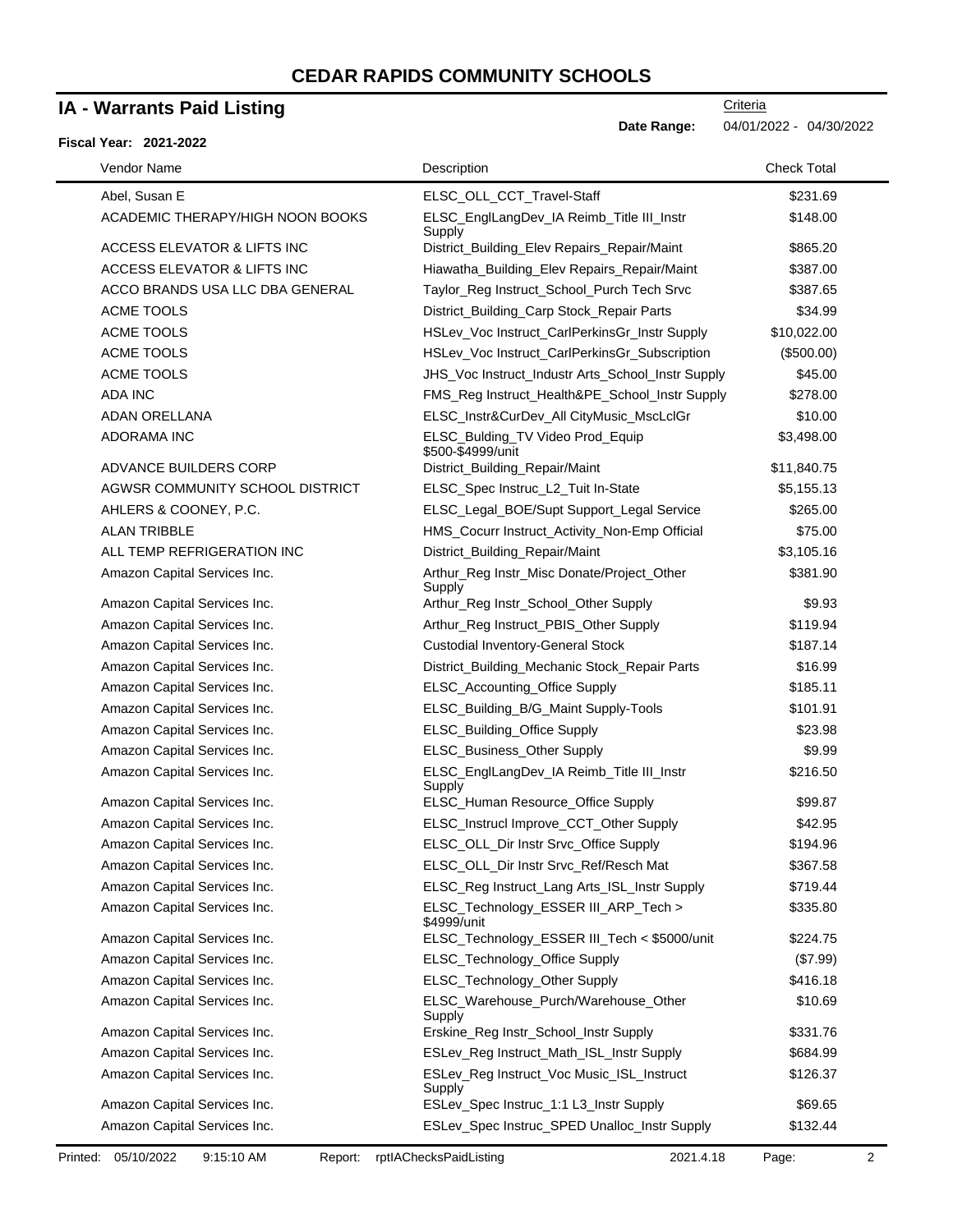### **IA - Warrants Paid Listing**

#### **Fiscal Year: 2021-2022**

**Criteria** 

**Date Range:** 04/01/2022 - 04/30/2022

| Vendor Name                  | Description                                           | <b>Check Total</b> |
|------------------------------|-------------------------------------------------------|--------------------|
| Amazon Capital Services Inc. | FMS_Voc Instruct_Industr Arts_School_Instr<br>Supply  | \$39.99            |
| Amazon Capital Services Inc. | Garfield_Reg Instr_School_Other Supply                | \$90.78            |
| Amazon Capital Services Inc. | Grant_Categ/Grants_Coaching for Lit_Instr Supp        | \$126.22           |
| Amazon Capital Services Inc. | Grant_Reg Instr_School_Instr Supply                   | \$322.97           |
| Amazon Capital Services Inc. | HMS_Principal Office_School_Other Supply              | \$50.53            |
| Amazon Capital Services Inc. | HMS_Reg Instruct_School_Instr Supply                  | \$5.95             |
| Amazon Capital Services Inc. | HMS_Reg Instruct_School_Other Supply                  | \$524.89           |
| Amazon Capital Services Inc. | HMS_Voc Instruct_Industr<br>Arts_School_NonCapE>\$500 | \$549.99           |
| Amazon Capital Services Inc. | Hoover_Categ/Grants_Food Pantry_Other Supply          | \$1,284.61         |
| Amazon Capital Services Inc. | Hoover_Categ/Grants_InnovatAtRisk_Instr Supply        | \$531.94           |
| Amazon Capital Services Inc. | Hoover_Nursing_School_Medical Supply                  | \$162.42           |
| Amazon Capital Services Inc. | Hoover_Reg Instr_Art_School_Instr Supply              | \$6.98             |
| Amazon Capital Services Inc. | Hoover_Reg Instr_School_Instr Supply                  | \$63.60            |
| Amazon Capital Services Inc. | Hoover_Reg Instruct_Furn/Eq_Other Supply              | \$195.42           |
| Amazon Capital Services Inc. | Hoover_Reg Instruct_SPED_School_Other Supply          | \$16.84            |
| Amazon Capital Services Inc. | Jackson_Reg Instr_School_Instr Supply                 | \$71.92            |
| Amazon Capital Services Inc. | Jackson_Spec Instruc_SPED Unalloc_Instr Supply        | \$37.96            |
| Amazon Capital Services Inc. | Johnson_Library_Media_School_Office Supply            | \$43.23            |
| Amazon Capital Services Inc. | Johnson_Principal Office_School_Office Supply         | \$16.99            |
| Amazon Capital Services Inc. | Johnson_Principal Office_School_Other Supply          | \$122.80           |
| Amazon Capital Services Inc. | MMS_Nursing_School_Medical Supply                     | \$44.87            |
| Amazon Capital Services Inc. | MMS_Reg Instruct_MS-Grade 7_Other Supply              | \$51.54            |
| Amazon Capital Services Inc. | MMS_Reg Instruct_PBIS_Other Supply                    | \$78.60            |
| Amazon Capital Services Inc. | MMS_Reg Instruct_School_Other Supply                  | \$355.40           |
| Amazon Capital Services Inc. | MSLev_Spec Instruc_L3_Instr Supply                    | \$515.04           |
| Amazon Capital Services Inc. | Nixon_Reg Instr_School_Other Supply                   | \$368.35           |
| Amazon Capital Services Inc. | RMS_Library_Media_School_Library Books                | \$8.09             |
| Amazon Capital Services Inc. | RMS_Library_Media_School_Office Supply                | \$32.86            |
| Amazon Capital Services Inc. | RMS_Nursing_School_Medical Supply                     | \$99.96            |
| Amazon Capital Services Inc. | RMS_Reg Instruct_School_Instr Supply                  | \$275.96           |
| Amazon Capital Services Inc. | RMS_Reg Instruct_School_Other Supply                  | \$193.47           |
| Amazon Capital Services Inc. | RMS_School Innov_Magnet_Other Supply                  | \$1,061.96         |
| Amazon Capital Services Inc. | Taylor_Nursing_School_Medical Supply                  | \$103.26           |
| Amazon Capital Services Inc. | Taylor_Reg Instr_School_Instr Supply                  | \$34.80            |
| Amazon Capital Services Inc. | Taylor_Reg Instr_School_Other Supply                  | \$43.92            |
| Amazon Capital Services Inc. | Taylor_Reg Instruct_Furn/Eq_Other Supply              | \$304.87           |
| Amazon Capital Services Inc. | Taylor_Spec Instruc_SPED Unalloc_Instr Supply         | \$22.47            |
| Amazon Capital Services Inc. | Taylor_Title I_ESSA Impr_Carryover_Instr Supply       | \$257.26           |
| Amazon Capital Services Inc. | Taylor_Title I_ESSA Impr_Carryover_Other Supply       | \$37.65            |
| Amazon Capital Services Inc. | Taylor_Title I_ESSA Sch Impr_Instr Supply             | \$139.95           |
| Amazon Capital Services Inc. | Taylor_Title I_ESSA Sch Impr_Other Supply             | \$84.95            |
| Amazon Capital Services Inc. | VanBuren_Reg Instr_School_Other Supply                | \$169.11           |
| Amazon Capital Services Inc. | VanBuren_Reg Instruct_PBIS_Other Supply               | \$225.50           |
| Amazon Capital Services Inc. | VanBuren_Title I_ESSA Sch<br>Impr_Carryover_OtherSupp | \$461.79           |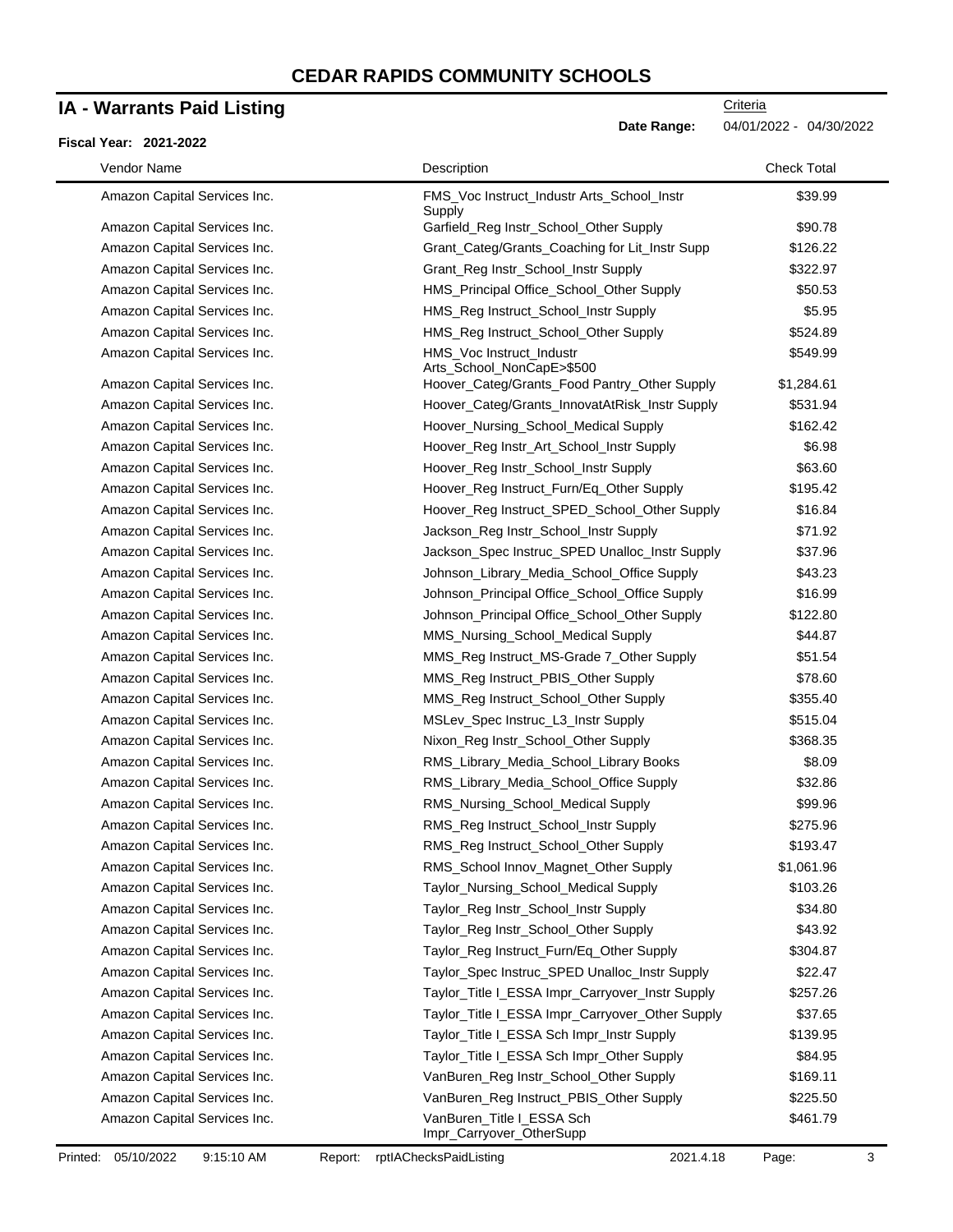# **IA - Warrants Paid Listing**

#### **Fiscal Year: 2021-2022**

 $\blacksquare$ 

| Vendor Name                     | Description                                           | <b>Check Total</b> |
|---------------------------------|-------------------------------------------------------|--------------------|
| Amazon Capital Services Inc.    | VanBuren_Title I_ESSA Sch Impr_Other Supply           | \$417.20           |
| Amazon Capital Services Inc.    | ViolaG_Reg Instr_Art_School_Instr Supply              | \$41.55            |
| Amazon Capital Services Inc.    | ViolaG_Reg Instruct_School_Other Supply               | \$107.06           |
| Amazon Capital Services Inc.    | WMS_Reg Instruct_ESSER 20%_Other Supply               | \$12.94            |
| Amazon Capital Services Inc.    | WMS_Reg Instruct_Furn/Eq_Tech < \$5000/unit           | \$203.88           |
| Amazon Capital Services Inc.    | WMS_Reg Instruct_School_Instr Supply                  | \$38.95            |
| Amazon Capital Services Inc.    | Wright_Reg Instr_School_Other Supply                  | \$134.83           |
| Amazon Capital Services Inc.    | WWillow_Reg Instr_Art_School_Instr Supply             | \$30.99            |
| Amazon Capital Services Inc.    | WWillow_Reg Instr_School_Instr Supply                 | \$301.44           |
| Amazon Capital Services Inc.    | WWillow_Reg Instr_School_Other Supply                 | \$49.19            |
| AMERICAN TIME & SIGNAL CO       | District_Building_Mechanic Stock_Repair Parts         | \$293.52           |
| AMERICLEAN OF IOWA LLC          | District_Building_Repair/Maint                        | \$441.00           |
| AMERIGAS PROPANE LP             | Purchasing_Vehicle Oper/Maint_Propane/WeldGas         | \$31.88            |
| AMERIGAS PROPANE LP             | Transportation_Student Transp_Propane/WeldGas         | \$54,097.23        |
| AMY ELIZABETH KRAEPLIN          | ELSC_Instr&CurDev_All CityMusic_Other Supply          | \$250.00           |
| Anderson, George R              | KHS_Reg Instruct_Reg Prog_TOY_Travel-Staff            | \$1,603.55         |
| ANN M HAUSCHILDT                | HMS_Reg Instruct_School_Purch Tech Srvc               | \$40.00            |
| Anthony or Ginger Massey Renze  | ELSC_Misc Revenue                                     | (\$11.00)          |
| Anthony or Ginger Massey Renze  | Governmental Accounts Receivable                      | \$1,136.71         |
| ANTONIO AMO CUELLAR             | RMS_Cocurr Instruct_BldgActivityS_Non-Emp<br>Official | \$70.00            |
| ARAMARK UNIFORM SERVICES        | Arthur_Building_F/N Indirect_Clean/LaunSvc            | \$85.60            |
| ARAMARK UNIFORM SERVICES        | Cleveland_Building_F/N Indirect_Clean/LaunSvc         | \$112.12           |
| ARAMARK UNIFORM SERVICES        | Erskine_Building_F/N Indirect_Clean/LaunSvc           | \$109.72           |
| ARAMARK UNIFORM SERVICES        | FMS_Building_F/N Indirect_Clean/LaunSvc               | \$376.16           |
| ARAMARK UNIFORM SERVICES        | Garfield_Building_F/N Indirect_Clean/LaunSvc          | \$76.80            |
| ARAMARK UNIFORM SERVICES        | Grant_Building_F/N Indirect_Clean/LaunSvc             | \$81.00            |
| ARAMARK UNIFORM SERVICES        | GrWood_Building_F/N Indirect_Clean/LaunSvc            | \$93.64            |
| <b>ARAMARK UNIFORM SERVICES</b> | Harrison_Building_F/N Indirect_Clean/LaunSvc          | \$124.88           |
| ARAMARK UNIFORM SERVICES        | Hiawatha_Building_F/N Indirect_Clean/LaunSvc          | \$142.12           |
| ARAMARK UNIFORM SERVICES        | HMS_Building_F/N Indirect_Clean/LaunSvc               | \$258.80           |
| ARAMARK UNIFORM SERVICES        | Hoover_Building_F/N Indirect_Clean/LaunSvc            | \$97.02            |
| <b>ARAMARK UNIFORM SERVICES</b> | Jackson_Building_F/N Indirect_Clean/LaunSvc           | \$90.40            |
| ARAMARK UNIFORM SERVICES        | JHS Building F/N Indirect Clean/LaunSvc               | \$524.60           |
| ARAMARK UNIFORM SERVICES        | Johnson_Building_F/N Indirect_Clean/LaunSvc           | \$76.15            |
| ARAMARK UNIFORM SERVICES        | Kenwood_Building_F/N Indirect_Clean/LaunSvc           | \$126.40           |
| <b>ARAMARK UNIFORM SERVICES</b> | KHS_Building_F/N Indirect_Clean/LaunSvc               | \$200.00           |
| ARAMARK UNIFORM SERVICES        | Madison_Building_F/N Indirect_Clean/LaunSvc           | \$141.60           |
| ARAMARK UNIFORM SERVICES        | MHS_Building_F/N Indirect_Clean/LaunSvc               | \$100.40           |
| ARAMARK UNIFORM SERVICES        | MMS_Building_F/N Indirect_Clean/LaunSvc               | \$222.20           |
| ARAMARK UNIFORM SERVICES        | Nixon_Building_F/N Indirect_Clean/LaunSvc             | \$133.40           |
| ARAMARK UNIFORM SERVICES        | Pierce_Building_F/N Indirect_Clean/LaunSvc            | \$113.00           |
| ARAMARK UNIFORM SERVICES        | Polk AEC_Building_F/N Indirect_Clean/LaunSvc          | \$112.40           |
| ARAMARK UNIFORM SERVICES        | RMS_Building_F/N Indirect_Clean/LaunSvc               | \$164.40           |
| ARAMARK UNIFORM SERVICES        | Taylor_Building_F/N Indirect_Clean/LaunSvc            | \$100.40           |
| ARAMARK UNIFORM SERVICES        | TMS_Building_F/N Indirect_Clean/LaunSvc               | \$164.88           |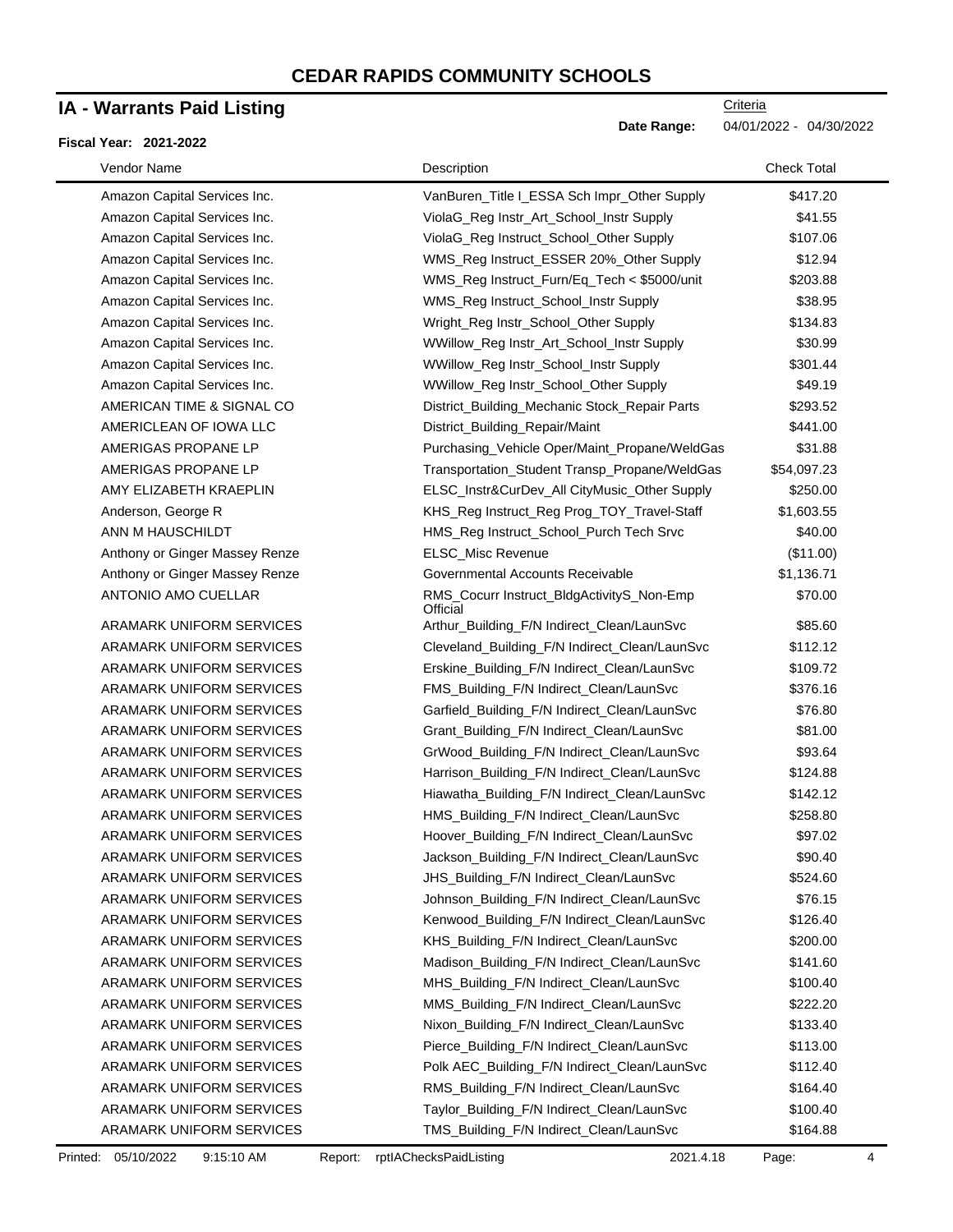### **IA - Warrants Paid Listing**

#### **Fiscal Year: 2021-2022**

| Vendor Name                        | Description                                             | <b>Check Total</b> |
|------------------------------------|---------------------------------------------------------|--------------------|
| ARAMARK UNIFORM SERVICES           | Truman_Building_F/N Indirect_Clean/LaunSvc              | \$151.12           |
| ARAMARK UNIFORM SERVICES           | VanBuren_Building_F/N Indirect_Clean/LaunSvc            | \$108.60           |
| ARAMARK UNIFORM SERVICES           | ViolaG_Building_F/N Indirect_Clean/LaunSvc              | \$196.40           |
| ARAMARK UNIFORM SERVICES           | WHS_Building_F/N Indirect_Clean/LaunSvc                 | \$400.96           |
| ARAMARK UNIFORM SERVICES           | WMS_Building_F/N Indirect_Clean/LaunSvc                 | \$154.16           |
| ARAMARK UNIFORM SERVICES           | Wright_Building_F/N Indirect_Clean/LaunSvc              | \$139.80           |
| ARAMARK UNIFORM SERVICES           | WWillow_Building_F/N Indirect_Clean/LaunSvc             | \$89.08            |
| AUDITORY SCIENCES LLC              | ELSC_Spec Instruc_L3_Instr Supply                       | \$50.46            |
| AUTO-JET MUFFLER CORP              | Transportation_Stdnt Transp_Transp Parts                | \$620.59           |
| <b>BAKER GROUP</b>                 | District_Building_Repair/Maint                          | \$2,912.33         |
| <b>BAKER PAPER &amp; SUPPLY</b>    | <b>Custodial Inventory-General Stock</b>                | \$671.40           |
| Barnhart, Jennifer L               | WHS_Reg Instruct_Nat Sci_School_Instr Supply            | \$158.35           |
| BENEFITFOCUS.COM INC               | ELSC_Payroll/Benefit_Purch Tech Srvc                    | \$273.40           |
| <b>BEST BUY</b>                    | GrWood_Reg Instr_School_Other Supply                    | \$439.98           |
| <b>BEST BUY</b>                    | RMS_School Innov_Magnet_Other Supply                    | \$412.45           |
| <b>BETH A STEENWYK</b>             | ELSC_Spec Instruc_L1_Consultant                         | \$666.60           |
| <b>BETH A STEENWYK</b>             | ELSC_Spec Instruc_L2_Consultant                         | \$666.60           |
| <b>BETH A STEENWYK</b>             | ELSC_Spec Instruc_L3_Consultant                         | \$666.80           |
| <b>BIG RIGGER BUILDERS INC</b>     | Transportation_Student Vehicle_Repair/Maint             | \$8,794.80         |
| <b>BIG RIVER EQUIPMENT CO</b>      | ELSC_Equipment_Property Repair                          | \$2,020.99         |
| BMI SUPPLY (BARBER MARKETING INC)  | District_Reg Inst_Derecho2020_Equip<br>\$500-\$4999/uni | \$24,675.00        |
| BOWKER MECHANICAL CONTRACTORS LL   | District_Building_Repair/Maint                          | \$4,094.23         |
| Braumann, Krystle L                | ELSC_Accounting_Travel-Staff                            | \$145.44           |
| BREMAC MATERIAL HANDLING SOLUTIONS | ELSC_Superintendent_Other Supply                        | \$258.50           |
| <b>BRETT DUPREE</b>                | ELSC_Instr&CurDev_All CityMusic_Other Supply            | \$250.00           |
| <b>BRIAN D COHEN</b>               | TMS_Cocurr Instruct_Activity_Non-Emp Official           | \$70.00            |
| Brown, Lisa L                      | ELSC_Spec Instruc_SPED Unalloc_Travel-Staff             | \$31.42            |
| Brown, Sarah J                     | ELSC_Business_Admin PD_Travel-Staff                     | \$40.00            |
| <b>BSN SPORTS INC</b>              | TMS_Cocurr Instruct_BldgActivitySupp_Other<br>Supply    | \$1,253.59         |
| Buckley, Ann M                     | ELSC_OLL_Dir Instr Svc_Travel-Staff                     | \$129.91           |
| Budde, Jessica K                   | KHS_Reg Instruct_Art_School_Travel-Staff                | \$245.00           |
| Burns, La Vern R                   | Transportation_StdntTrans_DriversTrip_Travel-Staf       | \$43.75            |
| Byrne, Jeremiah W                  | Transportation_StdntTrans_DriversTrip_Travel-Staf       | \$15.00            |
| C.H. MCGUINESS CO INC              | District_Building_Mechanic Stock_Repair Parts           | \$118.60           |
| C.R. GLASS CO                      | District_Building_Repair/Maint                          | \$3,913.03         |
| Caldbeck, Chris                    | Transportation_Stdnt Transp_Other Supply                | \$1,013.12         |
| CALIFORNIA QUALITY PLASTICS        | District_Custodial_Repair Parts                         | \$384.69           |
| <b>CAMPBELL SUPPLY</b>             | District_Building_B/G_Repair Parts                      | \$92.97            |
| CAMPBELL SUPPLY                    | District_Building_Mechanic Stock_Repair Parts           | \$36.22            |
| CAMPBELL SUPPLY                    | ELSC_Building_B/G_Maint Supply-Tools                    | \$19.99            |
| CAPITAL SANITARY SUPPLY CO INC     | <b>Custodial Inventory-General Stock</b>                | \$3,466.25         |
| CAPITAL SANITARY SUPPLY CO INC     | District_Custodial_Custod Supply                        | \$2,542.22         |
| CAPITAL SANITARY SUPPLY CO INC     | Transportation_Stdnt Transp_Transp Maint Supply         | \$332.12           |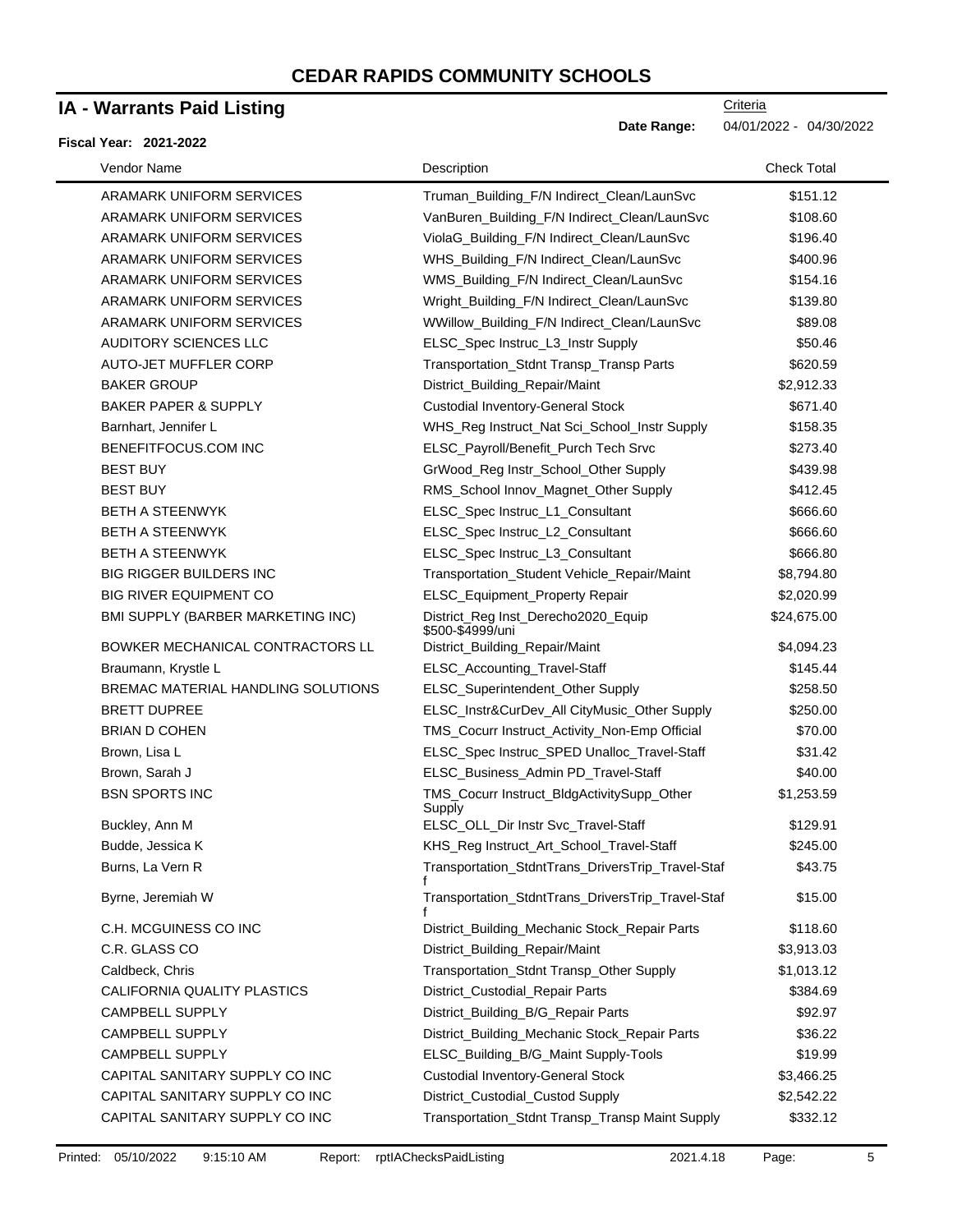## **IA - Warrants Paid Listing**

#### **Fiscal Year: 2021-2022**

| Vendor Name                      | Description                                                  | <b>Check Total</b> |
|----------------------------------|--------------------------------------------------------------|--------------------|
| CAPITAL SANITARY SUPPLY CO INC   | WWillow_Custodial_Custod Supply                              | \$663.16           |
| <b>CARLA MARSHALL</b>            | Hoover_Library_Media_School_Library Books                    | \$5.00             |
| <b>CARQUEST AUTO PARTS</b>       | District_Custodial_Stadium Stock_Repair Parts                | \$25.87            |
| <b>CARQUEST AUTO PARTS</b>       | Transportation_Stdnt Transp_Transp Maint Supply              | \$45.15            |
| <b>CARQUEST AUTO PARTS</b>       | Transportation_Stdnt Transp_Transp Parts                     | \$1,190.61         |
| <b>CARQUEST AUTO PARTS</b>       | Transportation_Vehicle_Tire/Parts Other Vehicle              | \$839.25           |
| CARRICO AQUATIC RESOURCES INC    | WHS_Building_Custod Maint_Repair Parts                       | \$3,554.65         |
| CARRICO AQUATIC RESOURCES INC    | WHS_Custodial_Custod Supply                                  | \$368.43           |
| CATAPULT LEARNING WEST LLC       | AllSaints_Title I_Instr Purch Srvc                           | \$1,408.33         |
| CATAPULT LEARNING WEST LLC       | LaSalle ES_Title I_Instr Purch Srvc                          | \$2,343.04         |
| CATAPULT LEARNING WEST LLC       | LaSalleMS_Title I_Instr Purch Srvc                           | \$753.12           |
| CATAPULT LEARNING WEST LLC       | StMatthew_Title I_Instr Purch Srvc                           | \$2,482.79         |
| CATAPULT LEARNING WEST LLC       | StPiusX_Title I_Instr Purch Srvc                             | \$1,589.92         |
| CEDAR RAPIDS METRO ECONOMIC ALLI | HSLev_Reg Instruct_lowa BIG_ISL_Other Prof<br>Srvc           | \$12,618.82        |
| CEDAR RAPIDS SPECIAL DUTY POLICE | ELSC_BOE_BOE/Supt Support_Other Prof Srvc                    | \$414.00           |
| CEDAR RAPIDS SPECIAL DUTY POLICE | <b>JHS Cocurr</b><br>Instruct_Athletic/Security_OtherProfSrv | \$376.00           |
| CEDAR RAPIDS WATER DEPARTMENT    | Arthur_Utilities_Water/Sewer                                 | \$477.11           |
| CEDAR RAPIDS WATER DEPARTMENT    | Cleveland_Utilities_Water/Sewer                              | \$485.52           |
| CEDAR RAPIDS WATER DEPARTMENT    | ELSC_Utilities_Water/Sewer                                   | \$1,478.80         |
| CEDAR RAPIDS WATER DEPARTMENT    | Erskine_Utilities_Water/Sewer                                | \$474.93           |
| CEDAR RAPIDS WATER DEPARTMENT    | <b>FMS_Utilities_Water/Sewer</b>                             | \$620.43           |
| CEDAR RAPIDS WATER DEPARTMENT    | Garfield_Utilities_Water/Sewer                               | \$387.79           |
| CEDAR RAPIDS WATER DEPARTMENT    | Grant_Utilities_Water/Sewer                                  | \$510.45           |
| CEDAR RAPIDS WATER DEPARTMENT    | GrWood_Utilities_Water/Sewer                                 | \$609.73           |
| CEDAR RAPIDS WATER DEPARTMENT    | Harrison_Utilities_Water/Sewer                               | \$447.26           |
| CEDAR RAPIDS WATER DEPARTMENT    | HMS_Utilities_Water/Sewer                                    | \$1,008.79         |
| CEDAR RAPIDS WATER DEPARTMENT    | Hoover_Utilities_Water/Sewer                                 | \$669.14           |
| CEDAR RAPIDS WATER DEPARTMENT    | HSLev_Utilities_Kingston_Water/Sewer                         | \$1,267.87         |
| CEDAR RAPIDS WATER DEPARTMENT    | Jackson_Utilities_Water/Sewer                                | \$648.78           |
| CEDAR RAPIDS WATER DEPARTMENT    | JHS_Utilities_Water/Sewer                                    | \$2,174.99         |
| CEDAR RAPIDS WATER DEPARTMENT    | Johnson_Utilities_Water/Sewer                                | \$482.72           |
| CEDAR RAPIDS WATER DEPARTMENT    | Kenwood_Utilities_Water/Sewer                                | \$587.37           |
| CEDAR RAPIDS WATER DEPARTMENT    | KHS_Utilities_Water/Sewer                                    | \$4,015.84         |
| CEDAR RAPIDS WATER DEPARTMENT    | Madison Utilities Water/Sewer                                | \$439.47           |
| CEDAR RAPIDS WATER DEPARTMENT    | MHS_Utilities_Water/Sewer                                    | \$289.11           |
| CEDAR RAPIDS WATER DEPARTMENT    | MMS_Utilities_Water/Sewer                                    | \$824.56           |
| CEDAR RAPIDS WATER DEPARTMENT    | Pierce_Utilities_Water/Sewer                                 | \$540.79           |
| CEDAR RAPIDS WATER DEPARTMENT    | Polk AEC_Utilities_Water/Sewer                               | \$207.98           |
| CEDAR RAPIDS WATER DEPARTMENT    | RMS Utilities Water/Sewer                                    | \$630.74           |
| CEDAR RAPIDS WATER DEPARTMENT    | Taylor_Utilities_Water/Sewer                                 | \$471.77           |
| CEDAR RAPIDS WATER DEPARTMENT    | TMS_Utilities_Water/Sewer                                    | \$1,524.40         |
| CEDAR RAPIDS WATER DEPARTMENT    | Truman_Utilities_Water/Sewer                                 | \$527.04           |
| CEDAR RAPIDS WATER DEPARTMENT    | VanBuren_Utilities_Water/Sewer                               | \$533.13           |
| CEDAR RAPIDS WATER DEPARTMENT    | ViolaG_Utilities_Water/Sewer                                 | \$742.39           |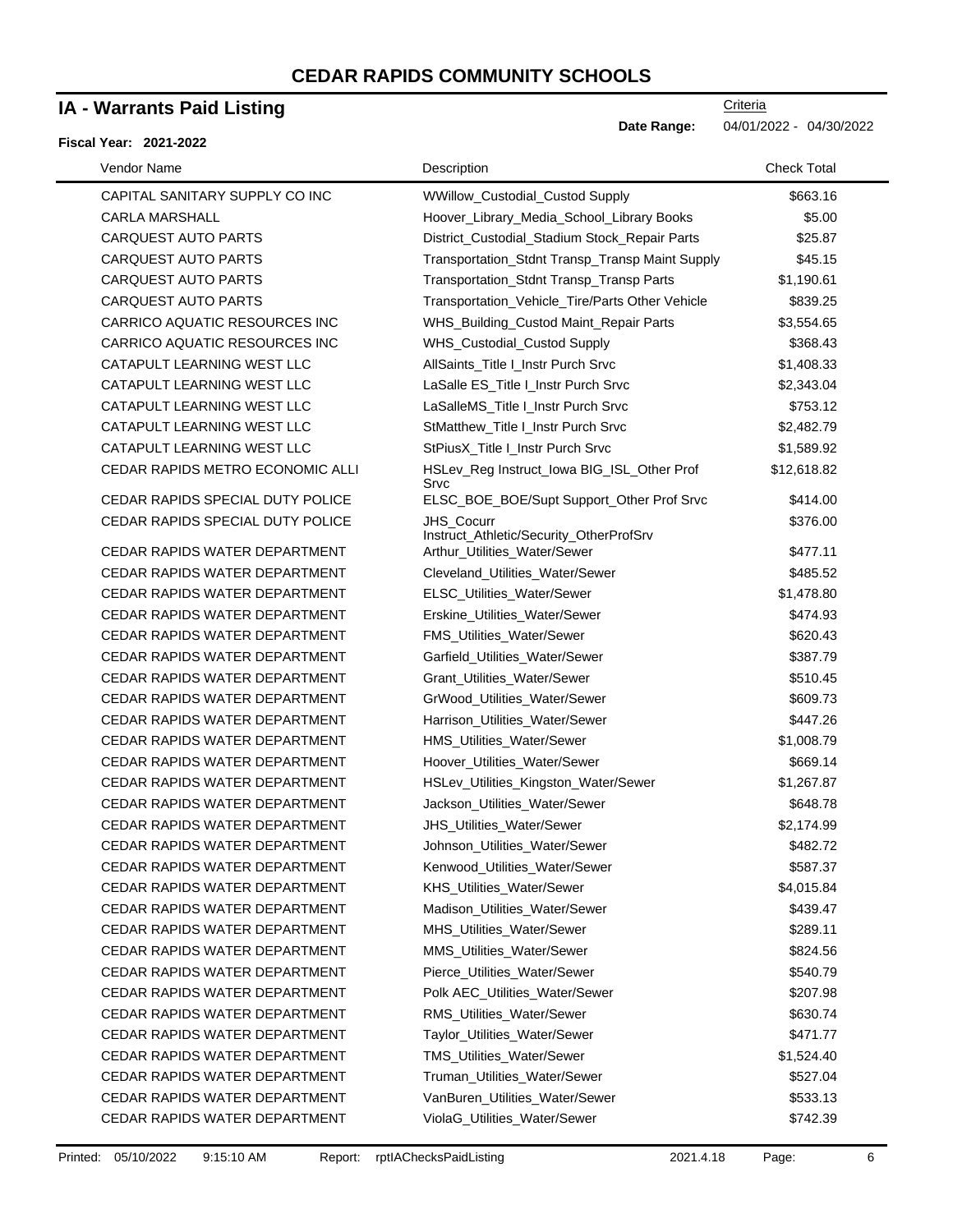# **IA - Warrants Paid Listing**

| <b>IA - Warrants Paid Listing</b>                                | Criteria                                                                             |                    |  |
|------------------------------------------------------------------|--------------------------------------------------------------------------------------|--------------------|--|
| Date Range:<br>04/01/2022 - 04/30/2022<br>Fiscal Year: 2021-2022 |                                                                                      |                    |  |
| Vendor Name                                                      | Description                                                                          | <b>Check Total</b> |  |
| CEDAR RAPIDS WATER DEPARTMENT                                    | WHS Utilities Water/Sewer                                                            | \$2,164.45         |  |
| CEDAR RAPIDS WATER DEPARTMENT                                    | WMS_Utilities_Water/Sewer                                                            | \$674.18           |  |
| CEDAR RAPIDS WATER DEPARTMENT                                    | Wright_Utilities_Water/Sewer                                                         | \$531.15           |  |
| CEDAR RAPIDS WATER DEPARTMENT                                    | WWillow_Utilities_Water/Sewer                                                        | \$613.38           |  |
| CEDAR RAPIDS/LINN COUNTY SOLID WASTE<br>AGE                      | District_Utilities_Disposal/Haul                                                     | \$22.00            |  |
| CEDAR RAPIDS/LINN COUNTY SOLID WASTE<br>AGE                      | HSLev_Grounds Maint_Kingston_Repair/Maint                                            | \$26.80            |  |
| CEDAR VALLEY WORLD TRAVEL                                        | Transportation_Stdnt Transp_TransPrivCont                                            | \$16,875.00        |  |
| <b>CENGAGE LEARNING INC</b>                                      | JHS_Library_Media_School_Subscription                                                | \$100.00           |  |
| <b>CHEMSEARCH</b>                                                | Transportation_Stdnt Transp_Grease/Oil/Lub                                           | \$2,759.90         |  |
| <b>CHEMSEARCH</b>                                                | Transportation_Stdnt Transp_Transp Maint Supply                                      | \$171.90           |  |
| <b>CHILD1ST PUBLICATIONS LLC</b>                                 | ELSC_EnglLangDev_IA Reimb_Title III_Instr<br>Supply                                  | \$4,724.05         |  |
| CHRISTOPHER OR DAWN MARTIN                                       | HSLev_Student Transp_1:1<br>L3_TranspParent-Reimb                                    | \$134.40           |  |
| CITY LAUNDERING CO                                               | Transportation_Custodial_Clean/LaunSvc                                               | \$1,557.49         |  |
| CITY OF CEDAR RAPIDS/TREASURER                                   | ELSC_Security_BOE/Supt Support_Other Prof Srvc                                       | \$75.00            |  |
| CITY OF CEDAR RAPIDS/TREASURER                                   | ELSC_Stdnt Transp_Dropout_StdtTransp-Other                                           | \$12,500.00        |  |
| CITY OF CEDAR RAPIDS/TREASURER                                   | Erskine_Principal Office_School_Purchase Prop<br>Srvc                                | \$50.00            |  |
| CITY OF CEDAR RAPIDS/TREASURER                                   | Garfield_Principal Office_School_Purch Prop Srvc                                     | \$50.00            |  |
| CITY OF CEDAR RAPIDS/TREASURER                                   | Grant_Reg Instr_School_Other Supply                                                  | \$50.00            |  |
| CITY OF CEDAR RAPIDS/TREASURER                                   | Grant_Reg Instruct_Furn/Eq_Other Supply                                              | \$50.00            |  |
| CITY OF CEDAR RAPIDS/TREASURER                                   | Hoover_Principal Office_School_Purchase Prop<br>Srvc                                 | \$50.00            |  |
| CITY OF CEDAR RAPIDS/TREASURER                                   | Johnson_Principal Office_School_Purch Prop Srvc                                      | \$50.00            |  |
| CITY OF CEDAR RAPIDS/TREASURER                                   | MHS_Principal Office_School_Purchase Prop Srvc                                       | \$50.00            |  |
| CITY OF CEDAR RAPIDS/TREASURER                                   | MMS_Principal Office_School_Purchase Prop Srvc                                       | \$100.00           |  |
| CITY OF CEDAR RAPIDS/TREASURER                                   | WMS_Principal Office_School_Purchase Prop Srvc                                       | \$250.00           |  |
| CITY OF CEDAR RAPIDS/TREASURER                                   | Wright_Principal Office_School_Purchase Prop<br>Srvc                                 | \$75.00            |  |
| <b>CJ COOPER &amp; ASSOCIATES</b>                                | Transportation Health Driver Employee Physical                                       | \$80.00            |  |
| Clark, McKay M                                                   | Johnson_School Innov_Magnet_Other Supply                                             | \$45.81            |  |
| CLASS TECHNOLOGIES INC                                           | ELSC_Technology_ESSER II_Licen/RenewSW                                               | \$13,750.00        |  |
| <b>COCHLEAR AMERICAS</b>                                         | MSLev_Spec Instruc_L3 1:1_Instr Supply                                               | \$125.00           |  |
| <b>COLLECTION SERVICE CENTER</b>                                 | Garnishment                                                                          | \$13,224.46        |  |
| Collins, Jan J                                                   | Transportation_StdntTrans_DriversTrip_Travel-Staf                                    | \$12.72            |  |
| COMMUNITY HEALTH CHARITIES IOWA                                  | <b>Community Health Charities</b>                                                    | \$654.96           |  |
| CONTEXTUAL LEARNING CONCEPTS LLC                                 | HSLev_Inst Staff                                                                     | \$1,895.00         |  |
| Coon, Nathan W                                                   | Dev_CarlPerkinsGr_Wksp/RegisFee<br>Transportation_StdntTrans_DriversTrip_Travel-Staf | \$35.00            |  |
| Cory, Stephanie R                                                | KHS_Principal Office_School_Travel-Staff                                             | \$51.48            |  |
| <b>COTTON GALLERY</b>                                            | MMS_Cocurr Instruct_BldgActivitySupp_Other                                           | \$97.00            |  |
| <b>CRCSD FOUNDATION</b>                                          | Supply<br><b>CRCSD Foundation</b>                                                    | \$1,812.94         |  |
| CRESCENT ELECTRIC SUPPLY CO                                      | District_Building_B/G_Repair Parts                                                   | \$387.98           |  |
| CRESCENT ELECTRIC SUPPLY CO                                      | District_Building_Mechanic Stock_Repair Parts                                        | \$240.00           |  |
| CRESCENT PARTS & EQUIPMENT CO IN                                 | District_Building_B&G F&N Parts_Repair Parts                                         | \$750.71           |  |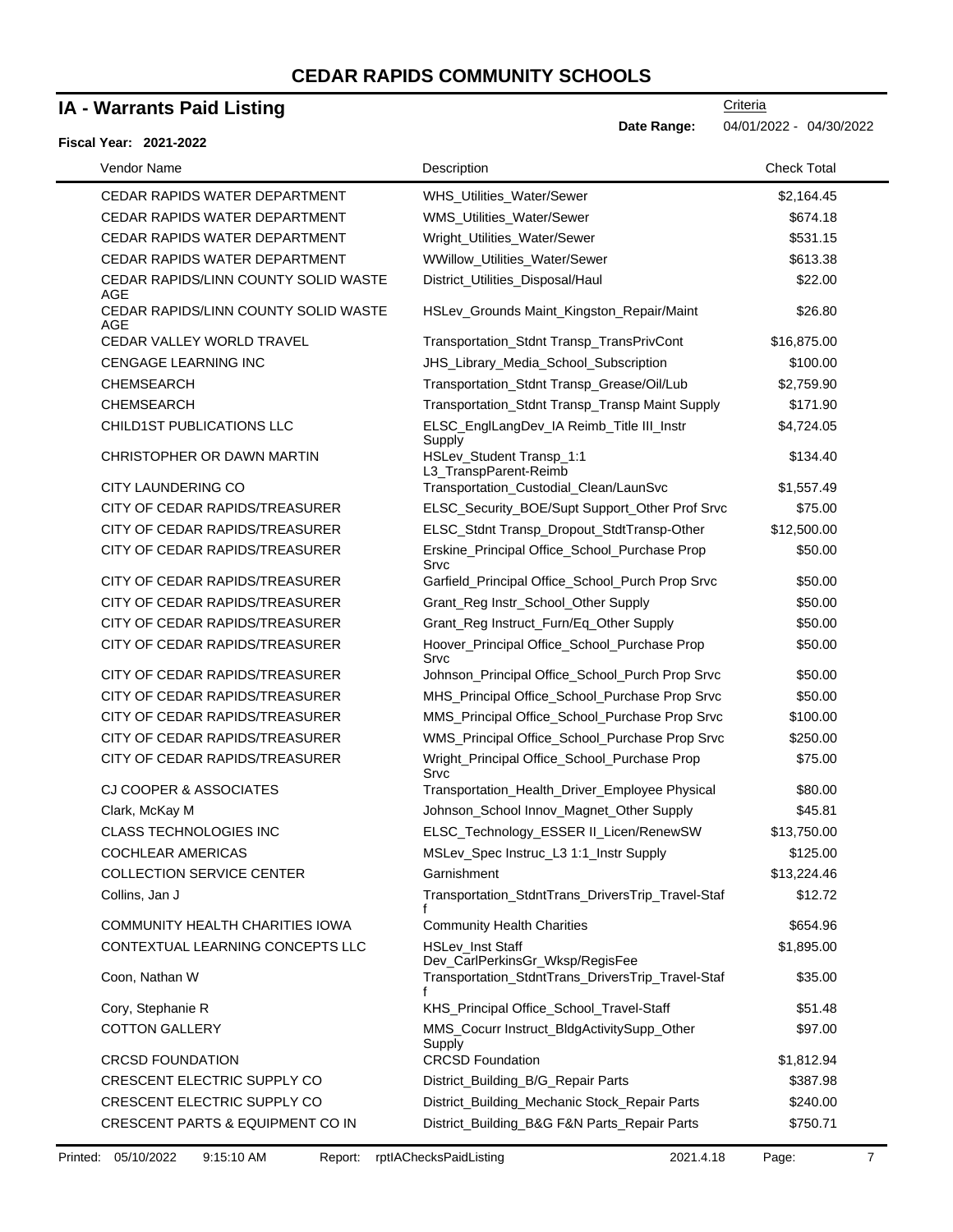### **IA - Warrants Paid Listing**

#### **Fiscal Year: 2021-2022**

| Vendor Name                                 | Description                                          | <b>Check Total</b> |
|---------------------------------------------|------------------------------------------------------|--------------------|
| <b>CRESCENT PARTS &amp; EQUIPMENT CO IN</b> | District_Building_B/G_Repair Parts                   | \$2,861.20         |
| CRESCENT PARTS & EQUIPMENT CO IN            | District_Building_Mechanic Stock_Repair Parts        | \$860.77           |
| <b>CRESCENT PARTS &amp; EQUIPMENT CO IN</b> | ELSC_Building_B/G_Maint Supply-Tools                 | \$281.99           |
| CRESCENT PARTS & EQUIPMENT CO IN            | Johnson_Building_PM Filters_Repair Parts             | \$34.24            |
| <b>CULLIGAN WATER CONDITIONING</b>          | FMS_Principal Office_School_Other Supply             | \$93.00            |
| <b>CULLIGAN WATER CONDITIONING</b>          | Hiawatha_Building_B/G_Other Supply                   | \$45.46            |
| <b>CULLIGAN WATER CONDITIONING</b>          | WWillow_Building_B/G_Other Supply                    | \$14.75            |
| <b>CURRICULUM ASSOCIATES INC</b>            | WMS_Spec Instruc_SPED Unalloc_Instr Supply           | \$64.23            |
| <b>CUSTOM HOSE &amp; SUPPLIES INC</b>       | District_Building_Mechanic Stock_Repair Parts        | \$41.85            |
| <b>CUSTOMER EXPRESSIONS</b>                 | ELSC_Human Resource_Licen/RenewSW                    | \$8,560.00         |
| DAN CONE GROUP                              | District_Building_Repair/Maint                       | \$2,653.41         |
| <b>DANIEL TERRELL</b>                       | ELSC_Instr&CurDev_All CityMusic_Other Supply         | \$250.00           |
| Deam, Christopher C                         | JHS_Principal Office_Admin PD_Travel-Staff           | \$1,078.79         |
| <b>DECKER SPORTS</b>                        | RMS_Cocurr Instruct_BldgActivitySupp_Other<br>Supply | \$284.80           |
| <b>DECKER SPORTS</b>                        | WMS_Cocurr Instruct_Activity_Other Supply            | \$9,880.15         |
| DELL MARKETING LP                           | ELSC_Technology_ESSER II_Licen/RenewSW               | \$28,780.50        |
| <b>DELL MARKETING LP</b>                    | ELSC_Technology_ESSER III_Tech < \$5000/unit         | \$1,485,000.00     |
| DELL MARKETING LP                           | <b>Technology Inventory-General Stock</b>            | \$4,608.20         |
| DELTA DENTAL OF IA - VISION                 | Vision Insurance Payable                             | \$7,265.42         |
| DELTA DENTAL OF IOWA                        | Dental Insurance Payable                             | \$62,747.95        |
| <b>DEMCO INC</b>                            | Erskine_Reg Instr_School_Instr Supply                | \$71.79            |
| <b>DEMCO INC</b>                            | GrWood_Reg Instr_School_Other Supply                 | \$49.37            |
| <b>DEMCO INC</b>                            | Hoover_Reg Instr_School_Instr Supply                 | \$52.31            |
| <b>DEMCO INC</b>                            | Hoover_Reg Instr_School_Other Supply                 | \$57.27            |
| <b>DEMCO INC</b>                            | Wright_Library_Media_School_Office Supply            | \$210.11           |
| <b>DEMCO INC</b>                            | WWillow_Textbook Fine                                | \$154.09           |
| DEPARTMENT OF EDUCATION                     | Transportation_Stdnt Transp_Purch Tech Srvc          | \$5,550.00         |
| DICK BLICK ART MATERIALS                    | Nixon_Reg Instr_School_Instr Supply                  | \$184.32           |
| DICK BLICK ART MATERIALS                    | Pierce_Reg Instr_School_Instr Supply                 | \$54.73            |
| <b>DIDAX INC</b>                            | Hoover_Categ/Grants_InnovatAtRisk_Instr Supply       | \$410.19           |
| Doerrfeld, Tracy A                          | Hiawatha_Cocurr Instruct_Enrich_Other Supply         | \$165.17           |
| <b>DOORS INC</b>                            | District_Building_B/G_Repair Parts                   | \$16,882.60        |
| <b>DOORS INC</b>                            | District_Building_Carp Stock_Repair Parts            | \$8,350.00         |
| DOWNTOWN PARKING MANAGEMENT                 | HSLev_Spec Instruc_L3_Other Supply                   | \$505.50           |
| DPT GROUP INC                               | District_Building_B/G_Repair Parts                   | \$911.80           |
| Duggan, Amy L                               | ELSC_Nursing_Health Srvcs_Travel-Staff               | \$21.66            |
| Dursky, Megan M                             | ELSC_Nursing_Health Srvcs_Travel-Staff               | \$3.14             |
| Dvorak, Kathy J                             | FMS_Cocurr Instruct_BldgActivitySupp_Other<br>Supply | \$54.70            |
| EAI EDUCATION (ERIC ARMIN INC)              | ESLev_Reg Instruct_Math_ISL_Instr Supply             | \$7,637.60         |
| <b>EASTERN IOWA ARTS ACADEMY</b>            | ELSC_Reg Instruct_Art_ISL_Inst Purch Srvc            | \$9,000.00         |
| <b>EASTERN IOWA TIRE</b>                    | Transportation_Vehicle_Tire/Parts Other Vehicle      | \$577.06           |
| Egli, Rebecca M                             | HSLev_Instrucl Improve_TAP<br>TransComp_Travel-Staff | \$138.88           |
| ELECTRICAL ENGINEERING AND EQUIP            | District_Building_B&G F&N Parts_Repair Parts         | \$183.18           |
| ELECTRICAL ENGINEERING AND EQUIP            | District_Building_B/G_Repair Parts                   | \$430.12           |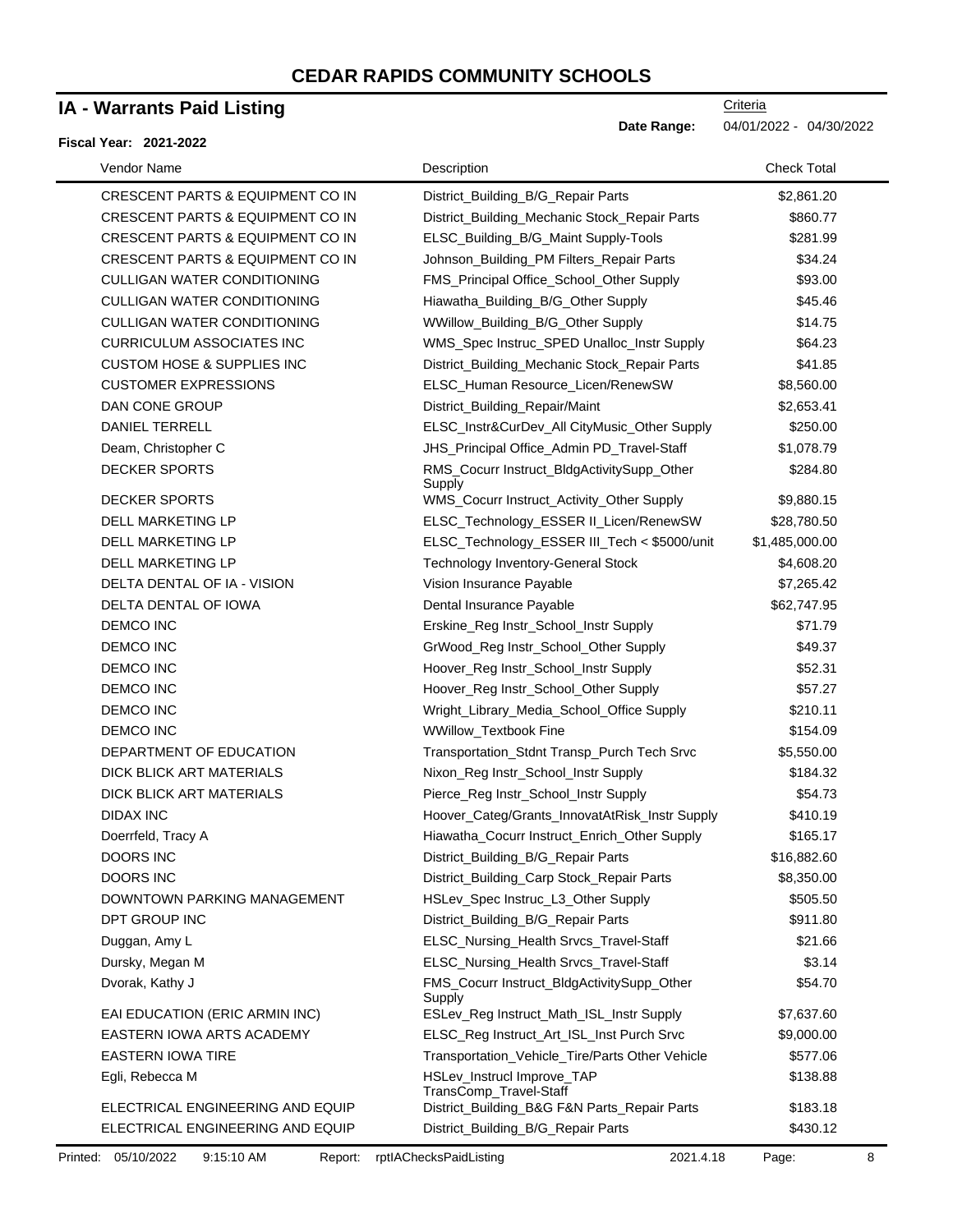## **IA - Warrants Paid Listing**

#### **Fiscal Year: 2021-2022**

| Vendor Name                      | Description                                               | <b>Check Total</b> |
|----------------------------------|-----------------------------------------------------------|--------------------|
| ELECTRICAL ENGINEERING AND EQUIP | District_Building_Mechanic Stock_Repair Parts             | \$630.87           |
| <b>EMBITEC</b>                   | KHS_Reg Instruct_Nat Sci_School_Instr Supply              | \$143.00           |
| EMERSON SPECIALTY HARDWARE       | District_Building_B/G_Repair Parts                        | \$165.50           |
| EMPLOYEE RESOURCE SYSTEMS INC    | ELSC_Wellness_ISL_Other Prof Srvc                         | \$9,521.28         |
| <b>ENABLING DEVICES</b>          | Hiawatha_Spec Instruc_SPED Unalloc_Instr Supply           | \$82.95            |
| <b>ERIC M THOMPSON</b>           | KHS_Inst Staff Dev_School_Wksp/RegisFee                   | \$400.00           |
| <b>ERIN COOKSON</b>              | ELSC_Misc Revenue                                         | (\$11.00)          |
| ERIN COOKSON                     | Governmental Accounts Receivable                          | \$244.51           |
| <b>EXPANDING EXPRESSION LLC</b>  | ViolaG_Reg Instruct_School_Other Supply                   | \$569.80           |
| <b>EXPERT PAY</b>                | ELSC_Payroll/Benefit_Misc Revenue                         | \$7.50             |
| <b>EXPERT PAY</b>                | Garnishment                                               | \$286.56           |
| FALAH AL-YASSERY                 | HMS_Cocurr Instruct_Activity_Non-Emp Official             | \$75.00            |
| <b>FASTENAL COMPANY</b>          | District_Building_B/G_Repair Parts                        | \$160.04           |
| <b>FERGUSON ENTERPRISES</b>      | District_Building_B/G_Repair Parts                        | \$660.20           |
| <b>FERGUSON ENTERPRISES</b>      | District_Building_Mechanic Stock_Repair Parts             | \$127.28           |
| Finley, Amanda J                 | ELSC_Reg Instruct_ISL_Travel-Staff                        | \$315.07           |
| FOLLETT CONTENT SOLUTIONS LLC    | Arthur_Library_Media_ESSER III_ESSER-Library              | \$2,987.85         |
| FOLLETT CONTENT SOLUTIONS LLC    | Arthur_Library_Media_School_Library Books                 | \$319.47           |
| FOLLETT CONTENT SOLUTIONS LLC    | Cleveland_Library_Media_ESSER<br><b>III ESSER-Library</b> | \$1,518.64         |
| FOLLETT CONTENT SOLUTIONS LLC    | Erskine_Library_Media_ESSER III_ESSER-Library             | \$1,438.61         |
| FOLLETT CONTENT SOLUTIONS LLC    | Erskine_Reg Instr_School_Instr Supply                     | \$402.84           |
| FOLLETT CONTENT SOLUTIONS LLC    | FMS_Library_Media_ESSER III_ESSER-Library                 | \$2,900.21         |
| FOLLETT CONTENT SOLUTIONS LLC    | Garfield_Library_Media_ESSER III_ESSER-Library            | \$355.08           |
| FOLLETT CONTENT SOLUTIONS LLC    | Grant_Library_Media_ESSER III_ESSER-Library               | \$2,075.06         |
| FOLLETT CONTENT SOLUTIONS LLC    | GrWood_Categ/Grants_SnapdragonBookFnd_Instr<br>Supply     | \$285.33           |
| FOLLETT CONTENT SOLUTIONS LLC    | GrWood_Library_Media_ESSER III_ESSER-Library              | \$2,881.71         |
| FOLLETT CONTENT SOLUTIONS LLC    | Harrison_Library_Media_ESSER<br>III_ESSER-Library         | \$5,667.95         |
| FOLLETT CONTENT SOLUTIONS LLC    | Hiawatha_Library_Media_ESSER<br>III_ESSER-Library         | \$3,621.69         |
| FOLLETT CONTENT SOLUTIONS LLC    | HMS_Library_Media_ESSER III_ESSER-Library                 | \$3,481.95         |
| FOLLETT CONTENT SOLUTIONS LLC    | Hoover_Library_Media_ESSER III_ESSER-Library              | \$2,891.12         |
| FOLLETT CONTENT SOLUTIONS LLC    | Jackson_Library_Media_ESSER III_ESSER-Library             | \$2,992.40         |
| FOLLETT CONTENT SOLUTIONS LLC    | JHS_Library_Media_ESSER III_ESSER-Library                 | \$3,938.89         |
| FOLLETT CONTENT SOLUTIONS LLC    | Johnson_Library_Media_ESSER<br>III_ESSER-Library          | \$2,603.28         |
| FOLLETT CONTENT SOLUTIONS LLC    | Kenwood_Library_Media_ESSER<br>III_ESSER-Library          | \$5,409.87         |
| FOLLETT CONTENT SOLUTIONS LLC    | KHS_Library_Media_ESSER III_ESSER-Library                 | \$13,997.31        |
| FOLLETT CONTENT SOLUTIONS LLC    | MMS_Library_Media_ESSER III_ESSER-Library                 | \$2,064.40         |
| FOLLETT CONTENT SOLUTIONS LLC    | Nixon_Library_Media_ESSER III_ESSER-Library               | \$3,418.50         |
| FOLLETT CONTENT SOLUTIONS LLC    | Pierce_Library_Media_ESSER III_ESSER-Library              | \$3,135.80         |
| FOLLETT CONTENT SOLUTIONS LLC    | Pierce_Library_Media_School_Library Books                 | \$294.50           |
| FOLLETT CONTENT SOLUTIONS LLC    | RMS_Library_Media_ESSER III_ESSER-Library                 | \$500.04           |
| FOLLETT CONTENT SOLUTIONS LLC    | TMS_Library_Media_ESSER III_ESSER-Library                 | \$4,413.08         |
| FOLLETT CONTENT SOLUTIONS LLC    | Truman_Library_Media_ESSER III_ESSER-Library              | \$2,197.69         |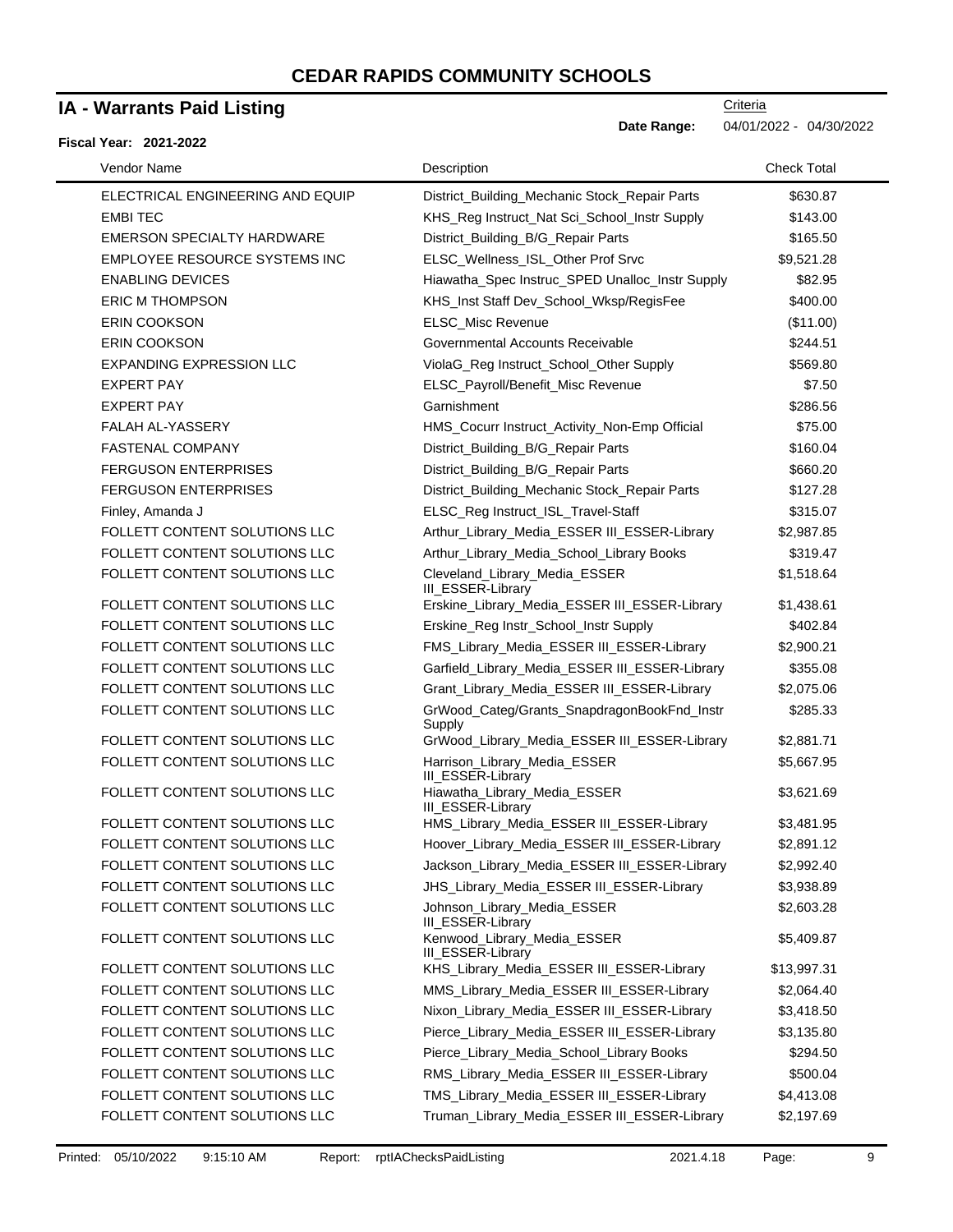## **IA - Warrants Paid Listing**

#### **Fiscal Year: 2021-2022**

| Vendor Name                                               | Description                                                | <b>Check Total</b> |  |
|-----------------------------------------------------------|------------------------------------------------------------|--------------------|--|
| FOLLETT CONTENT SOLUTIONS LLC                             | VanBuren_Library_Media_ESSER<br>III_ESSER-Library          | \$2,490.46         |  |
| FOLLETT CONTENT SOLUTIONS LLC                             | ViolaG_Library_Media_ESSER III_ESSER-Library               | \$3,971.46         |  |
| FOLLETT CONTENT SOLUTIONS LLC                             | ViolaG_Library_Media_School_Library Books                  | \$143.96           |  |
| FOLLETT CONTENT SOLUTIONS LLC                             | WHS_Library_Media_ESSER III_ESSER-Library                  | \$7,961.75         |  |
| FOLLETT CONTENT SOLUTIONS LLC                             | WMS_Library_Media_ESSER III_ESSER-Library                  | \$3,420.30         |  |
| FOLLETT CONTENT SOLUTIONS LLC                             | Wright_Library_Media_ESSER III_ESSER-Library               | \$3,085.05         |  |
| FOLLETT CONTENT SOLUTIONS LLC                             | WWillow_Library_Media_ESSER<br>III_ESSER-Library           | \$1,913.42         |  |
| FOLLETT CONTENT SOLUTIONS LLC                             | WWillow_Library_Media_School_Library Books                 | \$713.09           |  |
| FOLLETT SCHOOL SOLUTIONS INC                              | District_Reg Instruct_Derecho2020_Other Supply             | \$765.92           |  |
| FOLLETT SCHOOL SOLUTIONS INC                              | Pierce_Library_Media_School_Library Books                  | \$901.07           |  |
| FOLLETT SCHOOL SOLUTIONS INC                              | Pierce_Library_Media_School_Purch Tech Srvc                | \$37.95            |  |
| <b>FOUNDATION 2</b>                                       | District_Health_GEER II_Other Prof Srvc                    | \$24,000.00        |  |
| <b>FOUNDATION BUILDING MATERIALS</b>                      | District_Building_B/G_Repair Parts                         | \$208.80           |  |
| FULL CIRCLE INC DBA: PJS VAC                              | <b>Custodial Inventory-General Stock</b>                   | \$2,258.50         |  |
| FUTURE BUSINESS LEADERS OF AMERICA<br><b>IOWA</b>         | <b>HSLev Inst Staff</b><br>Dev_CarlPerkinsGr_Wksp/RegisFee | \$50.00            |  |
| FUTURE BUSINESS LEADERS OF AMERICA<br><b>IOWA</b>         | HSLev_Voc Instruct_CarlPerkinsGr_Travel-Staff              | \$280.00           |  |
| Galbraith, Jonathan D                                     | District_OpertnBldgSup_PD Admin_Travel-Staff               | \$162.08           |  |
| Gardemann, Julie M                                        | Transportation_Health_Driver_Employee Physical             | \$80.00            |  |
| Gaster, Kevin R                                           | Polk AEC_Categ/Grants_SPED Activity_Other<br>Supply        | \$334.88           |  |
| <b>GAZETTE COMMUNICATIONS INC</b>                         | ELSC_BOE_BOE/Supt Support_Advertising                      | \$595.47           |  |
| <b>GAZETTE COMMUNICATIONS INC</b>                         | ELSC_Business_Advertising                                  | \$153.86           |  |
| <b>GAZETTE COMMUNICATIONS INC</b>                         | ELSC_Warehouse_Advertising                                 | \$19.20            |  |
| <b>GILDED PEAR GALLERY</b>                                | ELSC_BOE_BOE/Supt Support_Other Prof Srvc                  | \$25.00            |  |
| <b>GILLUND ENTERPRISES</b>                                | Transportation_Stdnt Transp_Transp Maint Supply            | \$239.96           |  |
| <b>GN HEARING CARE CORPORATION DBA:</b><br><b>RESOUND</b> | MSLev_Spec Instruc_L1 1:1_Instr Supply                     | \$104.95           |  |
| GOODHEART-WILCOX PUBLISHER                                | MSLev Reg<br>Instruct_PersDev_ISL_Txtbooks&Manuals         | \$2,500.17         |  |
| Goodreau, Bruce A                                         | Transportation_Health_Driver_Employee Physical             | \$80.00            |  |
| <b>GOODWILL INDUSTRIES OF HEARTLAND</b>                   | Transition Ctr_Custodial_L3_Custodial Srvc                 | \$282.40           |  |
| GOODYEAR COMMERCIAL TIRE & SERVI                          | Transportation_Stdnt Transp_Tires & Tubes                  | \$1,204.00         |  |
| <b>GOODYEAR COMMERCIAL TIRE &amp; SERVI</b>               | Transportation_Vehicle_Tire/Parts Other Vehicle            | (\$277.40)         |  |
| <b>GOPHER SPORT</b>                                       | Johnson_Reg Instr_School_Other Supply                      | \$354.32           |  |
| <b>GRAINGER INC</b>                                       | District_Building_B/G_Repair Parts                         | \$1,494.95         |  |
| <b>GRAINGER INC</b>                                       | District_Building_Mechanic Stock_Repair Parts              | \$12,416.09        |  |
| <b>GRAINGER INC</b>                                       | District_Building_PM Filters_Repair Parts                  | \$716.08           |  |
| <b>GRAINGER INC</b>                                       | ELSC_Building_B/G_Maint Supply-Tools                       | \$461.21           |  |
| <b>GRAINGER INC</b>                                       | HSLev_Grounds Maint_Kingston_Maint<br>Supply-Grnds         | \$24.85            |  |
| <b>GRAINGER INC</b>                                       | Johnson_Building_PM Filters_Repair Parts                   | \$2.73             |  |
| <b>GRAINGER INC</b>                                       | MMS_Building_PM Filters_Repair Parts                       | \$74.32            |  |
| <b>GRAINGER INC</b>                                       | Pierce_Building_PM Filters_Repair Parts                    | \$1.56             |  |
| <b>GRAINGER INC</b>                                       | Polk AEC_Building_Repair Parts                             | \$9.66             |  |
| <b>GRAINGER INC</b>                                       | TMS_Building_PM Filters_Repair Parts                       | \$115.08           |  |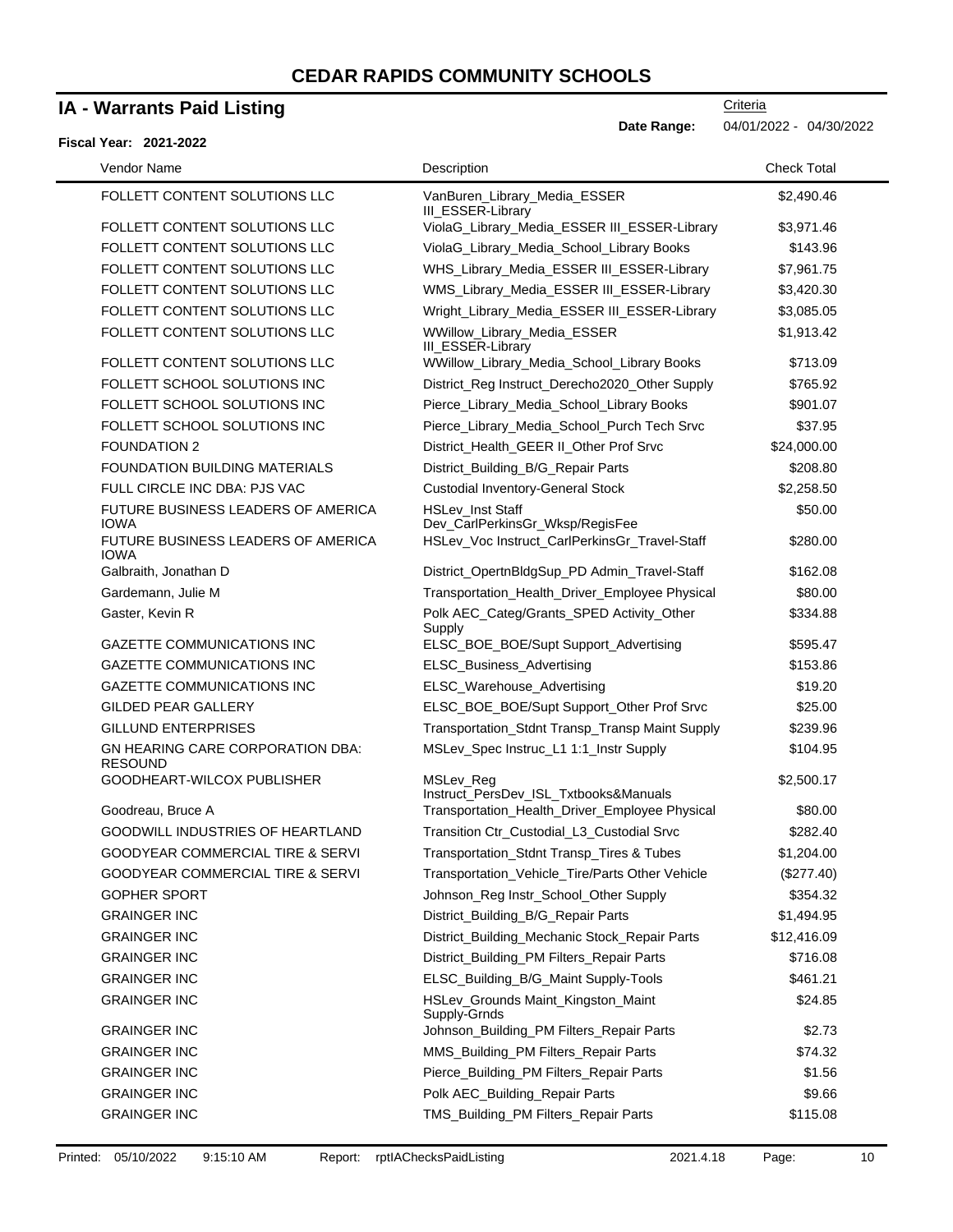### **IA - Warrants Paid Listing**

#### **Fiscal Year: 2021-2022**

| Vendor Name                                        | Description                                           | <b>Check Total</b> |
|----------------------------------------------------|-------------------------------------------------------|--------------------|
| <b>GRAINGER INC</b>                                | WHS_Building_B/G_Repair Parts                         | \$18.60            |
| <b>GRAINGER INC</b>                                | WHS_Building_PM Filters_Repair Parts                  | \$381.66           |
| <b>GRAINGER INC</b>                                | Wright_Building_PM Filters_Repair Parts               | \$2.11             |
| <b>GRAINGER INC</b>                                | WWillow_Building_PM Filters_Repair Parts              | \$1,808.63         |
| <b>GRANT WOOD AREA EDUCATION AGENCY</b>            | ELSC_Accounting_Office Supply                         | \$50.00            |
| <b>GRANT WOOD AREA EDUCATION AGENCY</b>            | Grant_Reg Instruct_School_Purch Tech Srvc             | \$36.00            |
| <b>GRAYBAR ELECTRIC CO INC</b>                     | ELSC_Technology_SAVE/PPEL<br>Elig_Rpr&Maint-Tech      | \$5,049.34         |
| <b>GREENWOOD CLEANING SYSTEMS</b>                  | <b>Custodial Inventory-General Stock</b>              | \$22,601.40        |
| <b>GREENWOOD CLEANING SYSTEMS</b>                  | District_Custodial_Custod Supply                      | \$162.42           |
| <b>GREENWOOD CLEANING SYSTEMS</b>                  | District_Custodial_Custodial Stock_Repair Parts       | \$128.61           |
| <b>GREENWOOD CLEANING SYSTEMS</b>                  | District_Custodial_Maintenance_Repair/Maint           | \$631.50           |
| <b>GREENWOOD CLEANING SYSTEMS</b>                  | District_Custodial_Property Repair                    | \$579.02           |
| <b>GREENWOOD CLEANING SYSTEMS</b>                  | JHS_Custodial_Custod Supply                           | \$179.98           |
| <b>GROUP BENEFIT PARTNERS LLC</b>                  | ELSC_Payroll/Benefit_Other Prof Srvc                  | \$2,952.00         |
| <b>GUIDED READERS</b>                              | Taylor_Categ/Grants_InnovatAtRisk_Instr Supply        | \$2,191.19         |
| <b>H2I GROUP INC</b>                               | District_Building_B/G_Repair Parts                    | \$850.00           |
| Hageman, Jennifer L                                | ELSC_Technology_Travel-Staff                          | \$111.96           |
| HALF PINT KIDS INC                                 | Johnson_Title I_ESSA Sch Impr_Other Supply            | \$1,900.80         |
| Halligan, Katie L                                  | ELSC_Recruitment_ESSER III_EE Tuition Reimb           | \$1,125.00         |
| Hamilton, Sarah                                    | ELSC_Nursing_Health Srvcs_Travel-Staff                | \$17.36            |
| HANDS UP COMMUNICATIONS                            | HSLev_Spec Instruc_1:1 L3_Inst Purch Srvc             | \$9,814.00         |
| <b>HANDS UP COMMUNICATIONS</b>                     | MSLev_Spec Instruc_L3 1:1_Inst Purch Srvc             | \$5,807.50         |
| HANNAH PRISCILLA SMITH                             | MMS_Cocurr Instruct_Activity_Non-Emp Official         | \$160.00           |
| Hanson, Barbara L                                  | ELSC_Instructl Impr_ESSER III<br>Homeless_Travel-Staf | \$2,022.51         |
| <b>HARBOR FREIGHT TOOLS</b>                        | Wright_Reg Instruct_SPED_School_Other Supply          | \$46.89            |
| HARDWARE ASSOCIATES                                | District_Building_B/G_Repair Parts                    | \$18.23            |
| HARDWARE ASSOCIATES                                | District_Building_Carp Stock_Repair Parts             | \$6.29             |
| HARDWARE ASSOCIATES                                | District_Building_F/N-Indirect_Repair Parts           | \$6.73             |
| HARDWARE ASSOCIATES                                | District_Building_Mechanic Stock_Repair Parts         | \$26.46            |
| HARDWARE ASSOCIATES                                | District_Custodial_Custodial Stock_Repair Parts       | \$96.10            |
| <b>HARDWARE ASSOCIATES</b>                         | District Custodial Stadium Stock Repair Parts         | \$26.97            |
| HARDWARE ASSOCIATES                                | Transportation_Vehicle_Tire/Parts Other Vehicle       | \$3.59             |
| Harger, Amy M                                      | ELSC_StaDevNon-Ins_Dir Instr Svc_Travel-Staff         | \$120.74           |
| HARMS OIL COMPANY                                  | Transportation_Student Transp_Gasoline                | \$18,114.74        |
| Harris, Janette E                                  | ELSC_Spec Instruc_SPED Unalloc_Travel-Staff           | \$57.97            |
| HAWKEYE AREA COMMUNITY ACTION<br><b>PROGRAM IN</b> | Hoover_Categ/Grants_Food Pantry_Other Supply          | \$67.50            |
| HAWKEYE COMMUNICATION                              | District_Building_Repair/Maint                        | \$140.00           |
| HAWKEYE COMMUNICATION                              | ELSC_Equipment_Property Repair                        | \$5,713.73         |
| HAWKEYE FIRE & SAFETY COMPANY                      | TMS_Building_Inspect&License                          | \$140.95           |
| HAWKEYE FIRE & SAFETY COMPANY                      | WHS_Custodial_Custod Supply                           | \$192.00           |
| HAWKEYE FIRE & SAFETY COMPANY                      | WWillow_Building_Inspect&License                      | \$202.00           |
| Hayes, Paul R                                      | District_Instruct Improve_ESSER III_Travel-Staff      | \$50.11            |
| HERFF JONES                                        | HSLev_Graduation_Other Supply                         | \$1,308.18         |
| <b>HERFF JONES</b>                                 | JHS_Dupl Diplomas_GraduationExp_Other Supply          | \$49.00            |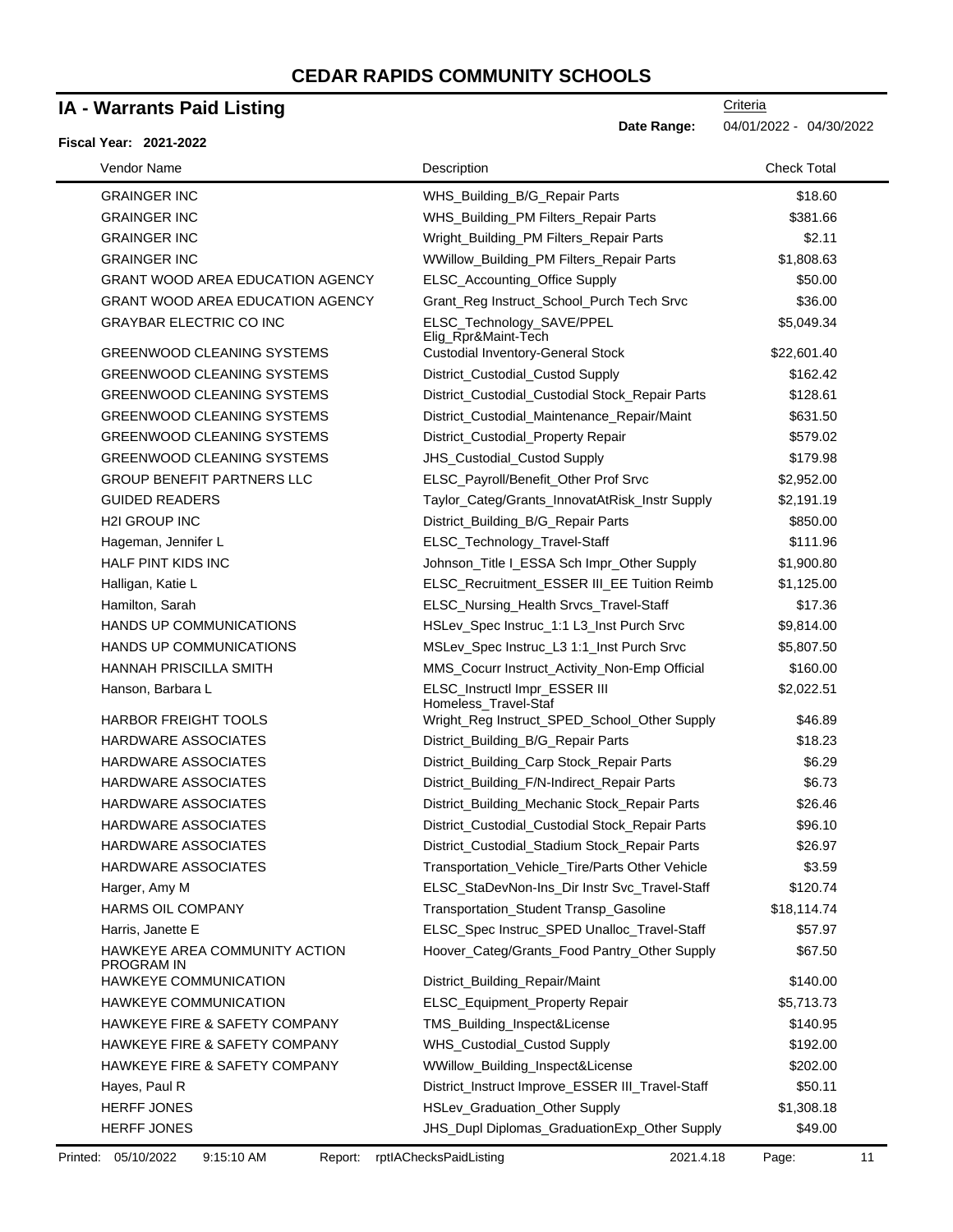### **IA - Warrants Paid Listing**

#### **Fiscal Year: 2021-2022**

-

**Date Range:** 04/01/2022 - 04/30/2022

**Criteria** 

| Vendor Name                           | Description                                             | <b>Check Total</b> |
|---------------------------------------|---------------------------------------------------------|--------------------|
| HOME APPLIANCE CENTER                 | HSLev_Spec Instr_Sped Unallo_Equip<br>\$500-\$4999/unit | \$724.00           |
| HORIZONS A FAMILY SERVICE ALLIAN      | ELSC_Stdnt Transp_L3_TransPrivCont                      | \$23,391.59        |
| HORIZONS A FAMILY SERVICE ALLIAN      | Transportation_Stdnt Transp_TransPrivCont               | \$7,712.41         |
| HOTSY CLEANING SYSTEMS INC            | Transportation_Stdnt Transp_Transp Maint Supply         | \$344.00           |
| <b>HUMANWARE</b>                      | ESLev_Equipment_L3_Repair/Maint                         | \$455.00           |
| <b>HUMANWARE</b>                      | MSLev_Equipment_L3_Repair/Maint                         | \$455.00           |
| HUPP ELECTRIC MOTORS INC              | District_Building_B/G_Repair Parts                      | \$8,900.24         |
| HUPP ELECTRIC MOTORS INC              | District_Building_Repair/Maint                          | \$809.10           |
| Huston, Christine A                   | Transportation_StdntTrans_DriversTrip_Travel-Staf       | \$15.00            |
| IA DEPT REVENUE-ADMIN WAGE ASSN       | Garnishment                                             | \$1,368.71         |
| <b>IDN-H HOFFMAN INC</b>              | District_Building_Carp Stock_Repair Parts               | \$157.62           |
| <b>IMON COMMUNICATIONS</b>            | District_Technology_ISL_CompComm/Int                    | \$6,518.79         |
| <b>IMPACT PHOTOGRAPHY</b>             | KHS_Principal Office_School_Purch Tech Srvc             | \$1,700.00         |
| <b>INDIAN CREEK NATURE CENTER</b>     | ELSC_Reg Instruct_Soc Sci_ISL_StdtEntryFee              | \$164.00           |
| <b>INFOMAX OFFICE SYSTEMS INC</b>     | ELSC_Printing_Other Supply                              | \$7,032.96         |
| <b>INFOMAX OFFICE SYSTEMS INC</b>     | ELSC_Printing_Property Repair                           | \$310.01           |
| <b>INQUIREHIRE</b>                    | ELSC_BackgrdCheck_Nat'lBackgrCk_Other Prof<br>Srvc      | \$809.00           |
| <b>INSECT CONTROL SPECIALISTS INC</b> | District_Custodial_Custod Supply                        | \$220.00           |
| <b>INTERNAL REVENUE SERVICE</b>       | Federal Income Tax                                      | \$1,001,217.83     |
| <b>INTERNAL REVENUE SERVICE</b>       | <b>FICA Tax</b>                                         | \$1,709,290.42     |
| <b>INTERSTATE ALL BATTERY CENTER</b>  | District_Building_Mechanic Stock_Repair Parts           | \$33.36            |
| <b>INTERSTATE ALL BATTERY CENTER</b>  | District_Custodial_Repair Parts                         | \$625.30           |
| INTERSTATE POWER AND LIGHT COMPA      | Arthur_Utilities_Electricity                            | \$4,300.71         |
| INTERSTATE POWER AND LIGHT COMPA      | Cleveland_Utilities_Electricity                         | \$2,104.98         |
| INTERSTATE POWER AND LIGHT COMPA      | ELSC_Utilities_Electricity                              | \$16,526.69        |
| INTERSTATE POWER AND LIGHT COMPA      | Erskine_Utilities_Electricity                           | \$2,219.29         |
| INTERSTATE POWER AND LIGHT COMPA      | FMS_Utilities_Electricity                               | \$13,740.35        |
| INTERSTATE POWER AND LIGHT COMPA      | Garfield_Utilities_Electricity                          | \$1,748.11         |
| INTERSTATE POWER AND LIGHT COMPA      | Grant_Utilities_Electricity                             | \$5,832.45         |
| INTERSTATE POWER AND LIGHT COMPA      | GrWood_Utilities_Electricity                            | \$2,045.93         |
| INTERSTATE POWER AND LIGHT COMPA      | Harrison_Utilities_Electricity                          | \$2,310.51         |
| INTERSTATE POWER AND LIGHT COMPA      | Hiawatha_Utilities_Electricity                          | \$7,025.01         |
| INTERSTATE POWER AND LIGHT COMPA      | HMS_Utilities_Electricity                               | \$11,566.97        |
| INTERSTATE POWER AND LIGHT COMPA      | Hoover_Utilities_Electricity                            | \$11,514.62        |
| INTERSTATE POWER AND LIGHT COMPA      | HSLev_Utilities_lowa BIG_ISL_Electricity                | \$201.27           |
| INTERSTATE POWER AND LIGHT COMPA      | HSLev_Utilities_Kingston_Electricity                    | \$8,387.78         |
| INTERSTATE POWER AND LIGHT COMPA      | Jackson_Utilities_Electricity                           | \$15,246.66        |
| INTERSTATE POWER AND LIGHT COMPA      | JHS_Utilities_Electricity                               | \$30,131.26        |
| INTERSTATE POWER AND LIGHT COMPA      | Johnson_Utilities_Electricity                           | \$5,801.90         |
| INTERSTATE POWER AND LIGHT COMPA      | Kenwood_Utilities_Electricity                           | \$2,854.79         |
| INTERSTATE POWER AND LIGHT COMPA      | KHS_Utilities_Electricity                               | \$24,497.60        |
| INTERSTATE POWER AND LIGHT COMPA      | Madison_Utilities_Electricity                           | \$1,710.10         |
| INTERSTATE POWER AND LIGHT COMPA      | MHS_Utilities_Electricity                               | \$4,712.53         |
| INTERSTATE POWER AND LIGHT COMPA      | MMS_Utilities_Electricity                               | \$33,063.32        |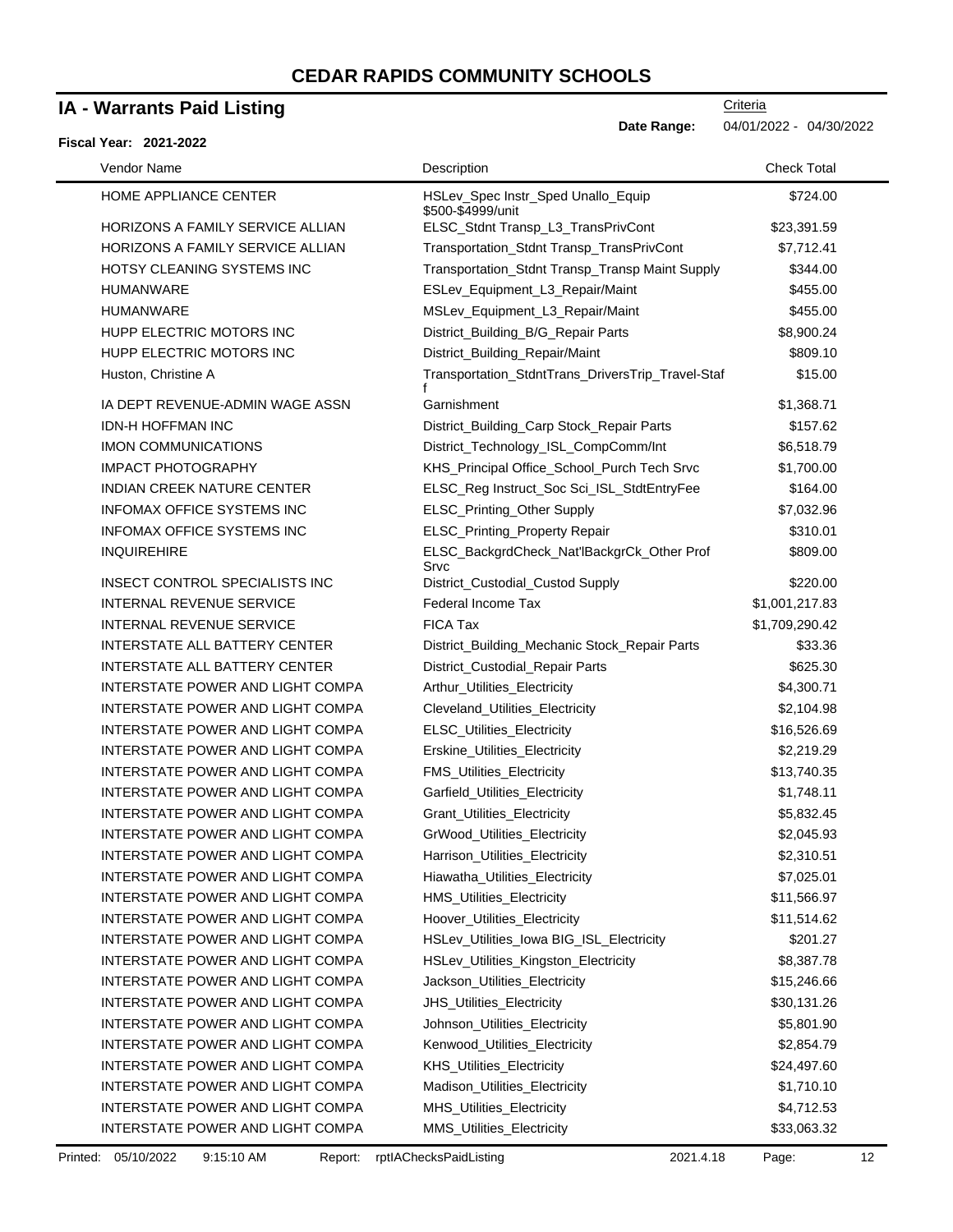### **IA - Warrants Paid Listing**

#### **Fiscal Year: 2021-2022**

| Vendor Name                             | Description                                                      | <b>Check Total</b> |
|-----------------------------------------|------------------------------------------------------------------|--------------------|
| INTERSTATE POWER AND LIGHT COMPA        | Nixon_Utilities_Electricity                                      | \$3,784.55         |
| INTERSTATE POWER AND LIGHT COMPA        | Pierce_Utilities_Electricity                                     | \$4,411.18         |
| INTERSTATE POWER AND LIGHT COMPA        | Polk AEC_Utilities_Electricity                                   | \$2,624.56         |
| INTERSTATE POWER AND LIGHT COMPA        | RMS_Utilities_Electricity                                        | \$15,280.67        |
| INTERSTATE POWER AND LIGHT COMPA        | Taylor_Utilities_Electricity                                     | \$4,166.71         |
| INTERSTATE POWER AND LIGHT COMPA        | TMS_Utilities_Electricity                                        | \$10,742.55        |
| INTERSTATE POWER AND LIGHT COMPA        | Transition Ctr_Utilities_Electricity                             | \$502.30           |
| <b>INTERSTATE POWER AND LIGHT COMPA</b> | Truman_Utilities_Electricity                                     | \$7,046.70         |
| INTERSTATE POWER AND LIGHT COMPA        | VanBuren_Utilities_Electricity                                   | \$9,436.66         |
| INTERSTATE POWER AND LIGHT COMPA        | WHS_Utilities_Electricity                                        | \$26,879.98        |
| INTERSTATE POWER AND LIGHT COMPA        | WMS_Utilities_Electricity                                        | \$7,953.27         |
| INTERSTATE POWER AND LIGHT COMPA        | Wright_Utilities_Electricity                                     | \$1,760.11         |
| INTERSTATE POWER AND LIGHT COMPA        | WWillow_Utilities_Electricity                                    | \$10,449.16        |
| IOWA ASSOCIATION OF SCHOOL BOARD        | ELSC_OLL_StaDevNon-Ins_Admin                                     | \$300.00           |
| IOWA ASSOCIATION OF SCHOOL BOARD        | PD_Wksp/Regis<br>ELSC_StaDevNon-Ins_Accounting_Wksp/RegisFe<br>e | \$300.00           |
| IOWA ASSOCIATION OF SCHOOL BOARD        | ELSC_StaDevNon-Ins_Spec Srvc<br>Admin_Wksp/RegisFee              | \$300.00           |
| IOWA ASSOCIATION OF SCHOOL BUSINESS OFF | ELSC_Payroll/Benefit_Dues/Membership                             | \$175.00           |
| <b>IOWA DEPARTMENT OF HUMAN SERVICE</b> | <b>Medicaid Reimbursement</b>                                    | \$87,166.68        |
| IOWA HIGH SCHOOL SPEECH ASSOCIAT        | JHS_Cocurr Instruct_Speech_StdtEntryFee                          | \$148.00           |
| IOWA HIGH SCHOOL SPEECH ASSOCIAT        | WHS_Cocurr Instruct_Speech_StdtEntryFee                          | \$121.00           |
| <b>IOWA PRISON INDUSTRIES</b>           | District_Building_B/G_Repair Parts                               | \$141.46           |
| <b>IOWA PRISON INDUSTRIES</b>           | Transportation_Stdnt Transp_Transp Parts                         | \$176.00           |
| IOWA PUBLIC EMPLOYEES RETIREMENT        | ELSC_Payroll/Benefit_Adjmt-Inv&Other                             | (\$0.30)           |
| <b>IOWA PUBLIC EMPLOYEES RETIREMENT</b> | <b>IPERS</b>                                                     | \$1,683,927.87     |
| IOWA STATE EXTENSION AND OUTREAC        | ELSC_Categ/Grants_BASICS-Snack_Inst Purch<br>Srvc                | \$7,920.97         |
| IOWA VOCATIONAL REHABILITATION S        | <b>Prepaid Expense</b>                                           | \$20,990.31        |
| <b>IOWA-ILLINOIS TAYLOR INSULATION</b>  | District_Building_Repair/Maint                                   | \$726.61           |
| J.P. GASWAY CO                          | <b>Custodial Inventory-General Stock</b>                         | \$8,370.04         |
| J.P. GASWAY CO                          | ELSC_Printing_Other Supply                                       | \$8,469.53         |
| J.W. PEPPER & SON. INC.                 | FMS_Reg Instruct_Band_School_Instr Supply                        | \$7.98             |
| J.W. PEPPER & SON, INC.                 | HMS_Reg Instruct_Band_School_Instr Supply                        | \$67.99            |
| J.W. PEPPER & SON, INC.                 | JHS_Reg Instruct_Band_School_Instr Supply                        | \$313.97           |
| J.W. PEPPER & SON, INC.                 | JHS_Reg Instruct_Voc Music_School_Instr Supply                   | \$205.98           |
| J.W. PEPPER & SON, INC.                 | KHS_Reg Instruct_Voc Music_School_Instr Supply                   | \$48.25            |
| J.W. PEPPER & SON, INC.                 | RMS_Reg Instruct_Voc Music_School_Instr Supply                   | \$163.99           |
| J.W. PEPPER & SON, INC.                 | TMS_Reg Instruct_Band_School_Instr Supply                        | \$67.99            |
| J.W. PEPPER & SON, INC.                 | WHS_Reg Instruct_Voc Music_School_Instr Supply                   | \$39.00            |
| <b>JACOB CAWKWELL</b>                   | FMS_Cocurr Instruct_Activity_Non-Emp Official                    | \$60.00            |
| <b>JACOB CAWKWELL</b>                   | HMS_Cocurr Instruct_Activity_Non-Emp Official                    | \$75.00            |
| <b>JACOB CAWKWELL</b>                   | TMS_Cocurr Instruct_Activity_Non-Emp Official                    | \$70.00            |
| <b>JANDA MOTOR SERVICES</b>             | District_Building_Repair/Maint                                   | \$355.00           |
| <b>JAYTECH INC</b>                      | District_Building_PMBoilerChem_Repair Parts                      | \$484.82           |
| JEFFERY DAVID SCHAFER                   | ELSC_Instr&CurDev_All CityMusic_Purch Tech<br>Srvc               | \$250.00           |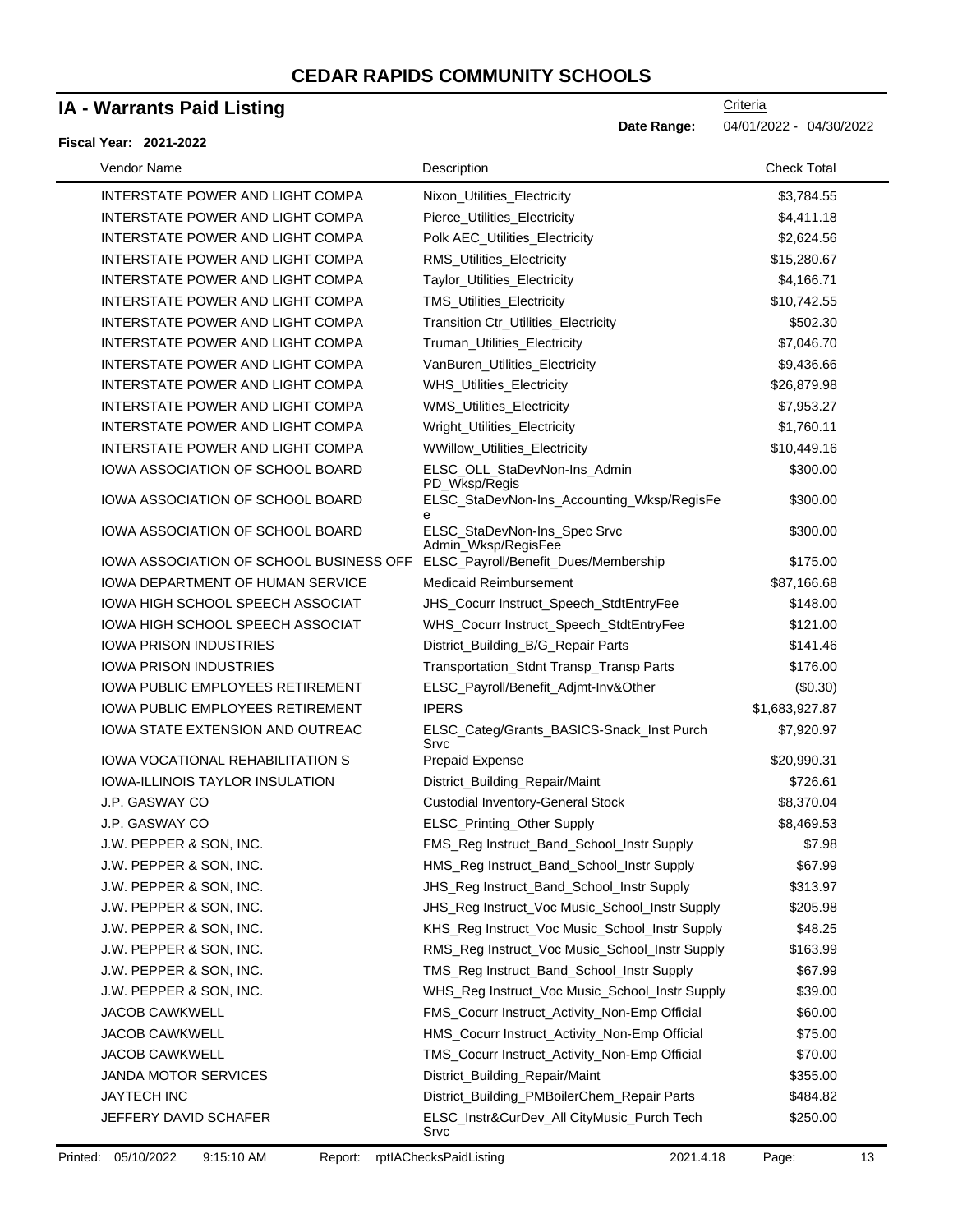## **IA - Warrants Paid Listing**

#### **Fiscal Year: 2021-2022**

**Date Range:** 04/01/2022 - 04/30/2022

**Criteria** 

| Vendor Name                     | Description                                           | <b>Check Total</b> |
|---------------------------------|-------------------------------------------------------|--------------------|
| Jensen, Pamela K                | Polk AEC_Spec Instruc_SPED Unalloc_Travel-Staff       | \$29.82            |
| JEREMY DAVID COHEN              | WMS_Cocurr Instruct_Activity_Non-Emp Official         | \$70.00            |
| <b>JESSIE ARP</b>               | WWillow_Library_Media_School_Library Books            | \$20.00            |
| <b>JOHN W DODGE</b>             | HMS_Cocurr Instruct_Activity_Non-Emp Official         | \$75.00            |
| JOHN'S LOCK & KEY INC           | District_Building_B/G_Repair Parts                    | \$17.99            |
| JOHNSON CONTROLS INC            | District_Building_Repair/Maint                        | \$2,697.00         |
| Johnson, Jessica B              | HSLev_Cocurr<br>Instruct_CompetitionCost_Travel-Staff | \$134.40           |
| Johnson, Robert L JR            | HSLev_Cocurr<br>Instruct_CompetitionCost_Travel-Staff | \$126.56           |
| JOHNSTONE SUPPLY                | ELSC_Building_B/G_Maint Supply-Tools                  | \$759.99           |
| JONES PROPERTY SERVICES INC     | District_Building_Repair/Maint                        | \$590.00           |
| Jones, Jessica A                | MSLev_Spec Instruc_SPED Unalloc_Travel-Staff          | \$115.50           |
| <b>JOSTENS</b>                  | HomeSchool_Reg Instruct_HSAP_Other Supply             | \$104.68           |
| <b>JUICEBOX INTERACTIVE</b>     | ELSC_Comm Relation_Purch Tech Srvc                    | \$4,660.20         |
| <b>JUNIOR ACHIEVEMENT</b>       | ELSC_Reg Instruct_ISL_Inst Purch Srvc                 | \$11,711.70        |
| <b>JUNIOR ACHIEVEMENT</b>       | ESLev_Reg Instruct_ISL_Inst Purch Srvc                | \$5,688.54         |
| <b>JUNIOR ACHIEVEMENT</b>       | MSLev_Reg Instruct_ISL_Inst Purch Srvc                | \$6,033.30         |
| <b>K&amp;E DISTRIBUTING INC</b> | District_Building_B/G_Repair Parts                    | \$502.03           |
| <b>K&amp;E DISTRIBUTING INC</b> | District_Building_Mechanic Stock_Repair Parts         | \$1,462.60         |
| Kain, Emma E                    | ELSC_Instrucl Improve_CCT_Travel-Staff                | \$48.76            |
| KENWOOD RECORDS MANAGEMENT      | ELSC_Accounting_Purch Tech Srvc                       | \$1,425.00         |
| KENWOOD RECORDS MANAGEMENT      | ELSC_Human Resource_Purch Tech Srvc                   | \$142.88           |
| Kern, Jason S                   | Polk AEC_Spec Instruc_SPED Unalloc_Travel-Staff       | \$68.25            |
| <b>KEVIN WILKINSON</b>          | HSLev_Inst Staff Dev_CarlPerkinsGr_Other Prof<br>Srvc | \$390.00           |
| Khadka, Devi C                  | Transportation_StdntTrans_DriversTrip_Travel-Staf     | \$30.35            |
| KINDERCARE EDUCATION            | Kindercare CP_SW Vol Presch_Inst Purch Srvc           | \$11,473.80        |
| KINDERCARE EDUCATION            | Kindercare CP_SW Vol Presch_Instr Supply              | \$231.53           |
| KING'S MATERIAL INC             | HSLev_Grounds Maint_Kingston_Repair Parts             | \$34.27            |
| Kinsella, Denise M              | Nixon_Reg Instruct_PBIS_Other Supply                  | \$70.00            |
| KIRKWOOD COMMUNITY COLLEGE      | HomeSchool_Reg Instruct_HSAP_Tuit-CommColl            | \$5,408.60         |
| KIRKWOOD COMMUNITY COLLEGE      | HSLev_Reg Instruct_Reg_Tuit-CommColl                  | \$34,848.20        |
| KIRKWOOD COMMUNITY COLLEGE      | JHS_Reg Instruct_Tuit-CommColl                        | \$30,508.40        |
| KIRKWOOD COMMUNITY COLLEGE      | KHS_Reg Instruct_Reg_Tuit-CommColl                    | \$60,570.00        |
| KIRKWOOD COMMUNITY COLLEGE      | MHS_Reg Instruct_Reg_Tuit-CommColl                    | \$4,583.20         |
| KIRKWOOD COMMUNITY COLLEGE      | Transportation_StaDevNon-Ins_Wksp/RegisFee            | \$120.00           |
| KIRKWOOD COMMUNITY COLLEGE      | WHS_Reg Instruct_Reg_Tuit-CommColl                    | \$28,149.80        |
| Kline, Jason E                  | HSLev_Cocurr<br>Instruct_CompetitionCost_Travel-Staff | \$124.32           |
| Koelling, Michelle A            | ELSC_Human Resource_Other Supply                      | \$144.72           |
| Kooiker, Nicole A               | ELSC_OLL_Admin PD_Travel-Staff                        | \$148.96           |
| Kruger, Ashley J                | ELSC_Nursing_Health Srvcs_Travel-Staff                | \$54.88            |
| Kyla Dittmar                    | ELSC_Misc Revenue                                     | (\$11.00)          |
| Kyla Dittmar                    | Governmental Accounts Receivable                      | \$488.18           |
| L.L. PELLING COMPANY INC        | District_Grounds Maint_Custodial_Maint Supply         | \$232.50           |
| Lacy, Sarah J                   | ESLev_Spec Instruc_SPED Unalloc_Travel-Staff          | \$45.36            |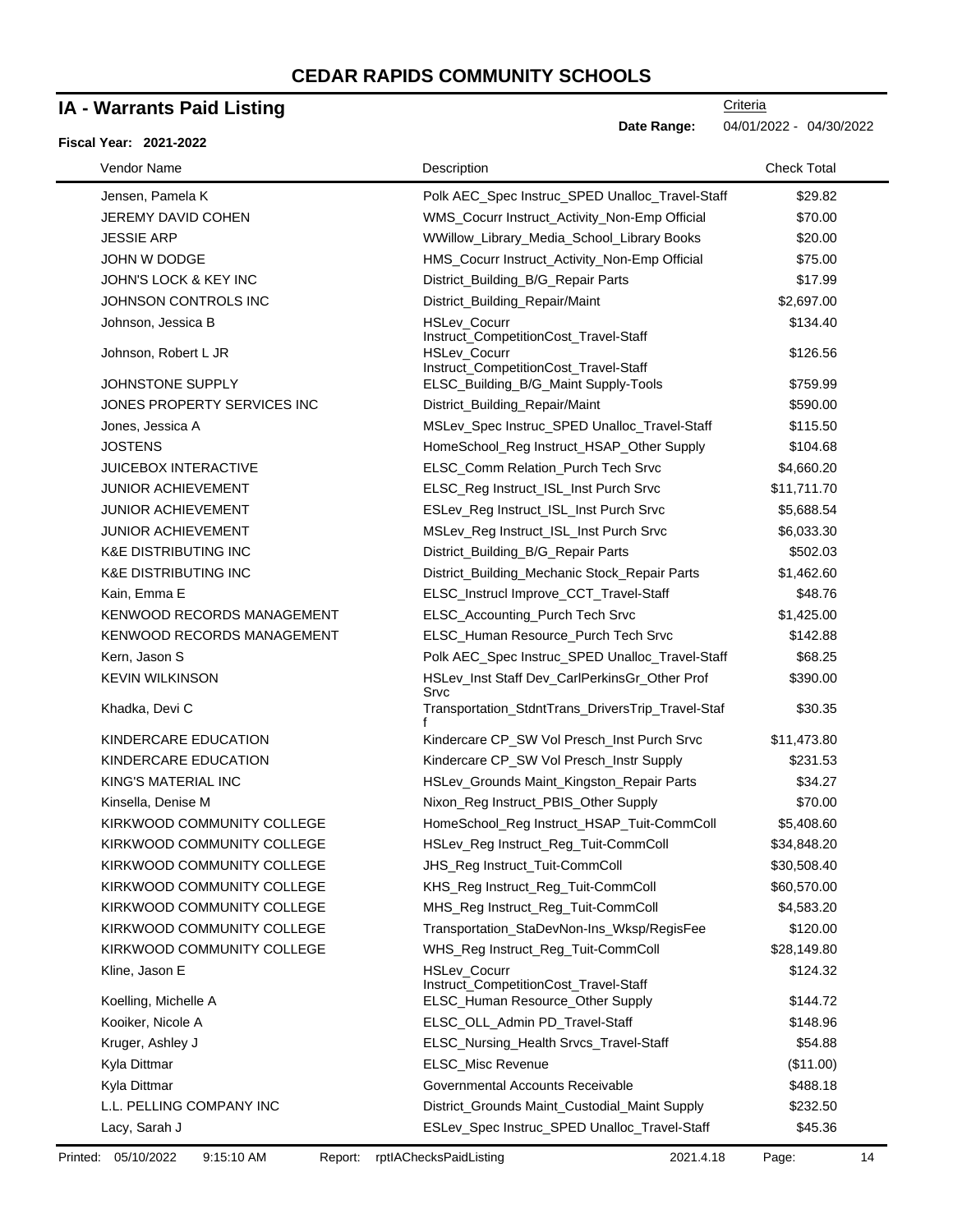## **IA - Warrants Paid Listing**

#### **Fiscal Year: 2021-2022**

**Criteria** 

**Date Range:** 04/01/2022 - 04/30/2022

| Vendor Name                      | Description                                           | <b>Check Total</b> |
|----------------------------------|-------------------------------------------------------|--------------------|
| <b>LANCER LANES</b>              | HMS_Reg Instruct_PBIS_Other Supply                    | \$330.00           |
| Landon, Kellie L                 | CRVA_Reg Instruct_School_Other Supply                 | \$75.00            |
| Langerman, Lisa J                | Payroll Accounts Receivable                           | \$1,000.00         |
| <b>LAWSON PRODUCTS</b>           | District_Building_Carp Stock_Repair Parts             | \$72.91            |
| <b>LAWSON PRODUCTS</b>           | District_Building_Mechanic Stock_Repair Parts         | \$1,481.68         |
| <b>LEARNING RESOURCES</b>        | Hoover_Categ/Grants_InnovatAtRisk_Instr Supply        | \$219.90           |
| LIBERTY DOORS INC                | District_Building_Carp Stock_Repair Parts             | \$4,528.80         |
| LIGHTSPEED TECHNOLOGIES          | Johnson_Reg Instr_School_Other Supply                 | \$660.00           |
| LINDA S BUNN DBA: A-1 PRECISION  | District_Building_B/G_Repair Parts                    | \$148.00           |
| LINN COUNTY COMMUNITY SERVICES   | LinnCoChildDev CP_SW Vol Presch_Inst Purch<br>Srvc    | \$7,983.93         |
| LINN COUNTY HEALTH               | District_Building_SAVE/PPEL Elig_Repair Parts         | \$1,490.00         |
| LINN COUNTY HEALTH               | JHS_Building_B/G_Inspect/License                      | \$30.00            |
| LINN COUNTY HEALTH               | KHS_Building_B/G_Inspect/License                      | \$30.00            |
| LINN COUNTY HEALTH               | WHS_Building_B/G_Inspect/License                      | \$15.00            |
| <b>LINN COUNTY REC</b>           | ViolaG_Utilities_Electricity                          | \$4,544.85         |
| LITTLE LAMBS CHRISTIAN PRESCHOOL | LittleLambsPresch CP_SW Vol Presch_Inst Purch<br>Srvc | \$7,503.63         |
| LITTLE LAMBS CHRISTIAN PRESCHOOL | LittleLambsPresch CP_SW Vol Presch_Instr Supply       | \$670.31           |
| LJ'S MOBILE CATERING DBA: CATER  | ELSC_OLL_Deputy Supt_Other Supply                     | \$478.00           |
| LJ'S MOBILE CATERING DBA: CATER  | ELSC_Superintendent_Other Supply                      | \$114.60           |
| Lorig, Jerome T                  | Transportation_StdntTrans_DriversTrip_Travel-Staf     | \$21.69            |
| LOVELY LANE PRESCHOOL            | LovelyLanePresch CP_SW Vol Presch_Inst Purch<br>Srvc  | \$11,673.05        |
| LOVELY LANE PRESCHOOL            | LovelyLanePresch CP_SW Vol Presch_Instr Supply        | \$210.79           |
| LRS PORTABLES LLC                | FMS_Cocurr Instruct_BldgActivitySupp_Other<br>Supply  | \$49.29            |
| Luskey, Sherry L                 | ELSC_Accounting_Admin PD_Travel-Staff                 | \$165.44           |
| LYNCH DALLAS PC                  | ELSC_Legal_BOE/Supt Support_Legal Service             | \$8,392.50         |
| M.J. CARE INC                    | ELSC_Business_L3_DataProc/Coding                      | \$6,585.93         |
| MADISON NATIONAL LIFE INSURANCE  | Disability Insurance Payable                          | \$24,625.51        |
| <b>MAILING SERVICES</b>          | KHS_Reg Instruct_School_Purch Tech Srvc               | \$110.00           |
| <b>MALLOY PIANO SERVICE</b>      | Distric_Equipment_MusicInstrmt-OLL_Property<br>Repair | \$1,800.00         |
| Manka, Krystal K                 | ELSC_Spec Instruc_SPED Unalloc_Travel-Staff           | \$55.20            |
| <b>MARCO INC</b>                 | Arthur_Reg Instruct_School_Copier Usage               | \$359.92           |
| <b>MARCO INC</b>                 | Cleveland_Reg Instruct_School_Copier Usage            | \$354.71           |
| MARCO INC                        | District_Building_Copier Usage                        | \$129.51           |
| MARCO INC                        | District_Purchasing_Copier Usage                      | \$7,713.52         |
| <b>MARCO INC</b>                 | ELSC_Accounting_Copier Usage                          | \$142.10           |
| <b>MARCO INC</b>                 | ELSC_Business_Copier Usage                            | \$333.62           |
| <b>MARCO INC</b>                 | ELSC_Comm Relation_Copier Usage                       | \$0.26             |
| MARCO INC                        | ELSC_Human Resource_Copier Usage                      | \$153.16           |
| <b>MARCO INC</b>                 | ELSC_Instrucl Improve_CCT_Copier Usage                | \$90.17            |
| <b>MARCO INC</b>                 | ELSC_OLL_Deputy_Copier Usage                          | \$38.53            |
| MARCO INC                        | ELSC_OLL_Dir Instr Srvc_Copier Usage                  | \$236.09           |
| MARCO INC                        | ELSC_Payroll/Benefit_Copier Usage                     | \$173.19           |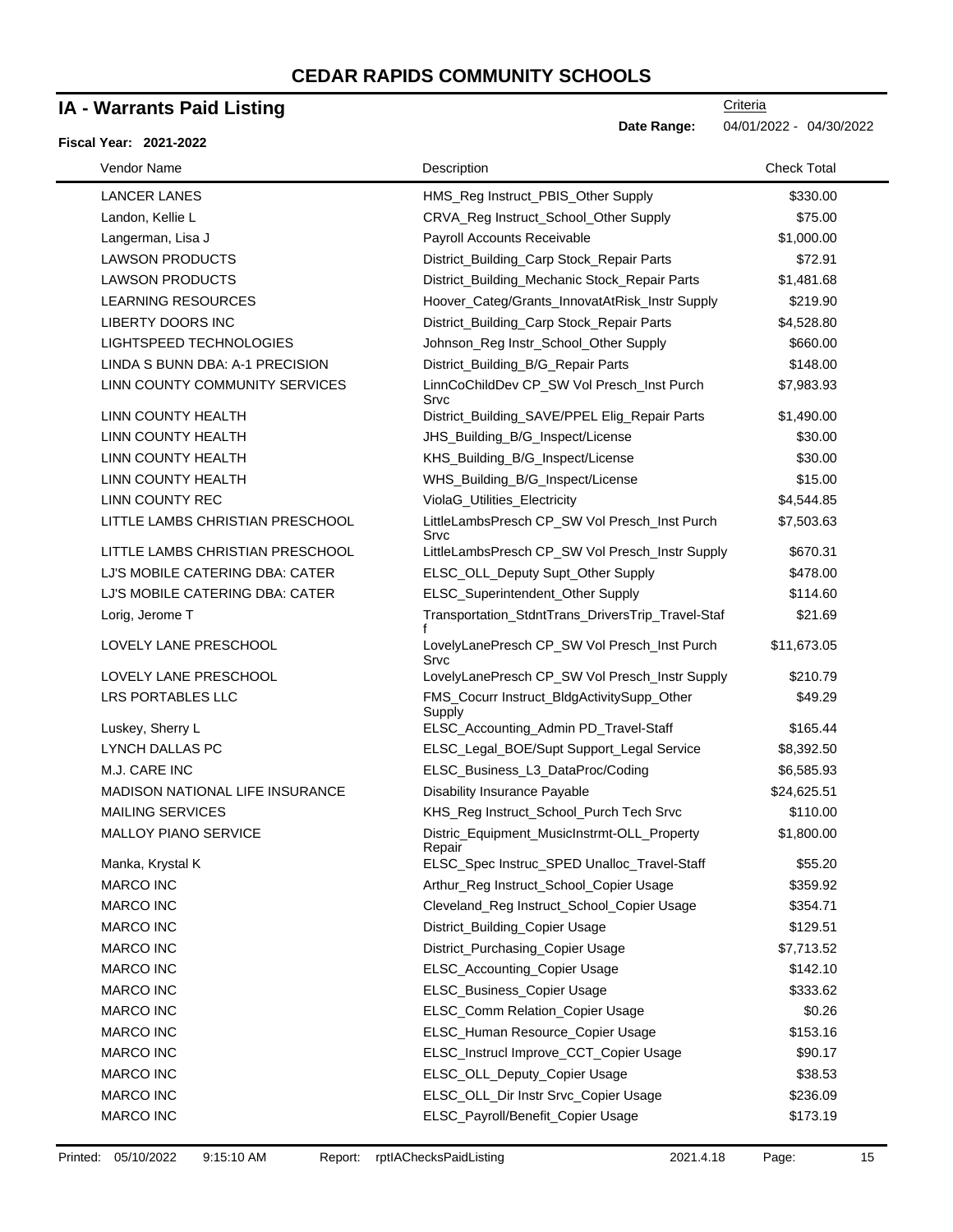### **IA - Warrants Paid Listing**

#### **Fiscal Year: 2021-2022**

| Vendor Name                 | Description                                          | <b>Check Total</b> |
|-----------------------------|------------------------------------------------------|--------------------|
| <b>MARCO INC</b>            | ELSC_Printing_Copier Usage                           | \$12,339.76        |
| MARCO INC                   | ELSC_Purchasing_Copier Usage                         | \$41.60            |
| <b>MARCO INC</b>            | ELSC_SPED Admin_Copier Usage                         | \$162.45           |
| <b>MARCO INC</b>            | ELSC_Superintendent_Copier Usage                     | \$239.63           |
| <b>MARCO INC</b>            | ELSC_SW Vol Presch_Copier Usage                      | \$31.63            |
| <b>MARCO INC</b>            | ELSC_Technology_Copier Usage                         | \$2,490.66         |
| <b>MARCO INC</b>            | Erskine_Reg Instruct_School_Copier Usage             | \$338.38           |
| <b>MARCO INC</b>            | FMS_Reg Instruct_School_Copier Usage                 | \$1,253.29         |
| <b>MARCO INC</b>            | Four Oaks_Spec Instruc_L3_Copier Usage               | \$214.54           |
| <b>MARCO INC</b>            | Garfield_Reg Instruct_School_Copier Usage            | \$359.50           |
| <b>MARCO INC</b>            | Grant_Reg Instruct_School_Copier Usage               | \$585.76           |
| <b>MARCO INC</b>            | GrWood_Reg Instruct_School_Copier Usage              | \$706.49           |
| <b>MARCO INC</b>            | Harrison_Reg Instruct_School_Copier Usage            | \$554.18           |
| <b>MARCO INC</b>            | Hiawatha_Reg Instruct_School_Copier Usage            | \$529.49           |
| <b>MARCO INC</b>            | HMS_Reg Instruct_School_Copier Usage                 | \$893.16           |
| <b>MARCO INC</b>            | HomeSchool_Reg Instruct_HSAP_Copier Usage            | \$23.58            |
| <b>MARCO INC</b>            | Hoover_Reg Instruct_School_Copier Usage              | \$639.86           |
| <b>MARCO INC</b>            | Jackson_Reg Instruct_School_Copier Usage             | \$411.20           |
| <b>MARCO INC</b>            | JHS_Reg Instruct_School_Copier Usage                 | \$1,744.48         |
| <b>MARCO INC</b>            | Johnson_Reg Instruct_School_Copier Usage             | \$579.13           |
| <b>MARCO INC</b>            | Kenwood_Reg Instruct_School_Copier Usage             | \$699.54           |
| <b>MARCO INC</b>            | KHS_Reg Instruct_School_Copier Usage                 | \$2,739.23         |
| <b>MARCO INC</b>            | Madison_Reg Instruct_School_Copier Usage             | \$292.89           |
| <b>MARCO INC</b>            | MHS_Reg Instruct_School_Copier Usage                 | \$562.08           |
| <b>MARCO INC</b>            | MMS_Reg Instruct_School_Copier Usage                 | \$900.28           |
| <b>MARCO INC</b>            | Nixon_Reg Instruct_School_Copier Usage               | \$285.15           |
| <b>MARCO INC</b>            | Pierce_Reg Instruct_School_Copier Usage              | \$487.06           |
| <b>MARCO INC</b>            | Polk AEC_SPED Admin_School_Copier Usage              | \$320.11           |
| <b>MARCO INC</b>            | RMS_Reg Instruct_School_Copier Usage                 | \$601.52           |
| <b>MARCO INC</b>            | Taylor_Reg Instruct_School_Copier Usage              | \$689.15           |
| <b>MARCO INC</b>            | TMS_Reg Instruct_School_Copier Usage                 | \$1,286.10         |
| <b>MARCO INC</b>            | Transition Ctr_Spec Instruc_L3_Copier Usage          | \$6.70             |
| <b>MARCO INC</b>            | Transportation_Stdnt Transp_Copier Usage             | \$137.03           |
| <b>MARCO INC</b>            | Truman_Reg Instruct_School_Copier Usage              | \$211.91           |
| <b>MARCO INC</b>            | VanBuren_Reg Instruct_School_Copier Usage            | \$536.54           |
| <b>MARCO INC</b>            | ViolaG_Reg Instruct_School_Copier Usage              | \$313.41           |
| <b>MARCO INC</b>            | WHS_Reg Instruct_School_Copier Usage                 | \$1,884.17         |
| <b>MARCO INC</b>            | WMS_Reg Instruct_School_Copier Usage                 | \$821.17           |
| <b>MARCO INC</b>            | Wright_Reg Instruct_School_Copier Usage              | \$370.06           |
| MARCO INC                   | WWillow_Reg Instruct_School_Copier Usage             | \$417.81           |
| <b>MARCO INC SUPPLIES</b>   | ELSC_Printing_Other Supply                           | \$2,326.28         |
| <b>MARCO INC SUPPLIES</b>   | Grant_Reg Instr_School_Other Supply                  | \$116.71           |
| <b>MARCO INC SUPPLIES</b>   | GrWood_Reg Instr_School_Other Supply                 | \$272.15           |
| <b>MARCO INC SUPPLIES</b>   | KHS_Reg Instruct_School_Other Supply                 | \$311.53           |
| MARCUS THEATRES CORPORATION | Hoover_Reg Instr_Misc Donate/Project_Other<br>Supply | \$220.00           |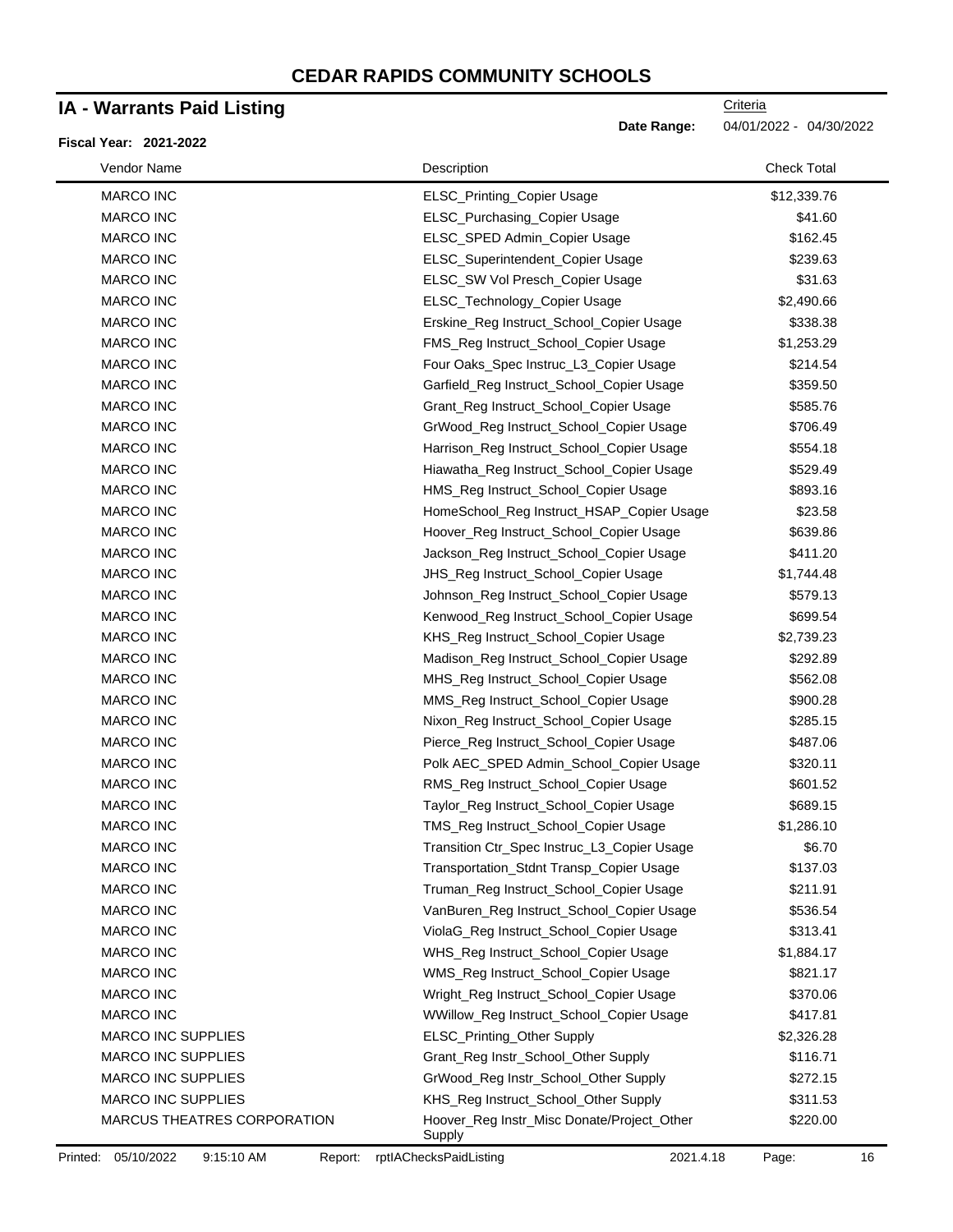### **IA - Warrants Paid Listing**

|  | <b>Fiscal Year: 2021-2022</b> |
|--|-------------------------------|
|  |                               |

| Vendor Name                             | Description                                                                         | <b>Check Total</b> |
|-----------------------------------------|-------------------------------------------------------------------------------------|--------------------|
| <b>MARION JANITORIAL SUPPLY CO</b>      | <b>Custodial Inventory-General Stock</b>                                            | \$1,179.72         |
| <b>MARSHMEDIA</b>                       | ELSC_Reg                                                                            | \$900.00           |
| <b>MATT SVARE</b>                       | Instruct_Health&PE_ISL_Licen/RenewSW<br>XavierHS_MiscGrant_Title IV_Inst Purch Srvc | \$26.82            |
| <b>MAY CITY BOWL</b>                    | HMS_Reg Instruct_PBIS_Other Supply                                                  | \$390.00           |
| MCDONALD IMAGING SOLUTIONS              | KHS_Categ/Grants_Special Olympics_Other<br>Supply                                   | \$296.85           |
| McMillen-Boese, Lisa R                  | ELSC_Technology_Travel-Staff                                                        | \$137.76           |
| <b>MEAL MAGIC CORPORATION</b>           | District_Business_FoodSrvcIndCo_Licen/RenewS<br>W                                   | \$17,295.00        |
| MECHANICAL SALES IOWA PARTS INC         | District_Building_B/G_Repair Parts                                                  | \$12,711.00        |
| MEDCO SUPPLY INC                        | WHS_Cocurr Instruct_BldgActivitySupp_Other<br>Supply                                | \$23.56            |
| MEDIACOM COMMUNICATIONS CORP            | Four Oaks_Technology_CompComm/Int                                                   | \$550.00           |
| <b>MEDIACOM COMMUNICATIONS CORP</b>     | HSLev_Technology_Kingston_ISL_CompComm/Int                                          | \$244.86           |
| <b>MEDIACOM COMMUNICATIONS CORP</b>     | JHS_Principal Office_School_Purch Tech Srvc                                         | \$9.03             |
| <b>MEDNIK RIVERBEND</b>                 | <b>Custodial Inventory-General Stock</b>                                            | \$14,818.72        |
| <b>MELANIE BELL</b>                     | ELSC_Instr&CurDev_All CityMusic_Purch Tech<br>Srvc                                  | \$250.00           |
| MELENA URBANOWSKI                       | ELSC_Instr&CurDev_All CityMusic_MscLclGr                                            | \$10.00            |
| <b>MENARDS WEST</b>                     | District_Building_B/G_Repair Parts                                                  | \$749.38           |
| <b>MENARDS WEST</b>                     | District_Building_Carp Stock_Repair Parts                                           | \$29.98            |
| <b>MENARDS WEST</b>                     | District_Building_Paint Stock_Repair Parts                                          | \$357.17           |
| <b>MENARDS WEST</b>                     | District_Custodial_Custodial Stock_Repair Parts                                     | \$623.85           |
| <b>MENARDS WEST</b>                     | District_Custodial_Repair Parts                                                     | \$30.86            |
| <b>MENARDS WEST</b>                     | ELSC_Building_B/G_Maint Supply-Tools                                                | \$64.99            |
| <b>MENARDS WEST</b>                     | HSLev_Grounds Maint_Kingston_Maint<br>Supply-Grnds                                  | \$175.80           |
| <b>MENARDS WEST</b>                     | HSLev_Grounds Maint_Kingston_Repair Parts                                           | \$70.51            |
| <b>MENARDS WEST</b>                     | JHS_Reg Instruct_Drama_School_Instr Supply                                          | \$268.70           |
| <b>MERCY MEDICAL CENTER</b>             | Transportation_Health_Driver_Employee Physical                                      | \$1,101.00         |
| <b>METRO INTERAGENCY INSURANCE PROG</b> | Health Insurance Payable                                                            | \$1,222,867.62     |
| MICHAEL JAMES DERLEIN                   | Johnson_Principal Office_School_Purch Tech Srvc                                     | \$55.00            |
| MIDAMERICA ADMIN AND RETIREE            | <b>PEHP</b>                                                                         | \$221,947.77       |
| MIDAMERICAN ENERGY COMPANY              | Arthur_Utilities_Natural Gas                                                        | \$740.00           |
| MIDAMERICAN ENERGY COMPANY              | <b>ELSC_Utilities_Natural Gas</b>                                                   | \$2,272.04         |
| MIDAMERICAN ENERGY COMPANY              | <b>FMS_Utilities_Natural Gas</b>                                                    | \$412.49           |
| MIDAMERICAN ENERGY COMPANY              | Grant Utilities Natural Gas                                                         | \$271.27           |
| MIDAMERICAN ENERGY COMPANY              | Hiawatha_Utilities_Natural Gas                                                      | \$473.42           |
| MIDAMERICAN ENERGY COMPANY              | HMS_Utilities_Natural Gas                                                           | \$294.81           |
| MIDAMERICAN ENERGY COMPANY              | HSLev_Utilities_lowa BIG_ISL_Natural Gas                                            | \$906.73           |
| <b>MIDAMERICAN ENERGY COMPANY</b>       | Jackson_Utilities_Natural Gas                                                       | \$3,686.89         |
| <b>MIDAMERICAN ENERGY COMPANY</b>       | <b>MMS_Utilities_Natural Gas</b>                                                    | \$233.74           |
| MIDAMERICAN ENERGY COMPANY              | RMS_Utilities_Natural Gas                                                           | \$6,103.14         |
| MIDAMERICAN ENERGY COMPANY              | <b>TMS_Utilities_Natural Gas</b>                                                    | \$379.40           |
| MIDAMERICAN ENERGY COMPANY              | Truman_Utilities_Natural Gas                                                        | \$185.45           |
| MIDAMERICAN ENERGY COMPANY              | WMS_Utilities_Natural Gas                                                           | \$173.18           |
| MIDAMERICAN ENERGY COMPANY              | WWillow_Utilities_Natural Gas                                                       | \$216.83           |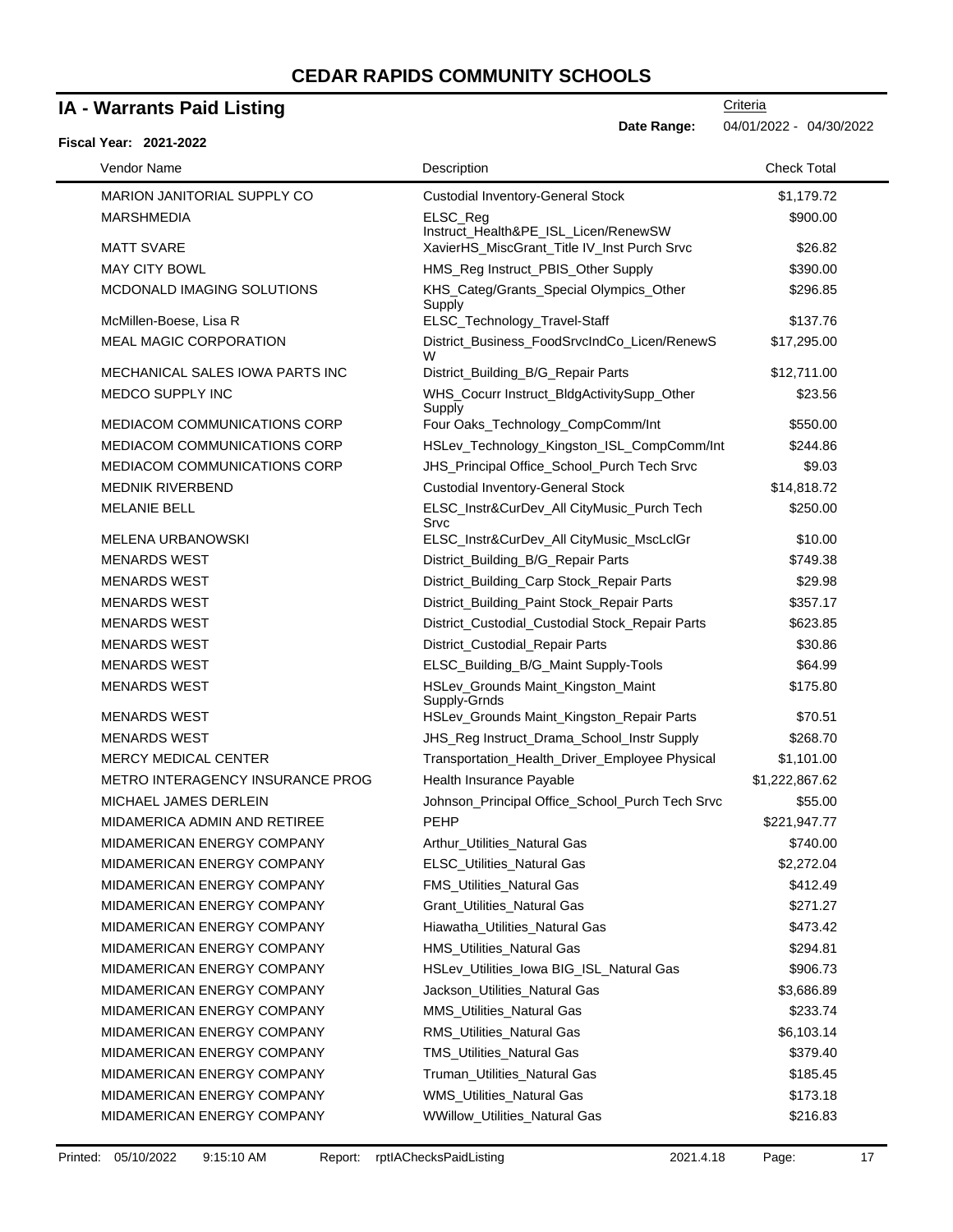## **IA - Warrants Paid Listing**

#### **Fiscal Year: 2021-2022**

| Vendor Name                            | Description                                            | <b>Check Total</b> |
|----------------------------------------|--------------------------------------------------------|--------------------|
| <b>MIDWAY OUTDOOR EQUIPMENT</b>        | HSLev_Grounds Maint_Kingston_Repair Parts              | \$13.34            |
| MIDWEST WHEEL COMPANIES                | Transportation_Stdnt Transp_Transp Parts               | \$3,692.59         |
| Miller, Chad J                         | HSLev_Instrucl Improve_TAP<br>TransComp_Travel-Staff   | \$164.66           |
| Miller, Rainey L                       | ELSC_Reg Instruct_ISL_Travel-Staff                     | \$21.22            |
| MINNESOTA MEMORY INC DBA: CHROME       | ELSC_Technology_Other Supply                           | \$105.91           |
| MINNESOTA MEMORY INC DBA: CHROME       | <b>Technology Inventory-General Stock</b>              | \$11,695.50        |
| MIRACLE RECREATION EQUIPMENT           | District_Building_B/G_Repair Parts                     | \$387.28           |
| Mittelsteadt, Heidi A                  | JHS_Reg Instr_World<br>Lang_School_Dues/Memberships    | \$90.00            |
| MOBILE ED PRODUCTIONS INC              | Hiawatha_Title I_Parent Engage_Other Supply            | \$647.50           |
| <b>MOLO PETROLEUM LLC</b>              | Transportation_Stdnt Transp_Transp Maint Supply        | \$1,044.12         |
| MONTICELLO SPORTS                      | FMS_Cocurr Instruct_BldgActivitySupp_Other<br>Supply   | \$858.00           |
| Mooberry, Jessica L                    | ELSC_OLL_Dir Instr Svc_Travel-Staff                    | \$197.51           |
| <b>MOTION INDUSTRIES INC</b>           | District_Building_B/G_Repair Parts                     | \$2,702.93         |
| <b>MOTIVATING SYSTEMS LLC DBA PBIS</b> | RMS_Reg Instruct_PBIS_Other Supply                     | \$1,503.00         |
| Murphy, Brittany N                     | Johnson_Reg Instr_School_Other Supply                  | \$69.86            |
| <b>MUSIC &amp; ARTS CENTERS</b>        | ELSC_Reg Inst_Sec Music_ISL_Equip<br>\$500-\$4999/unit | \$1,679.98         |
| MUTUAL WHEEL CO                        | Transportation_Stdnt Transp_Transp Parts               | \$143.72           |
| NATIONAL ARCHERY IN THE SCHOOLS        | FMS_Reg Instruct_Health&PE_School_Instr Supply         | \$489.00           |
| NATIONAL ASSOCIATION OF SCHOOL NURSES  | ELSC_StaDevNon-Ins_Health_Wksp/RegisFee                | \$700.00           |
| NATIONAL BUSINESS FURNITURE LLC        | JHS_Reg Instr_Furn/Eq_Equip \$500-\$4999/unit          | \$5,670.80         |
| NATIONAL HISTORY DAY IN IOWA           | ELSC_Gift & Talent_PACT_StdtEntryFee                   | \$540.00           |
| NATIONAL MISSISSIPPI RIVER MUSEU       | KHS_Comm Mobility_L3_Instr Supply                      | \$197.70           |
| <b>NEARPOD INC</b>                     | RMS_Reg Instruct_School_Subscription                   | \$4,250.00         |
| Nederhoff, Stephanie L                 | ELSC_Nursing_Health Srvcs_Travel-Staff                 | \$30.24            |
| Nehl, Gretchen E                       | ELSC_Recruitment_ESSER III_EE Tuition Reimb            | \$698.00           |
| NICHOLAS ROY KOENIGHAIN                | RMS_Cocurr Instruct_BldgActivityS_Non-Emp<br>Official  | \$70.00            |
| NORTH LINN COMMUNITY SCHOOLS           | ELSC_Spec Instruc_L1_Tuit In-State                     | \$4,991.20         |
| NORTHERN SPEECH SERVICES               | ESLev_Spec Instruc_SPED Unalloc_Instr Supply           | \$169.25           |
| O'Brian, Don                           | Transportation_Health_Driver_Employee Physical         | \$80.00            |
| O'DONNELL ACE HARDWARE                 | District_Building_B/G_Repair Parts                     | \$64.11            |
| O'DONNELL ACE HARDWARE                 | District_Custodial_Custodial Stock_Repair Parts        | \$18.37            |
| O'DONNELL ACE HARDWARE                 | District_Custodial_Repair Parts                        | \$16.69            |
| OBELISK CONSULTING SERVICES LLC        | ELSC_School Innov_Magnet_Consultant                    | \$3,750.00         |
| OFFICE DEPOT INC                       | ELSC_Payroll/Benefit_Other Supply                      | \$138.87           |
| OFFICE DEPOT INC                       | Madison_Principal Office_School_Office Supply          | \$99.98            |
| OFFICE DEPOT INC                       | Madison_Reg Instr_School_Other Supply                  | \$4.80             |
| OFFICE DEPOT INC                       | Madison_RegEduc_Mgmt Detail-1_Other Supply             | \$44.18            |
| OFFICE DEPOT INC                       | MMS_Reg Instruct_School_Other Supply                   | \$247.78           |
| <b>OFFICE EXPRESS</b>                  | <b>Custodial Inventory-General Stock</b>               | \$973.00           |
| <b>OFFICE EXPRESS</b>                  | ELSC_Gift & Talent_PACT_Office Supply                  | \$82.62            |
| <b>OFFICE EXPRESS</b>                  | ELSC_OLL_Dir Instr Srvc_Office Supply                  | \$18.98            |
| OFFICE EXPRESS                         | WMS_Reg Instruct_School_Other Supply                   | \$101.70           |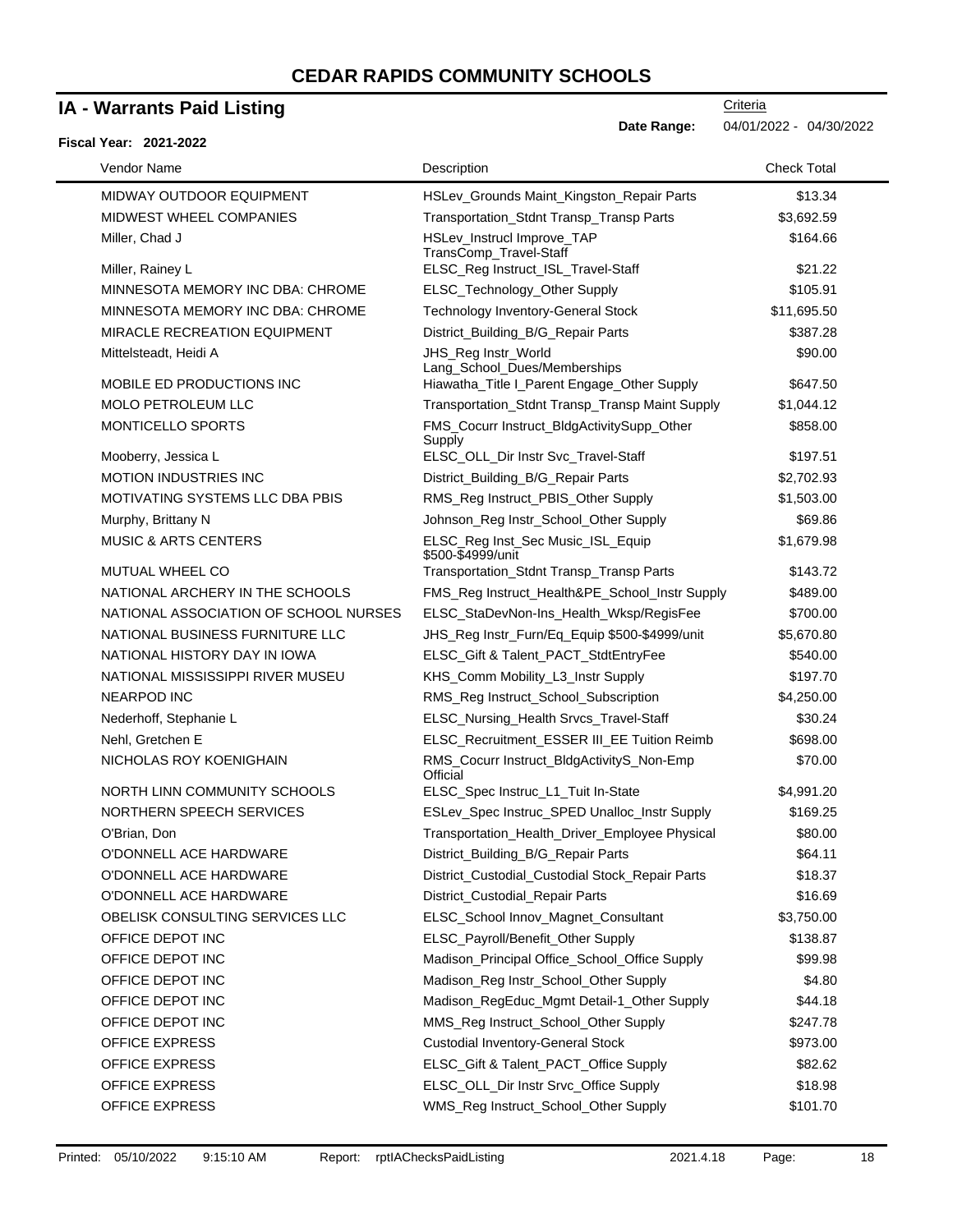\$500-\$4999/unit

PERFECTION LEARNING CORPORATION Johnson\_Library\_Media\_School\_Library Books \$588.11

PERFECTION LEARNING CORPORATION VanBuren\_Reg Instr\_Misc Donate/Project\_Other

### **IA - Warrants Paid Listing**

ON DECK SPORTS District Cocurr\_Derecho2020\_Equip \$2,299.95 ONICON INCORPORATED District\_Building\_B/G\_Repair Parts \$2,343.01 ORCHESTRA IOWA INC ELSC\_Reg Instruct\_Sec Music\_ISL\_Purch Srvc \$14,250.00 ORIENTAL TRADING CO INC GO INC Johnson\_Reg Instruct\_PBIS\_Other Supply \$144.40 ORIENTAL TRADING CO INC Taylor\_Title I\_Parent Engage\_Instr Supply \$241.78 OTTSEN OIL INC Transportation\_Stdnt Transp\_Grease/Oil/Lub \$1,487.83 Owens, Jill C ELSC\_Nursing\_Health Srvcs\_Travel-Staff \$25.53 P & K MIDWEST **District\_Custodial\_Stadium Stock\_Repair Parts** \$167.31 P & K MIDWEST **All Accords Containers A Containers** HSLev\_Grounds Maint\_Kingston\_Repair Parts \$2.38 P & K MIDWEST **https://willenair/Maint/Strounds Maint\_Kingston\_Repair/Maint** \$843.67 Payroll Vendor **Contract Payable 2012**, Direct Deposit Payable **312,044,745.52** PERFECTION LEARNING CORPORATION Cleveland\_Library\_Media\_School\_Library Books \$403.50 PERFECTION LEARNING CORPORATION Erskine\_Reg Instr\_School\_Instr Supply \$403.50 PERFECTION LEARNING CORPORATION Garfield\_Categ/Grants\_Innov AtRisk\_Instr Supply \$403.50 **Criteria Date Range:** 04/01/2022 - 04/30/2022 Vendor Name **Description** Check Total Description Check Total Description Check Total Description Check Total Description

\$403.50

\$2,081.50

|                                  | Suppl                                               |            |
|----------------------------------|-----------------------------------------------------|------------|
| PERFECTION LEARNING CORPORATION  | ViolaG_Library_Media_School_Library Books           | \$403.50   |
| PERFECTION LEARNING CORPORATION  | Wright_Library_Media_School_Library Books           | \$403.50   |
| PERFECTION LEARNING CORPORATION  | WWillow_Library_Media_School_Library Books          | \$588.11   |
| <b>PHONAK LLC</b>                | ELSC_Spec Instruc_L3_Instr Supply                   | \$714.99   |
| <b>PHONAK LLC</b>                | ESLev_Spec Instruc_L1 1:1_Equip \$500-\$4999/unit   | \$1,505.99 |
| <b>PHONAK LLC</b>                | ESLev_Spec Instruc_L1 1:1_Instr Supply              | \$109.99   |
| <b>PHONAK LLC</b>                | MSLev_Spec Instruc_L3 1:1_Instr Supply              | \$50.00    |
| <b>PLUMB MASTER</b>              | District_Building_Mechanic Stock_Repair Parts       | \$3,164.26 |
| PLUMB SUPPLY                     | District_Building_B/G_Repair Parts                  | \$1,836.03 |
| PLUMB SUPPLY                     | District_Building_Mechanic Stock_Repair Parts       | \$474.17   |
| PLUMB SUPPLY                     | District_Custodial_Repair Parts                     | \$64.90    |
| <b>POLK COUNTY SHERIFF</b>       | Garnishment                                         | \$653.76   |
| POTTAWATTAMIE COUNTY SHERIFF OFF | Garnishment                                         | \$894.93   |
| POTTERS OBSESSION LLC            | Polk AEC_Categ/Grants_SPED Activity_Other<br>Supply | \$104.00   |
| POWER PROTECTION PRODUCTS INC    | District_Technology_Purch Tech Srvc                 | \$8,307.70 |

Power, Matthew Transportation\_Stdnt Transp\_Other Supply \$189.43 PPG ARCHITECTURAL FINISHES INC District\_Building\_B/G\_Repair Parts \$90.81 PPG ARCHITECTURAL FINISHES INC District Building Paint Stock Repair Parts \$101.06 PT CLEANERS LLC DBA: DRY CLEANIN District Custodial Clean/LaunSvc \$364.50 Putnam, Annette K **ELSC** OLL Dir Instr Svc Travel-Staff \$162.69 QUADIENT INC ELSC\_Mail Services\_Rent-Equip/Veh \$1,892.88 QUALTRICS LLC ELSC\_Technology\_ISL\_Purch Tech Srvc \$50,375.00 QUILL CORPORATION **ELSC\_OLL\_Deputy Supt\_Other Supply \$58.89** \$58.89 QUILL CORPORATION ELSC\_OLL\_Deputy\_Office Supply \$5.80 QUILL CORPORATION **ELSC** Superintendent Office Supply \$208.74 RADIO COMMUNICATIONS COMPANY District\_Building\_Repair/Maint 61,433.95 RADIO COMMUNICATIONS COMPANY ELSC\_Security\_BOE/Supt Support\_Purch Tech

Srvc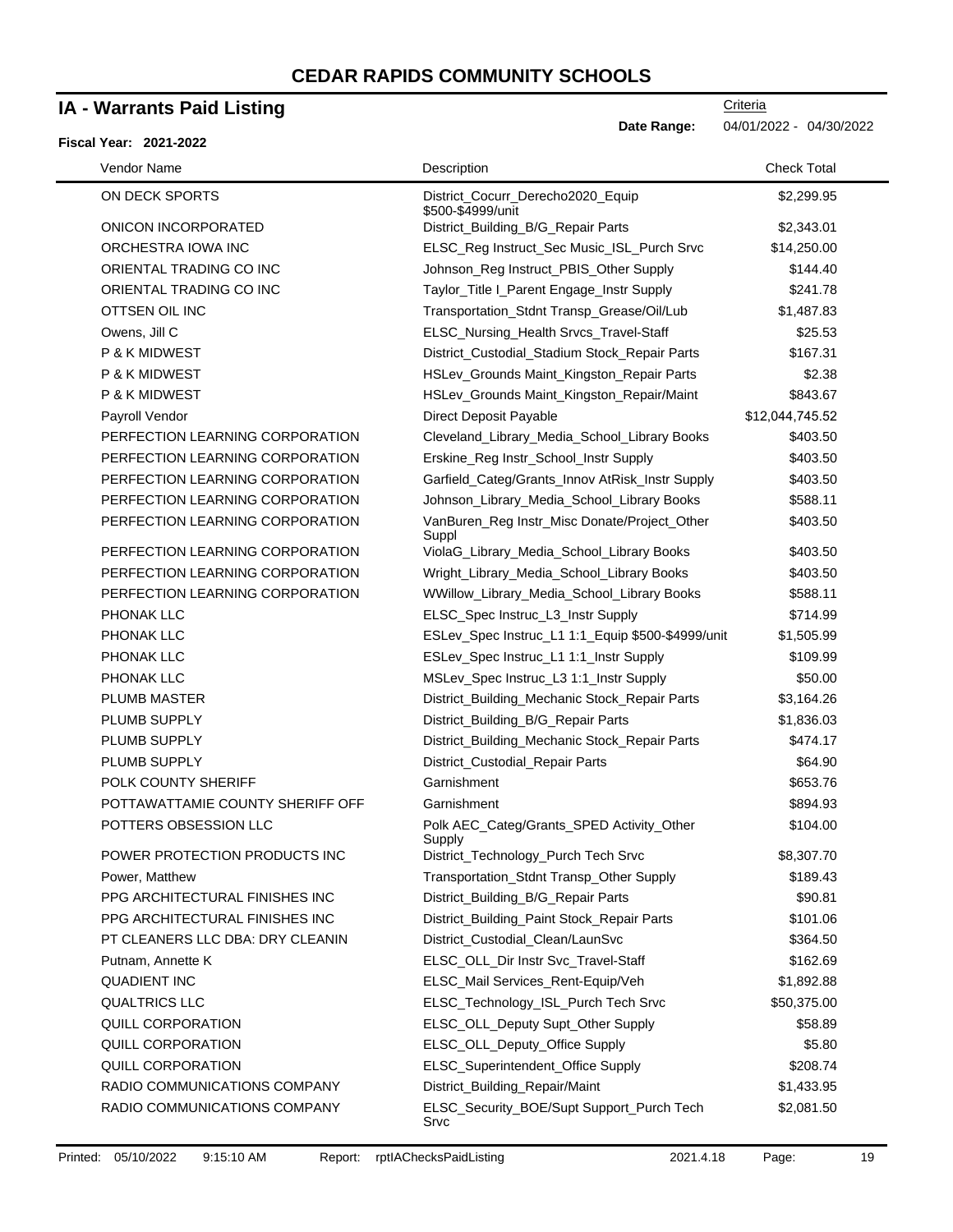## **IA - Warrants Paid Listing**

#### **Fiscal Year: 2021-2022**

| Vendor Name                      | Description                                           | <b>Check Total</b> |
|----------------------------------|-------------------------------------------------------|--------------------|
| RADIO COMMUNICATIONS COMPANY     | Transportation_Stdnt Transp_Other Supply              | \$370.00           |
| RADIO COMMUNICATIONS COMPANY     | Transportation_Student Vehicle_Repair/Maint           | \$85.00            |
| <b>RAMON SOMOLINOS</b>           | FMS_Cocurr Instruct_Activity_Non-Emp Official         | \$60.00            |
| <b>RAMON SOMOLINOS</b>           | TMS_Cocurr Instruct_Activity_Non-Emp Official         | \$70.00            |
| RAPIDS WHOLESALE EQUIPMENT       | District_Building_B&G F&N Parts_Repair Parts          | \$179.25           |
| RAPTOR TECHNOLOGIES LLC          | JHS_Reg Instruct_School_Other Supply                  | \$300.00           |
| <b>READ TO THEM INC</b>          | GrWood_Reg Instr_Misc Donate/Project_Other<br>Supply  | \$233.83           |
| <b>READ TO THEM INC</b>          | GrWood_Title I_Parent Engage_Other Supply             | \$2,996.42         |
| REALLY GREAT READING COMPANY LLC | ViolaG_Reg Instruct_School_Other Supply               | \$721.28           |
| RELIANCE STANDARD                | Life Insurance Payable                                | \$12,598.57        |
| <b>RELIANCE STANDARD</b>         | Voluntary Life Insurance Payable                      | \$7,407.14         |
| Resewehr, Haley A                | ELSC_Human Resource_Travel-Staff                      | \$540.63           |
| REXCO EQUIPMENT INC              | HSLev_Grounds Maint_Kingston_Property Repair          | \$569.56           |
| Rice, John P                     | ELSC_OLL_Admin PD_Travel-Staff                        | \$225.00           |
| ROBARB LLC DBA: SERVPRO OF CEDAR | District_Building_Repair/Maint                        | \$1,186.94         |
| ROBERT A MARKUT                  | RMS_Cocurr Instruct_BldgActivityS_Non-Emp<br>Official | \$70.00            |
| ROCHESTER ARMORED CAR CO INC     | ELSC_Business_BankSrvcChrg                            | \$676.91           |
| ROLLING HILL PUBLISHING LLC      | HSLev_Inst Staff Dev_ISL_Wksp/RegisFee                | \$1,620.00         |
| ROLLING HILL PUBLISHING LLC      | HSLev_Voc Instruct_CarlPerkinsGr_Instr Supply         | \$1,020.00         |
| ROMAN BOEHM                      | WMS_Cocurr Instruct_Activity_Non-Emp Official         | \$70.00            |
| ROTO ROOTER                      | District_Building_B/G_Repair Parts                    | \$480.00           |
| ROTO ROOTER                      | District_Building_Repair/Maint                        | \$767.50           |
| <b>RUTH E WHITE</b>              | KHS_Inst Staff Dev_School_Wksp/RegisFee               | \$400.00           |
| RYDELL CHEVROLET INC             | Transportation_Vehicle_Tire/Parts Other Vehicle       | \$553.03           |
| Scheid, Sarah C                  | Taylor_Reg Instruct_PBIS_Other Supply                 | \$33.24            |
| <b>SCHIMBERG</b>                 | District_Building_B/G_Repair Parts                    | \$1,091.96         |
| <b>SCHIMBERG</b>                 | District_Building_Mechanic Stock_Repair Parts         | \$622.57           |
| Schmitz, Dennis R                | Transportation_StdntTrans_DriversTrip_Travel-Staf     | \$26.11            |
| <b>SCHOLASTIC BOOK FAIRS</b>     | Garfield_Book Fair                                    | \$1,157.99         |
| <b>SCHOLASTIC BOOK FAIRS</b>     | Hiawatha_Book Fair                                    | \$2,856.51         |
| SCHOLASTIC BOOK FAIRS            | Wright_Book Fair                                      | \$1,322.98         |
| <b>SCHOOL BUS SALES</b>          | Transportation Stdnt Transp Transp Parts              | \$7,579.67         |
| SCHOOL HEALTH CORPORATION        | Arthur_Nursing_School_Medical Supply                  | \$160.52           |
| SCHOOL HEALTH CORPORATION        | ESLev_Spec Instruc_SPED Unalloc_Instr Supply          | \$137.20           |
| SCHOOL HEALTH CORPORATION        | Harrison_Nursing_School_Medical Supply                | \$190.22           |
| SCHOOL HEALTH CORPORATION        | HSLev_Spec Instruc_SPED Unalloc_Instr Supply          | \$137.20           |
| SCHOOL HEALTH CORPORATION        | JHS_Nursing_School_Medical Supply                     | \$25.02            |
| SCHOOL HEALTH CORPORATION        | Johnson_Nursing_School_Medical Supply                 | \$71.33            |
| SCHOOL HEALTH CORPORATION        | KHS_Nursing_School_Medical Supply                     | \$99.48            |
| SCHOOL HEALTH CORPORATION        | MSLev_Spec Instruc_SPED Unalloc_Instr Supply          | \$137.20           |
| SCHOOL HEALTH CORPORATION        | Polk AEC_Reg Instruc_School_Other Supply              | \$89.91            |
| SCHOOL HEALTH CORPORATION        | Wright_Nursing_School_Medical Supply                  | \$36.99            |
| <b>SCHOOL OUTLET</b>             | HMS_Categ/Grants_Marsh Fnd-Music_Other<br>Supply      | \$248.85           |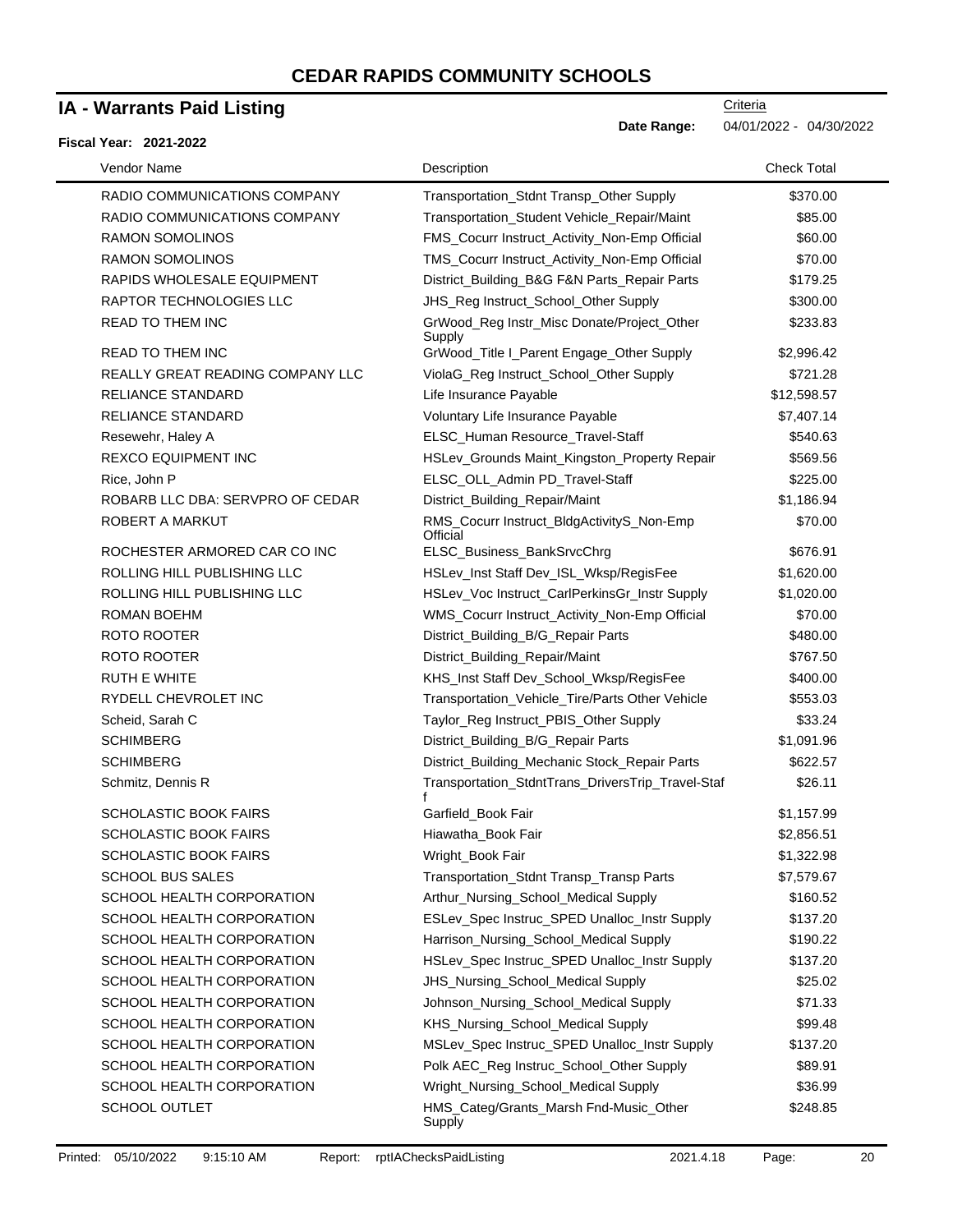### **IA - Warrants Paid Listing**

#### **Fiscal Year: 2021-2022**

**Criteria** 

**Date Range:** 04/01/2022 - 04/30/2022

SCHOOL OUTLET THE HMS Reg Instruct Band School Instr Supply \$116.39 SCHOOL SPECIALTY INC 
SCHOOL SPECIALTY INC

SCHOOL SPECIALTY INC  $E L S C$ Accounting Office Supply  $$111.23$ SCHOOL SPECIALTY INC THE REG INSTRUCT School Instr Supply \$59.95 SCHOOL SPECIALTY INC **STATE ASSESS** Garfield Reg Instr\_School\_Other Supply \$72.94 SCHOOL SPECIALTY INC **GrWood Reg Instr\_School\_Other Supply** \$115.80 SCHOOL SPECIALTY INC THE SUBSERVIAL SCHOOL SPECIALTY INC SCHOOL SPECIALTY INC **SCHOOL SPECIALTY** INC **SACKED ASSESS** Jackson\_Reg Instr\_School\_Instr Supply \$232.10 SCHOOL SPECIALTY INC **SUPPER THE SUPPER SUPPER SUPPER SUPPER SUPPER SUPPER SUPPER SUPPER SUPPER SUPPER SUPPER SUPPER SUPPER SUPPER SUPPER SUPPER SUPPER SUPPER SUPPER SUPPER SUPPER SUPPER SUPPER SUPPER SUPPER SUPPER SUPPER** SCHOOL SPECIALTY INC **SUPPLIES A SUPPLIES A SUPPLIES INCLUST** SECHOOL SPECIALTY INC SCHOOL SPECIALTY INC **SUBPERSE SET A SET ASSESS** JHS\_Reg Instruct\_School\_Other Supply \$69.23 SCHOOL SPECIALTY INC THE REGIST REGISTER CHOOL SPECIALTY INCLUSION CONTROL SASS.98 SCHOOL SPECIALTY INC **Kenwood Reg Instr\_School\_Instr Supply** \$364.21 SCHOOL SPECIALTY INC THE REGISTION CONTROL SERVICE REGISTION CONTROL SERVICE SAGES AND SALL SAGES SUPPLY A SAG SCHOOL SPECIALTY INC THE MMS RegEduc\_Mgmt Detail-1\_Other Supply \$97.79 SCHOOL SPECIALTY INC THE Reg Instrument School Instr Supply \$118.82 SCHOOL SPECIALTY INC **Pierce\_Reg Instr\_School\_Other Supply** \$6.62 SCHOOL SPECIALTY INC THE ViolaG Reg Instruct School Other Supply \$2,053.36 SCHULTZ STRINGS INC THE HMS Reg Instruct Orchestra School Instr Supply \$12.75 SCHULTZ STRINGS INC **KHS\_Reg Instruct\_MuInstrRp-OLL\_Property Repair** \$293.95 SCHULTZ STRINGS INC THE STATE OF STRINGS INCLUSION WIS Equipment Music Instrmt\_Property Repair \$180.00 SCHULTZ STRINGS INC THE STATE ORDER THE WAS Reg Instruct Orchestra School Instr Supply \$100.00 SENECA COMPANIES Transportation\_Equip\_Transport\_Repair/Maint \$2,141.51 SHARE AND CARE PRESCHOOL Share&CarePresch CP\_SW Vol Presch\_Inst Purch Srvc \$9,096.12 SHARON COLTON ELSC\_Instr&CurDev\_All CityMusic\_Purch Tech Srvc \$250.00 Shaw, Nicole M ELSC\_Spec Instruc\_SPED Unalloc\_Travel-Staff \$39.05 SHERIFF OF LINN COUNTY Carnishment County Carnishment 31,145.92 SHERWIN WILLIAMS J ST SW District\_Building\_B/G\_Repair Parts \$504.02 SHERWIN WILLIAMS J ST SW District\_Building\_B/G\_Repair Parts \$968.49 SHERWIN WILLIAMS J ST SW District\_Building\_Paint Stock\_Repair Parts \$70.33 SJSMITH CO INC **KHS\_Voc Instruct\_Indust Arts\_School\_Instr Supply** \$111.60 SJSMITH CO INC **Transportation\_Student Transp\_Propane/WeldGas** \$27.90 SKY AUTO MALL **Transportation\_Stdnt Transp\_Transp** Parts \$417.25 SKY AUTO MALL **Transportation\_Vehicle\_Tire/Parts Other Vehicle** \$834.84 SLED SHED **District\_Custodial\_Stadium Stock\_Repair Parts** \$131.92 SLED SHED **SHED HSLev\_Grounds Maint\_Kingston\_Repair/Maint** \$50.00 Smith, John C **Transportation\_StdntTrans\_DriversTrip\_Travel-Staf** f \$27.57 SOLUTION TREE INC **XavierHS\_MiscGrant\_Title II Fed\_Instr Purch Srvc** \$2,836.00 SOUTHWEST BINDING AND LAMINATING ELSC\_Printing\_Other Supply \$805.82 ST. MATTHEW CATHOLIC SCHOOL StMatthewPresch CP\_SW Vol Presch\_Inst Purch Srvc \$22,460.66 ST. MATTHEW CATHOLIC SCHOOL StMatthewPresch CP\_SW Vol Presch\_Instr Supply \$219.72 ST. MATTHEW CATHOLIC SCHOOL SALL STAMES StMatthewPresch CP\_SW Vol Presch\_Other Prof Srvc \$40.00 STAPLES BUSINESS ADVANTAGE **ELSC\_Accounting\_Office Supply** \$131.24 STAPLES BUSINESS ADVANTAGE ELSC\_Payroll/Benefit\_Other Supply \$9.37 Vendor Name **Description** Check Total Description Check Total Description Check Total Description Check Total Description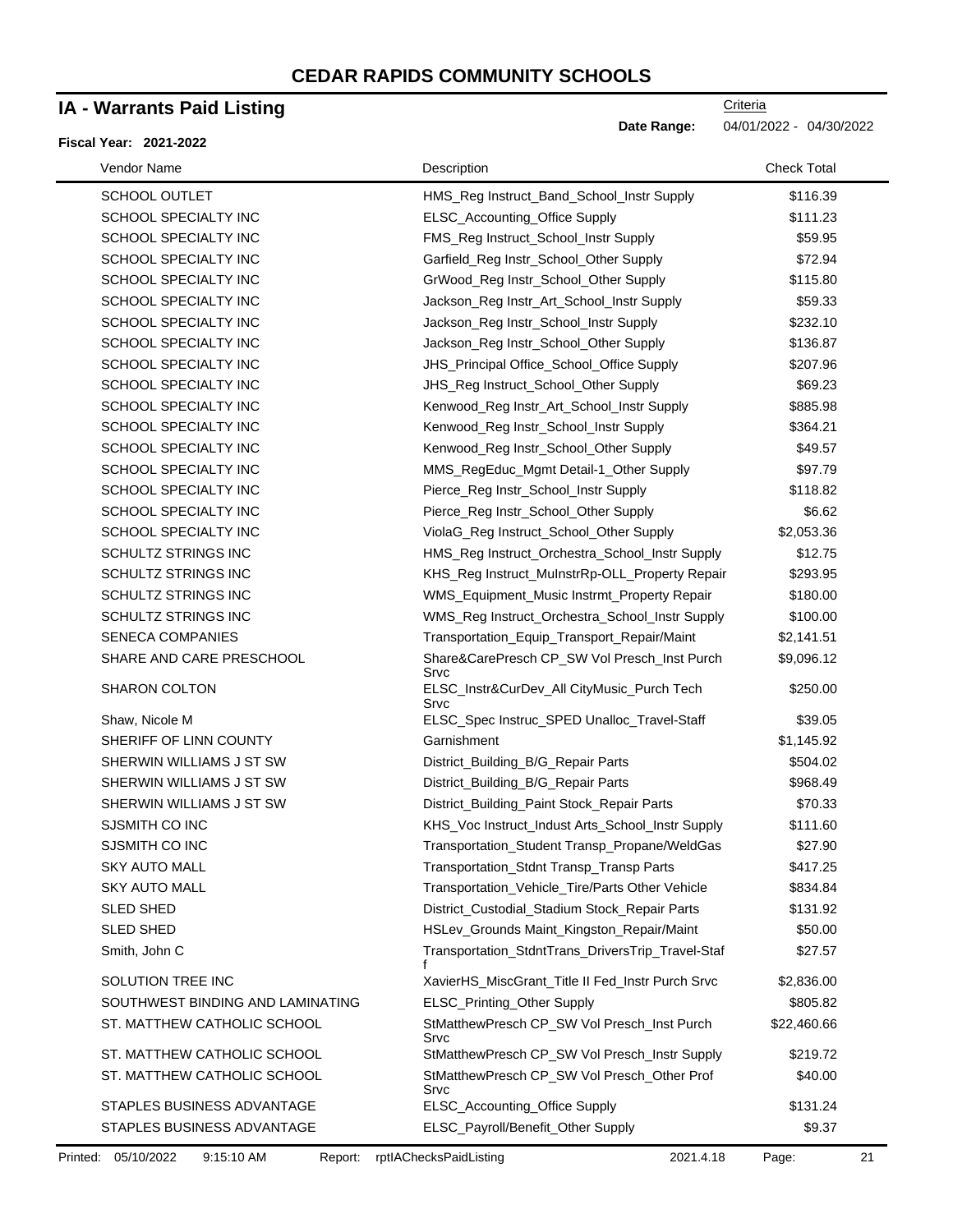## **IA - Warrants Paid Listing**

#### **Fiscal Year: 2021-2022**

**Criteria** 

**Date Range:** 04/01/2022 - 04/30/2022

| Vendor Name                      | Description                                           | <b>Check Total</b> |
|----------------------------------|-------------------------------------------------------|--------------------|
| STAPLES BUSINESS ADVANTAGE       | Erskine_Reg Instr_School_Instr Supply                 | \$41.99            |
| STAPLES BUSINESS ADVANTAGE       | GrWood_Reg Instr_School_Instr Supply                  | \$9.72             |
| STAPLES BUSINESS ADVANTAGE       | GrWood_Reg Instr_School_Other Supply                  | \$43.95            |
| STAPLES BUSINESS ADVANTAGE       | HMS_Principal Office_School_Other Supply              | \$32.15            |
| STAPLES BUSINESS ADVANTAGE       | Hoover_Reg Instr_School_Instr Supply                  | \$255.18           |
| STAPLES BUSINESS ADVANTAGE       | JHS_Principal Office_School_Office Supply             | \$237.44           |
| STAPLES BUSINESS ADVANTAGE       | KHS_Reg Instruct_School_Other Supply                  | \$94.98            |
| STAPLES BUSINESS ADVANTAGE       | ViolaG_Reg Instruct_School_Other Supply               | \$118.98           |
| STAPLES BUSINESS ADVANTAGE       | WHS_Reg Instruct_School_Other Supply                  | \$162.48           |
| STAPLES BUSINESS ADVANTAGE       | WHS_Reg Instruct_Soc Sci_School_Instr Supply          | \$138.46           |
| STAPLES BUSINESS ADVANTAGE       | WHS_Reg Instruct_World Lang_School_Instr<br>Supply    | \$61.75            |
| STAPLES BUSINESS ADVANTAGE       | WHS_Reg Instruct_World Lang_School_Other<br>Supply    | \$8.74             |
| <b>STAR EQUIPMENT</b>            | District_Building_B&G F&N Parts_Repair Parts          | \$75.08            |
| <b>STAR EQUIPMENT</b>            | ELSC_OLL_Deputy Supt_Other Supply                     | \$85.00            |
| <b>STAR EQUIPMENT</b>            | ELSC_Superintendent_Other Supply                      | \$56.25            |
| Starr, Constance R               | ELSC_OLL_Dir Instr Svc_Travel-Staff                   | \$179.81           |
| STEPHEN J JANSSEN                | HMS_Cocurr Instruct_Activity_Non-Emp Official         | \$60.00            |
| <b>STEVE SANDSTROM</b>           | Distric_Equipment_MusicInstrmt-OLL_Property<br>Repair | \$75.00            |
| <b>STEVEN S KING</b>             | ELSC_Instr&CurDev_All CityMusic_Purch Tech<br>Srvc    | \$250.00           |
| STEVEN TUTTLE KEANE              | TMS_Cocurr Instruct_Activity_Non-Emp Official         | \$70.00            |
| Stobb, Jane A                    | ELSC_Spec Instruc_SPED Unalloc_Travel-Staff           | \$58.91            |
| STOKES ENERGY CONSULTING LLC     | District_Utilities_Other Prof Srvc                    | \$1,150.00         |
| <b>STOREY KENWORTHY</b>          | Pierce_Reg Instr_Furn/Eq_Equip \$500-\$4999/unit      | \$1,435.55         |
| <b>STORM STEEL</b>               | District_Building_B/G_Repair Parts                    | \$22.93            |
| <b>STORM STEEL</b>               | Transportation_Stdnt Transp_Transp Parts              | \$67.01            |
| STREFF ELECTRICAL CONTRACTORS    | District_Building_Repair/Maint                        | \$3,242.50         |
| STRUCTURED CABLING SPECIALIST IN | District_Technology_Purch Tech Srvc                   | \$6,700.89         |
| <b>SUMMIT SCHOOLS</b>            | Summit_NonpubInstr_Non-PubTxbks_TxtBks&Man<br>ual     | \$2,014.55         |
| SYMMETRY ENERGY SOLUTIONS LLC    | Arthur_Utilities_Natural Gas                          | \$3,558.18         |
| SYMMETRY ENERGY SOLUTIONS LLC    | Cleveland_Utilities_Natural Gas                       | \$2,065.04         |
| SYMMETRY ENERGY SOLUTIONS LLC    | Erskine_Utilities_Natural Gas                         | \$2,796.71         |
| SYMMETRY ENERGY SOLUTIONS LLC    | Garfield_Utilities_Natural Gas                        | \$3,178.53         |
| SYMMETRY ENERGY SOLUTIONS LLC    | GrWood_Utilities_Natural Gas                          | \$3,336.13         |
| SYMMETRY ENERGY SOLUTIONS LLC    | Harrison_Utilities_Natural Gas                        | \$3,265.21         |
| SYMMETRY ENERGY SOLUTIONS LLC    | Hoover_Utilities_Natural Gas                          | \$2,023.33         |
| SYMMETRY ENERGY SOLUTIONS LLC    | HSLev_Utilities_Kingston_Natural Gas                  | \$1,259.69         |
| SYMMETRY ENERGY SOLUTIONS LLC    | Jackson_Utilities_Natural Gas                         | \$1,056.60         |
| SYMMETRY ENERGY SOLUTIONS LLC    | JHS_Utilities_Natural Gas                             | \$1,653.44         |
| SYMMETRY ENERGY SOLUTIONS LLC    | Johnson_Utilities_Natural Gas                         | \$1,809.41         |
| SYMMETRY ENERGY SOLUTIONS LLC    | Kenwood_Utilities_Natural Gas                         | \$4,489.16         |
| SYMMETRY ENERGY SOLUTIONS LLC    | <b>KHS_Utilities_Natural Gas</b>                      | \$2,517.26         |
| SYMMETRY ENERGY SOLUTIONS LLC    | Madison_Utilities_Natural Gas                         | \$2,004.39         |
| SYMMETRY ENERGY SOLUTIONS LLC    | MHS_Utilities_Natural Gas                             | \$1,802.90         |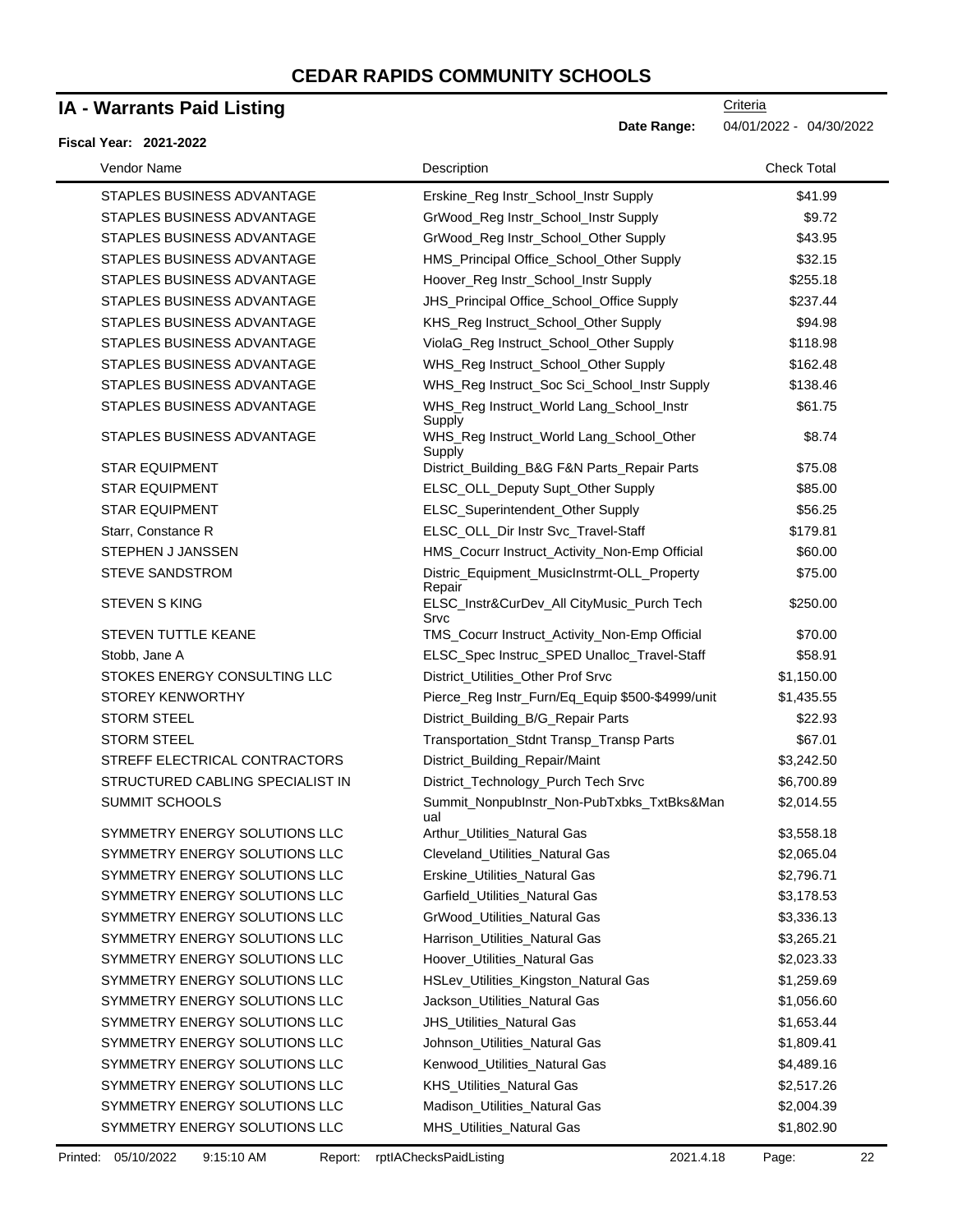## **IA - Warrants Paid Listing**

#### **Fiscal Year: 2021-2022**

**Criteria** 

**Date Range:** 04/01/2022 - 04/30/2022

| Vendor Name                   | Description                                         | <b>Check Total</b> |
|-------------------------------|-----------------------------------------------------|--------------------|
| SYMMETRY ENERGY SOLUTIONS LLC | Nixon Utilities Natural Gas                         | \$1,691.90         |
| SYMMETRY ENERGY SOLUTIONS LLC | Pierce_Utilities_Natural Gas                        | \$3,530.01         |
| SYMMETRY ENERGY SOLUTIONS LLC | Polk AEC_Utilities_Natural Gas                      | \$1,716.28         |
| SYMMETRY ENERGY SOLUTIONS LLC | Taylor_Utilities_Natural Gas                        | \$3,315.00         |
| SYMMETRY ENERGY SOLUTIONS LLC | VanBuren_Utilities_Natural Gas                      | \$3,030.11         |
| SYMMETRY ENERGY SOLUTIONS LLC | WHS_Utilities_Natural Gas                           | \$2,957.02         |
| SYMMETRY ENERGY SOLUTIONS LLC | Wright_Utilities_Natural Gas                        | \$2,034.71         |
| <b>T-MOBILE USA INC</b>       | Arthur_Principal Office_School_Phone/Data Srvc      | \$85.36            |
| <b>T-MOBILE USA INC</b>       | District_Business_B/G_Phone/Data Srvc               | \$1,024.32         |
| T-MOBILE USA INC              | ELSC_Business_F/N Indirect_Phone/Data Srvc          | \$73.14            |
| <b>T-MOBILE USA INC</b>       | ELSC_Business_Purch/Warehse_Phon/Data Srvc          | \$126.42           |
| <b>T-MOBILE USA INC</b>       | ELSC_Office Supt_Technology_Phone/Data Srvc         | \$552.68           |
| T-MOBILE USA INC              | ELSC_OLL_CCT_Phone/Data Srvc                        | \$212.32           |
| T-MOBILE USA INC              | ELSC_OLL_Health_Phone/Data Srvc                     | \$896.28           |
| <b>T-MOBILE USA INC</b>       | ELSC_SPED Admin_L3_Phone/Data Srvc                  | \$85.36            |
| <b>T-MOBILE USA INC</b>       | ELSC_Superintendent_Phone/Data Srvc                 | \$170.72           |
| <b>T-MOBILE USA INC</b>       | FMS_Principal Office_School_Phone/Data Srvc         | \$42.68            |
| <b>T-MOBILE USA INC</b>       | Garfield_Principal Office_School_Phone/Data Srvc    | \$42.68            |
| <b>T-MOBILE USA INC</b>       | Grant_Principal Office_School_Phone/Data Srvc       | \$42.68            |
| T-MOBILE USA INC              | Hiawatha_Principal Office_School_Phone/Data<br>Srvc | \$85.36            |
| T-MOBILE USA INC              | HMS_Principal Office_School_Phone/Data Srvc         | \$170.72           |
| <b>T-MOBILE USA INC</b>       | HSLev_SPED Admin_TAP_Phone/Data Srvc                | \$255.54           |
| <b>T-MOBILE USA INC</b>       | JHS_Principal Office_School_Phone/Data Srvc         | \$256.08           |
| T-MOBILE USA INC              | Kenwood_Principal Office_School_Phone/Data<br>Srvc  | \$42.68            |
| T-MOBILE USA INC              | KHS_Principal Office_School_Phone/Data Srvc         | \$298.76           |
| <b>T-MOBILE USA INC</b>       | Madison_Principal Office_School_Phone/Data Srvc     | \$42.68            |
| T-MOBILE USA INC              | MMS_Principal Office_School_Phone/Data Srvc         | \$159.55           |
| <b>T-MOBILE USA INC</b>       | Pierce_Principal Office_School_Phone/Data Srvc      | \$42.68            |
| T-MOBILE USA INC              | Polk AEC_SPED Admin_School_Phone/Data Srvc          | \$85.36            |
| <b>T-MOBILE USA INC</b>       | RMS_Principal Office_School_Phone/Data Srvc         | \$213.40           |
| <b>T-MOBILE USA INC</b>       | TMS_Principal Office_School_Phone/Data Srvc         | \$128.04           |
| <b>T-MOBILE USA INC</b>       | Transportation_Business_Phone/Data Srvc             | \$42.68            |
| <b>T-MOBILE USA INC</b>       | VanBuren_Principal Office_School_Phone/Data<br>Srvc | \$42.68            |
| <b>T-MOBILE USA INC</b>       | ViolaG_Principal Office_School_Phone/Data Srvc      | \$42.68            |
| T-MOBILE USA INC              | WHS_Principal Office_School_Phone/Data Srvc         | \$128.04           |
| <b>T-MOBILE USA INC</b>       | WWillow_Principal Office_School_Phone/Data Srvc     | \$42.68            |
| <b>TABITHA RASMUSSEN</b>      | ELSC_Instr&CurDev_All CityMusic_Purch Tech<br>Srvc  | \$250.00           |
| TALLGRASS BUSINESS RESOURCES  | District_Building_B/G_Repair Parts                  | \$443.71           |
| <b>TEACHERGEEK</b>            | ELSC_Gift & Talent_PACT_Instr Supply                | \$150.40           |
| TELELANGUAGE INC              | ELSC_Instrucl Improve_CCT_Other Prof Srvc           | \$896.40           |
| Terrell, Kathrynne E          | ELSC_Spec Instruc_SPED Unalloc_Travel-Staff         | \$108.47           |
| THAD R SENTMAN                | ELSC_Instr&CurDev_All CityMusic_Purch Tech<br>Srvc  | \$250.00           |
| THE BOOKHOUSE LLC             | ELSC_Instrucl Improve_Math_ISL_Ref/Resch Mat        | \$364.00           |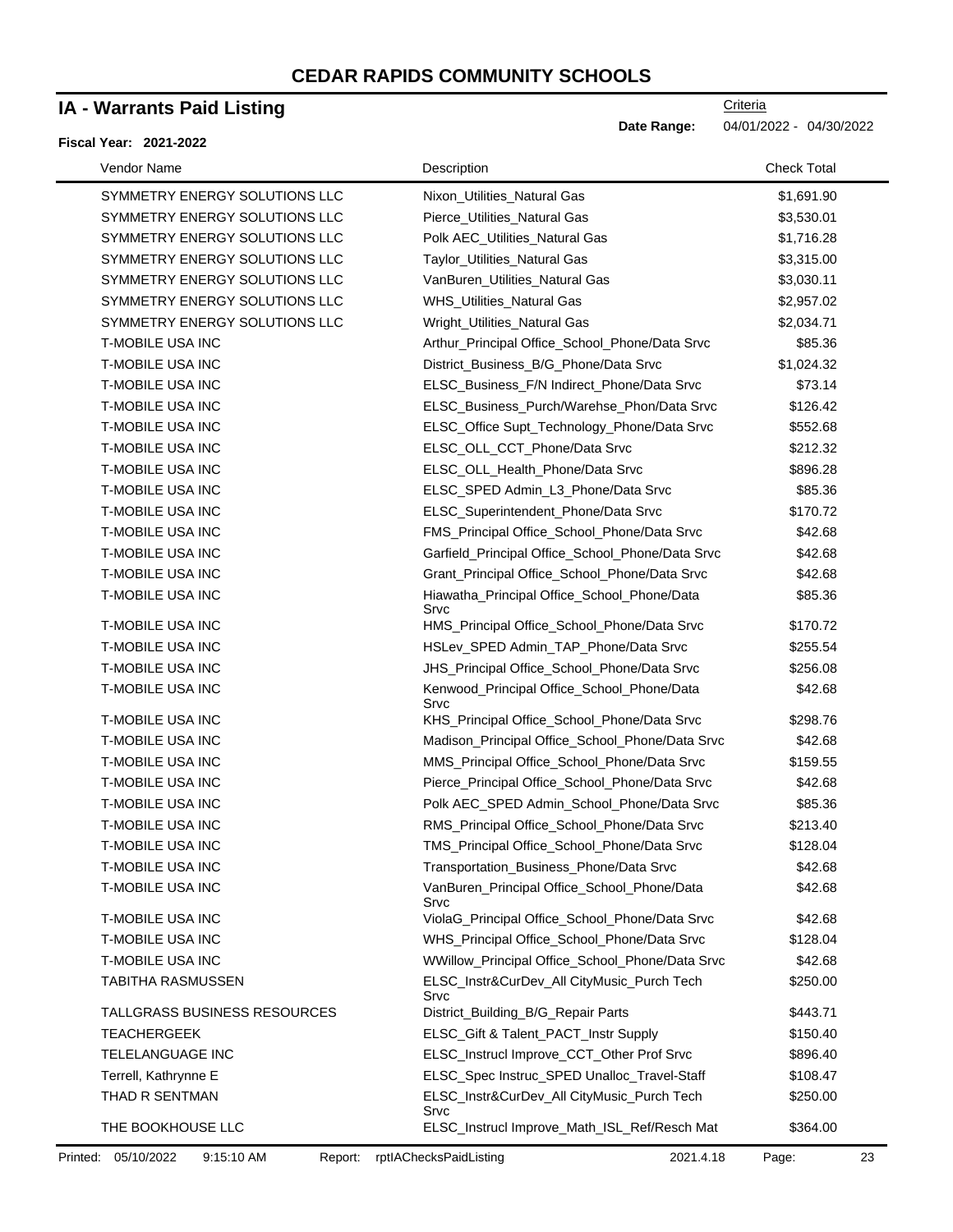# **IA - Warrants Paid Listing**

|  | Fiscal Year: 2021-2022 |
|--|------------------------|
|  |                        |

| Vendor Name       |                                      | Description                                             | <b>Check Total</b> |  |
|-------------------|--------------------------------------|---------------------------------------------------------|--------------------|--|
|                   | THE DEVEREUX FOUNDATION              | ELSC_Spec Instruc_L3_Inst Purch Srvc                    | \$5,375.40         |  |
|                   | THE HOME DEPOT PRO                   | District_Custodial_Custod Supply                        | \$1,105.88         |  |
|                   | THE HOME DEPOT PRO                   | WWillow_Custodial_Custod Supply                         | \$198.58           |  |
|                   | THE LIBRARY STORE INC                | JHS_Library_Media_School_Office Supply                  | \$232.77           |  |
|                   | THE WALDINGER CORPORATION            | District_Building_Repair/Maint                          | \$710.27           |  |
| THEISEN'S INC     |                                      | HSLev_Grounds Maint_Kingston_Repair Parts               | \$29.99            |  |
|                   | THOMAS BUS SALES OF IOWA INC         | Transportation_Stdnt Transp_Transp Parts                | \$1,677.16         |  |
|                   | THOMAS J ROTH DBA: TOM ROTH HYPNOSIS | HMS_Reg Instruct_PBIS_Other Professional<br>Services    | \$800.00           |  |
|                   | THOMPSON TRUCK AND TRAILER INC       | Transportation_Stdnt Transp_Transp Parts                | \$3,245.15         |  |
|                   | THYSSENKRUPP ELEVATOR CORPORATION    | District_Building_Elev Repairs_Repair/Maint             | \$3,481.84         |  |
|                   | <b>TIFFANY ROMBO</b>                 | ESLev_Misc Grant_Discover Summ Sch_Local<br>Revenue     | \$220.00           |  |
|                   | TIM SMITH DBA BG INTERESTS LLC       | MMS_Cocurr Instruct_Activity_Non-Emp Official           | \$75.00            |  |
|                   | TOLEDO PHYSICAL EDUCATION SUPPLY     | District_Reg Inst_Derecho2020_Equip<br>\$500-\$4999/uni | \$2,997.02         |  |
|                   | <b>TPRS BOOKS OFFICE</b>             | HSLev_Reg Instruct_World Lang_ISL_Instruct<br>Supply    | \$218.00           |  |
|                   | <b>TRANSFINDER CORPORATION</b>       | Transportation_Stdnt Transp_Licen/RenewSW               | \$5,190.00         |  |
|                   | TREASURER-STATE OF IOWA              | State Income Tax                                        | \$658,130.58       |  |
|                   | <b>TRINITY LUTHERAN SCHOOL</b>       | TrinityLS_NonpubInstr_Non-PubTxbks_TxtBks&Ma<br>nual    | \$4,648.96         |  |
|                   | TRINITY LUTHERAN SCHOOL              | TrinityLutheran CP_SW Vol Presch_Inst Purch Srvc        | \$3,588.93         |  |
| Tritle, Kathryn E |                                      | ELSC_Spec Instruc_SPED Unalloc_Travel-Staff             | \$143.50           |  |
|                   | <b>TRUCK CENTER COMPANIES</b>        | Transportation_Stdnt Transp_Transp Parts                | \$752.95           |  |
|                   | TRUCK COUNTRY OF CEDAR RAPIDS        | Transportation_Stdnt Transp_Transp Parts                | \$1,463.09         |  |
|                   | <b>TYLER TECHNOLOGIES INC</b>        | ELSC_Data Process_Business_Licen/RenewSW                | \$600.00           |  |
| <b>ULINE</b>      |                                      | ELSC_Printing_Other Supply                              | \$399.75           |  |
| <b>ULINE</b>      |                                      | ELSC_Warehouse_Purch/Warehouse_Other<br>Supply          | \$389.59           |  |
|                   | UNITED PARCEL SERVICE                | District_Building_B/G_Postage/UPS                       | \$16.40            |  |
|                   | UNITED PARCEL SERVICE                | ELSC_Business_Purch/Warehouse_Postage/UPS               | \$77.50            |  |
|                   | UNITED PARCEL SERVICE                | HMS_Principal Office_School_Postage/UPS                 | \$15.46            |  |
|                   | UNITED PARCEL SERVICE                | Kenwood_Principal Office_School_Postage/UPS             | \$18.31            |  |
|                   | UNITED PARCEL SERVICE                | Taylor_Principal Office_School_Postage/UPS              | \$18.34            |  |
|                   | UNITED PARCEL SERVICE                | WHS_Principal Office_School_Postage/UPS                 | \$24.88            |  |
|                   | UNITED STATES ACADEMIC DECATHLON     | JHS_Cocurr Instruct_Acad Decat_StdtEntryFee             | \$250.00           |  |
|                   | UNITED WAY OF EAST CENTRAL IOWA      | United Way                                              | \$2,547.94         |  |
|                   | US BANK NATIONAL ASSOCIATION         | Arthur_Principal Office_School_Postage/UPS              | \$132.00           |  |
|                   | US BANK NATIONAL ASSOCIATION         | Cleve_Title I_ESSA Sch Impr_Carryover_Other<br>Supply   | \$332.63           |  |
|                   | US BANK NATIONAL ASSOCIATION         | Cleveland_Library_Media_School_Office Supply            | \$347.00           |  |
|                   | US BANK NATIONAL ASSOCIATION         | Cleveland_Principal Office_School_Other Supply          | \$48.88            |  |
|                   | US BANK NATIONAL ASSOCIATION         | Cleveland_Reg Instr_School_Other Supply                 | \$218.23           |  |
|                   | US BANK NATIONAL ASSOCIATION         | Cleveland_Reg Instr_School_Subscription                 | \$59.94            |  |
|                   | US BANK NATIONAL ASSOCIATION         | District_Building_B&G F&N Parts_Repair Parts            | \$4,734.94         |  |
|                   | US BANK NATIONAL ASSOCIATION         | District_Building_Mechanic Stock_Repair Parts           | \$2,929.35         |  |
|                   | US BANK NATIONAL ASSOCIATION         | District_Building_Travel-Staff                          | \$336.00           |  |
|                   | US BANK NATIONAL ASSOCIATION         | District_Cocurr Inst_Derecho2020_Other Supply           | (\$32.13)          |  |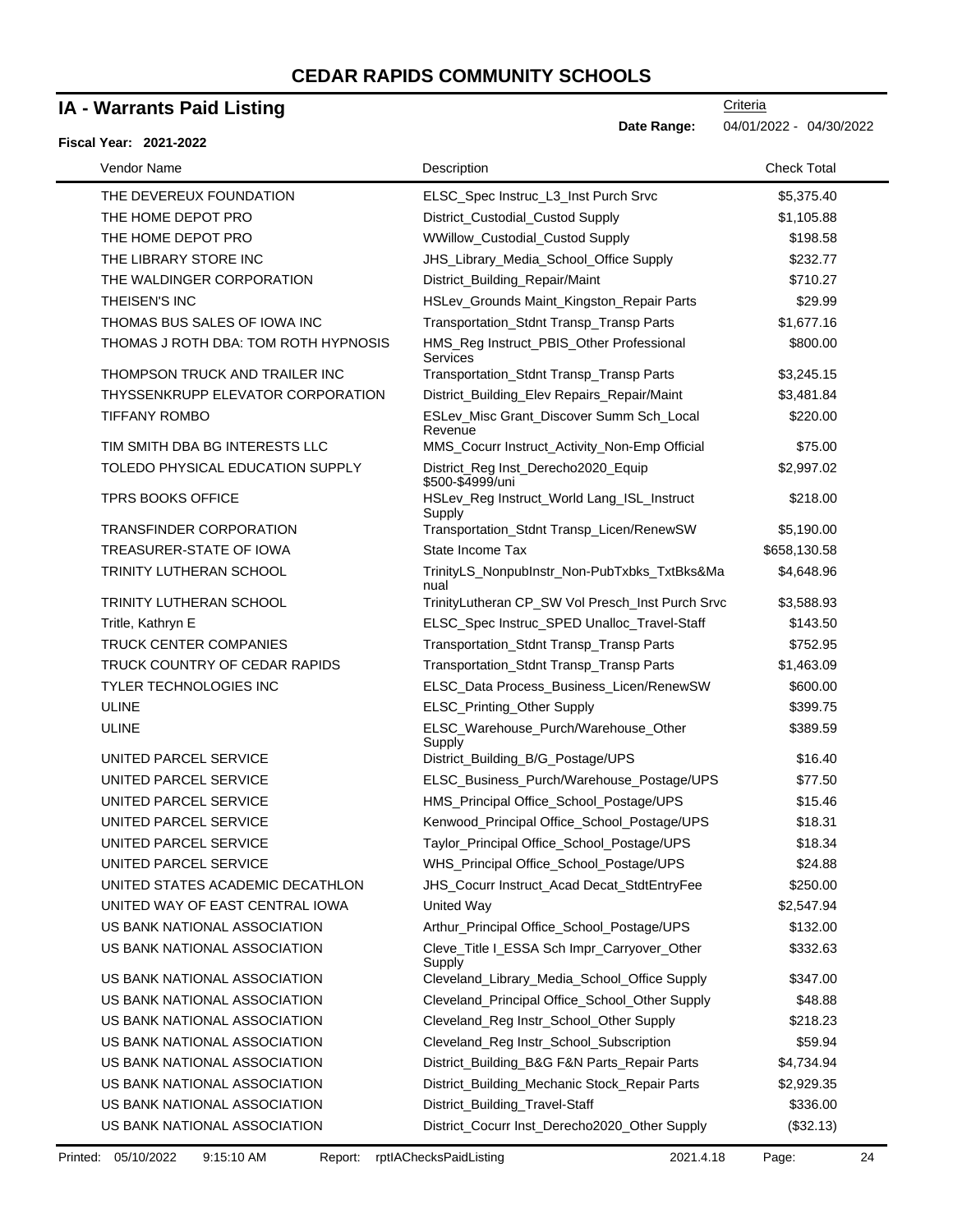### **IA - Warrants Paid Listing**

#### **Fiscal Year: 2021-2022**

**Date Range:** 04/01/2022 - 04/30/2022

**Criteria** 

| Vendor Name                  | Description                                           | <b>Check Total</b> |
|------------------------------|-------------------------------------------------------|--------------------|
| US BANK NATIONAL ASSOCIATION | District_Custodial_Custod Supply                      | \$1,493.55         |
| US BANK NATIONAL ASSOCIATION | District_Custodial_Custodial Stock_Repair Parts       | \$963.66           |
| US BANK NATIONAL ASSOCIATION | District_Health_GEER II_Other Supply                  | \$404.00           |
| US BANK NATIONAL ASSOCIATION | District_Instrucl Improve_ESSER 20%_Other<br>Supply   | \$390.50           |
| US BANK NATIONAL ASSOCIATION | District_Utilities_Disposal/Haul                      | \$11,472.83        |
| US BANK NATIONAL ASSOCIATION | Due To Five Seasons Day Care                          | \$12,043.53        |
| US BANK NATIONAL ASSOCIATION | Due to Nutrition                                      | \$1,347.10         |
| US BANK NATIONAL ASSOCIATION | ELSC_Accounting_Travel-Staff                          | \$600.71           |
| US BANK NATIONAL ASSOCIATION | ELSC_Business_Admin PD_Travel-Staff                   | \$304.64           |
| US BANK NATIONAL ASSOCIATION | ELSC_Business_Dues/Membership                         | \$98.00            |
| US BANK NATIONAL ASSOCIATION | ELSC_Comm Relation_Dues/Membership                    | \$205.99           |
| US BANK NATIONAL ASSOCIATION | ELSC_Human Resource_Other Prof Srvc                   | \$52.00            |
| US BANK NATIONAL ASSOCIATION | ELSC_Inst Staff Dev_Art_ISL_Wksp/RegisFee             | \$225.00           |
| US BANK NATIONAL ASSOCIATION | ELSC_Instructl Impr_ESSER III Homeless_Othr<br>Supply | \$914.18           |
| US BANK NATIONAL ASSOCIATION | ELSC_Instructl Impr_ESSER III<br>Homeless_Travel-Staf | \$91.48            |
| US BANK NATIONAL ASSOCIATION | ELSC_InternAuditor_Audit Comm_Other Supply            | \$112.00           |
| US BANK NATIONAL ASSOCIATION | ELSC_Nursing_Health Srvcs_Other Prof Srvc             | \$98.00            |
| US BANK NATIONAL ASSOCIATION | ELSC_Nursing_Health Srvcs_Other Supply                | \$309.00           |
| US BANK NATIONAL ASSOCIATION | ELSC_Office Supt_ELSC Eq/Supp_Other Supply            | \$0.00             |
| US BANK NATIONAL ASSOCIATION | ELSC_OLL_Admin PD_Staff Workshop/Conference<br>Regist | \$120.00           |
| US BANK NATIONAL ASSOCIATION | ELSC_OLL_Deputy Supt_Other Supply                     | \$362.60           |
| US BANK NATIONAL ASSOCIATION | ELSC_OLL_Deputy Supt_Ref/Resch Mat                    | \$0.00             |
| US BANK NATIONAL ASSOCIATION | ELSC_OLL_Deputy_Postage/UPS                           | \$4.50             |
| US BANK NATIONAL ASSOCIATION | ELSC_Payroll/Benefit_Office Supply                    | (\$13.29)          |
| US BANK NATIONAL ASSOCIATION | ELSC_Payroll/Benefit_Travel-Staff                     | \$304.64           |
| US BANK NATIONAL ASSOCIATION | ELSC_Purchasing_Purch/Warehouse_Other<br>Supply       | \$5.34             |
| US BANK NATIONAL ASSOCIATION | ELSC_Recruitment_Other Supply                         | $(\$200.00)$       |
| US BANK NATIONAL ASSOCIATION | ELSC_Recruitment_Travel-Staff                         | \$899.88           |
| US BANK NATIONAL ASSOCIATION | ELSC_Security_BOE/Supt Support_Tech <<br>\$5000/unit  | \$4,200.00         |
| US BANK NATIONAL ASSOCIATION | ELSC_Spec Instruc_SPED Unalloc_Travel-Staff           | \$1,226.23         |
| US BANK NATIONAL ASSOCIATION | ELSC_StaDevNon-Ins_Accounting_Wksp/RegisFe<br>е       | \$395.00           |
| US BANK NATIONAL ASSOCIATION | ELSC_StaDevNon-Ins_B/G_Wksp/RegisFee                  | \$600.00           |
| US BANK NATIONAL ASSOCIATION | ELSC_StaDevNon-Ins_CultuClimTran_Wksp/Regis<br>Fee    | \$386.25           |
| US BANK NATIONAL ASSOCIATION | ELSC_StaDevNon-Ins_L3_Wksp/RegisFee                   | (\$567.00)         |
| US BANK NATIONAL ASSOCIATION | ELSC_StaDevNon-Ins_Technology_Wksp/RegisFe<br>e       | \$1,270.62         |
| US BANK NATIONAL ASSOCIATION | ELSC_Superintendent_Office Supply                     | \$9.62             |
| US BANK NATIONAL ASSOCIATION | ELSC_Superintendent_Other Supply                      | \$481.53           |
| US BANK NATIONAL ASSOCIATION | ELSC_Superintendent_Phone/Data Srvc                   | \$50.58            |
| US BANK NATIONAL ASSOCIATION | ELSC_Technology_Other Supply                          | \$1,557.56         |
| US BANK NATIONAL ASSOCIATION | ELSC_Technology_Purch Tech Srvc                       | \$411.50           |
| US BANK NATIONAL ASSOCIATION | ELSC_Technology_Tech < \$5000/unit                    | \$2,315.87         |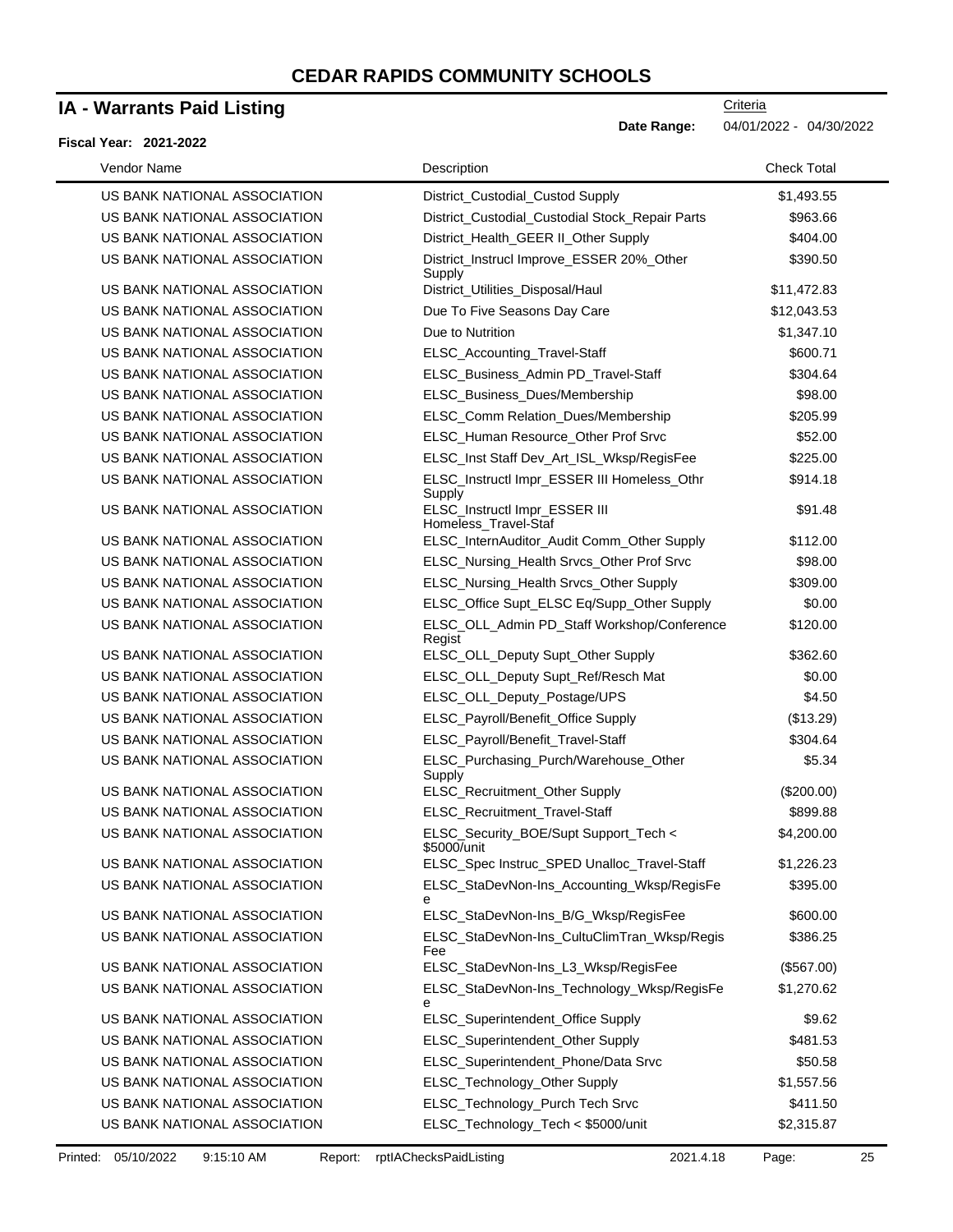### **IA - Warrants Paid Listing**

#### **Fiscal Year: 2021-2022**

| Vendor Name                                                  | Description                                                                                         | <b>Check Total</b>   |
|--------------------------------------------------------------|-----------------------------------------------------------------------------------------------------|----------------------|
| US BANK NATIONAL ASSOCIATION                                 | ESLev_Spec Instruc_L3_Instr Supply                                                                  | \$81.54              |
| US BANK NATIONAL ASSOCIATION                                 | FMS_Library_Media_School_Library Books                                                              | \$614.55             |
| US BANK NATIONAL ASSOCIATION                                 | FMS_Reg Instruct_School_Other Supply                                                                | \$48.36              |
| US BANK NATIONAL ASSOCIATION                                 | FMS_Reg Instruct_School_Subscription                                                                | \$74.50              |
| US BANK NATIONAL ASSOCIATION                                 | FMS_Voc Instruct_Industr Arts_School_Instr                                                          | (\$31.99)            |
| US BANK NATIONAL ASSOCIATION                                 | Supply<br>Garfield Inst Staff Dev ESSER<br>20%_Wksp/RegisFee                                        | \$300.00             |
| US BANK NATIONAL ASSOCIATION                                 | Garfield_Reg Instr_School_Other Supply                                                              | \$274.28             |
| US BANK NATIONAL ASSOCIATION                                 | Grant_Categ/Grants_Coaching for Lit_Instr Supp                                                      | \$133.95             |
| US BANK NATIONAL ASSOCIATION                                 | Grant_Reg Instr_School_Instr Supply                                                                 | \$128.22             |
| US BANK NATIONAL ASSOCIATION                                 | Grant_Spec Instruc_SPED Unalloc_Instr Supply                                                        | \$149.00             |
| US BANK NATIONAL ASSOCIATION                                 | Harrison_Nursing_School_Medical Supply                                                              | \$584.99             |
| US BANK NATIONAL ASSOCIATION                                 | Harrison_Principal Office_School_Office Supply                                                      | \$122.89             |
| US BANK NATIONAL ASSOCIATION                                 | Harrison_Reg Instr_School_Instr Supply                                                              | \$858.11             |
| US BANK NATIONAL ASSOCIATION                                 | Harrison_Reg Instr_School_Other Supply                                                              | \$32.58              |
| US BANK NATIONAL ASSOCIATION                                 | Harrison_Reg Instruct_PBIS_Other Supply                                                             | \$156.77             |
| US BANK NATIONAL ASSOCIATION                                 | Hiawatha_Reg Instr_School_Other Supply                                                              | \$207.30             |
| US BANK NATIONAL ASSOCIATION                                 | Hiawatha_Reg Instruct_PBIS_Other Supply                                                             | \$14.99              |
| US BANK NATIONAL ASSOCIATION                                 | Hiawatha_Utilities_Water/Sewer                                                                      | \$672.83             |
| US BANK NATIONAL ASSOCIATION                                 | HMS_Library_Media_School_Library Books                                                              | \$559.24             |
| US BANK NATIONAL ASSOCIATION                                 | HMS_Library_Media_School_Office Supply                                                              | \$89.32              |
| US BANK NATIONAL ASSOCIATION                                 |                                                                                                     | \$101.24             |
| US BANK NATIONAL ASSOCIATION                                 | HomeSchool_Reg Instruct_HSAP_Instr Supply<br>HomeSchool_Reg Instruct_HSAP_Other Supply              | \$293.51             |
| US BANK NATIONAL ASSOCIATION                                 |                                                                                                     | \$142.00             |
|                                                              | Hoover_Reg Instr_School_Other Supply                                                                |                      |
| US BANK NATIONAL ASSOCIATION                                 | Hoover_Title I_Parent Engage_Other Supply                                                           | \$540.00             |
| US BANK NATIONAL ASSOCIATION                                 | HSLev_OLL_Exec Dir HS_Ref/Resch Mat                                                                 | \$9.95               |
| US BANK NATIONAL ASSOCIATION                                 | HSLev_Reg Instruct_Iowa BIG_ISL_Instr Supply                                                        | \$246.86             |
| US BANK NATIONAL ASSOCIATION                                 | HSLev_Spec Instruc_L1_Travel-Staff                                                                  | \$336.00             |
| US BANK NATIONAL ASSOCIATION<br>US BANK NATIONAL ASSOCIATION | HSLev_StaDevNon-Ins_TAP<br>TransComp_Wksp/RegisFee<br>HSLev_Voc Instruct_CarlPerkinsGr_Instr Supply | \$560.00<br>\$664.48 |
| US BANK NATIONAL ASSOCIATION                                 |                                                                                                     |                      |
|                                                              | HSLev_Voc Instruct_CarlPerkinsGr_Other Supply                                                       | \$165.95             |
| US BANK NATIONAL ASSOCIATION                                 | Jackson_Reg Instr_School_Instr Supply                                                               | \$189.00             |
| US BANK NATIONAL ASSOCIATION                                 | JHS_Building_B/G_Inspect/License                                                                    | \$35.00              |
| US BANK NATIONAL ASSOCIATION                                 | JHS_Comm Mobility_L3_Instr Supply                                                                   | \$32.37              |
| US BANK NATIONAL ASSOCIATION                                 | JHS_Library_Media_School_Library Books                                                              | \$408.25             |
| US BANK NATIONAL ASSOCIATION                                 | JHS_Reg Instruct_Band_School_Instr Supply                                                           | \$142.14             |
| US BANK NATIONAL ASSOCIATION                                 | JHS_Reg Instruct_Band_School_Licen/RenewSW                                                          | \$1.00               |
| US BANK NATIONAL ASSOCIATION                                 | JHS_Reg Instruct_BusEd_School_Instr Supply                                                          | \$8.19               |
| US BANK NATIONAL ASSOCIATION                                 | JHS_Reg Instruct_BusEd_School_Licen/RenewSW                                                         | \$12.50              |
| US BANK NATIONAL ASSOCIATION                                 | JHS_Reg Instruct_Nat Sci_School_Instr Supply                                                        | \$50.26              |
| US BANK NATIONAL ASSOCIATION                                 | JHS_Spec Instruc_SPED Unalloc_Instr Supply                                                          | \$7.98               |
| US BANK NATIONAL ASSOCIATION                                 | JHS_Voc Instruct_FCS_School_Instr Supply                                                            | \$111.59             |
| US BANK NATIONAL ASSOCIATION                                 | Johnson_Principal Office_School_Other Supply                                                        | \$10.98              |
| US BANK NATIONAL ASSOCIATION                                 | Johnson_School Innov_Magnet_Other Supply                                                            | \$60.51              |
| US BANK NATIONAL ASSOCIATION                                 | Johnson_Title I_ESSA Sch Impr_Other Supply                                                          | \$300.00             |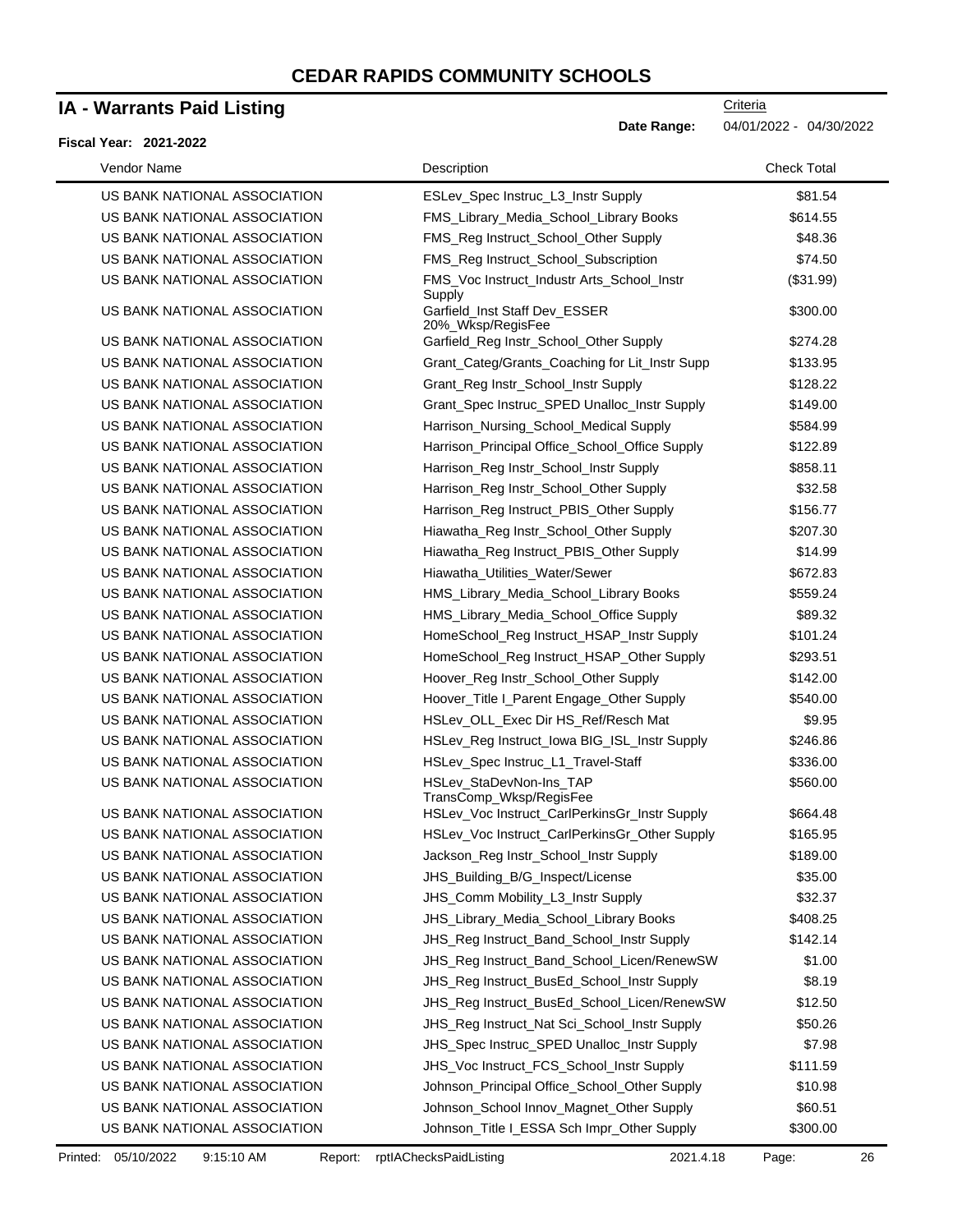## **IA - Warrants Paid Listing**

#### **Fiscal Year: 2021-2022**

| Vendor Name                  | Description                                          | <b>Check Total</b> |
|------------------------------|------------------------------------------------------|--------------------|
| US BANK NATIONAL ASSOCIATION | Kenwood_Inst Staff Dev_School_Travel-Staff           | \$101.00           |
| US BANK NATIONAL ASSOCIATION | Kenwood_Library_Media_School_Library Books           | \$403.50           |
| US BANK NATIONAL ASSOCIATION | Kenwood_Library_Media_School_Office Supply           | \$1,026.90         |
| US BANK NATIONAL ASSOCIATION | Kenwood_Principal Office_School_Other Supply         | \$349.65           |
| US BANK NATIONAL ASSOCIATION | Kenwood_Reg Instr_School_Instr Supply                | \$550.23           |
| US BANK NATIONAL ASSOCIATION | Kenwood_Reg Instr_School_Other Supply                | \$779.45           |
| US BANK NATIONAL ASSOCIATION | Kenwood_Reg Instruct_Furn/Eq_Other Supply            | \$112.02           |
| US BANK NATIONAL ASSOCIATION | Kenwood_Reg Instruct_PBIS_Other Supply               | \$64.93            |
| US BANK NATIONAL ASSOCIATION | Kenwood_School Innov_Magnet_Other Supply             | \$94.86            |
| US BANK NATIONAL ASSOCIATION | Kenwood_School Innov_Magnet_Travel-Staff             | \$674.98           |
| US BANK NATIONAL ASSOCIATION | Kenwood_Spec Instruct_L1_Instr Supply                | \$21.94            |
| US BANK NATIONAL ASSOCIATION | Kenwood_Title I_Parent Engage_Instr Supply           | \$16.69            |
| US BANK NATIONAL ASSOCIATION | KHS_Building_B/G_Inspect/License                     | \$35.00            |
| US BANK NATIONAL ASSOCIATION | KHS_Cocurr Instructct_Speech_Other Supply            | \$89.39            |
| US BANK NATIONAL ASSOCIATION | KHS_Comm Mobility_L3_Instr Supply                    | \$55.78            |
| US BANK NATIONAL ASSOCIATION | KHS_Reg Instruct_Art_School_Instr Supply             | \$119.29           |
| US BANK NATIONAL ASSOCIATION | KHS_Reg Instruct_Art_School_Travel-Staff             | \$313.32           |
| US BANK NATIONAL ASSOCIATION | KHS_Reg Instruct_Nat Sci_School_Instr Supply         | \$1,835.81         |
| US BANK NATIONAL ASSOCIATION | KHS_Reg Instruct_School_Instr Supply                 | \$20.00            |
| US BANK NATIONAL ASSOCIATION | KHS_Reg Instruct_School_License<br>Renewal/Software  | \$831.60           |
| US BANK NATIONAL ASSOCIATION | KHS_Reg Instruct_School_Other Supply                 | \$318.92           |
| US BANK NATIONAL ASSOCIATION | Madison_Inst Staff Dev_School_Other Supply           | \$36.95            |
| US BANK NATIONAL ASSOCIATION | Madison_Library_Media_School_Office Supply           | \$15.00            |
| US BANK NATIONAL ASSOCIATION | Madison_Principal Office_School_Office Supply        | \$41.41            |
| US BANK NATIONAL ASSOCIATION | Madison_Principal Office_School_Other Supply         | \$290.49           |
| US BANK NATIONAL ASSOCIATION | Madison_Reg Instr_Health&PE_School_Instr<br>Supply   | (\$139.47)         |
| US BANK NATIONAL ASSOCIATION | Madison_Reg Instr_School_Other Supply                | \$10.20            |
| US BANK NATIONAL ASSOCIATION | MHS_Inst Staff Dev_School_Wksp/RegisFee              | \$1,075.00         |
| US BANK NATIONAL ASSOCIATION | MHS_Library_Media_School_Library Books               | \$27.28            |
| US BANK NATIONAL ASSOCIATION | MHS_Metro Daycare_School_Instr Supply                | \$405.92           |
| US BANK NATIONAL ASSOCIATION | MHS_Principal Office_School_Other Supply             | \$96.71            |
| US BANK NATIONAL ASSOCIATION | MHS_Principal Office_School_Postage/UPS              | \$174.00           |
| US BANK NATIONAL ASSOCIATION | MHS_Reg Instruct_Art_School_Instr Supply             | \$22.11            |
| US BANK NATIONAL ASSOCIATION | MHS_Reg Instruct_Lang Arts_School_Instr Supply       | \$171.00           |
| US BANK NATIONAL ASSOCIATION | MHS_Reg Instruct_Lang Arts_School_StdtEntryFee       | \$33.00            |
| US BANK NATIONAL ASSOCIATION | MHS_Reg Instruct_Math_School_Instr Supply            | \$119.41           |
| US BANK NATIONAL ASSOCIATION | MHS_Reg Instruct_Nat Sci_School_Instr Supply         | \$19.94            |
| US BANK NATIONAL ASSOCIATION | MHS_RegEduc_Mgmt Detail-1_Other Supply               | \$34.98            |
| US BANK NATIONAL ASSOCIATION | MHS_StaDevNon-Ins_Admin PD_Wksp/RegisFee             | \$185.00           |
| US BANK NATIONAL ASSOCIATION | MHS_Voc Instruct_Industr Arts_School_Instr<br>Supply | \$128.12           |
| US BANK NATIONAL ASSOCIATION | MMS_Categ/Grants_UnityPoint Health_Other<br>Supply   | \$457.00           |
| US BANK NATIONAL ASSOCIATION | MMS_Library_Media_School_Library Books               | \$412.10           |
| US BANK NATIONAL ASSOCIATION | MMS_Library_Media_School_Office Supply               | \$18.44            |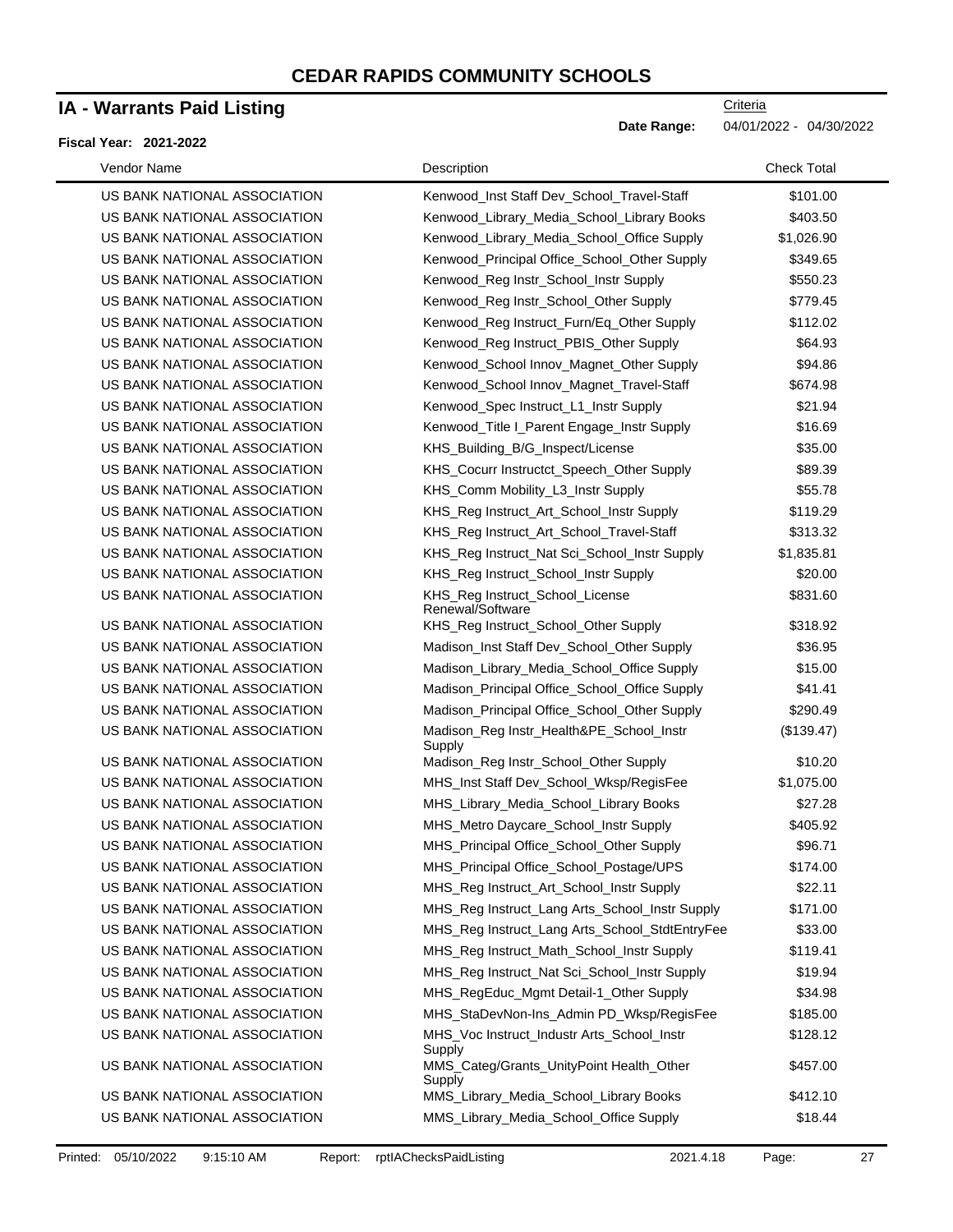## **IA - Warrants Paid Listing**

#### **Fiscal Year: 2021-2022**

**Criteria** 

**Date Range:** 04/01/2022 - 04/30/2022

| Vendor Name                  | Description                                          | <b>Check Total</b> |
|------------------------------|------------------------------------------------------|--------------------|
| US BANK NATIONAL ASSOCIATION | MMS_Reg Instruct_School_Other Supply                 | \$396.73           |
| US BANK NATIONAL ASSOCIATION | MMS_Reg Instruct_School_Subscription                 | \$60.00            |
| US BANK NATIONAL ASSOCIATION | MSLev_OLL_Exec Dir MS_Ref/Resch Mat                  | \$97.00            |
| US BANK NATIONAL ASSOCIATION | Nixon_Reg Instr_School_Other Supply                  | \$199.87           |
| US BANK NATIONAL ASSOCIATION | Nixon_Reg Instruct_PBIS_Other Supply                 | \$184.20           |
| US BANK NATIONAL ASSOCIATION | Nixon_Title I_Parent Engage_Other Supply             | \$140.76           |
| US BANK NATIONAL ASSOCIATION | Nixon_Utilities_Water/Sewer                          | \$483.29           |
| US BANK NATIONAL ASSOCIATION | <b>PCard Fraud/Credits</b>                           | (\$1,537.25)       |
| US BANK NATIONAL ASSOCIATION | Pierce_Reg Instr_School_Instr Supply                 | \$267.52           |
| US BANK NATIONAL ASSOCIATION | Pierce_Spec Instruc_SPED Unalloc_Instr Supply        | \$218.29           |
| US BANK NATIONAL ASSOCIATION | Polk AEC_Spec Instruc_L3_Other Supply                | \$22.32            |
| US BANK NATIONAL ASSOCIATION | RMS_Library_Media_School_Office Supply               | \$57.40            |
| US BANK NATIONAL ASSOCIATION | RMS_Reg Instruct_Lang Arts_School_Instr Supply       | \$307.80           |
| US BANK NATIONAL ASSOCIATION | RMS_Reg Instruct_Math_School_Instr Supply            | \$138.00           |
| US BANK NATIONAL ASSOCIATION | RMS_School Innov_Magnet_Other Supply                 | \$10.10            |
| US BANK NATIONAL ASSOCIATION | RMS_School Innov_Magnet_Travel-Staff                 | \$776.98           |
| US BANK NATIONAL ASSOCIATION | Taylor_Inst Staff Dev_ESSA Sch<br>Impr_Wksp/RegisFee | \$150.00           |
| US BANK NATIONAL ASSOCIATION | Taylor_Inst Staff Dev_Magnet_Registration Fee        | \$150.00           |
| US BANK NATIONAL ASSOCIATION | Taylor_School Innov_Magnet_Other Supply              | \$100.00           |
| US BANK NATIONAL ASSOCIATION | Taylor_School Innov_Magnet_Travel-Staff              | \$360.64           |
| US BANK NATIONAL ASSOCIATION | TMS_Cocurr Instruct_BldgActivitySupp_Other<br>Supply | \$354.99           |
| US BANK NATIONAL ASSOCIATION | TMS_Library_Media_School_Library Books               | \$407.07           |
| US BANK NATIONAL ASSOCIATION | TMS_Reg Instruct_Health&PE_School_Instr Supply       | \$75.99            |
| US BANK NATIONAL ASSOCIATION | TMS_Reg Instruct_PBIS_Other Supply                   | \$70.44            |
| US BANK NATIONAL ASSOCIATION | TMS_Reg Instruct_School_Instr Supply                 | \$76.54            |
| US BANK NATIONAL ASSOCIATION | TMS_Reg Instruct_School_Other Supply                 | \$118.75           |
| US BANK NATIONAL ASSOCIATION | TMS_Spec Instruc_SPED Unalloc_Instr Supply           | \$494.62           |
| US BANK NATIONAL ASSOCIATION | Transition Ctr_Comm Mobility_L3_Instr Supply         | \$147.93           |
| US BANK NATIONAL ASSOCIATION | Transportation_Non-Student Vehicle_Repair/Maint      | \$536.60           |
| US BANK NATIONAL ASSOCIATION | Transportation_Stdnt Transp_Transp Parts             | \$19.40            |
| US BANK NATIONAL ASSOCIATION | Transportation_Student Transp_Gasoline               | \$522.56           |
| US BANK NATIONAL ASSOCIATION | Transportation_Student Transp_Propane/WeldGas        | \$255.95           |
| US BANK NATIONAL ASSOCIATION | Truman_Reg Instr_School_Other Supply                 | \$723.74           |
| US BANK NATIONAL ASSOCIATION | Truman_Reg Instruct_PBIS_Other Supply                | \$68.34            |
| US BANK NATIONAL ASSOCIATION | VanBuren_Title I_Parent Engage_Other Supply          | \$143.00           |
| US BANK NATIONAL ASSOCIATION | ViolaG_Reg Instruct_Furn/Eq_Other Supply             | \$278.50           |
| US BANK NATIONAL ASSOCIATION | WHS_Building_B/G_Inspect/License                     | \$35.00            |
| US BANK NATIONAL ASSOCIATION | WHS_Categ/Grants_CRCSD Fnd_Instr Supply              | \$211.80           |
| US BANK NATIONAL ASSOCIATION | WHS_Guidance_School_Office Supply                    | \$26.13            |
| US BANK NATIONAL ASSOCIATION | WHS_Library_Media_School_Library Books               | \$259.03           |
| US BANK NATIONAL ASSOCIATION | WHS_Library_Media_School_Office Supply               | \$6.99             |
| US BANK NATIONAL ASSOCIATION | WHS_Library_Media_School_Subscription                | \$4.99             |
| US BANK NATIONAL ASSOCIATION | WHS_Nursing_School_Medical Supply                    | (\$137.80)         |
| US BANK NATIONAL ASSOCIATION | WHS_Principal Office_School_Postage/UPS              | \$81.20            |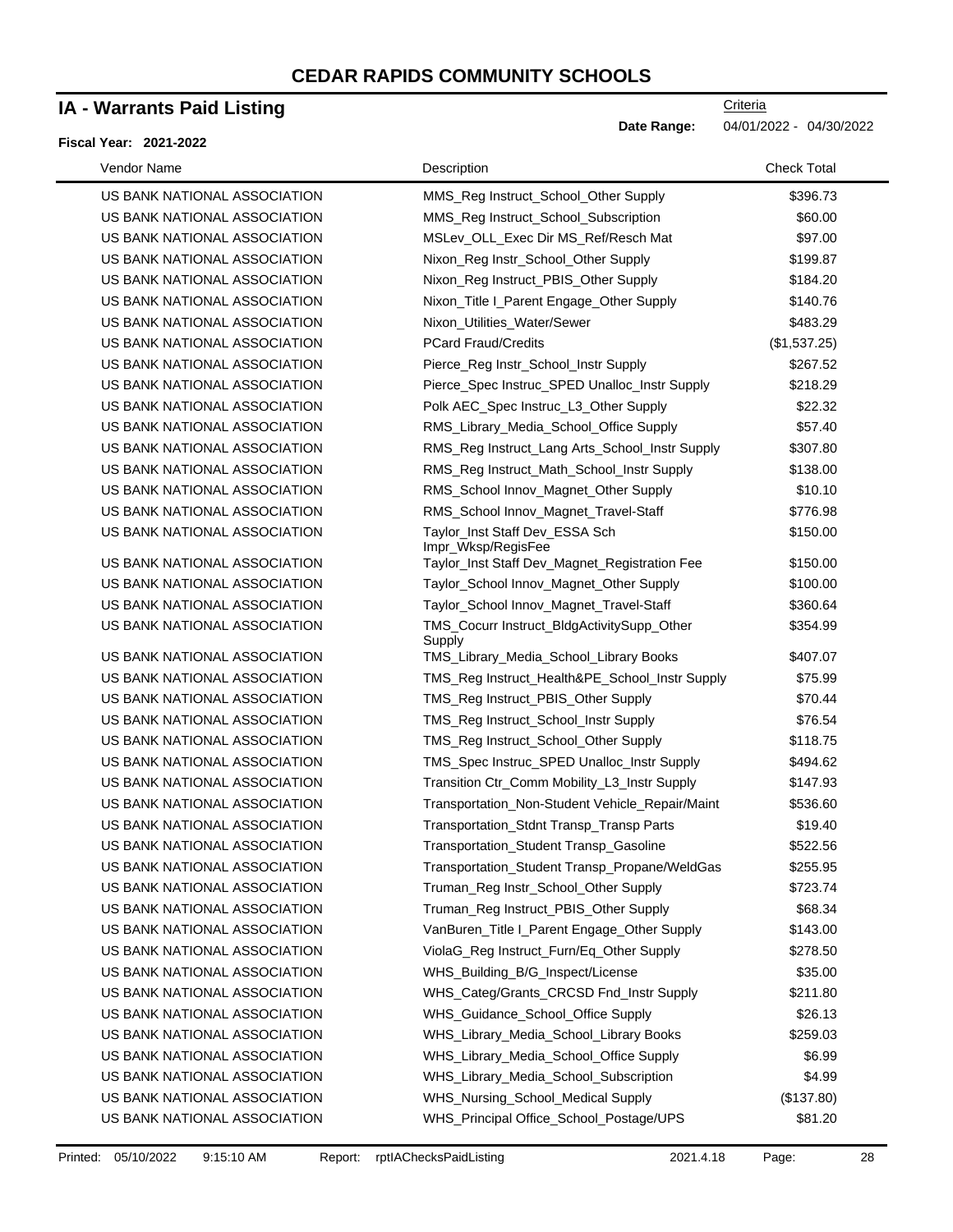## **IA - Warrants Paid Listing**

#### **Fiscal Year: 2021-2022**

| Vendor Name                                        | Description                                             | <b>Check Total</b> |
|----------------------------------------------------|---------------------------------------------------------|--------------------|
| US BANK NATIONAL ASSOCIATION                       | WHS_Reg Instruct_Art_School_Instr Supply                | \$132.11           |
| US BANK NATIONAL ASSOCIATION                       | WHS_Reg Instruct_Nat Sci_School_Instr Supply            | \$447.47           |
| US BANK NATIONAL ASSOCIATION                       | WHS_Reg Instruct_School_Instr Supply                    | \$42.98            |
| US BANK NATIONAL ASSOCIATION                       | WHS_Reg Instruct_School_Other Supply                    | \$6.46             |
| US BANK NATIONAL ASSOCIATION                       | WHS_Spec Instruc_L3_Instr Supply                        | \$35.03            |
| US BANK NATIONAL ASSOCIATION                       | WHS_Spec Instruc_L3_Other Supply                        | \$45.50            |
| US BANK NATIONAL ASSOCIATION                       | WHS_Voc Instruct_FCS_School_Instr Supply                | \$50.68            |
| US BANK NATIONAL ASSOCIATION                       | WMS_Library_Media_School_Library Books                  | \$10.69            |
| US BANK NATIONAL ASSOCIATION                       | WMS_Reg Instruct_ESSER 20%_Other Supply                 | \$225.27           |
| US BANK NATIONAL ASSOCIATION                       | WMS_Reg Instruct_School_Instr Supply                    | \$214.60           |
| US BANK NATIONAL ASSOCIATION                       | Wright_Reg Instr_Art_School_Instr Supply                | \$104.00           |
| US BANK NATIONAL ASSOCIATION                       | Wright_Reg Instr_School_Other Supply                    | \$16.49            |
| US BANK NATIONAL ASSOCIATION                       | WWillow_Reg Instr_School_Instr Supply                   | \$131.18           |
| VALUE INSPIRED PROVALUE INSPIRED<br><b>PRODUCT</b> | District_Building_B/G_Repair Parts                      | \$1,615.00         |
| VAN METER INC                                      | District_Building_Mechanic Stock_Repair Parts           | \$58.95            |
| VAN METER INC                                      | District_Custodial_Clean/LaunSvc                        | \$323.63           |
| VAN METER INC                                      | District_Custodial_Repair Parts                         | \$59.66            |
| <b>VETTER PARKS LUMBER CO</b>                      | District_Building_B/G_Repair Parts                      | \$199.00           |
| <b>VETTER PARKS LUMBER CO</b>                      | District_Building_Carp Stock_Repair Parts               | \$131.88           |
| <b>VINCENT ROTH</b>                                | HSLev_Inst Staff Dev_CarlPerkinsGr_Other Prof<br>Srvc   | \$390.00           |
| <b>VOYA FINANCIAL</b>                              | 403B Retirement                                         | \$253,256.32       |
| Wacek, Stacy M                                     | ELSC_Spec Instruc_SPED Unalloc_Travel-Staff             | \$18.55            |
| <b>WAGEWORKS INC</b>                               | IRS 125 Dep Care - Odd Plan Years                       | \$14,739.12        |
| <b>WAGEWORKS INC</b>                               | IRS 125 Medical - Even Plan Year                        | \$7,834.59         |
| <b>WAGEWORKS INC</b>                               | IRS 125 Medical - Odd Plan Year                         | \$9,686.36         |
| <b>WALCRO INC</b>                                  | District_Building_B/G_Repair Parts                      | \$16.20            |
| Walker, Stacia L                                   | ELSC_Instrucl Improve_CCT_Travel-Staff                  | \$37.50            |
| <b>WASHINGTON MUSIC CENTER</b>                     | ELSC_Reg Inst_Sec Music_ISL_Equip<br>\$500-\$4999/unit  | \$545.00           |
| WELLMARK-BLUE CROSS BLUE SHIELD                    | ELSC_Payroll/Benefit_Purch Tech Srvc                    | \$2,943.00         |
| Welsh, Lisa L                                      | ViolaG_Building_Green Team_Other Supply                 | \$152.90           |
| Welsh, Scotty L                                    | Transportation_StdntTrans_DriversTrip_Travel-Staf       | \$13.63            |
| WELTER STORAGE EQUIPMENT CO                        | District_Building_Repair/Maint                          | \$2,374.90         |
| WELTER STORAGE EQUIPMENT CO                        | JHS_Principal Office_Furn/Eq_Other Supply               | \$295.00           |
| <b>WENDY MICHELLE MORTON</b>                       | ELSC_Instr&CurDev_All CityMusic_Purch Tech<br>Srvc      | \$250.00           |
| WEST MUSIC COMPANY INC                             | District_Reg Inst_Derecho2020_ > \$4999/unit            | \$6,047.00         |
| WEST MUSIC COMPANY INC                             | District_Reg Inst_Derecho2020_Equip<br>\$500-\$4999/uni | \$12,750.55        |
| <b>WEST MUSIC COMPANY INC</b>                      | District_Reg Instruct_Derecho2020_Other Supply          | \$7,272.27         |
| WEST MUSIC COMPANY INC                             | ELSC_Reg Inst_Sec Music_ISL_Equip<br>\$500-\$4999/unit  | \$2,817.00         |
| WEST MUSIC COMPANY INC                             | ELSC_Reg Inst_Sec Music_ISL_Equip > \$4999/unit         | \$10,680.00        |
| WEST MUSIC COMPANY INC                             | ELSC_Reg Instruct_Sec Music_ISL_Instr Supply            | \$1,136.00         |
| WEST MUSIC COMPANY INC                             | ESLev_Reg Instruct_Voc Music_ISL_Instruct<br>Supply     | \$4,289.33         |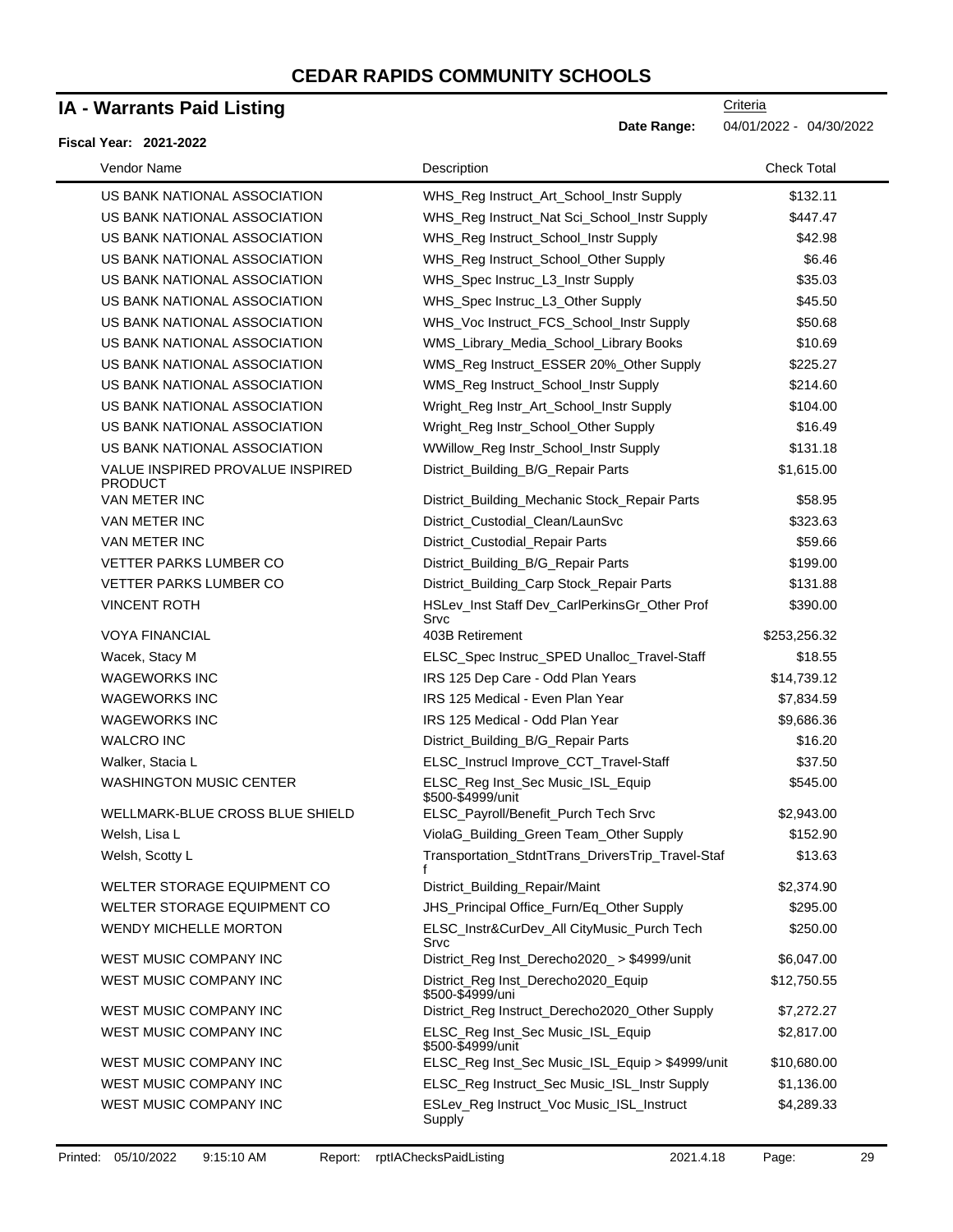# **IA - Warrants Paid Listing**

#### **Fiscal Year: 2021-2022**

| Vendor Name                                  | Description                                            | <b>Check Total</b> |
|----------------------------------------------|--------------------------------------------------------|--------------------|
| WEST MUSIC COMPANY INC                       | FMS_Reg Instruct_Band_School_Instr Supply              | \$212.94           |
| WEST MUSIC COMPANY INC                       | HMS_Reg Instruct_Band_School_Instr Supply              | \$79.99            |
| <b>WEST MUSIC COMPANY INC</b>                | HMS_Reg Instruct_MuInstrRp-OLL_Property<br>Repair      | \$982.50           |
| WEST MUSIC COMPANY INC                       | JHS_Reg Instruct_Band_MusicRepair_Instr Supply         | \$367.83           |
| WEST MUSIC COMPANY INC                       | JHS_Reg Instruct_Band_School_Instr Supply              | \$43.99            |
| WEST MUSIC COMPANY INC                       | JHS_Reg Instruct_MuInstrRp-OLL_Property Repair         | \$204.99           |
| WEST MUSIC COMPANY INC                       | JHS_Reg Instruct_Orchestra_School_Instr Supply         | \$92.00            |
| WEST MUSIC COMPANY INC                       | MMS_Reg Instruct_Band_School_Instr Supply              | \$36.65            |
| WEST MUSIC COMPANY INC                       | MMS_Reg Instruct_Orchestra_School_Instr Supply         | \$53.94            |
| WEST MUSIC COMPANY INC                       | MSLev_Reg<br>Instruct_Music_ISL_NonCapEq>\$500-4999/un | \$7,328.74         |
| WEST MUSIC COMPANY INC                       | RMS_Reg Instruct_Band_MusicRepair_Instr Supply         | \$66.94            |
| WEST MUSIC COMPANY INC                       | TMS_Reg Instruct_Band_School_Instr Supply              | \$16.00            |
| <b>WEST MUSIC COMPANY INC</b>                | WHS_Equipment_Music Instrmt_Property Repair            | \$52.50            |
| WEST MUSIC COMPANY INC                       | WHS_Reg Instruct_Band_School_Instr Supply              | \$40.00            |
| WEST MUSIC COMPANY INC                       | WHS_Reg Instruct_Voc Music_School_Instr Supply         | \$61.94            |
| <b>WILLIAM V MACGILL</b>                     | Nixon_Nursing_School_Medical Supply                    | \$32.24            |
| <b>WILLIAM WILSON</b>                        | TMS_Cocurr Instruct_Activity_Non-Emp Official          | \$65.00            |
| Wilson, Barry R                              | KHS_Voc Instruct_Indust Arts_School_Instr Supply       | \$440.86           |
| <b>WINDSTAR LINES INC</b>                    | Transportation_Stdnt Transp_TransPrivCont              | \$19,129.50        |
| <b>WINDSTREAM</b>                            | FMS_Principal Office_School_Phone/Data Srvc            | (\$1.70)           |
| <b>WINDSTREAM</b>                            | JHS_Principal Office_School_Phone/Data Srvc            | \$31.44            |
| <b>WINDSTREAM</b>                            | KHS_Principal Office_School_Phone/Data Srvc            | \$65.86            |
| <b>WINDSTREAM</b>                            | RMS_Principal Office_School_Phone/Data Srvc            | \$31.44            |
| <b>WINDSTREAM</b>                            | TMS_Principal Office_School_Phone/Data Srvc            | \$52.03            |
| <b>WINDSTREAM</b>                            | WHS_Principal Office_School_Phone/Data Srvc            | \$31.44            |
| <b>WS COMMUNICATIONS</b>                     | Johnson_Principal Office_School_Other Supply           | \$532.68           |
| <b>XELLO</b>                                 | ELSC_Instrucl Improve_CCT_Licen/RenewSW                | \$911.24           |
| YELLOW CAB                                   | Kenwood_Title I_Parent Engage_Other Supply             | \$24.00            |
| ZACH JOHNSON FOUNDATION                      | District_Reg Instruct_ESSER 20%_Other Prof Srvc        | \$62,500.00        |
| ZANER-BLOSER INC                             | Kenwood_Categ/Grants_CRCSD Fnd_Instr Supply            | \$1,104.17         |
| Fund: Management Fund                        | Voids: (\$15,912.40)<br><b>Fund Total:</b>             | \$22,560,241.17    |
| <b>EMC INSURANCE COMPANY</b>                 | District_Custodial_Worker Comp Ins                     | \$2,131.12         |
| <b>EMC INSURANCE COMPANY</b>                 | District_F/N-Lunch_Worker Comp Ins                     | (\$85.50)          |
| <b>EMC INSURANCE COMPANY</b>                 | District_Reg Instruct_Worker Comp Ins                  | \$30.24            |
| <b>EMC INSURANCE COMPANY</b>                 | District_Stdnt Transp_Other Insurance                  | \$6,705.56         |
| METRO INTERAGENCY INSURANCE PROG             | Health Insurance                                       | \$81,786.00        |
| Monsef, Cheryl J                             | District_Reg Instruct_Other Insurance                  | \$73.85            |
| RELIANCE STANDARD                            | District_Reg Instruct_Retiree Life Ins 100k ER pd      | \$90.00            |
| Van Amerongen, Gracie L                      | District_Reg Instruct_Other Insurance                  | \$169.00           |
|                                              | <b>Fund Total:</b>                                     | \$90,900.27        |
| Fund: PPEL - Physical Plant & Equipment Fund |                                                        |                    |
| ACCESS ELEVATOR & LIFTS INC                  | District_Bldg Repairs_Major Repair_ConstrctSrvc        | \$59,025.00        |
| ACCESS ELEVATOR & LIFTS INC                  | Retain_Elevator Lift_2021-22                           | (\$2,951.25)       |
|                                              |                                                        |                    |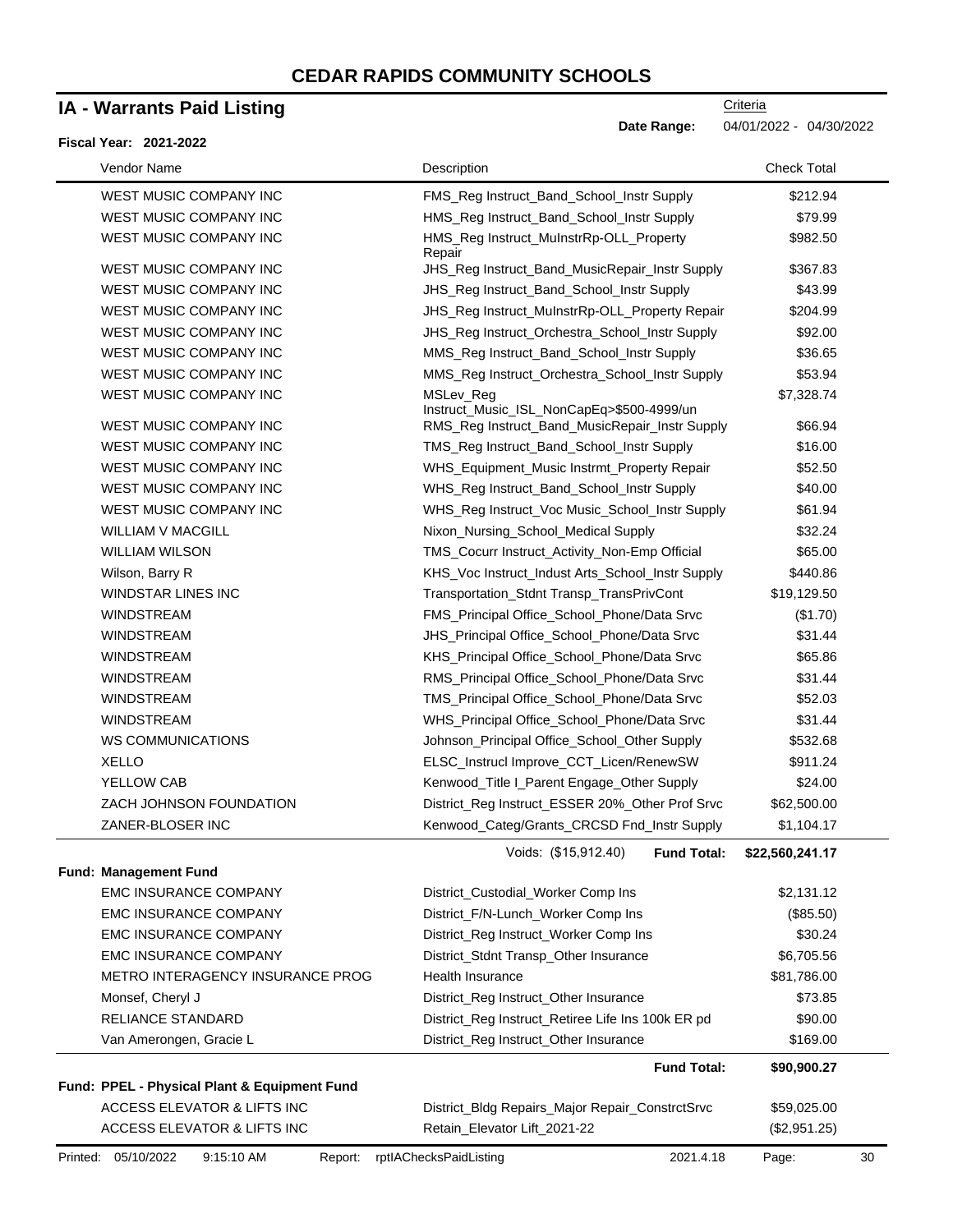### **IA - Warrants Paid Listing**

#### **Fiscal Year: 2021-2022**

**Date Range:** 04/01/2022 - 04/30/2022

**Criteria** 

| Vendor Name                        | Description                                            | <b>Check Total</b> |
|------------------------------------|--------------------------------------------------------|--------------------|
| ACCO UNLIMITED CORPORATION         | District_Bldg Repairs_Major Repair_ConstrctSrvc        | \$500.00           |
| ACCO UNLIMITED CORPORATION         | District_Bldg Repairs_Major Repair_Repair Parts        | \$178.95           |
| ADVANCE BUILDERS CORP              | District_Bldg Repairs_Major Repair_ConstrctSrvc        | \$130.00           |
| ADVANCE BUILDERS CORP              | District_Bldg Repr_Roof Replace<br>21-22 ConstrctSrvc  | \$364.10           |
| ADVANCE BUILDERS CORP              | KHS_Bldg Impr_Roof Replc 22-23_Construct Srvc          | \$1,161.25         |
| AGAPE SYNERGISTIC WELLNESS INC     | Garfield_Building_ESSER II_Repair/Maint                | \$2,610.00         |
| AGAPE SYNERGISTIC WELLNESS INC     | Polk AEC_Building_ESSER<br>II-CRRSA_Repair/Maint       | \$4,700.00         |
| AGAPE SYNERGISTIC WELLNESS INC     | Retain_FMS Window/Door ESSER Construc<br>Projects      | (\$365.50)         |
| ALL TEMP REFRIGERATION INC         | District_Bldg Repairs_Major Repair_ConstrctSrvc        | \$6,313.02         |
| <b>BAKER GROUP</b>                 | ELSC_Building_ESSER II-CRRSA_Repair/Maint              | \$20,480.54        |
| <b>BAKER GROUP</b>                 | Retain FMS Window/Door ESSER Construc<br>Projects      | (\$1,024.03)       |
| <b>BLACK HAWK ROOF COMPANY INC</b> | KHS_Bldg Impr_Roof Replc 22-23_Construct Srvc          | \$158,664.25       |
| BLACK HAWK ROOF COMPANY INC        | Retain_Roof Project HMS & KHS 2021-22                  | (\$7,933.22)       |
| BOWKER MECHANICAL CONTRACTORS LL   | District_Bldg Repairs_Major Repair_ConstrctSrvc        | \$670.63           |
| BOWKER MECHANICAL CONTRACTORS LL   | FMS_Bldg Impr_Auditorm HP Replc<br>22-23 ConstrctSrvc  | \$23,000.00        |
| BOWKER MECHANICAL CONTRACTORS LL   | JHS_Bldg Improve_STEM Classrm<br>Retro Construct Srvc  | \$5,165.74         |
| BOWKER MECHANICAL CONTRACTORS LL   | Retain_Heat Pump Replacements 22-23                    | (\$1,150.00)       |
| CAPITAL SANITARY SUPPLY CO INC     | Dist_Custodial_Equip_Equip \$500-\$4999/unit           | \$613.58           |
| CAPITAL SANITARY SUPPLY CO INC     | District_Bldg Repairs_CustEquip_Equip ><br>\$4999/unit | \$10,034.04        |
| ECCO MIDWEST INC                   | Distr_Bldg Repairs_Asbestos Srvc_Other Prof Srvc       | \$429.62           |
| ELECTRICAL ENGINEERING AND EQUIP   | Dist_Bldg Impr_Lighting Upgr 22-23_Repair Parts        | \$5,434.80         |
| ELECTRICAL ENGINEERING AND EQUIP   | JHS_B;dg Impr_Lighting Upgrade 21-22_Repair<br>Parts   | \$248.80           |
| ENVIRONMENTAL PROPERTY SOLUTIONS   | District Bldg<br>Improve_ClassroomCont_ConstrctSrvc    | \$6,450.00         |
| FIRST ONSITE PROPERTY RESTORATION  | District_Bldg Repairs_Derecho2020_Other Prof<br>Srvc   | \$1,639,853.75     |
| <b>GARLING CONSTRUCTION, INC</b>   | FMS_Site Impr_ExtDoor/WindReplc<br>22-23_ConstrctSrvc  | \$30,568.00        |
| <b>GARLING CONSTRUCTION, INC</b>   | HSLev_Site Improve_StorageBldg<br>21-22_ConstrctSrvc   | \$136,820.13       |
| <b>GARLING CONSTRUCTION, INC</b>   | Retain_FMS Window/Door Replace 22-23                   | (\$1,528.40)       |
| <b>GARLING CONSTRUCTION, INC</b>   | Retain_Kingston Stadium-New Bldg 21-22                 | (\$6,841.00)       |
| <b>GARLING CONSTRUCTION, INC</b>   | Retain_WHS ADA Restroom 22-23                          | (\$1,100.00)       |
| <b>GARLING CONSTRUCTION, INC</b>   | WHS_BldgImpr_Locker/Restrm Repl<br>22-23_ConstrSrvc    | \$22,000.00        |
| GAZETTE COMMUNICATIONS INC         | FMS_BldgImpr_AudHeatPumpReplace22-23_Adve<br>rtise     | \$7.83             |
| GAZETTE COMMUNICATIONS INC         | HSLev_SiteImpr_Kingston_StorageBldg_Advertise          | \$16.39            |
| GAZETTE COMMUNICATIONS INC         | KHS_SiteRepair_Concr Repa/Repl<br>22-23_Advertise      | \$19.67            |
| <b>GAZETTE COMMUNICATIONS INC</b>  | MMS_Bldg Repr_Masonry/Tckpt 22-23_Advertising          | \$11.47            |
| GAZETTE COMMUNICATIONS INC         | MMS_BldgImpr_AudHeatPumpReplace22-23_Adve<br>rtise     | \$7.83             |
| GAZETTE COMMUNICATIONS INC         | RMS_Bldg Repr_Masonry/Tckpt 22-23_Advertising          | \$24.04            |
| <b>GAZETTE COMMUNICATIONS INC</b>  | RMS_BldgImpr_AudHeatPumpReplace22-23_Adve<br>rtise     | \$7.83             |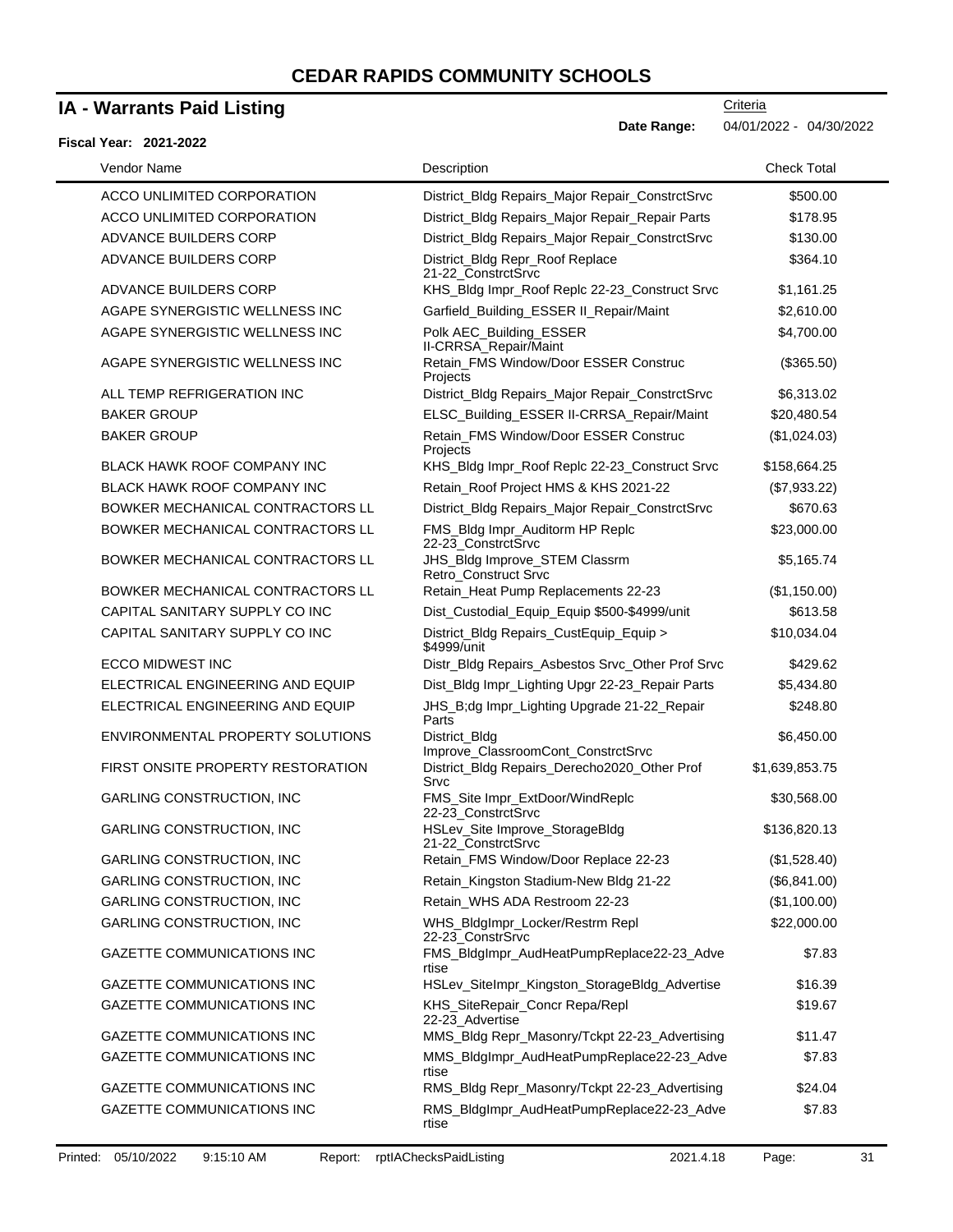# **IA - Warrants Paid Listing**

#### **Fiscal Year: 2021-2022**

| Vendor Name                            | Description                                                 | <b>Check Total</b> |
|----------------------------------------|-------------------------------------------------------------|--------------------|
| <b>GAZETTE COMMUNICATIONS INC</b>      | RMS_BldgImpr_SecureEntr/OfficeReno<br>22-23_Advertise       | \$20.21            |
| <b>GAZETTE COMMUNICATIONS INC</b>      | WHS_BldgImpr_Locker/Restrm Repl<br>22-23_Advertise          | \$12.56            |
| <b>GRAYBAR ELECTRIC CO INC</b>         | JHS_B;dg Impr_Lighting Upgrade 21-22_Repair<br>Parts        | \$394.55           |
| HAWKEYE COMMUNICATION                  | Dist_Bldg Impr_FireAlarm Upgr 22-23_ConstrctSrvc            | \$449.00           |
| HAWKEYE COMMUNICATION                  | District_Bldg Repairs_Major Repair_ConstrctSrvc             | \$258.75           |
| HAWKEYE ENVIRONMENTAL                  | Dist_Bldg Repr_Tile/Carp Replc<br>22-23 OtherProfSrv        | \$300.00           |
| HAWKEYE ENVIRONMENTAL                  | Distr_Bldg Repairs_Asbestos Srvc_Other Prof Srvc            | \$27.50            |
| HAWKEYE ENVIRONMENTAL                  | RMS_Bldg Impr_Tile/CarpRepl 22-23_Othr Prof<br>Srvc         | \$545.00           |
| HAWKEYE ENVIRONMENTAL                  | RMS_BldgRepr_SecureEntr/OfficeReno_ConstrctS<br><b>TVC</b>  | \$325.00           |
| <b>HAWKEYE ENVIRONMENTAL</b>           | WHS_BldgImpr_Locker/Restrm Rpl22-23<br><b>OtherProfSrvc</b> | \$545.00           |
| IOWA-ILLINOIS TAYLOR INSULATION        | Distr_Bldg Repairs_Asbestos Srvc_Other Prof Srvc            | \$313.20           |
| <b>IOWA-ILLINOIS TAYLOR INSULATION</b> | District_Bldg Repairs_Asbestos Srvc_ConstrctSrvc            | \$3,250.00         |
| <b>IOWA-ILLINOIS TAYLOR INSULATION</b> | WHS_BldgImpr_Locker/Restrm Repl<br>22-23 ConstrSrvc         | \$2,200.00         |
| MUSCO SPORTS LIGHTING LLC              | WHS_Site Improve_BaseB Field<br>Lights_ConstrctSrvc         | \$114,986.00       |
| NORTH AMERICAN HOME CENTERS INC        | District_Bldg<br>Improve_ClassroomCont_ConstrctSrvc         | \$10,779.61        |
| PINNACLE PLUMBING & MECHANICAL         | District_Bldg Repairs_Major Repair_ConstrctSrvc             | \$172.45           |
| ROBERT M BATTEY DBA: NORTHWEST P       | Distr_Bldg Impr_Kiln Replace_Equip > \$4999/unit            | \$14,427.00        |
| ROTO ROOTER                            | District_Bldg<br>Improve_ClassroomCont_ConstrctSrvc         | \$490.00           |
| ROTO ROOTER                            | District_Bldg Repairs_Major Repair_ConstrctSrvc             | \$6,050.00         |
| <b>ROTO ROOTER</b>                     | JHS_Bldg Improve_STEM Classrm<br>Retro_Construct Srvc       | \$320.00           |
| SCHRADER EXCAVATING & GRADING CO       | District_Site Repairs_Major Repair_ConstrctSrvc             | \$11,359.89        |
| SOLUM LANG ARCHITECTS LLC              | District_Bldg Improve_Engineer<br>Srvc_Arch/EngSrvcs        | \$14,400.00        |
| SOLUM LANG ARCHITECTS LLC              | FMS_Site Improve_Ext Door/Window<br>Rep_Arch/EngSrvcs       | \$2,820.00         |
| SOLUM LANG ARCHITECTS LLC              | HSLev_SiteImpr_Kingston_StorageBldg<br>21-22_Arch/Eng       | \$2,908.25         |
| SOLUM LANG ARCHITECTS LLC              | KHS_SiteRepr_ConcreteRepr/Repl<br>22-23_Arch/EngSrvcs       | \$11,226.94        |
| SOLUM LANG ARCHITECTS LLC              | MMS_Bldg Repr_Masonry/Tckpt 22-23_Arch/Eng<br>Srvc          | \$1,224.33         |
| SOLUM LANG ARCHITECTS LLC              | RMS_Bldg Repr_Masonry/Tckpt 22-23_Arch/Eng<br>Srvc          | \$1,266.36         |
| SOLUM LANG ARCHITECTS LLC              | RMS_BldgImpr_SecureEntr/OfficeReno_Arch/Eng<br>Srvc         | \$6,701.46         |
| SOLUM LANG ARCHITECTS LLC              | WHS_BldgImpr_Locker/Restrm<br>Repl22-23_Arch/Eng Srvc       | \$8,424.01         |
| STREFF ELECTRICAL CONTRACTORS          | Arthur_Bldg Improve_Green Bucks_ConstrctSrvc                | \$531.77           |
| STREFF ELECTRICAL CONTRACTORS          | District_Bldg Impr_Lighting Upgrade_Construct<br>Srvc       | \$7,315.69         |
| STREFF ELECTRICAL CONTRACTORS          | District_Bldg Repairs_Major Repair_ConstrctSrvc             | \$1,305.42         |
| STREFF ELECTRICAL CONTRACTORS          | MMS_Bldg Repr_Masonry/Tckpt 22-23_Constrct<br>Srvc          | \$952.51           |
| STREFF ELECTRICAL CONTRACTORS          | RMS_Bldg Impr_Tile/CarpRepl 22-23_Constrct<br>Srvc          | \$201.00           |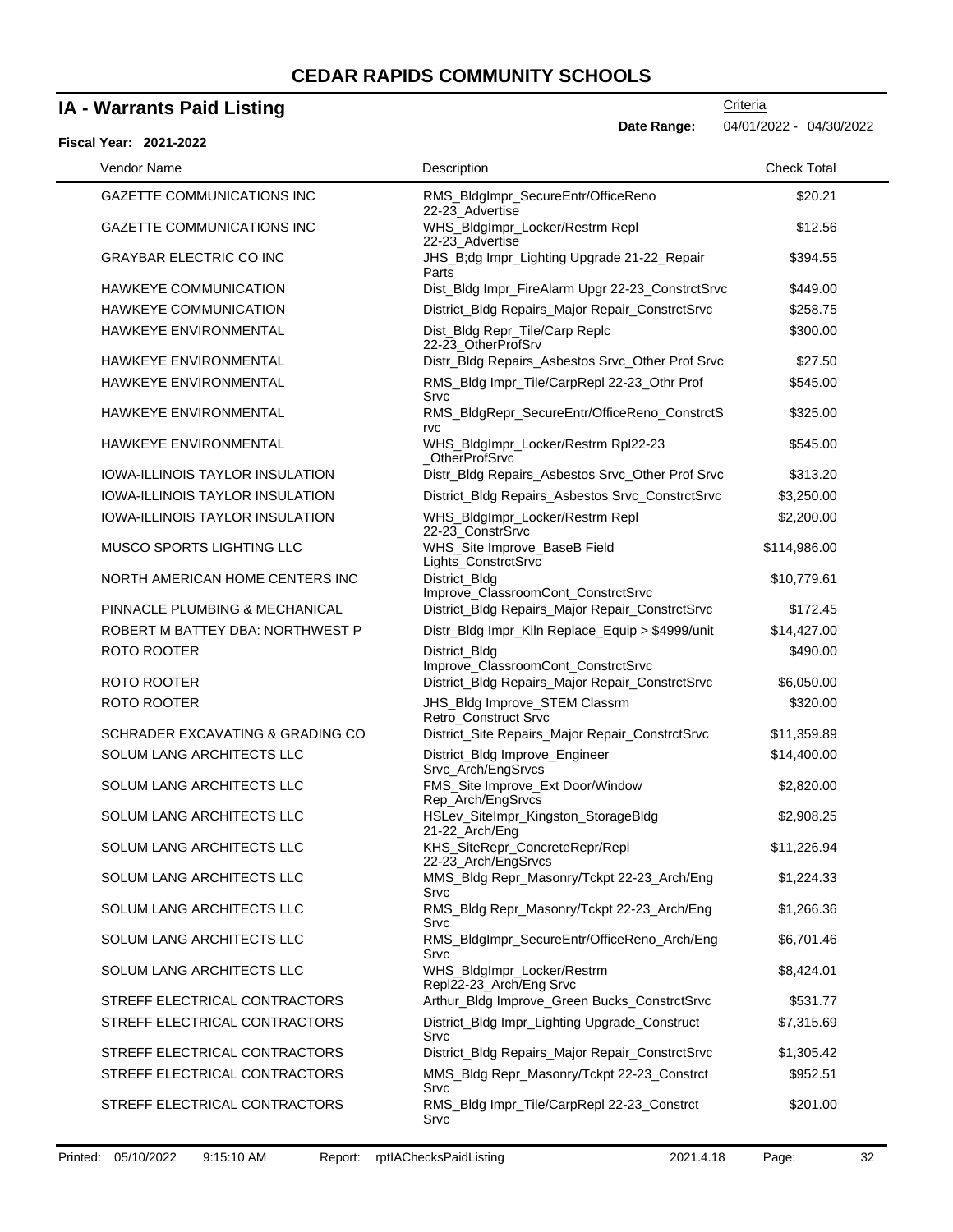| <b>IA - Warrants Paid Listing</b> |                                                             |                                                         | Criteria                |
|-----------------------------------|-------------------------------------------------------------|---------------------------------------------------------|-------------------------|
|                                   | Fiscal Year: 2021-2022                                      | Date Range:                                             | 04/01/2022 - 04/30/2022 |
|                                   | Vendor Name                                                 | Description                                             | <b>Check Total</b>      |
|                                   | <b>TFORCE FREIGHT</b>                                       | District_Bldg Repairs_Major Repair_Postage/UPS          | \$2,261.48              |
|                                   | THE HOME DEPOT PRO                                          | Dist_Custodial_Equip_Equip \$500-\$4999/unit            | \$627.83                |
|                                   | US BANK NATIONAL ASSOCIATION                                | Due to General Fund                                     | \$15,984.56             |
|                                   | WYNN O JONES & ASSOCIATES INC                               | JHS_Bldg Improve_STEM Best Prog_Construct<br>Srvc       | \$24,700.00             |
|                                   |                                                             | <b>Fund Total:</b>                                      | \$2,382,695.19          |
|                                   | <b>Fund: SAVE - Secure an Advanced Vision for Education</b> |                                                         |                         |
|                                   | <b>AGILE VENTURES LLC</b>                                   | HSLev_Building_Sp Lease Agmt_Rent-Land/Bldg             | \$8,136.38              |
|                                   | <b>APPLE INC</b>                                            | ELSC_Technology_Computers_Tech < \$5000/unit            | \$1,328.00              |
|                                   | APPLEBY & HORN TILE CO                                      | WWillow_Bldg Acquis/Constr_New<br>School ConstrctSrvc   | \$3,297.86              |
|                                   | <b>BAKER GROUP</b>                                          | WWillow_Bldg Acquis/Con_New School_Other Prof<br>Srvc   | \$3,430.00              |
|                                   | <b>FOUR OAKS INC</b>                                        | Four Oaks_Building_Sp Lease<br>Agmt_Rent-Land/Bldg      | \$6,205.75              |
|                                   | <b>GARLING CONSTRUCTION, INC</b>                            | Retain_New Coolidge School                              | (\$533.01)              |
|                                   | <b>GARLING CONSTRUCTION, INC</b>                            | WWillow_Bldg Acquis/Constr_New<br>School_ConstrctSrvc   | \$10,660.18             |
|                                   | <b>GAZETTE COMMUNICATIONS INC</b>                           | Jackson_Bldg Acq/Construct_New<br>School_Advertising    | \$19.67                 |
|                                   | <b>INVOLTA LLC</b>                                          | Distric_Technology_District Server_Purch Tech<br>Srvc   | \$32,693.46             |
|                                   | IOWA-ILLINOIS TAYLOR INSULATION                             | Jackson_Bldg Acquis/Constr_New<br>School ContructServ   | \$5,350.00              |
|                                   | JULIA FARLAND DBA: AFFINITY PROP                            | HSLev_Building_Sp Lease Agmt_Rent-Land/Bldg             | \$14,061.00             |
|                                   | LJ'S MOBILE CATERING DBA: CATER                             | District_Business_MasterPlanFac_Other Supply            | \$467.50                |
|                                   | <b>OPN ARCHITECTS</b>                                       | District_Bus Srvc_MasterPlanFac_Arch/EngSrvcs           | \$23,224.70             |
|                                   | PREMIER FURNITURE & EQUIPMENT                               | WWillow_F/N-Admin_New School_Equip<br>\$500-\$4999/unit | \$39,058.80             |
|                                   | RINDERKNECHT ASSOCIATES INC                                 | Jackson_Bldg Acquis/Constr_New<br>School_ContructServ   | \$1,392,380.20          |
|                                   | RINDERKNECHT ASSOCIATES INC                                 | Retain_New Coolidge School                              | (\$69,619.01)           |
|                                   | <b>RSP &amp; ASSOCIATES LLC</b>                             | Distr_Bldg Repairs_MasterPlanFac_Other Prof<br>Srvc     | \$26,250.00             |
|                                   | SOLBERG'S                                                   | WWillow_Bldg Acquis/Constr_New School_Repair<br>Parts   | \$2,949.56              |
|                                   | <b>SYSTEMWORKS LLC</b>                                      | Jackson_Bldg Acquis/Cons_New<br>Coolidge_Arch/EngSrvc   | \$2,340.00              |
|                                   | THIRD AVE CORP                                              | TransitionCtr_Building_Lease<br>Agmt_Rent-Land/Bldg     | \$6,934.66              |
|                                   | US BANK NATIONAL ASSOCIATION                                | District_Business_MasterPlanFac_Other Supply            | \$451.94                |
|                                   | US BANK NATIONAL ASSOCIATION                                | Due to General Fund                                     | \$28.25                 |
|                                   | US BANK NATIONAL ASSOCIATION                                | ELSC_Technology_Non-Instruct SW_Licen/Renew             | \$15.90                 |
|                                   |                                                             | <b>Fund Total:</b>                                      | \$1,509,131.79          |
|                                   | <b>Fund: School Nutrition Fund</b>                          |                                                         |                         |
|                                   | Allen, Nicole R                                             | ELSC_F/N-Admin_Travel-Staff                             | \$44.18                 |
|                                   | Amazon Capital Services Inc.                                | District_F/N-Lunch_Kitchen Supply                       | \$328.08                |
|                                   | <b>AMY FOSTER</b>                                           | Revenue Collected in Advance                            | \$214.55                |
|                                   | ANDERSON ERICKSON DAIRY CO                                  | Arthur_F/N-Lunch_Groceries                              | \$2,202.57              |
|                                   | ANDERSON ERICKSON DAIRY CO                                  | Cleveland_F/N-Lunch_Groceries                           | \$2,575.12              |
|                                   | ANDERSON ERICKSON DAIRY CO                                  | Erskine_F/N-Lunch_Groceries                             | \$1,883.93              |
|                                   | ANDERSON ERICKSON DAIRY CO                                  | FMS_F/N-Lunch_Groceries                                 | \$2,892.16              |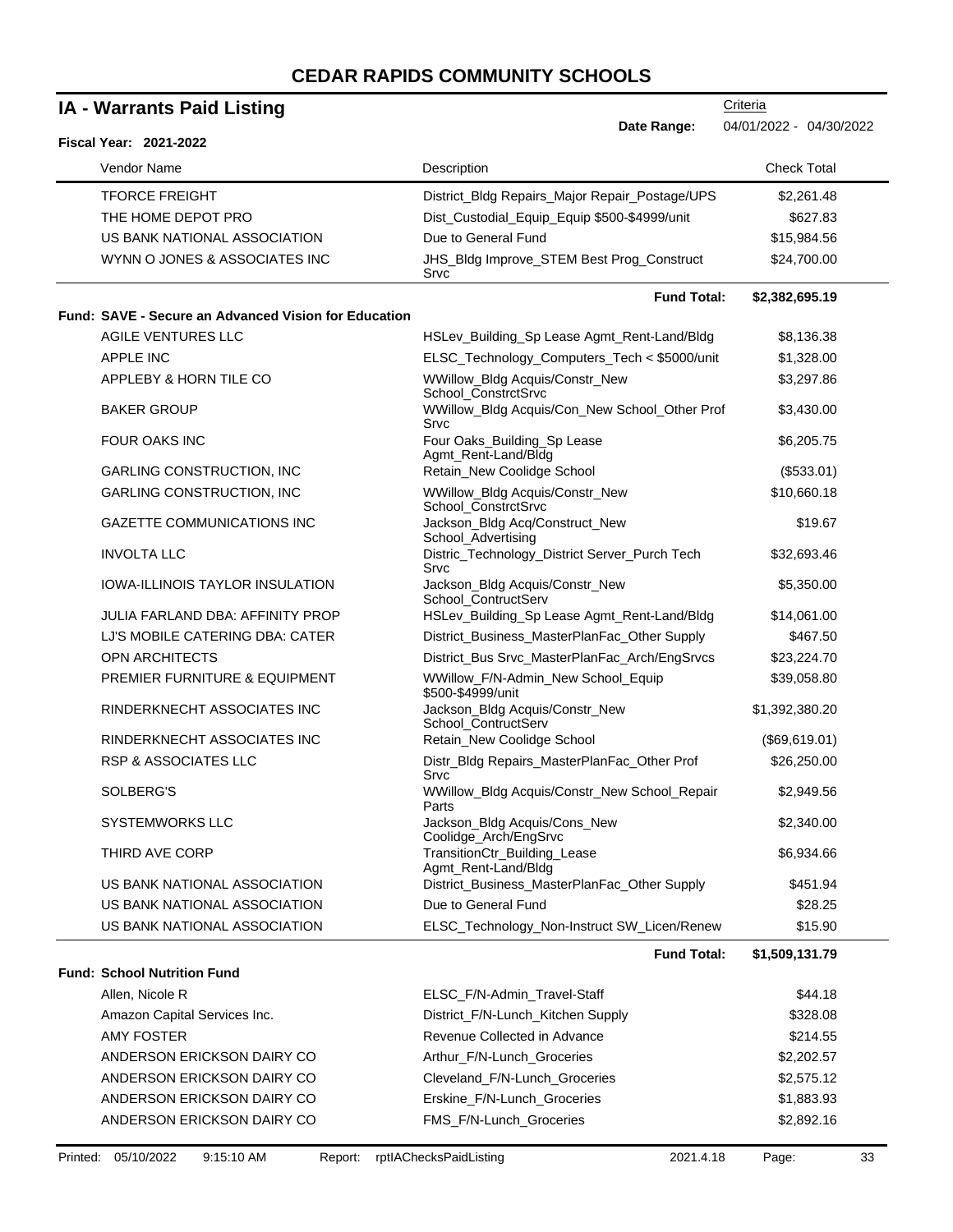# **IA - Warrants Paid Listing**

#### **Fiscal Year: 2021-2022**

| Vendor Name                   | Description                        | <b>Check Total</b> |
|-------------------------------|------------------------------------|--------------------|
| ANDERSON ERICKSON DAIRY CO    | Garfield_F/N-Lunch_Groceries       | \$2,037.39         |
| ANDERSON ERICKSON DAIRY CO    | Grant_F/N-Lunch_Groceries          | \$2,574.06         |
| ANDERSON ERICKSON DAIRY CO    | GrWood_F/N-Lunch_Groceries         | \$2,311.22         |
| ANDERSON ERICKSON DAIRY CO    | Harrison_F/N-Lunch_Groceries       | \$2,358.64         |
| ANDERSON ERICKSON DAIRY CO    | Hiawatha_F/N-Lunch_Groceries       | \$2,071.97         |
| ANDERSON ERICKSON DAIRY CO    | HMS_F/N-Lunch_Groceries            | \$2,819.42         |
| ANDERSON ERICKSON DAIRY CO    | Hoover_F/N-Lunch_Groceries         | \$2,673.86         |
| ANDERSON ERICKSON DAIRY CO    | Jackson_F/N-Lunch_Groceries        | \$1,533.93         |
| ANDERSON ERICKSON DAIRY CO    | JHS_F/N-Lunch_Groceries            | \$2,946.17         |
| ANDERSON ERICKSON DAIRY CO    | Johnson_F/N-Lunch_Groceries        | \$2,589.16         |
| ANDERSON ERICKSON DAIRY CO    | Kenwood_F/N-Lunch_Groceries        | \$2,928.66         |
| ANDERSON ERICKSON DAIRY CO    | KHS_F/N-Lunch_Groceries            | \$3,061.91         |
| ANDERSON ERICKSON DAIRY CO    | Madison_F/N-Lunch_Groceries        | \$1,320.99         |
| ANDERSON ERICKSON DAIRY CO    | MHS_F/N-Lunch_Groceries            | \$719.73           |
| ANDERSON ERICKSON DAIRY CO    | MMS_F/N-Lunch_Groceries            | \$1,977.20         |
| ANDERSON ERICKSON DAIRY CO    | Nixon_F/N-Lunch_Groceries          | \$2,268.48         |
| ANDERSON ERICKSON DAIRY CO    | Pierce_F/N-Lunch_Groceries         | \$2,217.82         |
| ANDERSON ERICKSON DAIRY CO    | Polk AEC_F/N-Lunch_Groceries       | \$228.24           |
| ANDERSON ERICKSON DAIRY CO    | RMS_F/N-Lunch_Groceries            | \$3,139.72         |
| ANDERSON ERICKSON DAIRY CO    | Taylor_F/N-Lunch_Groceries         | \$2,119.13         |
| ANDERSON ERICKSON DAIRY CO    | TMS_F/N-Lunch_Groceries            | \$2,370.42         |
| ANDERSON ERICKSON DAIRY CO    | Truman_F/N-Lunch_Groceries         | \$1,429.58         |
| ANDERSON ERICKSON DAIRY CO    | VanBuren_F/N-Lunch_Groceries       | \$2,719.19         |
| ANDERSON ERICKSON DAIRY CO    | ViolaG_F/N-Lunch_Groceries         | \$3,450.16         |
| ANDERSON ERICKSON DAIRY CO    | WHS_F/N-Lunch_Groceries            | \$2,436.45         |
| ANDERSON ERICKSON DAIRY CO    | WMS_F/N-Lunch_Groceries            | \$1,969.03         |
| ANDERSON ERICKSON DAIRY CO    | Wright_F/N-Lunch_Groceries         | \$2,542.33         |
| ANDERSON ERICKSON DAIRY CO    | WWillow_F/N-Lunch_Grocery          | \$2,678.57         |
| <b>BRENDA BECKER</b>          | Revenue Collected in Advance       | \$42.10            |
| <b>CHAD DUNHAM</b>            | Revenue Collected in Advance       | \$96.05            |
| <b>CHRIS VORHIES</b>          | Revenue Collected in Advance       | \$85.85            |
| <b>DUSTIN BECKMANN</b>        | Revenue Collected in Advance       | \$75.00            |
| <b>EMS DETERGENT SERVICES</b> | Arthur_F/N-Lunch_Kitchen Supply    | \$103.50           |
| <b>EMS DETERGENT SERVICES</b> | Cleveland_F/N-Lunch_Kitchen Supply | \$297.00           |
| <b>EMS DETERGENT SERVICES</b> | Erskine_F/N-Lunch_Kitchen Supply   | \$177.25           |
| <b>EMS DETERGENT SERVICES</b> | FMS_F/N-Lunch_Kitchen Supply       | \$119.75           |
| <b>EMS DETERGENT SERVICES</b> | Garfield_F/N-Lunch_Kitchen Supply  | \$87.25            |
| <b>EMS DETERGENT SERVICES</b> | Grant_F/N-Lunch_Kitchen Supply     | \$71.00            |
| <b>EMS DETERGENT SERVICES</b> | GrWood_F/N-Lunch_Kitchen Supply    | \$48.75            |
| <b>EMS DETERGENT SERVICES</b> | Harrison_F/N-Lunch_Kitchen Supply  | \$87.25            |
| <b>EMS DETERGENT SERVICES</b> | HMS_F/N-Lunch_Kitchen Supply       | \$71.00            |
| <b>EMS DETERGENT SERVICES</b> | Hoover_F/N-Lunch_Kitchen Supply    | \$161.00           |
| <b>EMS DETERGENT SERVICES</b> | Jackson_F/N-Lunch_Kitchen Supply   | \$16.25            |
| <b>EMS DETERGENT SERVICES</b> | JHS_F/N-Lunch_Kitchen Supply       | \$310.25           |
| EMS DETERGENT SERVICES        | Johnson_F/N-Lunch_Kitchen Supply   | \$32.50            |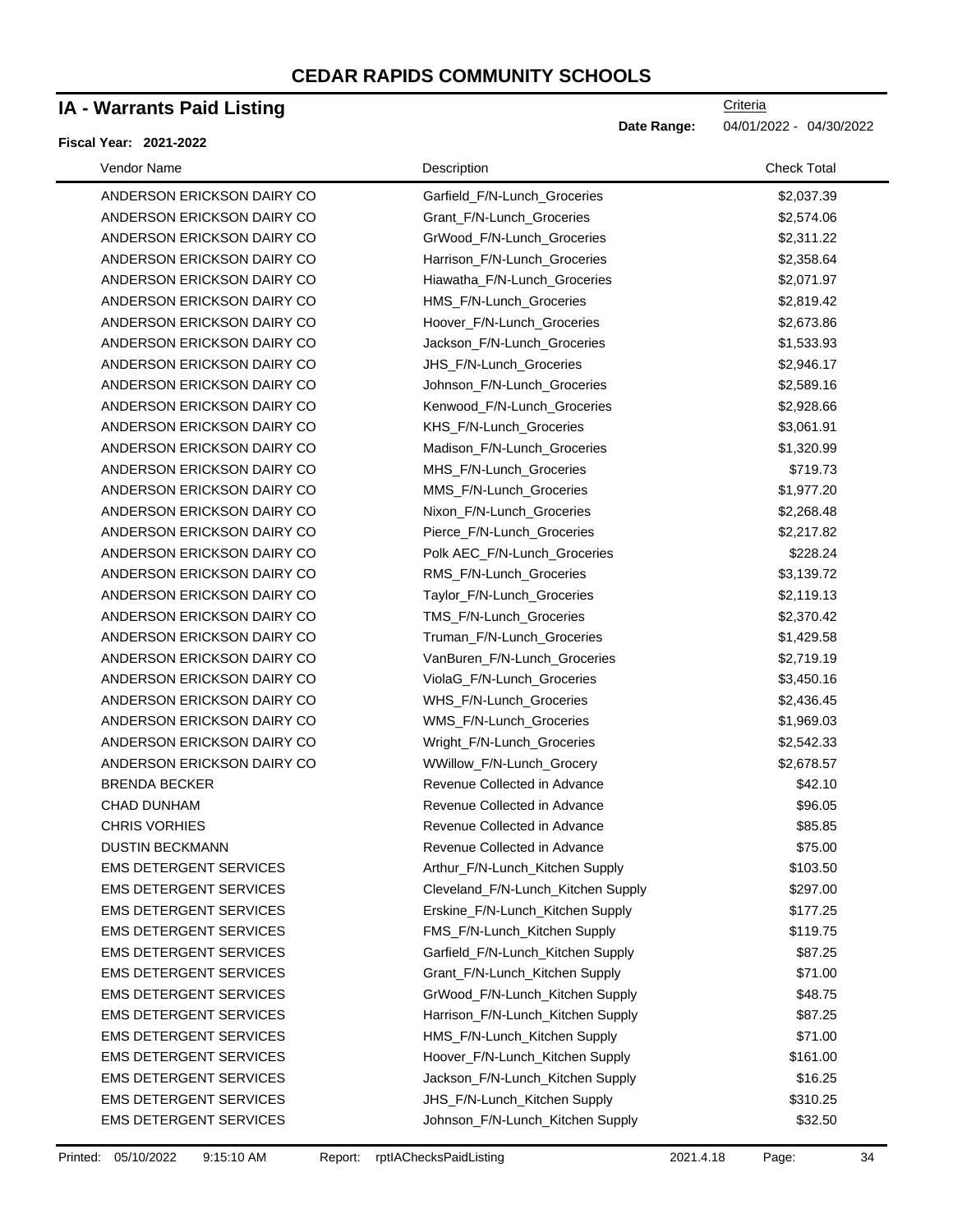### **IA - Warrants Paid Listing**

#### **Fiscal Year: 2021-2022**

**Criteria** 

**Date Range:** 04/01/2022 - 04/30/2022

| Vendor Name                             | Description                                 | <b>Check Total</b> |
|-----------------------------------------|---------------------------------------------|--------------------|
| <b>EMS DETERGENT SERVICES</b>           | Kenwood_F/N-Lunch_Kitchen Supply            | \$71.00            |
| <b>EMS DETERGENT SERVICES</b>           | MMS_F/N-Lunch_Kitchen Supply                | \$122.50           |
| <b>EMS DETERGENT SERVICES</b>           | Nixon_F/N-Lunch_Kitchen Supply              | \$33.50            |
| <b>EMS DETERGENT SERVICES</b>           | Pierce_F/N-Lunch_Kitchen Supply             | \$71.25            |
| <b>EMS DETERGENT SERVICES</b>           | Polk AEC_F/N-Lunch_Kitchen Supply           | \$71.00            |
| <b>EMS DETERGENT SERVICES</b>           | RMS_F/N-Lunch_Kitchen Supply                | \$210.75           |
| <b>EMS DETERGENT SERVICES</b>           | Taylor_F/N-Lunch_Kitchen Supply             | \$71.00            |
| <b>EMS DETERGENT SERVICES</b>           | TMS_F/N-Lunch_Kitchen Supply                | \$87.25            |
| <b>EMS DETERGENT SERVICES</b>           | Truman_F/N-Lunch_Kitchen Supply             | \$37.65            |
| <b>EMS DETERGENT SERVICES</b>           | VanBuren_F/N-Lunch_Kitchen Supply           | \$87.25            |
| <b>EMS DETERGENT SERVICES</b>           | WHS_F/N-Lunch_Kitchen Supply                | \$329.00           |
| <b>EMS DETERGENT SERVICES</b>           | WMS_F/N-Lunch_Kitchen Supply                | \$99.20            |
| <b>EMS DETERGENT SERVICES</b>           | Wright_F/N-Lunch_Kitchen Supply             | \$26.75            |
| <b>EMS DETERGENT SERVICES</b>           | WWillow_F/N-Lunch_Kitchen Supply            | \$244.50           |
| <b>EXPERT PAY</b>                       | Garnishment                                 | \$549.27           |
| <b>FAREWAY STORES INC</b>               | Kenwood_F/N-Lunch_USDA FruitVeg_Groceries   | \$2,140.88         |
| FAREWAY STORES INC - HIAWATHA           | Hiawatha_F/N-Lunch_USDAFruitVeg_Groceries   | \$1,918.35         |
| <b>FAREWAY STORES INC - HIAWATHA</b>    | Nixon_F/N-Lunch_USDA FruitVeg_Groceries     | \$1,589.67         |
| Foreman, Amanda L                       | ELSC_F/N-Admin_Travel-Staff                 | \$14.00            |
| HY-VEE FOOD STORES / 1ST AVE NE         | Johnson_F/N-Lunch_USDA FruitVeg_Groceries   | \$6,455.81         |
| HY-VEE FOOD STORES / JOHNSON AVE        | Cleveland_F/N-Lunch_USDA FruitVeg_Groceries | \$1,242.80         |
| HY-VEE FOOD STORES / JOHNSON AVE        | Hoover_F/N-Lunch_USDA FruitVeg_Groceries    | \$4,897.67         |
| HY-VEE FOOD STORES / JOHNSON AVE        | Taylor_F/N-Lunch_USDA FruitVeg_Groceries    | \$3,023.70         |
| HY-VEE FOOD STORES / JOHNSON AVE        | VanBuren_F/N-Lunch_USDA FruitVeg_Groceries  | \$6,285.15         |
| HY-VEE FOOD STORES / OAKLAND RD         | Garfield_F/N-Lunch_USDA FruitVeg_Groceries  | \$900.00           |
| HY-VEE FOOD STORES / OAKLAND RD         | Wright_F/N-Lunch_USDA FruitVeg_Groceries    | \$1,710.00         |
| HY-VEE INC MT. VERNON RD                | GrWood_F/N-Lunch_USDA FruitVeg_Groceries    | \$5,453.25         |
| INTERNAL REVENUE SERVICE                | Federal Income Tax                          | \$10,958.36        |
| INTERNAL REVENUE SERVICE                | FICA Tax                                    | \$37,964.98        |
| <b>IOWA PUBLIC EMPLOYEES RETIREMENT</b> | <b>IPERS</b>                                | \$47,535.38        |
| <b>JANEL MCGOVERN</b>                   | Revenue Collected in Advance                | \$219.00           |
| JENNIFFR PEDEN                          | Revenue Collected in Advance                | \$50.15            |
| JESSICA KARMA                           | Revenue Collected in Advance                | \$50.00            |
| Kula, Andrea M                          | ELSC_F/N-Admin_Travel-Staff                 | \$60.99            |
| <b>LEILA SABRA</b>                      | Revenue Collected in Advance                | \$33.20            |
| <b>MARCO INC</b>                        | ELSC_F/N-Admin_Copier Usage                 | \$725.62           |
| <b>METRO INTERAGENCY INSURANCE PROG</b> | Health Insurance                            | \$41,938.02        |
| <b>NANCY MACKIN</b>                     | Revenue Collected in Advance                | \$99.35            |
| PAN-O GOLD BAKING CO                    | Arthur F/N-Lunch Groceries                  | \$176.20           |
| PAN-O GOLD BAKING CO                    | Cleveland F/N-Lunch Groceries               | \$363.40           |
| PAN-O GOLD BAKING CO                    | Erskine_F/N-Lunch_Groceries                 | \$265.60           |
| PAN-O GOLD BAKING CO                    | FMS_F/N-Lunch_Groceries                     | \$544.10           |
| PAN-O GOLD BAKING CO                    | Garfield_F/N-Lunch_Groceries                | \$383.80           |
| PAN-O GOLD BAKING CO                    | Grant_F/N-Lunch_Groceries                   | \$267.16           |
| PAN-O GOLD BAKING CO                    | GrWood_F/N-Lunch_Groceries                  | \$422.80           |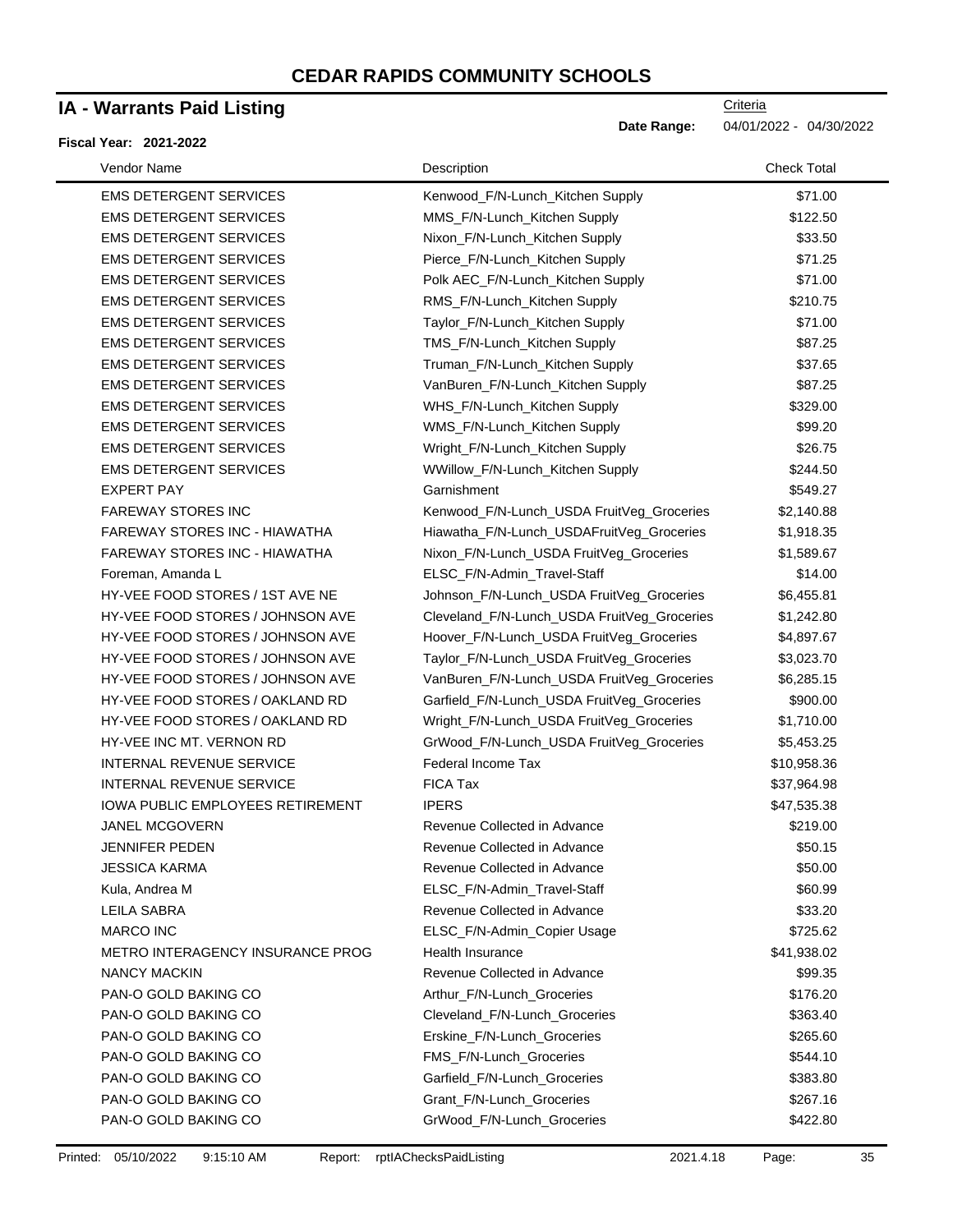### **IA - Warrants Paid Listing**

#### **Fiscal Year: 2021-2022**

| Vendor Name              | Description                        | <b>Check Total</b> |
|--------------------------|------------------------------------|--------------------|
| PAN-O GOLD BAKING CO     | Harrison_F/N-Lunch_Groceries       | \$389.60           |
| PAN-O GOLD BAKING CO     | Hiawatha_F/N-Lunch_Groceries       | \$308.80           |
| PAN-O GOLD BAKING CO     | HMS_F/N-Lunch_Groceries            | \$567.76           |
| PAN-O GOLD BAKING CO     | Hoover_F/N-Lunch_Groceries         | \$411.20           |
| PAN-O GOLD BAKING CO     | Jackson_F/N-Lunch_Groceries        | \$722.80           |
| PAN-O GOLD BAKING CO     | JHS_F/N-Lunch_Groceries            | \$856.56           |
| PAN-O GOLD BAKING CO     | Johnson_F/N-Lunch_Groceries        | \$484.20           |
| PAN-O GOLD BAKING CO     | Kenwood_F/N-Lunch_Groceries        | \$327.90           |
| PAN-O GOLD BAKING CO     | KHS_F/N-Lunch_Groceries            | \$1,425.60         |
| PAN-O GOLD BAKING CO     | Madison_F/N-Lunch_Groceries        | \$445.70           |
| PAN-O GOLD BAKING CO     | MHS_F/N-Lunch_Groceries            | \$106.32           |
| PAN-O GOLD BAKING CO     | MMS_F/N-Lunch_Groceries            | \$217.32           |
| PAN-O GOLD BAKING CO     | Nixon_F/N-Lunch_Groceries          | \$495.40           |
| PAN-O GOLD BAKING CO     | Pierce_F/N-Lunch_Groceries         | \$216.30           |
| PAN-O GOLD BAKING CO     | Polk AEC_F/N-Lunch_Groceries       | \$47.10            |
| PAN-O GOLD BAKING CO     | RMS_F/N-Lunch_Groceries            | \$521.56           |
| PAN-O GOLD BAKING CO     | Taylor_F/N-Lunch_Groceries         | \$351.20           |
| PAN-O GOLD BAKING CO     | TMS_F/N-Lunch_Groceries            | \$432.92           |
| PAN-O GOLD BAKING CO     | Truman_F/N-Lunch_Groceries         | \$370.40           |
| PAN-O GOLD BAKING CO     | VanBuren_F/N-Lunch_Groceries       | \$454.60           |
| PAN-O GOLD BAKING CO     | ViolaG_F/N-Lunch_Groceries         | \$310.80           |
| PAN-O GOLD BAKING CO     | WHS_F/N-Lunch_Groceries            | \$877.20           |
| PAN-O GOLD BAKING CO     | WMS_F/N-Lunch_Groceries            | \$273.00           |
| PAN-O GOLD BAKING CO     | Wright_F/N-Lunch_Groceries         | \$405.20           |
| PAN-O GOLD BAKING CO     | WWillow_F/N-Lunch_Grocery          | \$445.40           |
| Payroll Vendor           | Direct Deposit Payable             | \$326,778.12       |
| PEPSI COLA               | JHS_F/N-Lunch_Groceries            | \$195.58           |
| PEPSI COLA               | KHS_F/N-Lunch_Groceries            | \$408.94           |
| PEPSI COLA               | WHS_F/N-Lunch_Groceries            | \$248.92           |
| REINHART FOODSERVICE LLC | Arthur_F/N-Lunch_Groceries         | \$13,824.12        |
| REINHART FOODSERVICE LLC | Arthur_F/N-Lunch_Kitchen Supply    | \$738.02           |
| REINHART FOODSERVICE LLC | Cleveland F/N-Lunch Groceries      | \$15,121.87        |
| REINHART FOODSERVICE LLC | Cleveland_F/N-Lunch_Kitchen Supply | \$657.08           |
| REINHART FOODSERVICE LLC | Erskine_F/N-Lunch_Groceries        | \$9,798.92         |
| REINHART FOODSERVICE LLC | Erskine_F/N-Lunch_Kitchen Supply   | \$222.84           |
| REINHART FOODSERVICE LLC | FMS_F/N-Lunch_Groceries            | \$24,830.14        |
| REINHART FOODSERVICE LLC | FMS_F/N-Lunch_Kitchen Supply       | \$742.19           |
| REINHART FOODSERVICE LLC | Garfield_F/N-Lunch_Groceries       | \$9,412.63         |
| REINHART FOODSERVICE LLC | Garfield_F/N-Lunch_Kitchen Supply  | \$207.46           |
| REINHART FOODSERVICE LLC | Grant_F/N-Lunch_Groceries          | \$12,806.50        |
| REINHART FOODSERVICE LLC | Grant_F/N-Lunch_Kitchen Supply     | \$341.16           |
| REINHART FOODSERVICE LLC | GrWood_F/N-Lunch_Groceries         | \$14,251.69        |
| REINHART FOODSERVICE LLC | GrWood_F/N-Lunch_Kitchen Supply    | \$462.13           |
| REINHART FOODSERVICE LLC | Harrison_F/N-Lunch_Groceries       | \$14,944.25        |
| REINHART FOODSERVICE LLC | Harrison_F/N-Lunch_Kitchen Supply  | \$230.62           |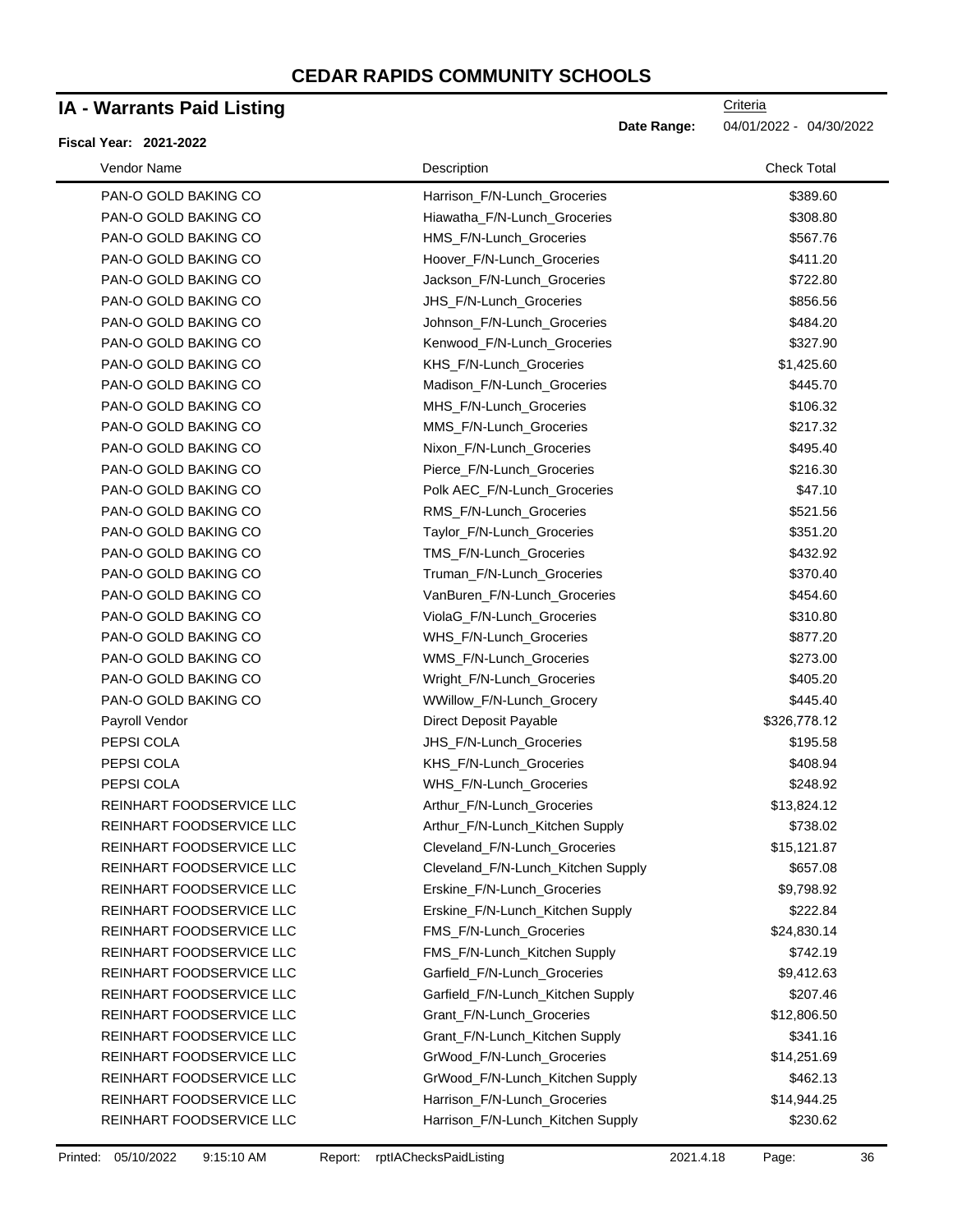## **IA - Warrants Paid Listing**

#### **Fiscal Year: 2021-2022**

| Vendor Name |                          | Description                       | <b>Check Total</b> |  |
|-------------|--------------------------|-----------------------------------|--------------------|--|
|             | REINHART FOODSERVICE LLC | Hiawatha_F/N-Lunch_Groceries      | \$14,940.31        |  |
|             | REINHART FOODSERVICE LLC | Hiawatha_F/N-Lunch_Kitchen Supply | \$757.84           |  |
|             | REINHART FOODSERVICE LLC | HMS_F/N-Lunch_Groceries           | \$23,000.94        |  |
|             | REINHART FOODSERVICE LLC | HMS_F/N-Lunch_Kitchen Supply      | \$1,250.52         |  |
|             | REINHART FOODSERVICE LLC | Hoover_F/N-Lunch_Groceries        | \$18,015.92        |  |
|             | REINHART FOODSERVICE LLC | Hoover_F/N-Lunch_Kitchen Supply   | \$591.92           |  |
|             | REINHART FOODSERVICE LLC | Jackson_F/N-Lunch_Groceries       | \$11,553.06        |  |
|             | REINHART FOODSERVICE LLC | Jackson_F/N-Lunch_Kitchen Supply  | \$660.41           |  |
|             | REINHART FOODSERVICE LLC | JHS_F/N-Lunch_Groceries           | \$25,227.08        |  |
|             | REINHART FOODSERVICE LLC | JHS_F/N-Lunch_Kitchen Supply      | \$1,045.25         |  |
|             | REINHART FOODSERVICE LLC | Johnson_F/N-Lunch_Groceries       | \$23,466.81        |  |
|             | REINHART FOODSERVICE LLC | Johnson_F/N-Lunch_Kitchen Supply  | \$468.57           |  |
|             | REINHART FOODSERVICE LLC | Kenwood_F/N-Lunch_Groceries       | \$18,012.94        |  |
|             | REINHART FOODSERVICE LLC | Kenwood_F/N-Lunch_Kitchen Supply  | \$564.79           |  |
|             | REINHART FOODSERVICE LLC | KHS_F/N-Lunch_Groceries           | \$23,401.64        |  |
|             | REINHART FOODSERVICE LLC | KHS_F/N-Lunch_Kitchen Supply      | \$444.65           |  |
|             | REINHART FOODSERVICE LLC | Madison_F/N-Lunch_Groceries       | \$7,434.74         |  |
|             | REINHART FOODSERVICE LLC | Madison_F/N-Lunch_Kitchen Supply  | \$268.88           |  |
|             | REINHART FOODSERVICE LLC | MHS_F/N-Lunch_Groceries           | \$4,410.24         |  |
|             | REINHART FOODSERVICE LLC | MHS_F/N-Lunch_Kitchen Supply      | \$124.01           |  |
|             | REINHART FOODSERVICE LLC | MMS_F/N-Lunch_Groceries           | \$19,352.11        |  |
|             | REINHART FOODSERVICE LLC | MMS_F/N-Lunch_Kitchen Supply      | \$1,103.89         |  |
|             | REINHART FOODSERVICE LLC | Nixon_F/N-Lunch_Groceries         | \$14,898.55        |  |
|             | REINHART FOODSERVICE LLC | Nixon_F/N-Lunch_Kitchen Supply    | \$617.46           |  |
|             | REINHART FOODSERVICE LLC | Pierce_F/N-Lunch_Groceries        | \$16,392.35        |  |
|             | REINHART FOODSERVICE LLC | Pierce_F/N-Lunch_Kitchen Supply   | \$196.97           |  |
|             | REINHART FOODSERVICE LLC | Polk AEC_F/N-Lunch_Groceries      | \$2,125.86         |  |
|             | REINHART FOODSERVICE LLC | Polk AEC_F/N-Lunch_Kitchen Supply | \$76.70            |  |
|             | REINHART FOODSERVICE LLC | RMS_F/N-Lunch_Groceries           | \$36,076.56        |  |
|             | REINHART FOODSERVICE LLC | RMS_F/N-Lunch_Kitchen Supply      | \$898.45           |  |
|             | REINHART FOODSERVICE LLC | Taylor_F/N-Lunch_Groceries        | \$12,905.57        |  |
|             | REINHART FOODSERVICE LLC | Taylor_F/N-Lunch_Kitchen Supply   | \$344.10           |  |
|             | REINHART FOODSERVICE LLC | TMS_F/N-Lunch_Groceries           | \$9,932.89         |  |
|             | REINHART FOODSERVICE LLC | TMS_F/N-Lunch_Kitchen Supply      | \$174.21           |  |
|             | REINHART FOODSERVICE LLC | Truman_F/N-Lunch_Groceries        | \$11,403.25        |  |
|             | REINHART FOODSERVICE LLC | Truman_F/N-Lunch_Kitchen Supply   | \$328.64           |  |
|             | REINHART FOODSERVICE LLC | VanBuren_F/N-Lunch_Groceries      | \$17,843.76        |  |
|             | REINHART FOODSERVICE LLC | VanBuren_F/N-Lunch_Kitchen Supply | \$714.78           |  |
|             | REINHART FOODSERVICE LLC | ViolaG_F/N-Lunch_Groceries        | \$26,056.06        |  |
|             | REINHART FOODSERVICE LLC | ViolaG_F/N-Lunch_Kitchen Supply   | \$1,542.97         |  |
|             | REINHART FOODSERVICE LLC | WHS_F/N-Lunch_Groceries           | \$20,418.91        |  |
|             | REINHART FOODSERVICE LLC | WHS_F/N-Lunch_Kitchen Supply      | \$745.48           |  |
|             | REINHART FOODSERVICE LLC | WMS_F/N-Lunch_Groceries           | \$11,518.28        |  |
|             | REINHART FOODSERVICE LLC | WMS_F/N-Lunch_Kitchen Supply      | \$438.72           |  |
|             | REINHART FOODSERVICE LLC | Wright_F/N-Lunch_Groceries        | \$11,102.63        |  |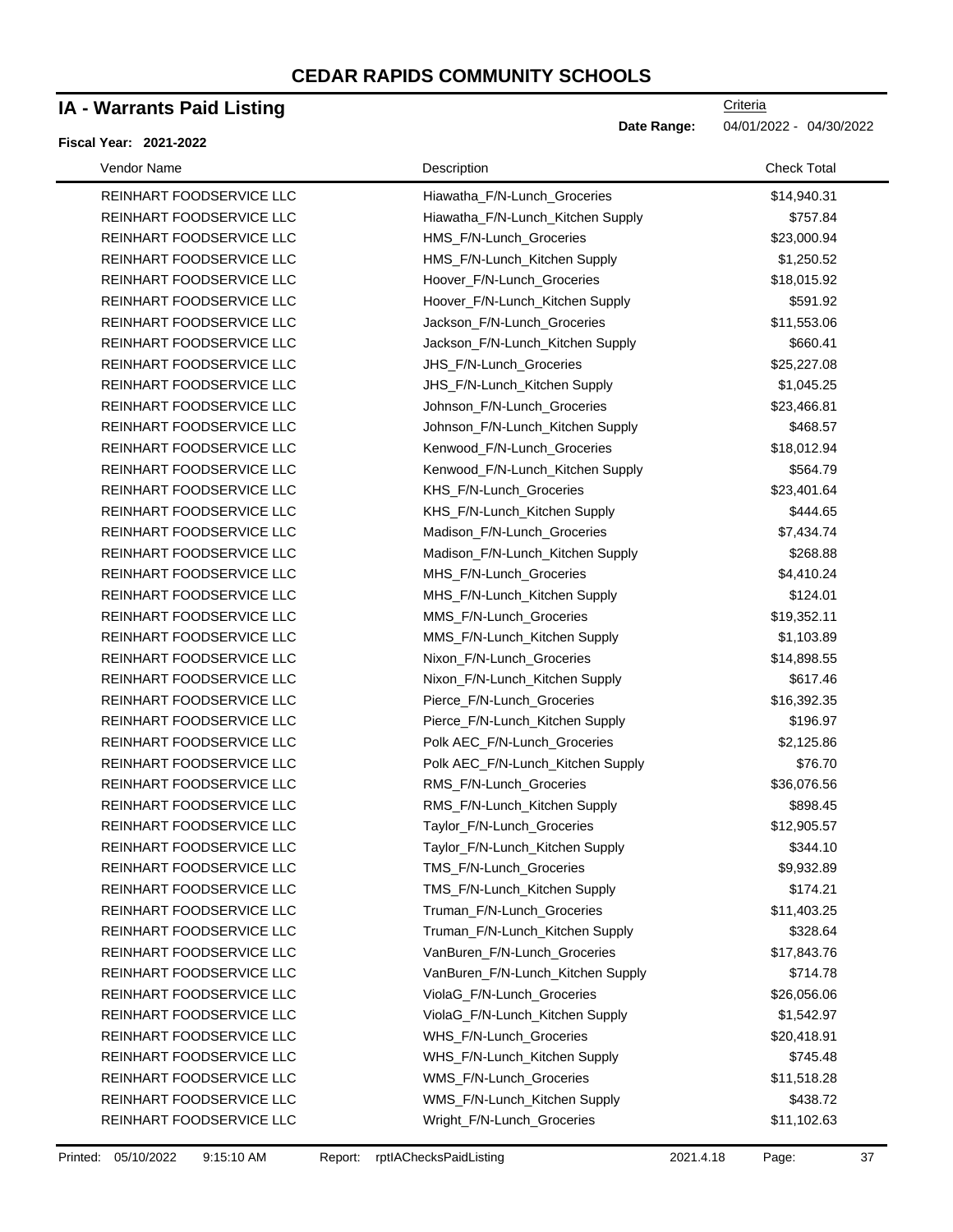### **IA - Warrants Paid Listing**

#### **Fiscal Year: 2021-2022**

| Vendor Name                                        | Description                                           | <b>Check Total</b> |  |
|----------------------------------------------------|-------------------------------------------------------|--------------------|--|
| REINHART FOODSERVICE LLC                           | Wright_F/N-Lunch_Kitchen Supply                       | \$222.78           |  |
| REINHART FOODSERVICE LLC                           | WWillow_F/N-Lunch_Grocery                             | \$16,164.16        |  |
| REINHART FOODSERVICE LLC                           | WWillow_F/N-Lunch_Kitchen Supply                      | \$353.93           |  |
| <b>RELIANCE STANDARD</b>                           | Life Insurance                                        | \$468.40           |  |
| <b>RELIANCE STANDARD</b>                           | Voluntary Life Insurance                              | \$192.76           |  |
| ROBERT HARTNEY                                     | Revenue Collected in Advance                          | \$61.40            |  |
| Roberts, Denise A                                  | ELSC_F/N-Admin_Travel-Staff                           | \$42.44            |  |
| <b>ROSIE CUTTER</b>                                | Revenue Collected in Advance                          | \$49.65            |  |
| STEPHANIE VANDEVENTER                              | Revenue Collected in Advance                          | \$102.85           |  |
| <b>SUE DOLAN</b>                                   | Revenue Collected in Advance                          | \$124.65           |  |
| TREASURER-STATE OF IOWA                            | State Income Tax                                      | \$9,876.76         |  |
| US BANK NATIONAL ASSOCIATION                       | District_F/N-Lunch_Groceries                          | \$178.26           |  |
| US BANK NATIONAL ASSOCIATION                       | District_F/N-Lunch_Kitchen Supply                     | \$182.67           |  |
| <b>VOYA FINANCIAL</b>                              | <b>TSA/Retirement</b>                                 | \$902.48           |  |
| WILSON RESTAURANT SUPPLY INC                       | District_F/N-Lunch_Equip > \$4999/unit                | \$10,314.59        |  |
| WILSON RESTAURANT SUPPLY INC                       | District_F/N-Lunch_GENYOUTH_Equip ><br>\$4999/unit    | \$4,885.41         |  |
|                                                    | <b>Fund Total:</b><br>Voids: (\$22.05)                | \$1,149,955.86     |  |
| <b>Fund: Student Activity Fund</b>                 |                                                       |                    |  |
| <b>ALAN AVERHOFF</b>                               | KHS_Cocurr Instruct_Boys Track_Non-Emp Official       | \$45.00            |  |
| <b>ALAN AVERHOFF</b>                               | KHS_Cocurr Instruct_Girls Track_Non-Emp Official      | \$45.00            |  |
| <b>ALAN TRIBBLE</b>                                | JHS_Cocurr Inst_Athlete General_Non-Emp Official      | \$140.00           |  |
| <b>ALAN TRIBBLE</b>                                | WHS_Cocurr Inst_Athlete General_Non-Emp<br>Official   | \$115.00           |  |
| ALL TEMP REFRIGERATION INC                         | JHS_Cocurr Instruct_Athlete General_Purc Tech<br>Srvc | \$683.63           |  |
| AMANDA SPEIDEL                                     | KHS_Cocurr Instruct_Trap Club_Student<br>Dues/Fees    | \$300.00           |  |
| Amazon Capital Services Inc.                       | FMS_Cocurr Instruct_Show Choir_Other Supply           | \$290.79           |  |
| Amazon Capital Services Inc.                       | MMS_Cocurr Instruct_School Store_Other Supply         | \$166.55           |  |
| AMERICAN ASSOC OF TEACHERS OF GERMAN<br><b>INC</b> | JHS_Cocurr Instruct_German Club_Other Supply          | \$81.50            |  |
| AMERICAN ASSOC OF TEACHERS OF GERMAN<br>INC.       | JHS_Cocurr Instruct_German Club_StdtEntryFee          | \$36.00            |  |
| AMERICAN STRING TEACHERS ASSOC DBA IA<br>ST        | JHS_Cocurr Instruct_Orchestra_StdtEntryFee            | \$10.00            |  |
| AMES HIGH SCHOOL                                   | KHS_Cocurr Inst_Athlete General_StdtEntryFee          | \$250.00           |  |
| AMIR HADZIC                                        | WHS_Cocurr Inst_Athlete General_Non-Emp<br>Official   | \$85.18            |  |
| Anna Leno                                          | KHS_Cocurr Instruct_Special Olympics_Other<br>Supply  | \$12.57            |  |
| ANNE MARIE OHRT                                    | HMS_Cocurr Instruct_Show Choir_Other Supply           | \$664.20           |  |
| ANTONIO AMO CUELLAR                                | WHS_Cocurr Inst_Athlete General_Non-Emp<br>Official   | \$205.00           |  |
| <b>ASHTON HERRAS NANKE</b>                         | KHS_Cocurr Instruct_Drama_Other Prof Srvc             | \$1,000.00         |  |
| <b>BAROQUE VIOLIN SHOP</b>                         | MMS_Cocurr Instruct_Orchestra_Other Supply            | \$919.70           |  |
| <b>BENGT EKLUND</b>                                | JHS_Cocurr Instruct_Show Choir_Other Prof Srvc        | \$6,500.00         |  |
| BENJAMIN ANDREW FEUERHELM                          | KHS_Cocurr Instruct_Show Choir-JV_Other Prof<br>Srvc  | \$1,750.00         |  |
| BENJAMIN ANDREW FEUERHELM                          | KHS_Cocurr Instruct_Show Choir_Other Prof Srvc        | \$1,750.00         |  |
| BLUE SKY PRODUCTIONS                               | JHS_Cocurr Instruct_Show Choir_Other Prof Srvc        | \$4,940.00         |  |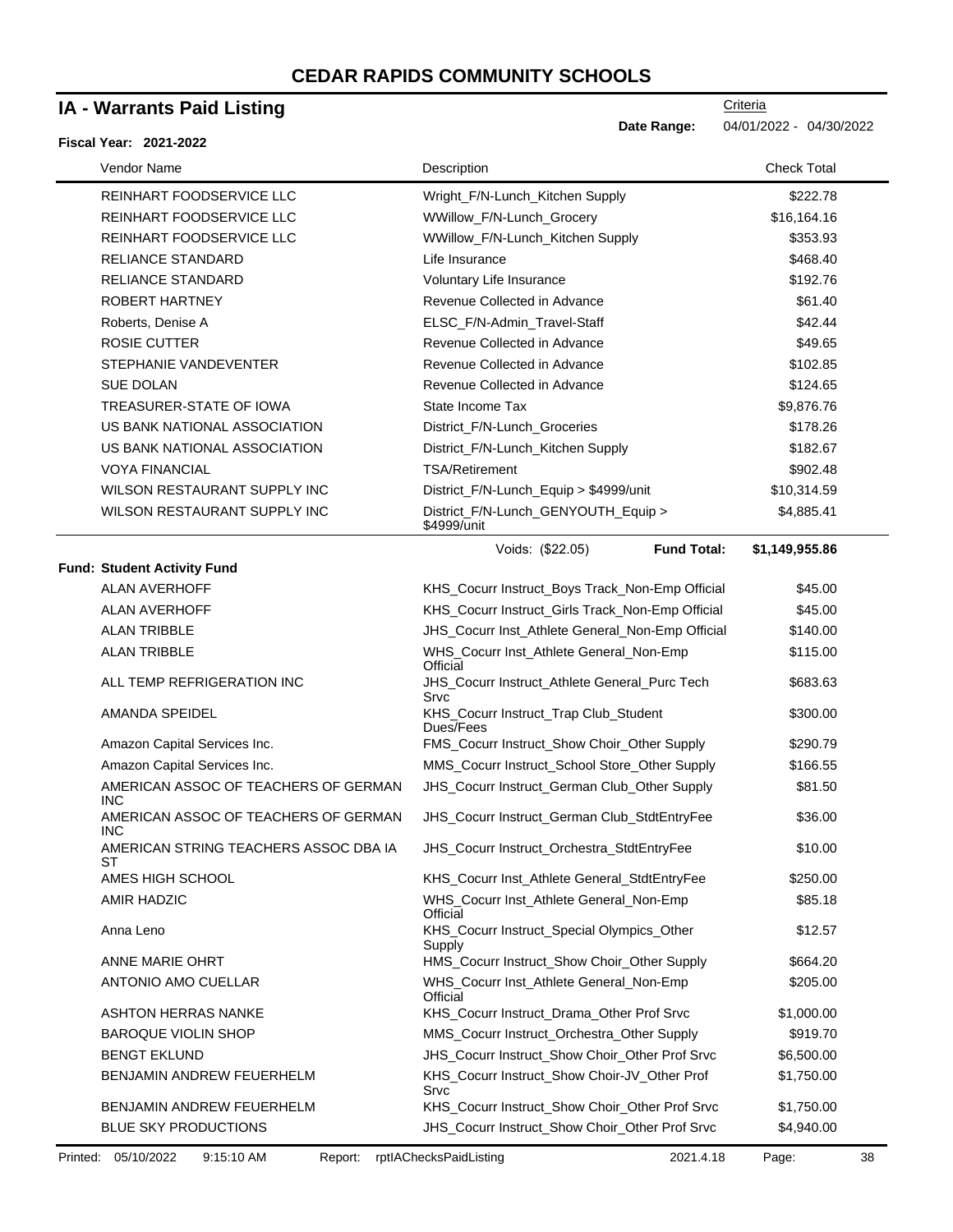### **IA - Warrants Paid Listing**

#### **Fiscal Year: 2021-2022**

**Date Range:** 04/01/2022 - 04/30/2022

**Criteria** 

| Vendor Name                                 | Description                                            | <b>Check Total</b> |
|---------------------------------------------|--------------------------------------------------------|--------------------|
| <b>BLUE SKY PRODUCTIONS</b>                 | KHS_Cocurr Instruct_Drama_Other Prof Srvc              | \$500.00           |
| BMI SUPPLY (BARBER MARKETING INC)           | KHS_Cocurr Instruct_Drama_Other Supply                 | \$191.82           |
| <b>BRAD MOHWINKLE</b>                       | WHS_Cocurr Inst_Athlete General_Non-Emp<br>Official    | \$105.00           |
| BRADLEY OJA                                 | JHS_Cocurr Inst_Athlete General_Non-Emp Official       | \$65.00            |
| <b>BRIAN GUILFORD</b>                       | WHS_Cocurr Inst_Athlete General_Non-Emp<br>Official    | \$150.00           |
| <b>BRIAN S HALL</b>                         | KHS_Cocurr Instruct_Boys Soccer_Non-Emp<br>Official    | \$120.00           |
| <b>BRIAN S HALL</b>                         | WHS_Cocurr Inst_Athlete General_Non-Emp<br>Official    | \$120.00           |
| BRIAN WILSON'S GOLF SHOP INC                | KHS_Cocurr Instruct_Girls Golf_Other Supply            | \$15.00            |
| <b>BROOKE DEWOLF</b>                        | WHS_Cocurr Instruct_Vocal Music_Other Supply           | \$479.82           |
| <b>BROOKE'S EMBROIDERY</b>                  | KHS_Cocurr Instruct_Cheerleading_Other Supply          | \$242.00           |
| <b>BSN SPORTS INC</b>                       | HMS_Cocurr Instruct_Athlete General_Other<br>Supply    | \$1,022.97         |
| <b>BSN SPORTS INC</b>                       | JHS_Cocurr Instruct_Boys Track_Other Supply            | \$1,234.80         |
| <b>BSN SPORTS INC</b>                       | KHS_Cocurr Instruct_Boys BaseB_Other Supply            | \$854.68           |
| <b>BSN SPORTS INC</b>                       | TMS_Cocurr Instruct_Athlete General_Other<br>Supply    | \$527.93           |
| <b>CAMILLE ELLENZ</b>                       | KHS_Cocurr Instruct_Show Choir_Other Supply            | \$200.46           |
| <b>CAOLAN BROWN</b>                         | JHS_Cocurr Inst_Athlete General_Non-Emp Official       | \$290.00           |
| <b>CAOLAN BROWN</b>                         | KHS_Cocurr Instruct_Boys Soccer_Non-Emp<br>Official    | \$105.00           |
| CATHERINE RIDERKNECHT MORITZ                | WHS_Cocurr Instruct_Orchestra_Other Profess<br>Srvs    | \$300.00           |
| CEDAR FALLS COMMUNTIY SCHOOL DISTRICT       | WHS_Cocurr Inst_Athlete General_StdtEntryFee           | \$380.00           |
| <b>CEDAR GRAPHICS</b>                       | JHS_Cocurr Instruct_Boys Soccer_Other Supply           | \$275.00           |
| <b>CEDAR GRAPHICS</b>                       | JHS_Cocurr Instruct_Show Choir_Other Supply            | \$304.00           |
| CHELSEA BRYANT-WATSON                       | KHS_Cocurr Inst_Athlete General_Non-Emp<br>Official    | \$227.50           |
| <b>CHERISH JACKSON</b>                      | WHS_Cocurr Instruct_Student Gov't_Other Activity       | \$20.00            |
| CIRILO SALINAS RODRIGUEZ                    | WHS_Cocurr Inst_Athlete General_Non-Emp<br>Official    | \$140.94           |
| <b>CLUB'S CHOICE FUNDRAISING</b>            | WHS_Cocurr Instruct_Cheerleading_Other Supply          | \$4,233.40         |
| COE COLLEGE                                 | TMS_Cocurr Instruct_Band_StdtEntryFee                  | \$185.00           |
| COE COLLEGE                                 | WMS_Cocurr Instruct_Band_StdtEntryFee                  | \$15.00            |
| COLLEGE COMMUNITY SCHOOLS                   | JHS_Cocurr Inst_Athlete General_StdtEntryFee           | \$300.00           |
| <b>COLLEGE COMMUNITY SCHOOLS</b>            | KHS_Cocurr Instruct_Trap Club_StdtEntryFee             | \$180.00           |
| COPE PLASTICS INC                           | KHS_Cocurr Instruct_Electric Car_Other Supply          | \$167.10           |
| <b>COTTON GALLERY</b>                       | KHS_Cocurr Instruct_Athlete General_Other<br>Supply    | \$265.00           |
| <b>COTTON GALLERY</b>                       | KHS_Cocurr Instruct_Trap Club_Other Supply             | \$1,441.76         |
| <b>CRCSD FOUNDATION</b>                     | JHS_Cocurr Instruct_Girls VolleyB_Other Supply         | \$169.90           |
| <b>CROSSROADS PERCUSSION</b>                | KHS_Cocurr Instruct_Band_StdtEntryFee                  | \$210.00           |
| <b>CRYSTAL AMBRIZ</b>                       | WHS_Cocurr Inst_Athlete General_Non-Emp<br>Official    | \$58.98            |
| CURTIS ODOM DBA: THE LOUNGE HAIR AND<br>BEA | FMS_Cocurr Instruct_Comm Closet_Other Supply           | \$700.00           |
| CUTTING EDGE GRAPHICS INC                   | JHS_Cocurr Instruct_Trap Club_Other Supply             | \$751.00           |
| DANNCO INC                                  | JHS_Cocurr Inst_Girls<br>SoftB_NonCapEq>\$500-\$4999/u | \$973.00           |
| DANNCO INC                                  | JHS_Cocurr Instruct_Boys FB_Other Supply               | \$6,678.90         |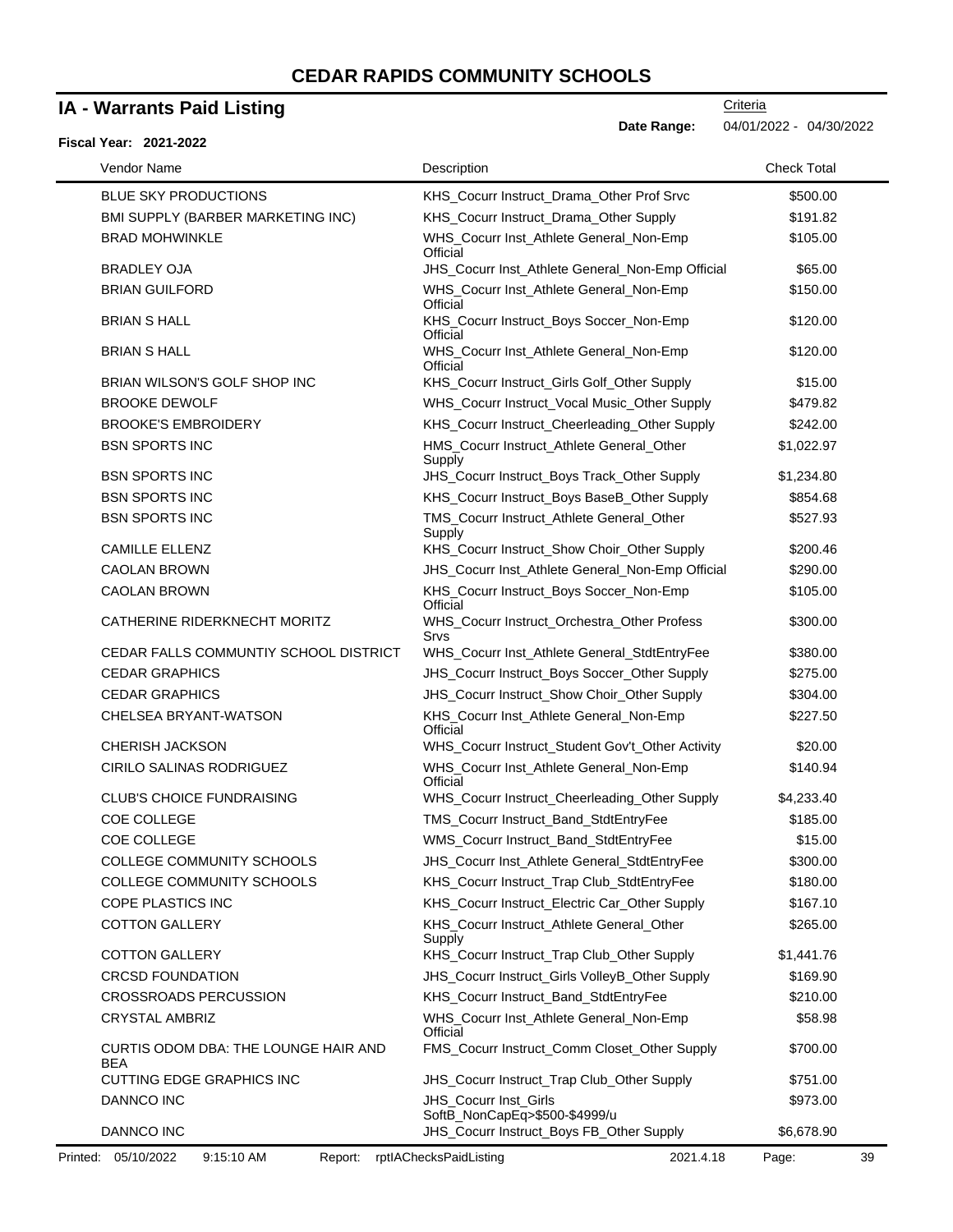# **IA - Warrants Paid Listing**

|                                                   | Date Range:                                                                                   | 04/01/2022 - 04/30/2022 |
|---------------------------------------------------|-----------------------------------------------------------------------------------------------|-------------------------|
| Fiscal Year: 2021-2022                            |                                                                                               |                         |
| Vendor Name                                       | Description                                                                                   | <b>Check Total</b>      |
| DAVID L CRONBAUGH                                 | KHS_Cocurr Inst_Athlete General_Non-Emp<br>Official                                           | \$1,025.00              |
| DEAN JANDIK                                       | JHS_Cocurr Inst_Athlete General_Non-Emp Official                                              | \$60.00                 |
| <b>DECKER SPORTS</b>                              | JHS_Cocurr Instruct_Boys BaseB_Other Supply                                                   | \$2,828.00              |
| <b>DECKER SPORTS</b>                              | WHS_Cocurr Instruct_Boys BaskB_Other Supply                                                   | \$1,147.75              |
| <b>DELL WAGNER</b>                                | KHS_Cocurr Instruct_Boys Track_Non-Emp Official                                               | \$102.22                |
| <b>DELL WAGNER</b>                                | KHS_Cocurr Instruct_Girls Track_Non-Emp Official                                              | \$102.22                |
| DES MOINES PERFORMING ARTS - IHSMTA               | KHS_Cocurr Instruct_Drama_Other Supply                                                        | \$85.00                 |
| DOUBLETREE 1ST AVE NE                             | KHS_Building_Vocal Music_Rental of<br>Land/Buildings                                          | \$10,750.00             |
| DOUBLETREE 1ST AVE NE                             | KHS_Cocurr Instruct_Vocal Music_Other Supply                                                  | \$605.42                |
| Driskell, Elizabeth S                             | KHS_Cocurr Instruct_Orchestra_Other Supply                                                    | \$82.32                 |
| DUBUQUE COMMUNITY SCHOOL DISTRIC                  | KHS_Cocurr Inst_Athlete General_StdtEntryFee                                                  | \$110.00                |
| <b>EARTEC COMPANY INC</b>                         | <b>KHS Cocurr</b>                                                                             | \$2,196.00              |
| EAST CENTRAL IA SOCCER OFFICIALS ASSOCIA          | Inst_Drama_NonCapEq\$500-\$4999/unit<br>JHS_Cocurr Instruct_Athlete General_Purc Tech<br>Srvc | \$170.00                |
| EAST CENTRAL IA SOCCER OFFICIALS ASSOCIA          | WHS_Cocurr Inst_Athlete General_Purch Tech<br>Srvc                                            | \$170.00                |
| ELITE HOLDING COMPANY DBA: ELITE                  | WHS_Cocurr Instruct_Speech_Other Supply                                                       | \$944.50                |
| ELIZABETH MARIE THURSTON                          | WHS_Cocurr Instruct_Band_Purch Tech Srvc                                                      | \$662.64                |
| ELMCREST COUNTRY CLUB                             | JHS_Building_Boys Tennis_Rent-Land/Bldg                                                       | \$240.00                |
| ELMCREST COUNTRY CLUB                             | KHS_Cocurr Instruct_Girls Tennis_Other Supply                                                 | \$240.00                |
| EMILY IVEY DBA: IVEY LEAGUE COMPANY               | KHS_Cocurr Instruct_Drama_Other Supply                                                        | \$1,125.00              |
| FALAH AL-YASSERY                                  | WHS_Cocurr Inst_Athlete General_Non-Emp<br>Official                                           | \$165.00                |
| <b>FLEMING IRRIGATION</b>                         | KHS_Cocurr Instruct_Athlete General_Pur Tech<br>Srvc                                          | \$85.00                 |
| FRIEDA COONROD EMBROIDERY                         | WHS_Cocurr Instruct_Girls Golf_Other Supply                                                   | \$54.00                 |
| FUTURE BUSINESS LEADERS OF AMERICA<br><b>IOWA</b> | WHS_Cocurr Instruct_Business Club_Other Supply                                                | \$642.00                |
| FUTURE BUSINESS LEADERS OF AMERICA<br><b>IOWA</b> | WHS_Cocurr Instruct_Business Club_StdtEntryFee                                                | \$800.00                |
| <b>GLEN R WIEBEL</b>                              | KHS_Cocurr Inst_Athlete General_Non-Emp<br>Official                                           | \$675.00                |
| <b>GLEN R WIEBEL</b>                              | KHS_Cocurr Instruct_Girls Track_Non-Emp Official                                              | \$100.00                |
| <b>GREGORY BEST</b>                               | JHS_Cocurr Inst_Athlete General_Non-Emp Official                                              | \$65.00                 |
| <b>GREGORY BEST</b>                               | KHS_Cocurr Instruct_Girls Soccer_Non-Emp<br>Official                                          | \$105.00                |
| <b>GREGORY BEST</b>                               | WHS_Cocurr Inst_Athlete General_Non-Emp<br>Official                                           | \$70.00                 |
| <b>GRIFFIN ANDREW KARR</b>                        | HSLev_Kingston_Athlete General_Non-Emp<br>Official                                            | \$100.00                |
| Griffin, David W                                  | FMS_Cocurr Instruct_Show Choir_Other Supply                                                   | \$92.96                 |
| H & H FUN RIDES LLC                               | KHS_Cocurr Instruct_Class of 21-22_Other Prof<br>Srvs                                         | \$600.00                |
| Hartwig, Allison J                                | WHS_Cocurr Instruct_Class of 22-23_Other Supply                                               | \$120.76                |
| Hayes, Bruce D                                    | KHS_Cocurr Instruct_Drama_Other Supply                                                        | \$162.94                |
| <b>HAZIM AL-YASIRI</b>                            | JHS_Cocurr Inst_Athlete General_Non-Emp Official                                              | \$125.00                |
| <b>HAZIM AL-YASIRI</b>                            | WHS_Cocurr Inst_Athlete General_Non-Emp<br>Official                                           | \$140.00                |
| HY-VEE FOOD STORES / OAKLAND RD                   | KHS_Cocurr Instruct_Comm Outreach_Other<br>Supply                                             | \$674.93                |
| INTERNAL REVENUE SERVICE                          | Federal Income Tax                                                                            | \$17.33                 |

**Criteria**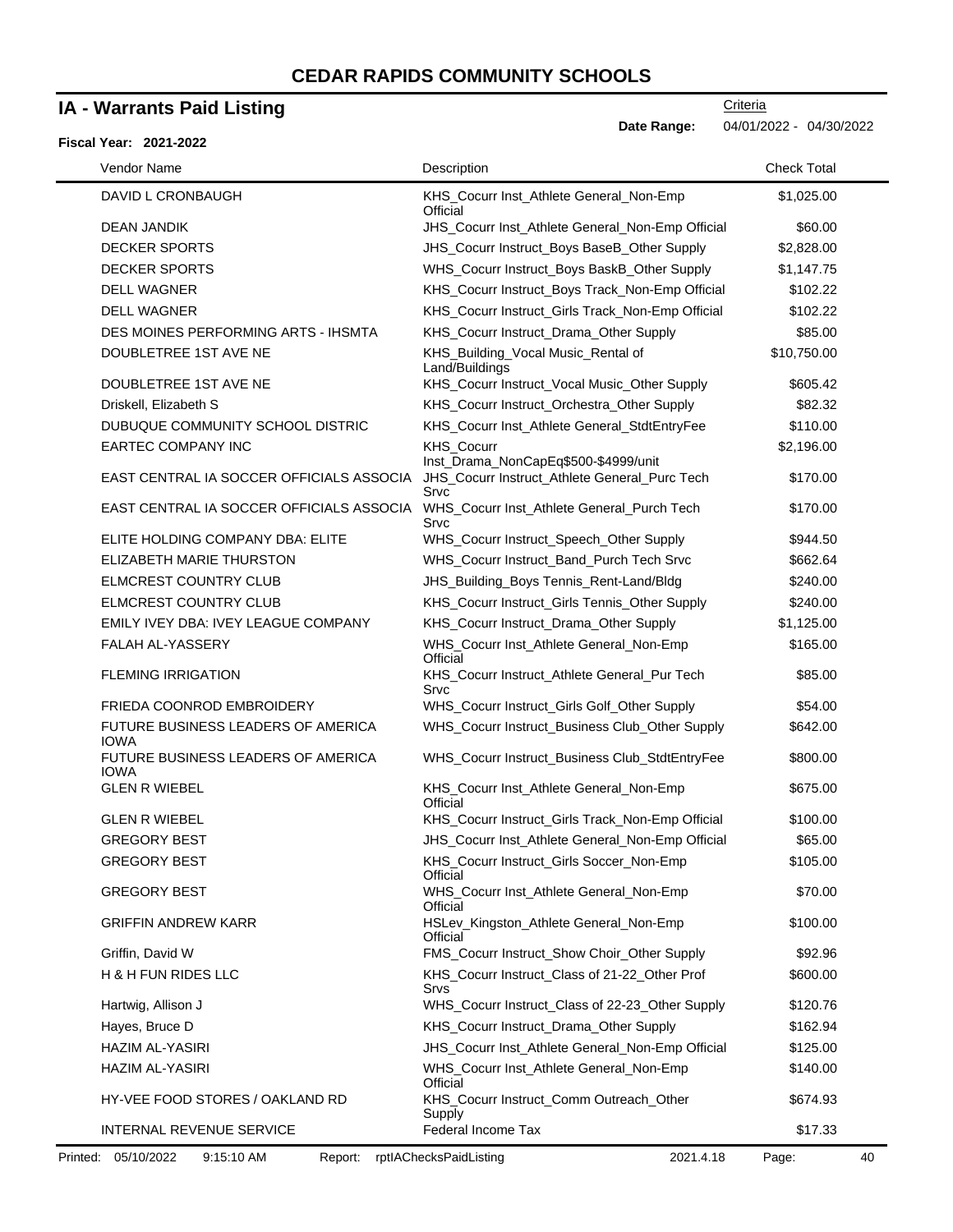### **IA - Warrants Paid Listing**

#### **Fiscal Year: 2021-2022**

 $\blacksquare$ 

| Vendor Name                               | Description                                          | <b>Check Total</b> |
|-------------------------------------------|------------------------------------------------------|--------------------|
| <b>INTERNAL REVENUE SERVICE</b>           | <b>FICA Tax</b>                                      | \$29.46            |
| IOWA CHORAL DIRECTORS ASSOCIATIO          | JHS_Cocurr Instruct_Show Choir_Other Supply          | \$28.00            |
| IOWA HIGH SCHOOL ATHLETIC ASSOCIATION     | KHS_Cocurr Instruct_Boys Golf_Other Supply           | \$60.00            |
| IOWA HIGH SCHOOL ATHLETIC ASSOCIATION     | KHS_Cocurr Instruct_Boys Swim_Other Supply           | \$50.00            |
| IOWA HIGH SCHOOL ATHLETIC ASSOCIATION     | KHS_Cocurr Instruct_Cocurr Activity_Other Supply     | \$180.00           |
| IOWA HIGH SCHOOL ATHLETIC ASSOCIATION     | WHS_Cocurr Instruct_Boys Swim_Other Supply           | \$150.00           |
| IOWA HIGH SCHOOL MUSIC ASSOCIATION        | JHS_Cocurr Instruct_Orchestra_StdtEntryFee           | \$125.00           |
| IOWA HIGH SCHOOL MUSIC ASSOCIATION        | JHS_Cocurr Instruct_Vocal Music_StdtEntryFee         | \$200.00           |
| <b>IOWA HIGH SCHOOL MUSIC ASSOCIATION</b> | KHS_Cocurr Instruct_Band_StdtEntryFee                | \$653.00           |
| IOWA HIGH SCHOOL MUSIC ASSOCIATION        | KHS_Cocurr Instruct_Orchestra_StdtEntryFee           | \$609.00           |
| IOWA HIGH SCHOOL MUSIC ASSOCIATION        | WHS_Cocurr Instruct_Band_StdtEntryFee                | \$250.00           |
| IOWA HIGH SCHOOL MUSIC ASSOCIATION        | WHS_Cocurr Instruct_Fine Arts_Other Supply           | \$273.00           |
| IOWA HIGH SCHOOL MUSIC ASSOCIATION        | WHS_Cocurr Instruct_Orchestra_StdtEntryFee           | \$375.00           |
| IOWA HIGH SCHOOL MUSIC ASSOCIATION        | WHS_Cocurr Instruct_Vocal Music_StdtEntryFee         | \$500.00           |
| <b>IOWA PUBLIC EMPLOYEES RETIREMENT</b>   | <b>IPERS</b>                                         | \$291.58           |
| J.W. PEPPER & SON, INC.                   | KHS_Cocurr Instruct_Orchestra_Other Supply           | \$113.44           |
| J.W. PEPPER & SON, INC.                   | TMS_Cocurr Instruct_Band_Other Supply                | \$20.00            |
| J.W. PEPPER & SON, INC.                   | TMS_Cocurr Instruct_Drama_Other Supply               | \$54.48            |
| J.W. PEPPER & SON, INC.                   | TMS_Cocurr Instruct_Show Choir_Other Supply          | \$36.98            |
| J.W. PEPPER & SON, INC.                   | WHS_Cocurr Instruct_Band_Other Supply                | \$88.95            |
| <b>JACOB CAWKWELL</b>                     | KHS_Cocurr Instruct_Girls Soccer_Non-Emp<br>Official | \$120.00           |
| JACOB CAWKWELL                            | WHS_Cocurr Inst_Athlete General_Non-Emp<br>Official  | \$200.00           |
| JAMES P COX                               | JHS_Cocurr Inst_Athlete General_Other Prof Srvc      | \$120.00           |
| <b>JANICE WOERNER</b>                     | TMS_Cocurr Instruct_Show Choir_Other Prof Srvc       | \$2,572.50         |
| <b>JARED BELIN</b>                        | KHS_Cocurr Instruct_Girls Soccer_Non-Emp<br>Official | \$105.00           |
| <b>JARED TEE</b>                          | KHS Cocurr Instruct Boys Soccer Non-Emp<br>Official  | \$122.50           |
| JARED TEE                                 | KHS_Cocurr Instruct_Girls Soccer_Non-Emp<br>Official | \$125.00           |
| JARED TEE                                 | WHS_Cocurr Inst_Athlete General_Non-Emp<br>Official  | \$80.00            |
| JASMINE JUSTINE DENNIS                    | JHS_Cocurr Instruct_Girls Track_Othr Prof Srvc       | \$360.00           |
| JASON HALL                                | JHS_Cocurr Instruct_Athlete General_Gate<br>Receipts | \$5.00             |
| <b>JEFFREY COOK</b>                       | WHS_Cocurr Inst_Athlete General_Non-Emp<br>Official  | \$60.00            |
| JEN STEFFEN                               | WHS_Cocurr Instruct_Admin_Misc Rev                   | \$10.00            |
| JEREMY T LANDIG DBA: LANDIG MUSIC PROD    | JHS_Cocurr Instruct_Show Choir_Other Prof Srvc       | \$550.00           |
| <b>JIM PATTERSON</b>                      | JHS_Cocurr Inst_Athlete General_Non-Emp Official     | \$170.00           |
| <b>JIM PATTERSON</b>                      | KHS_Cocurr Instruct_Boys Track_Non-Emp Official      | \$87.50            |
| JIM PATTERSON                             | KHS_Cocurr Instruct_Girls Track_Non-Emp Official     | \$87.50            |
| <b>JIM PATTERSON</b>                      | WHS_Cocurr Inst_Athlete General_Non-Emp<br>Official  | \$140.00           |
| Jodi Murray                               | KHS_Cocurr Inst_Athlete General_Non-Emp<br>Official  | \$35.00            |
| <b>JODY MAE MCKOWEN</b>                   | KHS_Cocurr Inst_Athlete General_Non-Emp<br>Official  | \$70.00            |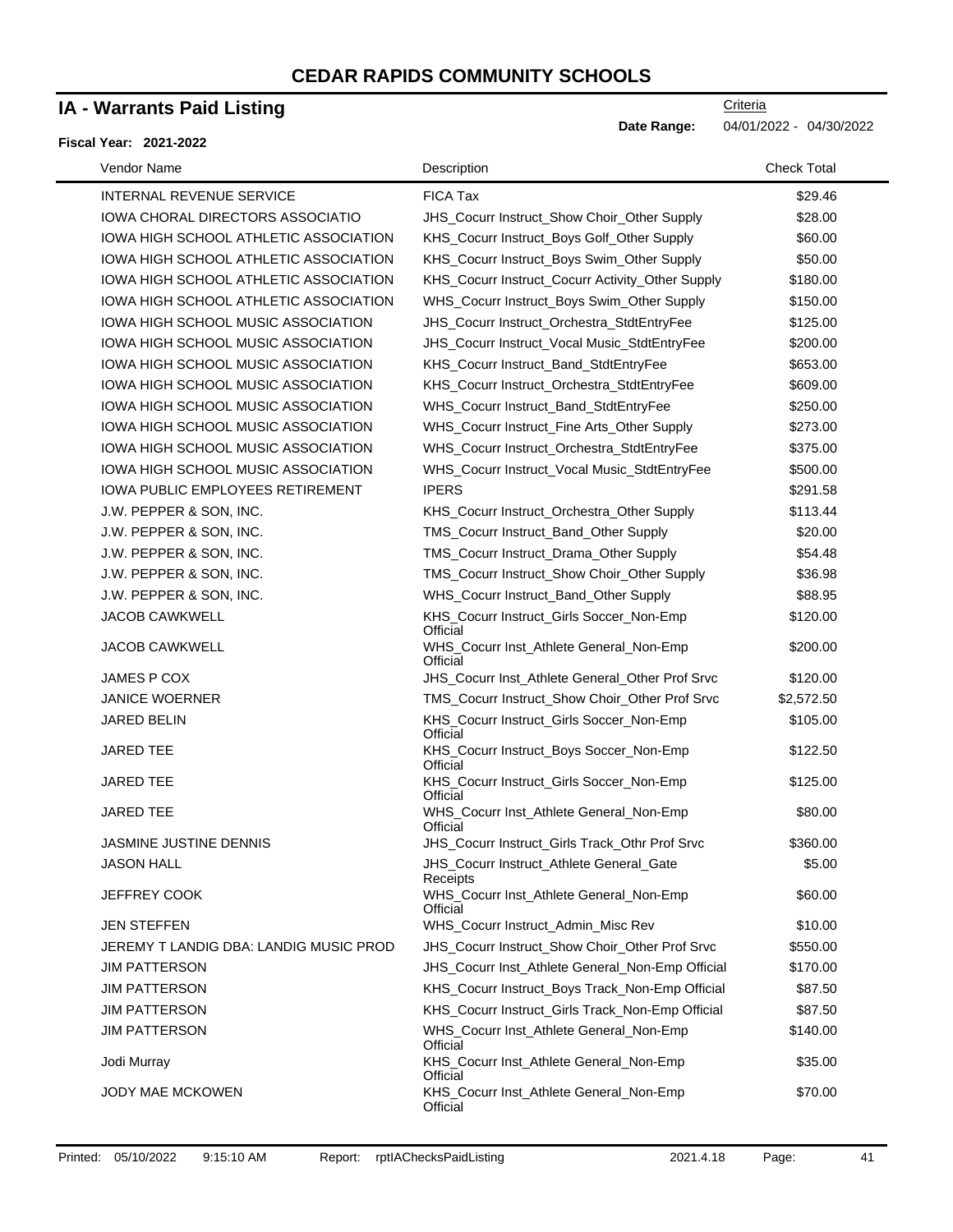### **IA - Warrants Paid Listing**

#### JOE SAMPLE KHS\_Cocurr Instruct\_Boys Soccer\_Non-Emp **Official** \$250.00 JOE SAMPLE WHS\_Cocurr Inst\_Athlete General\_Non-Emp **Official** \$70.00 JOHN W DODGE WHS\_Cocurr Inst\_Athlete General\_Non-Emp **Official** \$125.00 JONES SCHOOL SUPPLY CO TMS Cocurr Instruct 8th Grade Other Activity \$523.95 JUMA SHABANI JHS\_Cocurr Inst\_Athlete General\_Non-Emp Official \$125.00 JUMA SHABANI **WHS** Cocurr Inst Athlete General Non-Emp **Official** \$140.00 KADHUM ALYASSERI **Matu and Accord TEST Continues Institute Athlete General\_Non-Emp Official \$115.00** KAREN R CHRISTOPHERSON KNIGHT KHS\_Cocurr Inst\_Athlete General\_Non-Emp **Official** \$157.50 KLK HOLDINGS INC DBA: LEVEL 10 FMS\_Cocurr Instruct\_Orchestra\_Other Supply \$360.00 KLK HOLDINGS INC DBA: LEVEL 10 KHS\_Cocurr Instruct\_Admin\_Other Prof Srvc \$177.00 KLK HOLDINGS INC DBA: LEVEL 10 KHS\_Cocurr Instruct\_Orchestra\_Other Supply \$570.33 KLK HOLDINGS INC DBA: LEVEL 10 KHS Cocurr Instruct Science Club Other Supply \$130.00 KLK HOLDINGS INC DBA: LEVEL 10 TMS\_Cocurr Instruct\_Orchestra\_Other Supply \$414.00 KLK HOLDINGS INC DBA: LEVEL 10 WHS Cocurr Instruct Girls Soccer Other Supply \$1,003.00 L & S LAWN CARE INC JHS\_Cocurr Instruct\_General\_Other Prof Srvc \$1,310.00 LESLIE HYLAND **EXAMPLE STATES WHS** Cocurr Instruct\_Voc Music\_Other Prof Srvc \$120.00 LESTER RAY MILLER III **KHS\_Cocurr Instruct\_Show Choir\_Purch Tech Srvc** \$750.00 LINDA BOYKIN **KHS** Cocurr Inst Athlete General Non-Emp **Official** \$87.50 LINN COUNTY RECORDER MHS\_Cocurr Instruct\_PE\_Other Supply \$143.20 LINN MAR COMMUNITY SCHOOL DISTRI JHS\_Cocurr Instruct\_Athlete General\_Other Supply \$105.00 LINN MAR COMMUNITY SCHOOL DISTRI KHS\_Cocurr Inst\_Athlete General\_StdtEntryFee \$200.00 LINN MAR COMMUNITY SCHOOL DISTRI KHS\_Cocurr Instruct\_Athlete General\_Other **Supply** \$70.00 LINN MAR COMMUNITY SCHOOL DISTRI WHS\_Cocurr Inst\_Athlete General\_StdtEntryFee \$200.00 LINN MAR COMMUNITY SCHOOL DISTRI WHS\_Cocurr Instruct\_Athlete General\_Other Supply \$105.00 Logeman, Isaac D **Example 20 Strategier Securr Instruct\_Class of 22-23\_Other Supply \$36.00** Logeman, Isaac D **WHS** Cocurr Instruct Student Gov't Other Supply \$149.26 Lovetinsky, Michael W KHS\_Cocurr Instruct\_Special Olympics\_Other Supply \$39.99 LRS PORTABLES LLC **All and Accord Containstive Containstive Containstive Centricate Centricate Containstive Conta** LUIS P PARRAGUEZ WHS\_Cocurr Inst\_Athlete General\_Non-Emp **Official** \$102.20 M&T ENTERPRISES LLC DBA: LETTER WHS\_Cocurr Instruct\_Athlete General\_Other Supply \$66.60 MAQUOKETA YOUTH TRAPSHOOTING TEAM KHS\_Cocurr Instruct\_Trap Club\_StdtEntryFee \$315.00 MARK JOLESCH PHOTOGRAPHY LTD WHS\_Cocurr Instruct\_Boys Wrestle\_Other Supply \$70.00 MATTHEW SCRANTON **MATTHEW SCRANTON** JHS\_Cocurr Inst\_Athlete General\_Non-Emp Official \$132.42 MATTHEW SCRANTON KHS\_Cocurr Instruct\_Boys Soccer\_Non-Emp **Official** \$220.12 MATTHEW SCRANTON WHS\_Cocurr Inst\_Athlete General\_Non-Emp **Official** \$65.00 MCDONALD IMAGING SOLUTIONS KHS\_Cocurr Instruct\_Special Olympics\_Other Supply \$787.35 **Fiscal Year: 2021-2022 Date Range:** 04/01/2022 - 04/30/2022 Vendor Name **Description** Check Total Description Check Total Description Check Total Description Check Total Description

MCMASTER-CARR SUPPLY CO WHS\_Cocurr Instruct\_Drama\_Other Supply \$507.47 MELISSA ANN DEITERS **KHS\_Cocurr Inst\_Athlete General\_Non-Emp** 

**Official** 

**Criteria** 

\$70.00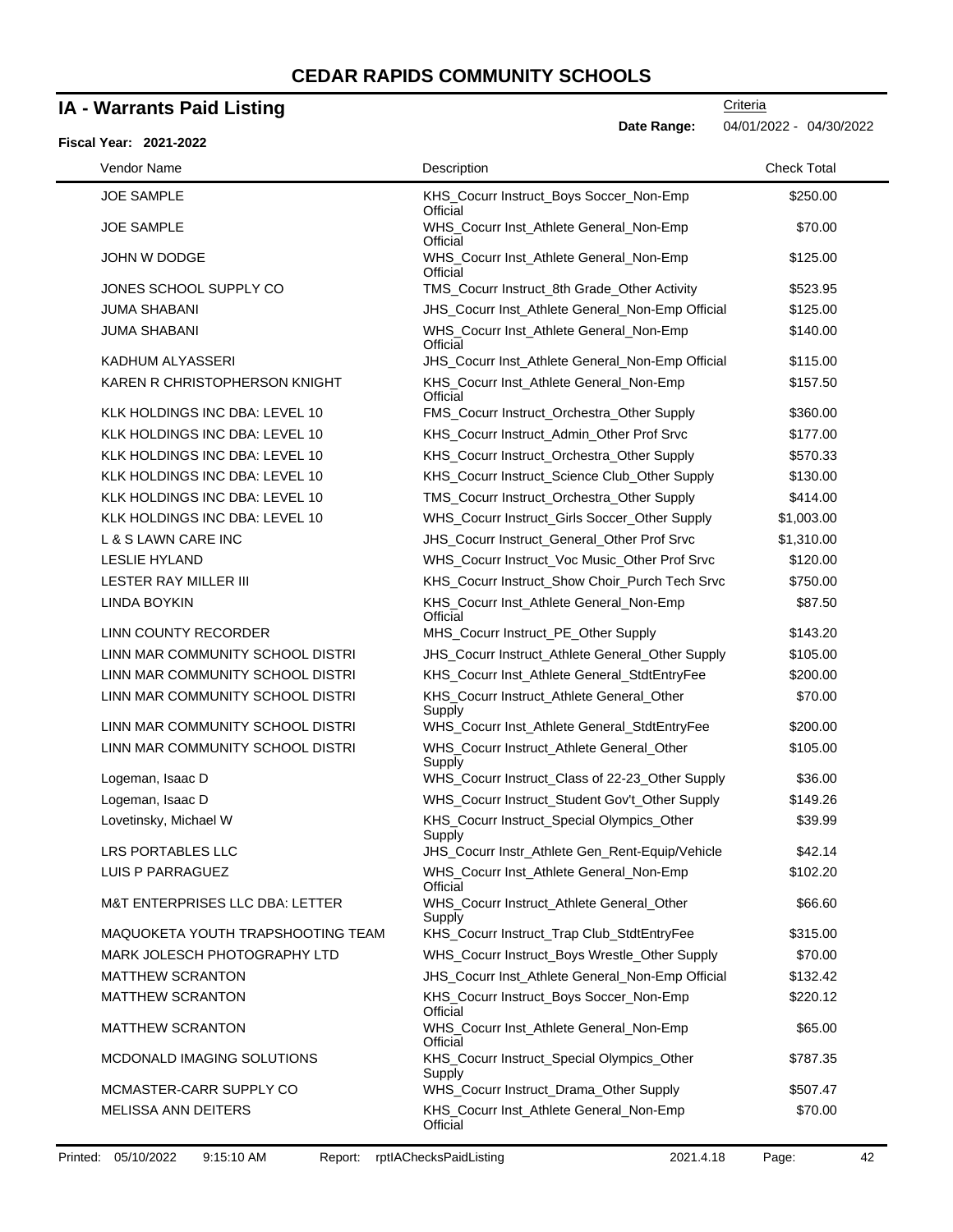# **IA - Warrants Paid Listing**

#### **Fiscal Year: 2021-2022**

**Criteria** 

**Date Range:** 04/01/2022 - 04/30/2022

| Vendor Name                                        | Description                                           | <b>Check Total</b> |
|----------------------------------------------------|-------------------------------------------------------|--------------------|
| <b>MELISSA NEWMAN</b>                              | KHS_Cocurr Instruct_Girls Tennis_Other Supply         | \$760.00           |
| <b>MENARDS</b>                                     | KHS_Cocurr Instruct_Drama_Other Supply                | \$1,662.51         |
| <b>MENARDS</b>                                     | WHS_Cocurr Instruct_Drama_Other Supply                | \$1,392.71         |
| <b>MENARDS WEST</b>                                | JHS_Cocurr Instruct_Music Theater_Other Supply        | \$158.76           |
| <b>MENARDS WEST</b>                                | KHS_Cocurr Instruct_Drama_Other Supply                | \$208.09           |
| MH ADVERTISING SPECIALTIES                         | FMS_Cocurr Instruct_Athlete General_Other<br>Supply   | \$1,166.00         |
| <b>MICHAEL CONRAD</b>                              | WHS_Cocurr Instruct_Band_Other Supply                 | \$150.00           |
| MICHAEL H SINNOTT JR                               | WHS_Cocurr Instruct_Voc Music_Purchase Tech<br>Srvs   | \$700.00           |
| MICHAEL VOSATKA                                    | KHS_Cocurr Instruct_Boys Soccer_Non-Emp<br>Official   | \$125.00           |
| <b>MIKE PALMER</b>                                 | KHS_Cocurr Instruct_Girls Soccer_Non-Emp<br>Official  | \$151.28           |
| <b>MONOPRICE INC</b>                               | TMS_Cocurr Instruct_Robotics_Other Supply             | \$365.52           |
| <b>MORGAN SPOELSTRA</b>                            | KHS_Cocurr Instruct_Boys Soccer_Non-Emp<br>Official   | \$140.00           |
| <b>MORGAN SPOELSTRA</b>                            | WHS_Cocurr Inst_Athlete General_Non-Emp<br>Official   | \$80.00            |
| MORRISON SCREENPRINTING DBA: APPAREL 1             | JHS_Cocurr Instruct_Cheerleading_Other Supply         | \$164.50           |
| <b>MORRISON SCREENPRINTING DBA: APPAREL 1</b>      | KHS_Cocurr Instruct_Band_Other Supply                 | \$15,508.50        |
| <b>MORRISON SCREENPRINTING DBA: APPAREL 1</b>      | KHS_Cocurr Instruct_Key Club_Other Supply             | \$300.00           |
| MUSCATINE COMMUNITY SCHOOL DISTRICT                | KHS_Cocurr Inst_Athlete General_StdtEntryFee          | \$100.00           |
| MUSCATINE COMMUNITY SCHOOL DISTRICT                | WHS_Cocurr Inst_Athlete General_StdtEntryFee          | \$100.00           |
| MUSIC THEATRE INTERNATIONAL                        | JHS_Cocurr Instruct_Drama_Other Prof Srvc             | \$15.00            |
| NATIONAL ASSOCIATION FOR MUSIC<br><b>EDUCATION</b> | JHS_Cocurr Instruct_Band_Dues/Membership              | \$100.00           |
| NATIONAL CZECH & SLOVAK MUSEUM                     | JHS_Cocurr Instruct_Class of 21-22_Rental<br>Land/Bld | \$500.00           |
| Neff, Thomas R                                     | WHS_Cocurr Instruct_Boys Tennis_Other Supply          | \$1,400.00         |
| Neff, Thomas R                                     | WHS_Cocurr Instruct_Girls Tennis_Other Supply         | \$1,438.15         |
| Nekvinda, Hilary R                                 | KHS_Cocurr Instruct_Key Club_Other Supply             | \$109.38           |
| NEWBO CITY MARKET                                  | MHS_Cocurr Instruct_Activities-Genera_Other<br>Supply | \$350.00           |
| NICHOLAS ALBER                                     | KHS_Cocurr Inst_Athlete General_Non-Emp<br>Official   | \$157.50           |
| NICHOLAS ROY KOENIGHAIN                            | JHS_Cocurr Inst_Athlete General_Non-Emp Official      | \$65.00            |
| NICIA'S EVENTS LLC                                 | JHS_Cocurr Instruct_Class of 21-22_Other Prof<br>Srvs | \$802.50           |
| NOAH GALLOWAY                                      | HMS_Cocurr Instruct_General_Other Supply              | \$562.88           |
| <b>NORCOSTCO</b>                                   | KHS_Cocurr Instruct_Drama_Other Supply                | \$61.49            |
| <b>OGDEN &amp; ADAMS LUMBER</b>                    | WHS_Cocurr Instruct_Athlete General_Other<br>Supply   | \$869.50           |
| OGDEN & ADAMS LUMBER                               | WHS_Cocurr Instruct_Campus Grounds_Other<br>Supply    | \$727.51           |
| ORCHESTRA IOWA INC                                 | KHS_Cocurr Instruct_Orchestra_Purch Tech Srvc         | \$252.00           |
| PABLO LOJO                                         | JHS_Cocurr Inst_Athlete General_Non-Emp Official      | \$60.00            |
| PABLO LOJO                                         | WHS_Cocurr Inst_Athlete General_Non-Emp<br>Official   | \$200.00           |
| PAUL B SALAMON DBA ACORN ACOUSTICS                 | WHS_Cocurr Instruct_Vocal Music_Other Supply          | \$172.78           |
| PAUL DAVIS LASSANCE                                | KHS_Cocurr Instruct_Boys Soccer_Non-Emp<br>Official   | \$305.32           |
| PAUL DAVIS LASSANCE                                | WHS_Cocurr Inst_Athlete General_Non-Emp<br>Official   | \$102.66           |
| 05/10/2022<br>9:15:10 AM<br>Printed:<br>Report:    | rptlAChecksPaidListing<br>2021.4.18                   | Page:              |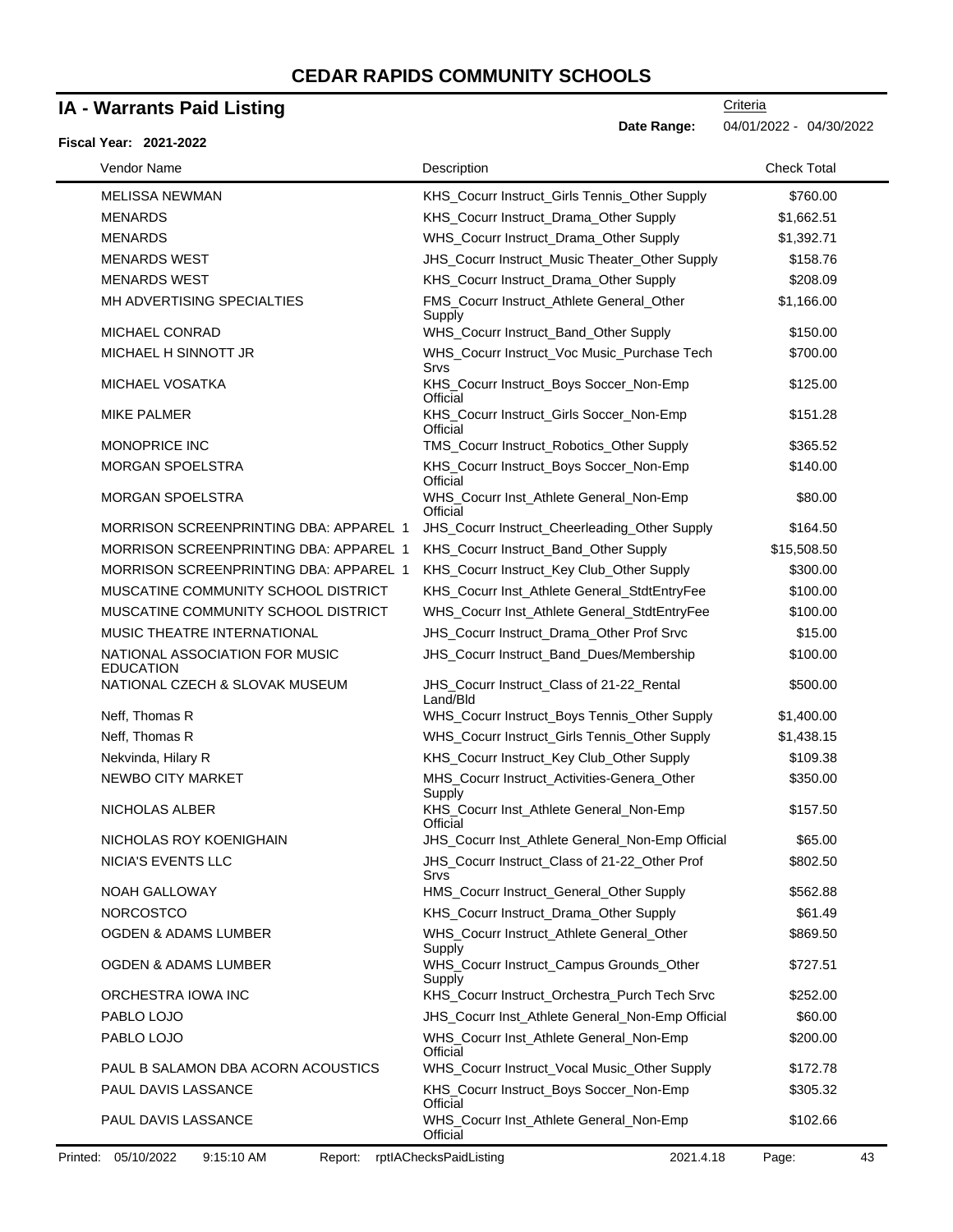### **IA - Warrants Paid Listing**

#### **Fiscal Year: 2021-2022**

| Vendor Name                                      | Description                                                                                     | <b>Check Total</b>   |
|--------------------------------------------------|-------------------------------------------------------------------------------------------------|----------------------|
| <b>PAUL REVERE'S PIZZA</b>                       | KHS_Cocurr Instruct_General_Other Supplies                                                      | \$68.00              |
| PAUL REVERE'S PIZZA                              | KHS_Cocurr Instruct_Video Game Club_Other<br>Supply                                             | \$43.00              |
| Payroll Vendor                                   | Direct Deposit Payable                                                                          | \$638.21             |
| PETER WEBER                                      | WHS_Cocurr Instruct_Band_Purch Tech Srvc                                                        | \$5,000.00           |
| PIERSON'S FLOWER SHOP                            | KHS_Cocurr Instruct_Boys Track_Other Supply                                                     | \$52.30              |
| PIERSON'S FLOWER SHOP                            | KHS_Cocurr Instruct_Girls Track_Other Supply                                                    | \$36.70              |
| PRESTON JOHNSON II                               | JHS_Cocurr Inst_Athlete General_Non-Emp Official                                                | \$65.00              |
| <b>RAMON SOMOLINOS</b>                           | KHS_Cocurr Instruct_Boys Soccer_Non-Emp<br>Official                                             | \$362.50             |
| RAMON SOMOLINOS                                  | WHS_Cocurr Inst_Athlete General_Non-Emp<br>Official                                             | \$200.00             |
| RANDALL DOLPHIN                                  | KHS_Cocurr Inst_Athlete General_Non-Emp<br>Official                                             | \$262.50             |
| <b>RANDY SAGE</b>                                | KHS_Cocurr Instruct_Show Choir_Other Prof Srvc                                                  | \$500.00             |
| <b>READ PHOTOGRAPHY</b>                          | KHS_Cocurr Instruct_Athlete General_Other<br>Supply                                             | \$144.00             |
| <b>READ PHOTOGRAPHY</b>                          | WHS_Cocurr Instruct_Athlete General_Other<br>Supply                                             | \$240.00             |
| RICHARD WADE CADENHEAD                           | KHS_Cocurr Inst_Athlete General_Non-Emp<br>Official                                             | \$140.00             |
| ROBERT H KOLAR                                   | KHS_Cocurr Inst_Athlete General_Non-Emp<br>Official                                             | \$800.00             |
| RODNEY L PIERSON                                 | WHS_Cocurr Instruct_Band_Other Supply                                                           | \$100.00             |
| <b>ROMAN BOEHM</b>                               | WHS_Cocurr Inst_Athlete General_Non-Emp<br>Official                                             | \$100.00             |
| RYDER TRUCK RENTAL INC<br>SAMANTHA CARY          | KHS_Cocurr Instruct_Voc Music_Rental of<br>Equip/Veh<br>WHS_Cocurr Inst_Athlete General_Non-Emp | \$222.74<br>\$141.56 |
|                                                  | Official                                                                                        |                      |
| Schneekloth, Terry R                             | JHS_Cocurr Instruct_Boys BaseB_Other Supply                                                     | \$398.00             |
| <b>SCHROEDER BASEBALL</b>                        | KHS_Cocurr Instruct_Boys BaseB_Other Supply                                                     | \$859.00             |
| <b>SCHULTZ STRINGS INC</b>                       | MMS_Cocurr Instruct_Orchestra_Other Supply                                                      | \$85.00              |
| SCHULTZ STRINGS INC                              | MMS_CoCurr Instruct_Orchestra_Purch Technical<br>Srvs                                           | \$51.00              |
| <b>SENAD MRZLJAK</b>                             | KHS_Cocurr Instruct_Boys Soccer_Non-Emp<br>Official                                             | \$164.38             |
| <b>SHARON ABBOTT</b>                             | TMS_Cocurr Instruct_Yearbook_Student<br>Dues/Fees                                               | \$30.00              |
| SHIRLEY SOSALLA                                  | WHS_Cocurr Instruct_Voc Music_Other Prof Srvc                                                   | \$81.00              |
| SOLBERG'S                                        | JHS_Cocurr Instruct_Athlete General_Other Supply                                                | \$165.50             |
| SOLBERG'S                                        | KHS_Cocurr Instruct_Boys BaseB_Other Prof Srvc                                                  | \$26.32              |
| <b>STALKER RADAR</b>                             | KHS_Cocurr Instruct_Boys BaseB_Other Supply                                                     | \$58.95              |
| <b>STEVEN TUTTLE KEANE</b>                       | JHS_Cocurr Inst_Athlete General_Non-Emp Official                                                | \$140.00             |
| <b>STEVEN TUTTLE KEANE</b>                       | KHS_Cocurr Instruct_Boys Soccer_Non-Emp<br>Official                                             | \$80.00              |
| <b>STEVEN TUTTLE KEANE</b>                       | KHS_Cocurr Instruct_Girls Soccer_Non-Emp<br>Official                                            | \$60.00              |
| STEVEN TUTTLE KEANE                              | WHS_Cocurr Inst_Athlete General_Non-Emp<br>Official                                             | \$200.00             |
| <b>STORM STEEL</b>                               | KHS_Cocurr Instruct_Drama_Other Supply                                                          | \$908.12             |
| <b>SUZANNE LEA GUIDER</b><br>Templeman, Trevor L | JHS_Cocurr Instruct_Athlete General_Other Supply<br>MHS_Cocurr Instruct_Activities-Genera_Other | \$194.08<br>\$31.98  |
|                                                  | Supply                                                                                          |                      |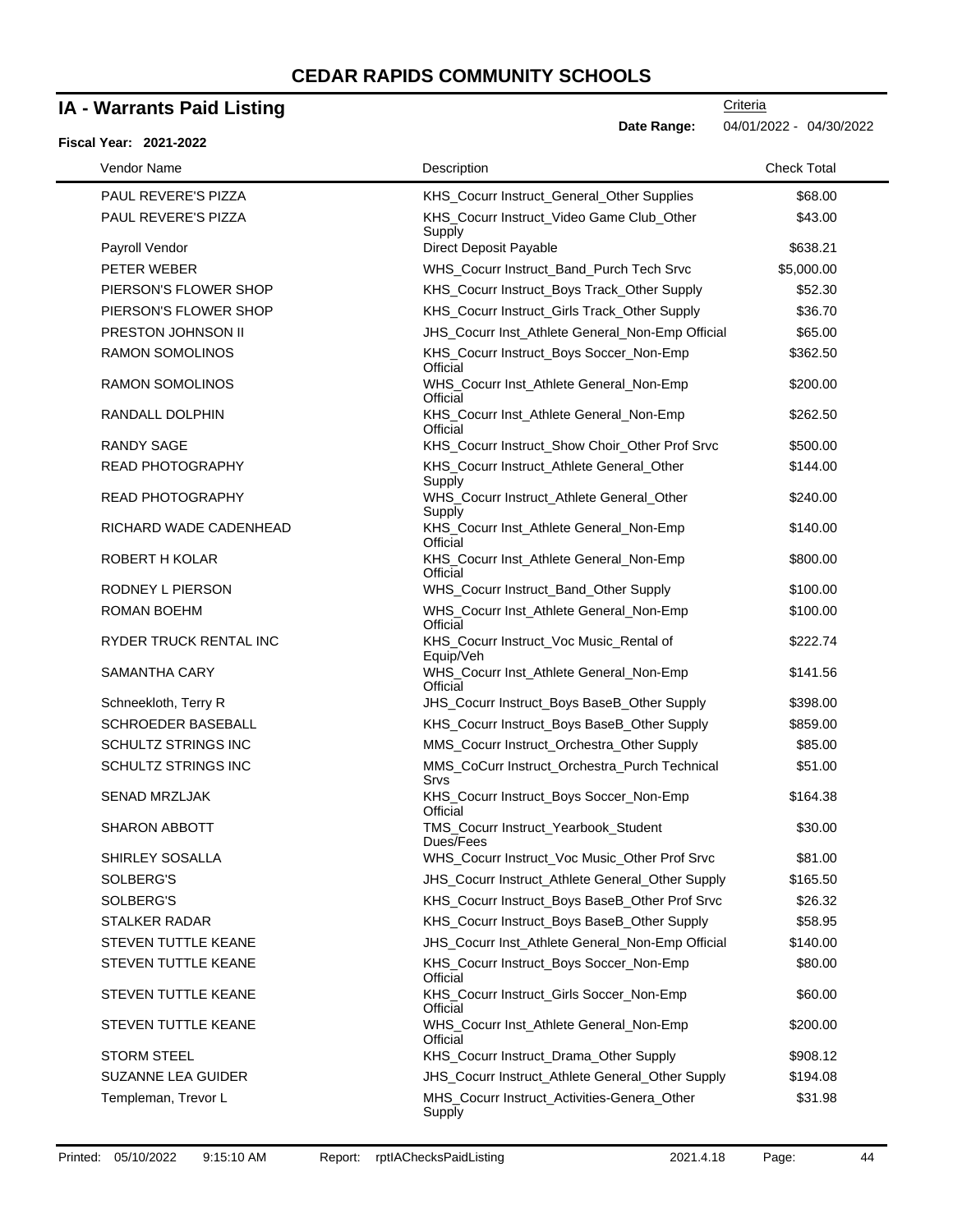# **IA - Warrants Paid Listing**

| <b>Fiscal Year: 2021-2022</b> |  |  |  |
|-------------------------------|--|--|--|
|-------------------------------|--|--|--|

| Vendor Name                                        | Description                                           | <b>Check Total</b> |
|----------------------------------------------------|-------------------------------------------------------|--------------------|
| THAD PERSHING HARKER                               | KHS_Cocurr Instruct_Boys Soccer_Non-Emp<br>Official   | \$340.00           |
| THAD PERSHING HARKER                               | KHS_Cocurr Instruct_Girls Soccer_Non-Emp<br>Official  | \$60.00            |
| THAD PERSHING HARKER                               | WHS_Cocurr Inst_Athlete General_Non-Emp<br>Official   | \$60.00            |
| THE ACADEMY FOR SCHOLASTIC AND<br>PERSONAL         | JHS_Cocurr Instruct_Admin_Other Supply                | \$500.00           |
| THE NET RETURN LLC                                 | KHS_Cocurr Instruct_Girls Golf_Non-Emp Official       | \$1,961.01         |
| TIM FRAZIER DBA: ENERGY WAVE<br><b>ENTERTAINME</b> | KHS_Cocurr Instruct_Class of 21-22_Other Prof<br>Srvs | \$400.00           |
| TIM SMITH DBA BG INTERESTS LLC                     | KHS_Cocurr Instruct_Boys Soccer_Non-Emp<br>Official   | \$165.00           |
| TIM SMITH DBA BG INTERESTS LLC                     | KHS_Cocurr Instruct_Girls Soccer_Non-Emp<br>Official  | \$80.00            |
| TIM SMITH DBA BG INTERESTS LLC                     | WHS_Cocurr Inst_Athlete General_Non-Emp<br>Official   | \$80.00            |
| <b>TODD ALLEN DONELS</b>                           | JHS_Cocurr Inst_Athlete General_Non-Emp Official      | \$352.00           |
| <b>TOM CAHALAN</b>                                 | WHS_Cocurr Inst_Athlete General_Non-Emp<br>Official   | \$225.00           |
| TOP GEAR APPAREL & PROMOTIONS INC.                 | KHS_Cocurr Instruct_Speech_Other Supply               | \$1,417.60         |
| TOP GEAR APPAREL & PROMOTIONS INC.                 | WHS_Cocurr Instruct_Upstander Pledge_Other<br>Supply  | \$674.85           |
| TOP GEAR APPAREL & PROMOTIONS INC.                 | WHS_Cocurr Instruct_Yearbook_Other Supply             | \$783.00           |
| <b>TRACEY JEFFORDS</b>                             | KHS_Cocurr Inst_Athlete General_Non-Emp<br>Official   | \$122.50           |
| TREASURER-STATE OF IOWA                            | State Income Tax                                      | \$90.94            |
| <b>TYERA HESS</b>                                  | KHS_Cocurr Instruct_Athlete General_Other<br>Supply   | \$1,961.00         |
| <b>TYLER HENDRICKSON</b>                           | KHS_Cocurr Instruct_Orchestra_Purch Tech Srvc         | \$120.00           |
| US BANK NATIONAL ASSOCIATION                       | Due to General Fund                                   | \$2,264.42         |
| US BANK NATIONAL ASSOCIATION                       | FMS_Cocurr Instruct_Robotics_Other Supply             | \$388.94           |
| US BANK NATIONAL ASSOCIATION                       | FMS_Cocurr Instruct_School Store_Other Supply         | \$61.98            |
| US BANK NATIONAL ASSOCIATION                       | FMS_Cocurr Instruct_Show Choir_Other Supply           | \$363.07           |
| US BANK NATIONAL ASSOCIATION                       | JHS_Cocurr Instruct_Admin_Other Supply                | \$265.37           |
| US BANK NATIONAL ASSOCIATION                       | JHS_Cocurr Instruct_Band_Other Supply                 | \$13.99            |
| US BANK NATIONAL ASSOCIATION                       | JHS_Cocurr Instruct_Boys BaseB_Other Supply           | \$621.01           |
| US BANK NATIONAL ASSOCIATION                       | JHS_Cocurr Instruct_Boys BaskB_Other Supply           | \$12.60            |
| US BANK NATIONAL ASSOCIATION                       | <b>JHS_Cocurr Instruct_Boys Soccer_Other Supply</b>   | \$134.87           |
| US BANK NATIONAL ASSOCIATION                       | JHS_Cocurr Instruct_Boys Tennis_Other Supply          | \$25.38            |
| US BANK NATIONAL ASSOCIATION                       | JHS_Cocurr Instruct_Girls Tennis_Other Supply         | \$25.38            |
| US BANK NATIONAL ASSOCIATION                       | JHS_Cocurr Instruct_Show<br>Choir_Dues/Membership     | \$125.00           |
| US BANK NATIONAL ASSOCIATION                       | JHS_Cocurr Instruct_Show Choir_Other Supply           | \$1,589.12         |
| US BANK NATIONAL ASSOCIATION                       | JHS_Cocurr Instruct_Special Olympics_Other<br>Supply  | \$288.53           |
| US BANK NATIONAL ASSOCIATION                       | KHS_Cocurr Inst_Gay Strait Alliance_Other Supply      | \$92.88            |
| US BANK NATIONAL ASSOCIATION                       | KHS_Cocurr Instruct_Acad Decat_Other Supply           | \$443.52           |
| US BANK NATIONAL ASSOCIATION                       | KHS_Cocurr Instruct_Athlete General_Other<br>Supply   | \$2,959.30         |
| US BANK NATIONAL ASSOCIATION                       | KHS_Cocurr Instruct_Band_Other Supply                 | \$261.33           |
| US BANK NATIONAL ASSOCIATION                       | KHS_Cocurr Instruct_Boys<br>Soccer_Dues/Membership    | \$79.47            |
| US BANK NATIONAL ASSOCIATION                       | KHS_Cocurr Instruct_Class of 22-23_Other Supply       | \$75.30            |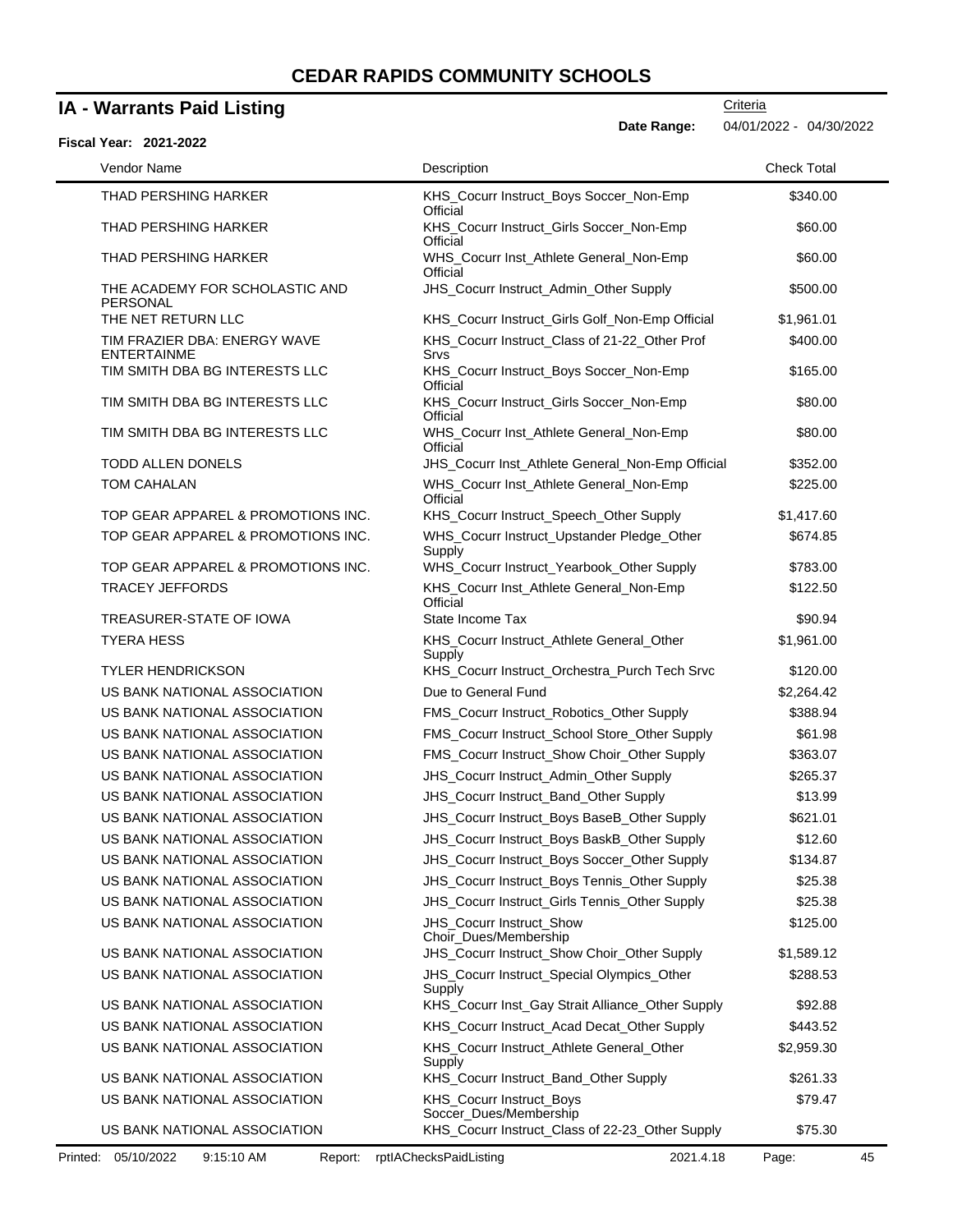### **IA - Warrants Paid Listing**

#### **Fiscal Year: 2021-2022**

Date Range: 04/01/2022 - 04/30/2022

**Criteria** 

| Vendor Name                      | Description                                           | <b>Check Total</b> |
|----------------------------------|-------------------------------------------------------|--------------------|
| US BANK NATIONAL ASSOCIATION     | KHS_Cocurr Instruct_Cultural Group_Other Supply       | \$70.96            |
| US BANK NATIONAL ASSOCIATION     | KHS_Cocurr Instruct_Debate_Other Supply               | \$704.74           |
| US BANK NATIONAL ASSOCIATION     | KHS_Cocurr Instruct_Drama_Other Supply                | \$494.74           |
| US BANK NATIONAL ASSOCIATION     | KHS_Cocurr Instruct_Electric Car_Other Supply         | \$499.00           |
| US BANK NATIONAL ASSOCIATION     | KHS_Cocurr Instruct_Girls Tennis_Other Supply         | \$88.64            |
| US BANK NATIONAL ASSOCIATION     | KHS_Cocurr Instruct_Girls Track_Other Supply          | \$201.92           |
| US BANK NATIONAL ASSOCIATION     | KHS_Cocurr Instruct_Robotics_Other Supply             | \$524.29           |
| US BANK NATIONAL ASSOCIATION     | KHS_Cocurr Instruct_Special Olympics_Other<br>Supply  | \$31.98            |
| US BANK NATIONAL ASSOCIATION     | KHS_Cocurr Instruct_Vocal Music_Other Supply          | \$818.19           |
| US BANK NATIONAL ASSOCIATION     | MHS_Cocurr Instruct_Activities-Genera_Other<br>Supply | \$88.56            |
| US BANK NATIONAL ASSOCIATION     | MMS_Cocurr Instruct_General_Other Supply              | \$11.25            |
| US BANK NATIONAL ASSOCIATION     | MMS_Cocurr Instruct_School Store_Other Supply         | \$139.98           |
| US BANK NATIONAL ASSOCIATION     | MMS_Cocurr Instruct_Vocal Music_Other Supply          | \$249.00           |
| US BANK NATIONAL ASSOCIATION     | TMS_Cocurr Inst_Explore/Elective_Other Supply         | \$265.33           |
| US BANK NATIONAL ASSOCIATION     | TMS_Cocurr Instruct_Athlete General_Other<br>Supply   | \$612.97           |
| US BANK NATIONAL ASSOCIATION     | TMS_Cocurr Instruct_Band_Other Supply                 | \$235.79           |
| US BANK NATIONAL ASSOCIATION     | TMS_Cocurr Instruct_Student Gov't_Other Supply        | \$132.18           |
| US BANK NATIONAL ASSOCIATION     | WHS_Cocurr Instruct_Athlete General_Other<br>Supply   | \$79.88            |
| US BANK NATIONAL ASSOCIATION     | WHS_Cocurr Instruct_Band_Other Supply                 | \$233.84           |
| US BANK NATIONAL ASSOCIATION     | WHS_Cocurr Instruct_Band_StdtEntryFee                 | \$60.00            |
| US BANK NATIONAL ASSOCIATION     | WHS_Cocurr Instruct_Class of 22-23_Other Supply       | \$51.94            |
| US BANK NATIONAL ASSOCIATION     | WHS_Cocurr Instruct_Comm Closet_Other Supply          | \$200.00           |
| US BANK NATIONAL ASSOCIATION     | WHS_Cocurr Instruct_Music Theater_Other Supply        | \$1,774.00         |
| US BANK NATIONAL ASSOCIATION     | WHS_Cocurr Instruct_Speech_Other Supply               | \$12.99            |
| US BANK NATIONAL ASSOCIATION     | WHS_Cocurr Instruct_Student Gov't_Other Supply        | \$14.84            |
| US BANK NATIONAL ASSOCIATION     | WHS_Cocurr Instruct_Vocal Music_Other Supply          | (\$865.00)         |
| <b>WENDLING QUARRIES INC</b>     | KHS_Cocurr Instruct_Boys BaseB_Other Supply           | \$1,162.50         |
| WEST DES MOINES COMMUNITY SCHOOL | WHS_Cocurr Instruct_Vocal Music_Other Supply          | \$200.00           |
| <b>WEST HIGH SCHOOL</b>          | WHS_Cocurr Inst_Athlete General_StdtEntryFee          | \$120.00           |
| WEST MUSIC COMPANY INC           | KHS_Cocurr Instruct_Band_Other Supply                 | \$25.34            |
| WEST MUSIC COMPANY INC           | KHS_Cocurr Instruct_Orchestra_Other Supply            | \$1,499.85         |
| WEST MUSIC COMPANY INC           | MMS_Cocurr Instruct_Band_Other Supply                 | \$768.47           |
| WEST MUSIC COMPANY INC           | MMS_Cocurr Instruct_Orchestra_Other Supply            | \$99.90            |
| WEST MUSIC COMPANY INC           | TMS_Cocurr Instruct_Band_Other Supply                 | \$70.49            |
| WEST MUSIC COMPANY INC           | TMS_Cocurr Instruct_Orchestra_Other Supply            | \$31.02            |
| <b>WEST MUSIC COMPANY INC</b>    | WHS_Cocurr Instruct_Orchestra_Other Supply            | \$285.48           |
| Wilson, Barry R                  | KHS_Cocurr Instruct_Electric Car_Other Supply         | \$1,752.78         |
| WIRED PRODUCTION GROUP INC       | KHS_Cocurr Instruct_Vocal Music_Purch Tech<br>Srvc    | \$11,842.00        |
| WORLD CLASS DISPLAYS             | KHS_Cocurr Instruct_Trap Club_Other Supply            | \$390.00           |
| ZIO JOHNO'S INC                  | TMS_Cocurr Instruct_Show Choir_Other Supply           | \$1,200.00         |

Voids: (\$909.00)

**Fund Total: \$179,484.57**